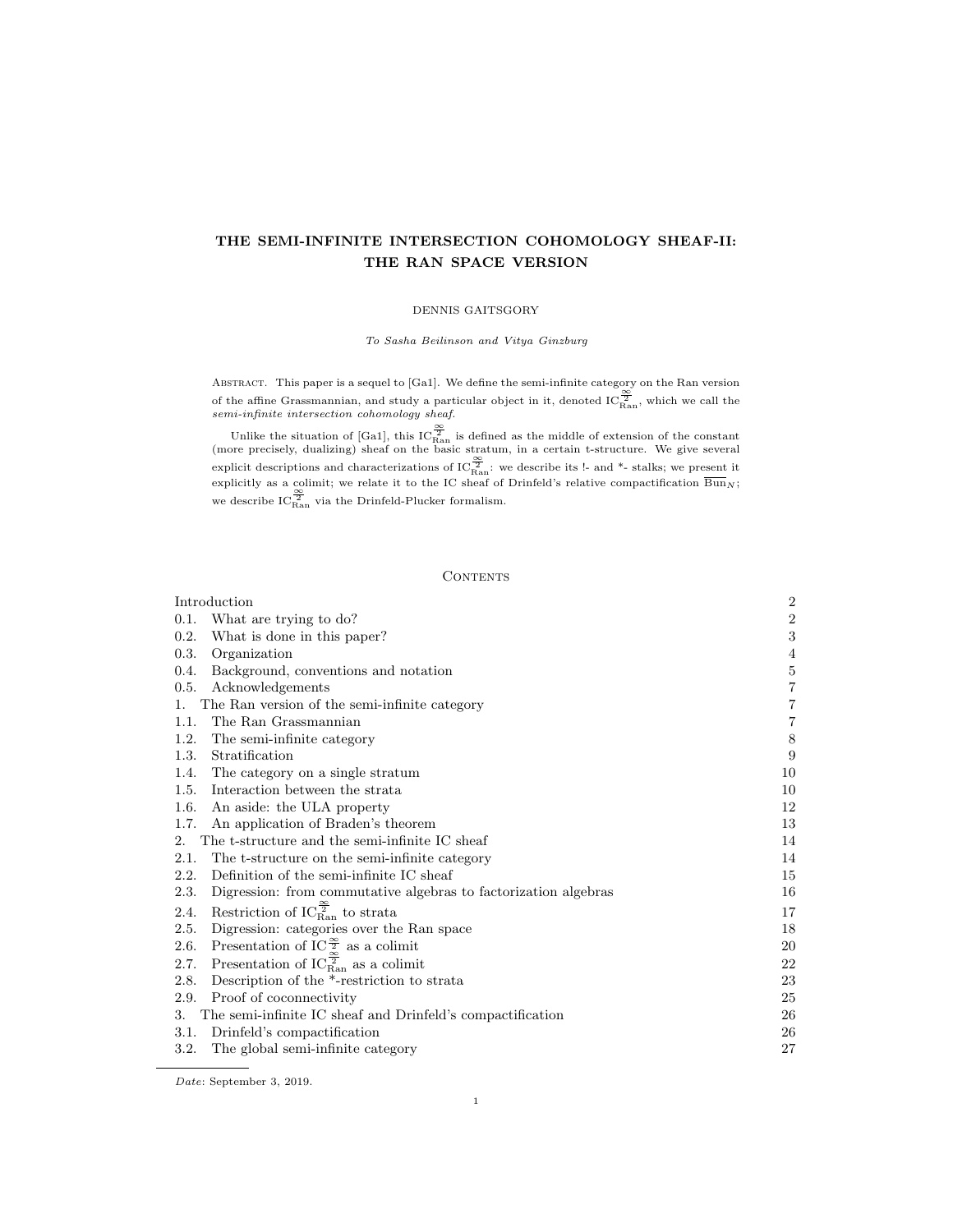#### 2 DENNIS GAITSGORY

| Local vs global compatibility for the semi-infinite IC sheaf<br>3.3.     | 30 |
|--------------------------------------------------------------------------|----|
| The local vs global compatibility for the semi-infinite category<br>3.4. | 30 |
| 3.5.<br>Proof of Proposition 3.4.5                                       | 32 |
| 3.6.<br>The key isomorphism                                              | 33 |
| 3.7.<br>Proof of Proposition 3.6.3                                       | 34 |
| 3.8.<br>Relation to the IC sheaf on Zastava spaces                       | 36 |
| 3.9.<br>Computation of fibers                                            | 37 |
| Unital structure and factorization<br>4.                                 | 38 |
| Unital structure on the affine Grassmannian<br>4.1.                      | 39 |
| 4.2.<br>Unital structure on the strata                                   | 40 |
| 4.3.<br>Local-to-global comparison, revisited                            | 42 |
| 4.4.<br>The t-structure on the unital category                           | 43 |
| 4.5.<br>Comparison with IC on Zastava spaces, continued                  | 44 |
| Factorization structure on IC $\frac{\infty}{2}$<br>4.6.                 | 45 |
| 4.7.<br>Factorization and Zastava spaces                                 | 47 |
| The Hecke property of the semi-infinite IC sheaf<br>5.                   | 49 |
| Pointwise Hecke property<br>5.1.                                         | 49 |
| 5.2.<br>Categories over the Ran space, continued                         | 51 |
| 5.3.<br>Digression: right-lax central structures                         | 52 |
| Hecke and Drinfeld-Plücker structures<br>5.4.                            | 54 |
| 5.5.<br>The Hecke property-enhanced statement                            | 56 |
| 5.6.<br>Recovering the pointwise Hecke structure                         | 57 |
| Local vs global compatibility of the Hecke structure<br>6.               | 57 |
| 6.1.<br>The relative version of the Ran Grassmannian                     | 57 |
| 6.2.<br>Hecke property in the global setting                             | 58 |
| 6.3.<br>Local vs global compatibility                                    | 59 |
| 6.4.<br>Proof of Theorem 6.3.5                                           | 60 |
| Appendix A. Proof of Theorem 3.4.4                                       | 61 |
| The space of $G$ -bundles with a generic reduction<br>A.1.               | 61 |
| A.2.<br>Towards the proof of Theorem A.1.10                              | 63 |
| A.3.<br>Proof of Theorem A.2.3                                           | 64 |
| A.4.<br>Proof of Theorem A.3.3 for H reductive                           | 65 |
| References                                                               | 66 |

#### **INTRODUCTION**

## 0.1. What are trying to do?

0.1.1. This paper is a sequel of  $[Ga1]$ . In loc. cit. an attempt was made to construct a certain object, denoted IC<sup> $\frac{\infty}{2}$ </sup>, in the (derived) category Shv(Gr<sub>G</sub>) of sheaves on the affine Grassmannian, whose existence had been predicted by G. Lusztig.

Notionally, IC  $^{\frac{\infty}{2}}$  is supposed to be the intersection cohomology complex on the closure  $\overline{S}^0$  of the unit  $N((t))$ -orbit  $S^0 \subset \text{Gr}_G$ . Its stalks are supposed to be given by periodic Kazhdan-Lusztig polynomials. Ideally, one would want the construction of IC $\frac{\infty}{2}$  to have the following properties:

- It should be local, i.e., only depend on the formal disc, where we are thinking of  $Gr_G$  as  $G(\!(t)\!) / G[\![t]\!];$
- When our formal disc is the formal neighborhood of a point  $x$  in a global curve  $X$ , then IC<sup> $\frac{\infty}{2}$ </sup> should be the pullback along the map  $\overline{S}^0 \to \overline{\text{Bun}}_N$  of the intersection cohomology sheaf of  $\overline{\text{Bun}}_N$ , where the latter is Drinfeld's relative compactification of the stack of G-bundles equipped with a reduction to N (which is an algebraic stack locally of finite type, so  $\text{IC}_{\overline{Bun}_{N}}$ is well defined).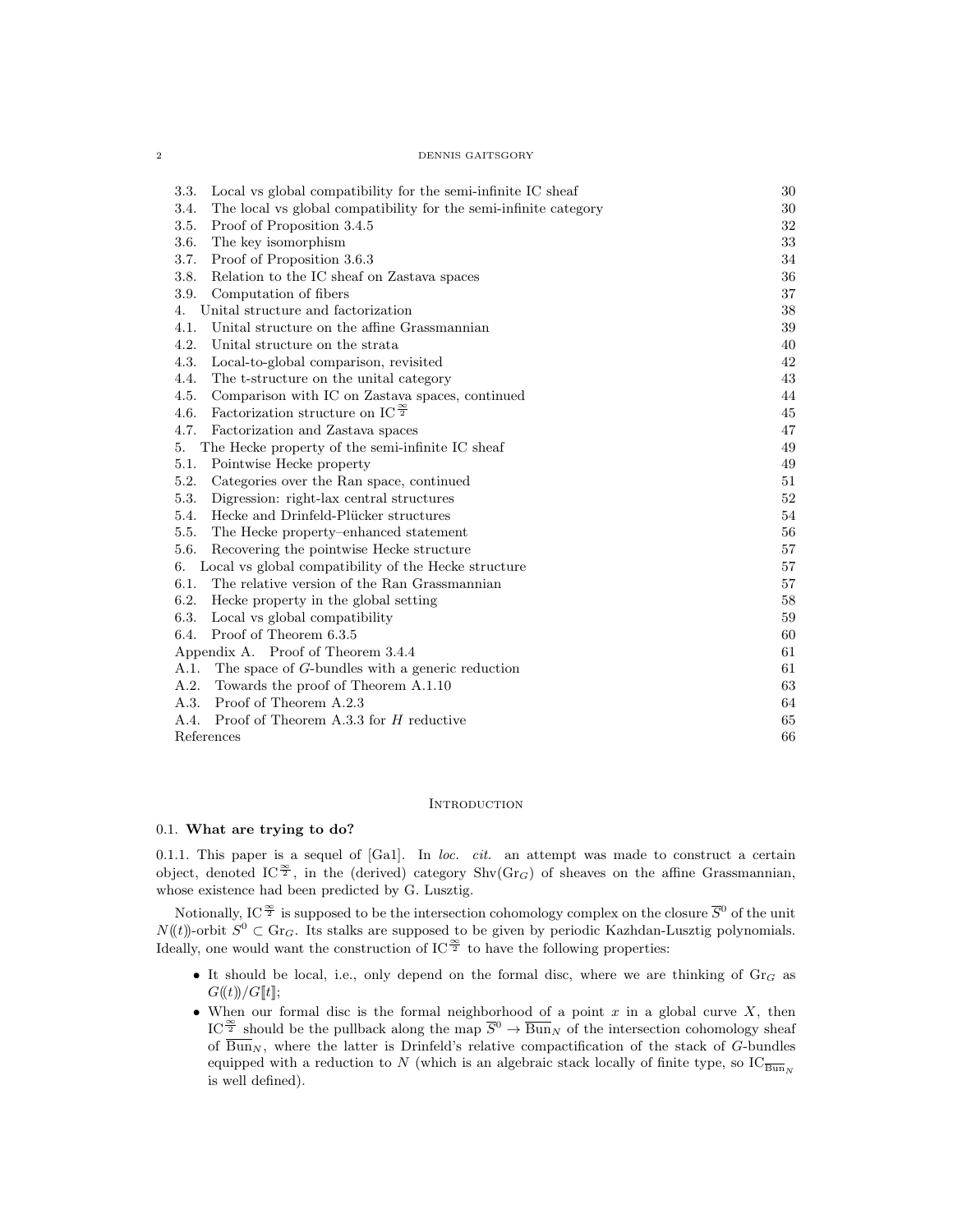The construction in [Ga1] indeed produced such an object, but with the following substantial drawback: in loc. cit., IC $\tilde{z}$  was given by an ad hoc procedure; namely, it was written as a certain explicit direct limit. In particular, IC<sup> $\frac{\infty}{2}$ </sup> was not the middle extension of the constant<sup>1</sup> sheaf on  $S^0$  with respect to the natural t-structure on  $\text{Shv}(Gr_G)$  (however, IC<sup> $\frac{\infty}{2}$ </sup> does belong to the heart of this t-structure).

0.1.2. In the present paper we will construct a variant of IC<sup> $\frac{\infty}{2}$ </sup>, denoted IC<sup> $\frac{\infty}{2}$ </sup>, closely related to IC<sup> $\frac{\infty}{2}$ </sup>, that is actually given by the procedure of middle extension in a certain t-structure.

Namely, instead of the single copy of the affine Grassmannian  $Gr_G$ , we will consider its Ran space version, denoted  $Gr_{G, Ran}$ . We will equip the corresponding category  $Shv(Gr_{G, Ran})$  with a t-structure, and we will define  $IC_{\text{Ran}}^{\frac{\infty}{2}}$  as the middle extension of the dualizing sheaf on  $S_{\text{Ran}}^0 \subset \text{Gr}_{G,\text{Ran}}$ .

Remark 0.1.3. Technically, the Ran space is attached to a smooth (but not necessarily complete) curve X, and one may think that this somewhat compromises the locality property of the construction of  $IC_{\text{Ran}}^{\frac{\infty}{2}}$ . However, if one day a formalism becomes available for working with the Ran space of a formal disc, the construction of  $IC_{\text{Ran}}^{\frac{\infty}{2}}$  will become purely local.

0.1.4. For a fixed point  $x \in X$ , we have the embedding

$$
\mathrm{Gr}_G \simeq \{x\} \underset{\mathrm{Ran}}{\times} \mathrm{Gr}_{G,\mathrm{Ran}} \hookrightarrow \mathrm{Gr}_{G,\mathrm{Ran}},
$$

and we will show that the restriction of  $\mathrm{IC}_{\mathrm{Ran}}^{\frac{\infty}{2}}$  along this map recovers  $\mathrm{IC}^{\frac{\infty}{2}}$  from [Ga1].

0.1.5. Our IC $\frac{\infty}{R_{\rm{an}}}$  retains the relation to  $\text{IC}_{\overline{\text{Bun}}_N}$ . Namely, we have a natural map

$$
\overline{S}_{\text{Ran}}^{0} \to \overline{\text{Bun}}_{N}
$$

and we will prove that  $\text{IC}_{\text{Ran}}^{\frac{\infty}{2}}$  identifies with the pullback of  $\text{IC}_{\overline{\text{Bun}}_N}$  along this map.

In particular, this implies the isomorphism

$$
IC^{\frac{\infty}{2}} \simeq IC_{\overline{\mathrm{Bun}}_N} \mid_{\overline{S}^0},
$$

which had been established in [Ga1] by a different method.

0.1.6. To summarize, we can say that we still do not know how to intrinsically characterize IC  $^{\infty}_{2}$  on an individual  $Gr_G$  as an intersection cohomology sheaf, but we can do it, once we allow the point of the curve to move along the Ran space.

But ce n'est pas grave: as was argued in [Ga1, Sect. 0.4], our  $IC_{\text{Ran}}^{\frac{\infty}{2}}$  equipped with its factorization structure, is perhaps a more fundamental object than the original IC $\frac{\infty}{2}$ .

0.2. What is done in this paper? The main constructions and results of this paper can be summarized as follows:

0.2.1. We define the *semi-infinite* category on the Ran version of the affine Grassmannian, denoted  $SI_{\text{Ran}}$ , and equip it with a t-structure. This is largely parallel to [Ga1].

We define  $IC_{\text{Ran}}^{\frac{\infty}{2}} \in SI_{\text{Ran}}$  as the middle extension of the dualizing sheaf on the stratum  $S_{\text{Ran}}^0 \subset$ Gr<sub>G,Ran</sub>. (We will also show that the corresponding !- and  $*$ - extensions both belong to the heart of the t-structure, see Proposition 2.2.2; this contrasts with the situation for IC<sup> $\frac{\infty}{2}$ </sup>, see [Ga1, Theorem  $1.5.5$ ]).

We describe explicitly the !- and \*-restrictions of  $\text{IC}_{\text{Ran}}^{\frac{\infty}{2}}$  to the strata  $S_{\text{Ran}}^{\lambda} \subset \overline{S}_{\text{Ran}}^0 \subset \text{Gr}_{G,\text{Ran}}$ (here  $\lambda$  is an element of  $\Lambda^{\text{neg}}$ , the negative span of positive simple coroots), see Theorem 2.4.5. These descriptions are given in terms of the combinatorics of the Langlands dual Lie algebra; more precisely, in terms, of the *factorization algebras* attached to  $O(N)$  and  $U(\tilde{n}^-)$ .

<sup>1</sup>Technically, not constant but rather dualizing.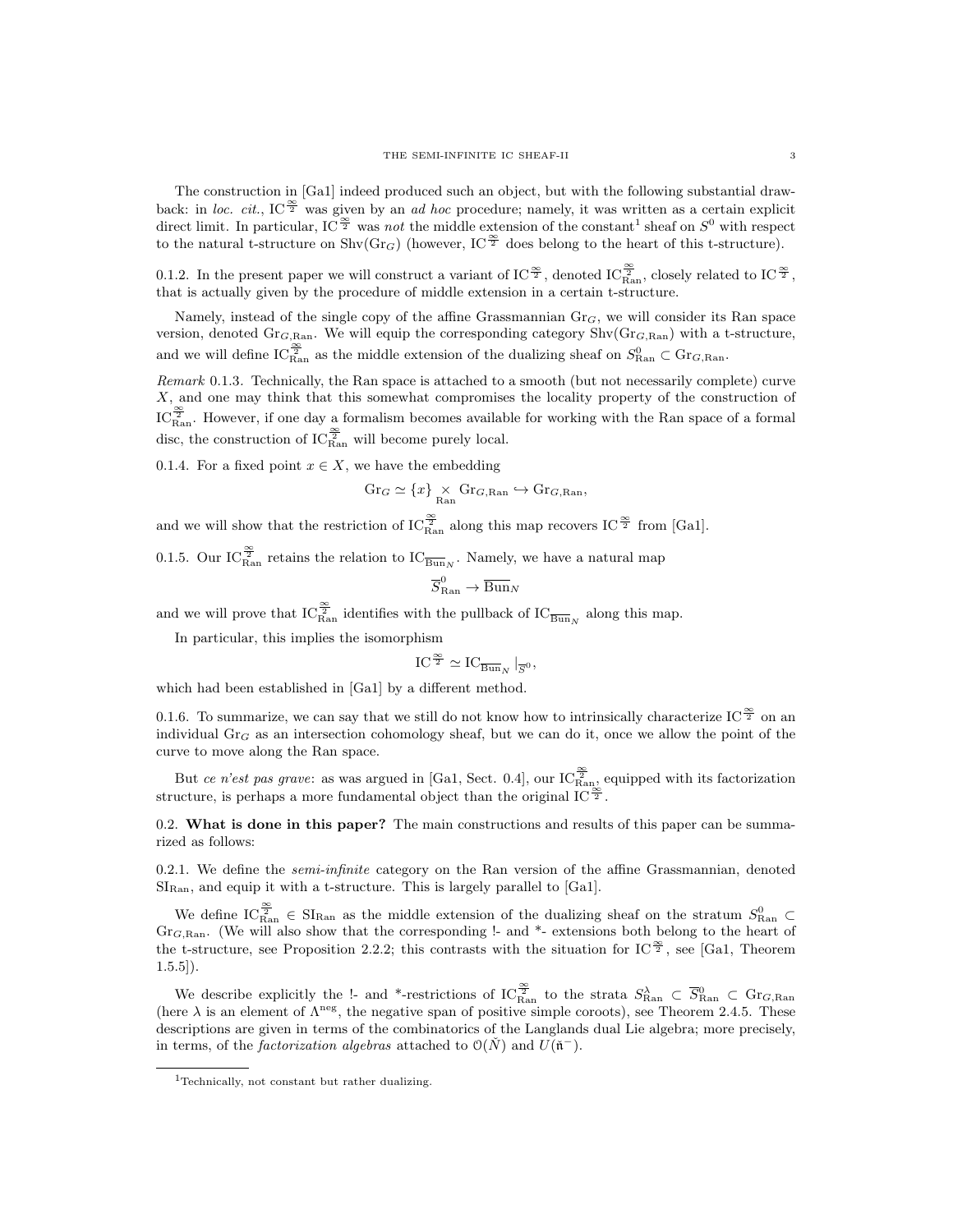#### 4 DENNIS GAITSGORY

We give an explicit presentation of  $IC_{\text{Ran}}^{\frac{\infty}{2}}$  as a colimit (parallel to the *definition* of IC<sup> $\frac{\infty}{2}$ </sup> in [Ga1]), see Theorem 2.7.2. This implies the identification  $IC_{\text{Ran}}^{\frac{\infty}{2}}|_{\text{Gr}_G} \simeq IC^{\frac{\infty}{2}}$ , where  $IC^{\frac{\infty}{2}} \in \text{Shv}(\text{Gr}_G)$  is the object constructed in [Ga1].

0.2.2. We show that  $IC_{\text{Ran}}^{\frac{\infty}{2}}$  identifies canonically (up to a cohomological shift by  $[d]$ ,  $d = \dim(\text{Bun}_N)$ ) with the pullback of  $\text{IC}_{\overline{\text{Bun}}_N}$  along the map

$$
(0.1)\t\t \overline{S}^0 \to \overline{\text{Bun}}_N,
$$

see Theorem 3.3.3.

In fact, we show that the above pullback functor is t-exact (up to the shift by [d]), when restricted to the subcategory  $\mathrm{SI}_{\text{glob}}^{\leq 0} \subset \text{Shv}(\overline{\text{Bun}}_N)$  that consists of objects equivariant with respect to the action of the adelic  $N$ , see Corollary 3.6.7.

The proof of this t-exactness property is based on applying Braden's theorem to  $\text{Gr}_{G, \text{Ran}}$  and the Zastava space.

We note that, unlike [Ga1], the resulting proof of the isomorphism

(0.2) 
$$
\qquad \qquad \mathrm{IC}_{\overline{\mathrm{Bun}}_N} \mid_{\overline{S}_{\mathrm{Ran}}^0} [d] \simeq \mathrm{IC}_{\mathrm{Ran}}^{\frac{\infty}{2}}
$$

does not use the computation of  $IC_{\overline{Bun}_N}$  from [BFGM], but rather reproves it.

As an aside we prove an important geometric fact that the map  $(0.1)$  is universally homologically contractible (=the pullback functor along any base change of this map is fully faithful), see Theorem 3.4.4.

0.2.3. We show that IC<sup> $\frac{\infty}{2}$ </sup> has a *unitality* property: it stays invariant under the operation of "throwing" in" more points in Ran without altering the G-bundle.

We use the unitality property of IC<sup> $\frac{\infty}{2}$ </sup> to equip it with a *factorization structure*.

0.2.4. We show that  $IC_{\text{Ran}}^{\frac{\infty}{2}}$  has an eigen-property with respect to the action of the Hecke functors for  $G$  and  $T$ , see Theorem 5.5.7.

In the course of the proof of this theorem, we give yet another characterization of  $IC_{\rm Ran}^{\frac{\infty}{2}}$  (which works for IC $\frac{\infty}{2}$  as well):

We show that the  $\delta$ -function  $\delta_{1_{\text{Gr,Ran}}} \in \text{Shv}(Gr_{G,\text{Ran}})$  on the unit section  $\text{Ran} \to Gr_{G,\text{Ran}}$  possesses a natural  $Drinfeld-Plucker$  structure with respect to the Hecke actions of  $G$  and  $T$  (see Sect. 5.4 for what this means), and that  $IC_{\text{Ran}}^{\frac{\infty}{2}}$  can be obtained from  $\delta_{1_{\text{Gr},\text{Ran}}}$  by applying the functor from the Drinfeld-Plücker category to the graded Hecke category, left adjoint to the tautological forgetful functor (see Sect. 5.5).

Finally, we establish the compatibility of the isomorphism (0.2) with the Hecke eigen-structures on  $\text{IC}_{\text{Ran}}^{\frac{\infty}{2}}$  and  $\text{IC}_{\overline{\text{Bun}}_N}$ , respectively (see Theorem 6.3.5).

#### 0.3. Organization.

0.3.1. In Sect. 1 we recall the definition of the Ran space Ran, the Ran version of the affine Grassmannian Gr<sub>G,Ran</sub>, and the stratification of the closure  $\overline{S}_{\text{Ran}}^0$  of the adelic N-orbit  $S_{\text{Ran}}^0$  by locally closed substacks  $S_{\text{Ran}}^{\lambda}$ .

We define the semi-infinite category  $SI_{\text{Ran}}$  and study the standard functors that link it to the corresponding categories on the strata.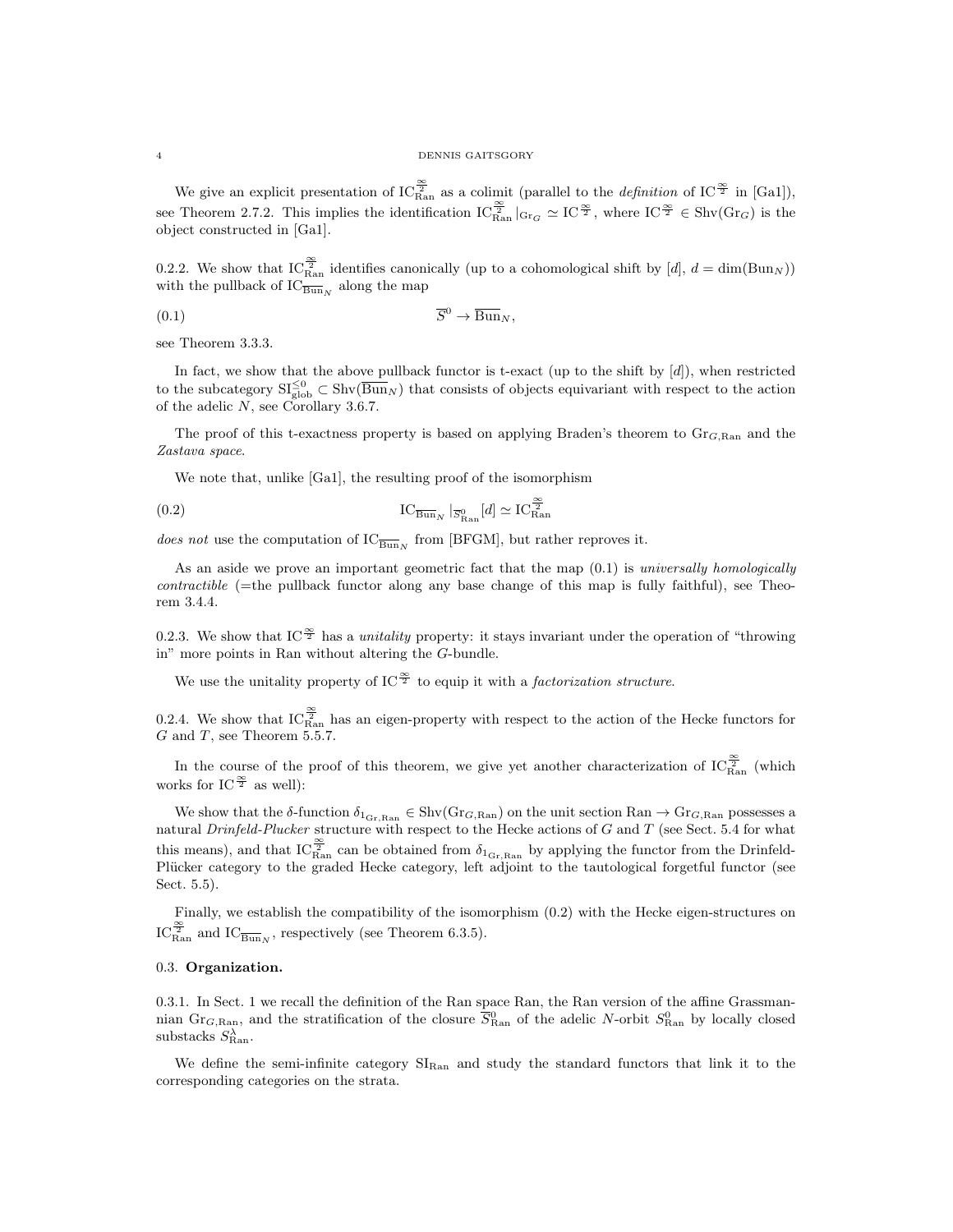0.3.2. In Sect. 2 we define the t-structure on  $\mathrm{SI}_{\mathrm{Ran}}^{\leq 0}$  and our main object of study,  $\mathrm{IC}_{\mathrm{Ran}}^{\frac{\infty}{2}}$ .

We state Theorem 2.4.5 that describes the \*- and !- restrictions of  $IC_{\rm Ran}^{\frac{\infty}{2}}$  to the strata  $S_{\rm Ran}^{\lambda}$ . The proof of the statement concerning \*-restrictions will be given in this same section (it will result from Theorem 2.7.2 mentioned below). The proof of the statement concerning !-restrictions will be given in Sect. 3.

We state and prove Theorem 2.7.2 that gives a presentation of  $IC_{\rm Ran}^{\frac{\infty}{2}}$  as a colimit.

0.3.3. In Sect. 3, we recall the definition of Drinfeld's relative compactification  $\overline{\text{Bun}}_N$ .

We define the global semi-infinite category  $\mathrm{SI}_{\text{glob}}^{\leq 0} \subset \text{Shv}(\overline{\text{Bun}}_N)$ . We prove that the pullback functor along (0.1), viewed as a functor

$$
\mathrm{SI}^{\leq 0}_{\mathrm{glob}} \to \mathrm{SI}^{\leq 0}_{\mathrm{Ran}},
$$

is t-exact (up to the shift by  $[d]$ ). From here we deduce the identification  $(0.2)$ , which is Theorem 3.3.3.

We also state Theorem 3.4.4, whose proof is given in Sect. A.

0.3.4. In Sect. 4 we introduce the notion of *unital* subcategory inside  $\text{Shv}(Gr_{G, Ran})$ ,  $\text{Shv}(\overline{S}_{Ran}^0)$  and  $\mathrm{SI}_{\mathrm{Ran}}^{\leq 0}$ , and we show that  $\mathrm{IC}^{\frac{\infty}{2}}$  belongs to  $\mathrm{SI}_{\mathrm{Ran}}^{\leq 0}$ .

We use this property of IC $^{\infty}$  to equip it with a factorization structure.

0.3.5. In Sect. 5 we establish the Hecke eigen-property of  $IC_{\text{Ran}}^{\frac{\infty}{2}}$ . In the process of doing so we discuss the formalism of lax central objects and Drinfeld-Plücker structures, and their relation to the Hecke eigen-structures.

In Sect. 6 we prove the compatibility between the eigen-property of  $\mathrm{IC}_{\mathrm{Ran}}^{\frac{\infty}{2}}$  and that of  $\mathrm{IC}_{\overline{\mathrm{Bun}}_N}$ .

0.4. Background, conventions and notation. The notations and conventions in this follow closely those of [Ga1]. Here is a summary:

0.4.1. This paper uses higher category theory. It appears already in the definition of our basic object of study, the *category of sheaves* on the Ran Grassmannian,  $Gr_{G, Ran}$ .

Thus, we will assume that the reader is familiar with the basics of higher categories and higher algebra. The fundamental reference is [Lu1, Lu2], but shorter expositions (or user guides) exist as well, for example, the first chapter of [GR].

0.4.2. Our algebraic geometry happens over an arbitrary algebraically closed ground field k. Our geometric objects are classical (i.e., this paper does not need derived algebraic geometry).

We let  $Sch_{ft}^{aff}$  denote the category of (classical) affine schemes of finite type over k.

By a prestack (locally of finite type) we mean an arbitrary functor

(0.3)  $(Sch_{ft}^{aff})^{op} \to \text{Groupoids}$ 

(we de not need to consider higher groupoids).

We let  $PreSk<sub>lft</sub>$  denote the category of such prestacks. It contains  $Sch<sub>ft</sub><sup>aff</sup>$  via the Yoneda embedding. All other types of geometric objects (schemes, algebraic stacks, ind-schemes) are prestacks with some specific properties (but not additional pieces of structure).

0.4.3. We let G be a connected reductive group over k. We fix a Borel subgroup  $B \subset G$  and the opposite Borel  $B^- \subset G$ . Let  $N \subset B$  and  $N^- \subset B^-$  denote their respective unipotent radicals.

Set  $T = B \cap B^-$ ; this is a Cartan subgroup of G. We use it to identify the quotients

 $B/N \simeq T \simeq B^{-}/N^{-}.$ 

We let  $\Lambda$  denote the coweight lattice of G, i.e., the lattice of cocharacters of T. We let  $\Lambda^{pos} \subset \Lambda$ denote the sub-monoid consisting of linear combinations of positive simple roots with non-negative integral coefficients. We let  $\Lambda^+ \subset \Lambda$  denote the sub-monoid of *dominant coweights*.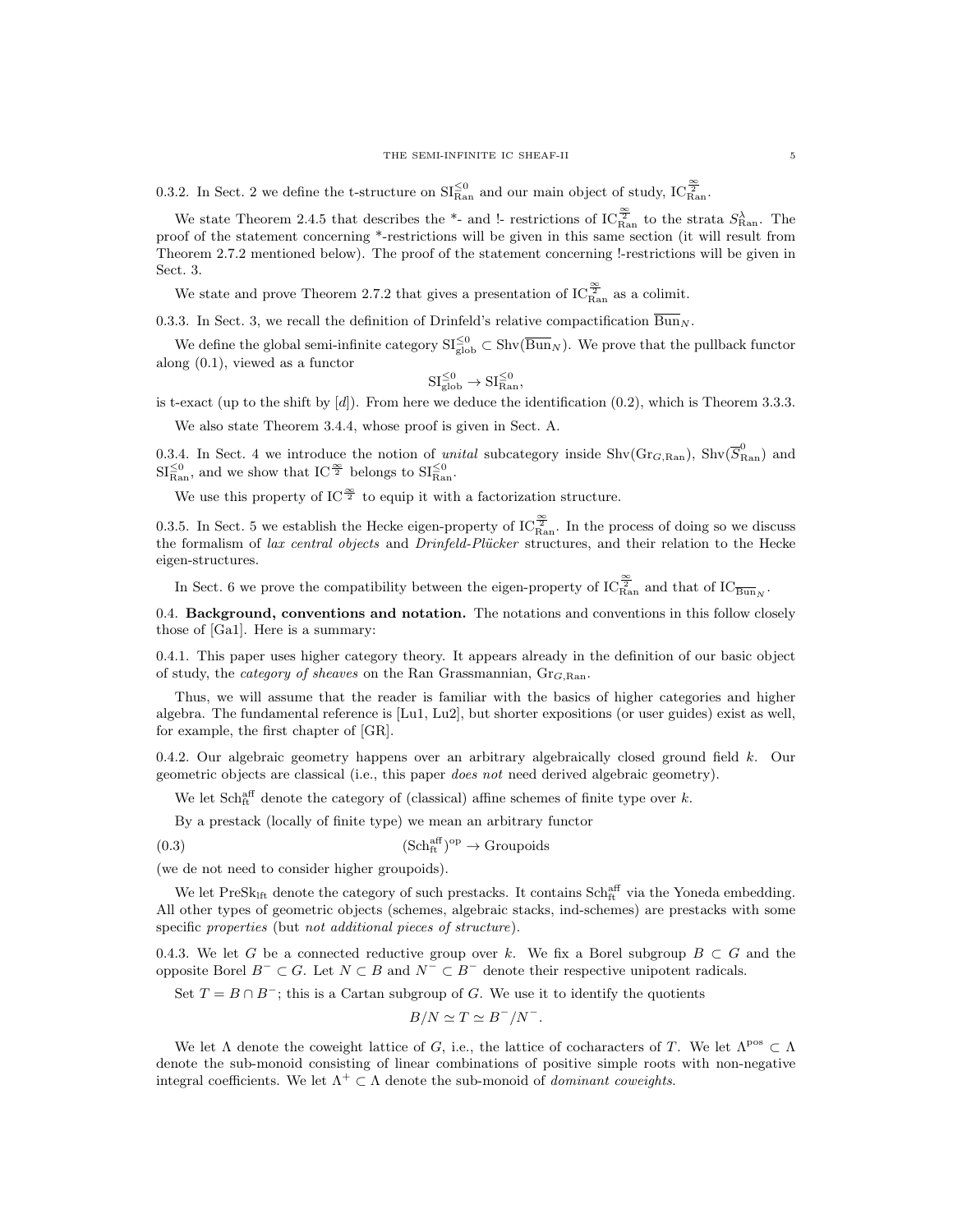#### 6 DENNIS GAITSGORY

0.4.4. While our geometry happens over a field  $k$ , the representation-theoretic categories that we study are DG categories over another field, denoted e (assumed algebraically closed and of characteristic 0). For a crash course on DG categories, the reader is referred to [GR, Chapter 1, Sect. 10].

All our DG categories are assumed presentable. When considering functors, we will only consider functors that preserve colimits. We denote the  $\infty$ -category of DG categories by DGCat. It carries a symmetric monoidal structure (i.e., one can consider tensor products of DG categories). The unit object is the DG category of complexes of e-vector spaces, denoted Vect.

We will use the notion of t-structure on a DG category. Given a t-structure on  $C$ , we will denote by  $\mathfrak{C}^{\leq 0}$  the corresponding subcategory of cohomologically connective objects, and by  $\mathfrak{C}^{>0}$  its right orthogonal. We let  $\mathcal{C}^{\heartsuit}$  denote the heart  $\mathcal{C}^{\leq 0} \cap \mathcal{C}^{\geq 0}$ .

0.4.5. The source of DG categories will be a *sheaf theory*, which is a functor

 $\text{Shv} : (\text{Sch}^{\text{aff}}_{\text{ft}})^{\text{op}} \to \text{DGCat}, \quad Y \mapsto \text{Shv}(Y).$ 

For a morphism of affine schemes  $f: Y_0 \to Y_1$ , the corresponding functor

 $\text{Shv}(Y_1) \to \text{Shv}(Y_0)$ 

is the !-pullback  $f'$ .

We will work with the following particular examples sheaf theories are:

(i) We take  $e = \overline{\mathbb{Q}}_{\ell}$  and we take  $\text{Shv}(Y)$  to be the ind-completion of the (small) DG category of constructible  $\overline{\mathbb{Q}}_{\ell}$  -sheaves.

(ii) When  $k = \mathbb{C}$  and e arbitrary, we take Shv(Y) to be the ind-completion of the (small) DG category of constructible e-sheaves on  $Y(\mathbb{C})$  in the analytic topology.

(iii) If k has characteristic 0, we take  $e = k$  and we take  $Shv(Y)$  to be the DG category of holonomic D-modules on  $S$ ;

(iv) If k has characteristic 0, we take  $e = k$  and we take Shv(Y) to be the DG category of D-modules on Y.

We will refer to examples (i), (ii) and (iii) as a constructible sheaf theories.

In the constructible case, the functor  $f'$  always has a left adjoint, denoted  $f_!$ . In example (iv) this is not the case. However, the partially defined left adjoint  $f_!$  is defined on holonomic objects. It is defined on the entire category if f is proper.

0.4.6. Sheaves on prestacks. We apply the procedure of right Kan extension along the embedding

$$
(\mathrm{Sch}^{\mathrm{aff}}_{\mathrm{ft}})^{\mathrm{op}} \hookrightarrow (\mathrm{PreStk}_{\mathrm{lft}})^{\mathrm{op}}
$$

to the functor Shv, and thus obtain a functor (denoted by the same symbol)

$$
Shv: (\mathrm{PreStk}_{\mathrm{lft}})^{\mathrm{op}} \to \mathrm{DGCat}\,.
$$

By definition, for  $\mathcal{Y} \in \text{PreStk}_{\text{If}}$  we have

(0.4) 
$$
\operatorname{Shv}(\mathcal{Y}) = \lim_{S \in \operatorname{Sch}^{\operatorname{aff}}_{\operatorname{ft}}, y: S \to \mathcal{Y}} \operatorname{Shv}(S),
$$

where the transition functors in the formation of the limit are the !-pullbacks<sup>2</sup>.

For a map of prestacks  $f: \mathcal{Y}_0 \to \mathcal{Y}_1$  we thus have a well-defined pullback functor

 $f' : \text{Shv}(\mathcal{Y}_1) \to \text{Shv}(\mathcal{Y}_0).$ 

We denote by  $\omega_y$  the dualizing sheaf on  $\mathcal{Y}$ , i.e., the pullback of

 $e \in$  Vect  $\simeq$  Shv(pt)

along the tautological map  $\mathcal{Y} \to \text{pt}$ .

<sup>&</sup>lt;sup>2</sup>Note that even though the index category (i.e.,  $(\text{Sch}^{aff}_{tt})_{/y}$ ) is ordinary, the above limit is formed in the  $\infty$ -category DGCat. This is how  $\infty$ -categories appear in this paper.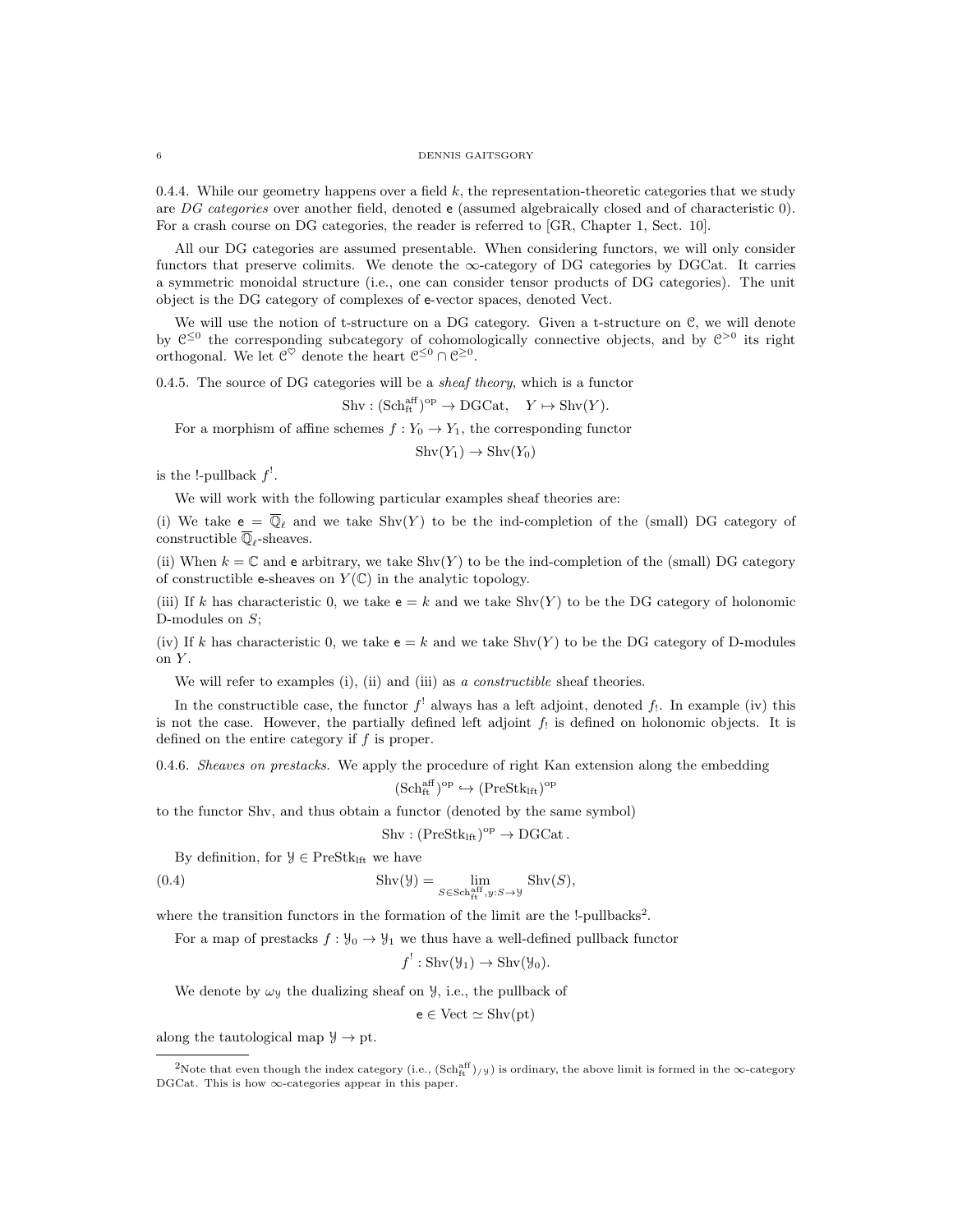0.4.7. We let X be a smooth, connected (but not necessarily proper) curve over k. Whenever we need X to be proper, we will explicitly say so.

0.4.8. This paper is closely related to the geometric Langlands theory, and the geometry of the Langlands dual group  $\dot{G}$  makes it appearance.

By definition,  $\check{G}$  is a reductive group over **e** and geometric objects constructed out of  $\check{G}$  give rise to e-linear DG categories by considering quasi-coherent (resp., ind-coherent) sheaves on them.

The most basic example of such a category is

$$
QCoh(pt / \check{G}) =: Rep(\check{G}).
$$

0.5. Acknowledgements. The author would like to thank S. Raskin for his suggestion to consider the formalism of Drinfeld-Plücker structures, as well as numerous stimulating discussions.

The author is grateful to M. Finkelberg for igniting his interest in the semi-infinite IC sheaf, which has been on author's mind for some 20 years now.

The author is grateful to J. Campbell and L. Chen for pointing out important mistakes in an earlier version of the paper.

The author is supported by NSF grant DMS-1063470. He has also received support from ERC grant 669655.

#### 1. The Ran version of the semi-infinite category

In this section we extend the definition of the semi-infinite category given in [Ga1] from the affine Grassmannian Gr<sub>G,x</sub> corresponding to a fixed point  $x \in X$  to the Ran version, denoted Gr<sub>G,Ran</sub>.

#### 1.1. The Ran Grassmannian.

1.1.1. We recall that the Ran space of X, denoted Ran, is the prestack that assigns to an affine testscheme  $Y$  the set of finite non-empty subsets

$$
\mathfrak{I} \subset \text{Hom}(Y, X).
$$

One can explicitly exhibit Ran as a colimit (in PreStk) of schemes:

$$
\text{Ran} \simeq \operatorname{colim}_I X^I,
$$

where the colimit is taken over the category opposite to the category Fin<sup>surj</sup> of finite non-empty sets and surjective maps, where to a map  $\phi: I \to J$  we assign the corresponding diagonal embedding

$$
X^J \overset{\Delta_{\phi}}{\hookrightarrow} X^I.
$$

This description implies, in particular, that if  $X$  is proper, then Ran is pseudo-proper as a prestack (see Sect. A.2.4 for what it means).

Another key feature of Ran is that it is homologically contractible (see Sect. A.1.8 for what this means).

1.1.2. We will consider the Ran version of the affine Grassmannian, denoted  $\text{Gr}_{G, \text{Ran}}$ , defined as follows.

It assigns to an affine test-scheme Y, the set of triples  $(\mathcal{I}, \mathcal{P}_G, \alpha)$ , where J is a Y-point of Ran,  $\mathcal{P}_G$ is a G-bundle on  $Y \times X$ , and  $\alpha$  is a trivialization of  $\mathcal{P}_G$  on the open subset of  $Y \times X$  equal to the complement of the union  $\Gamma_{\mathcal{I}}$  of the graphs of the maps  $Y \to X$  that comprise J.

The projection  $Gr_{G, Ran} \to Ran$  is pseudo-proper.

We will also consider the Ran versions of the loop and arc groups (ind)-schemes, denoted

$$
\mathfrak{L}^+(G)_{\text{Ran}} \subset \mathfrak{L}(G)_{\text{Ran}}.
$$

The Ran Grassmannian  $Gr_{G, Ran}$  identifies with the étale (equivalently, fppf) sheafification of the prestack quotient  $\mathfrak{L}(G)_{\text{Ran}}/\mathfrak{L}^+(G)_{\text{Ran}}$ .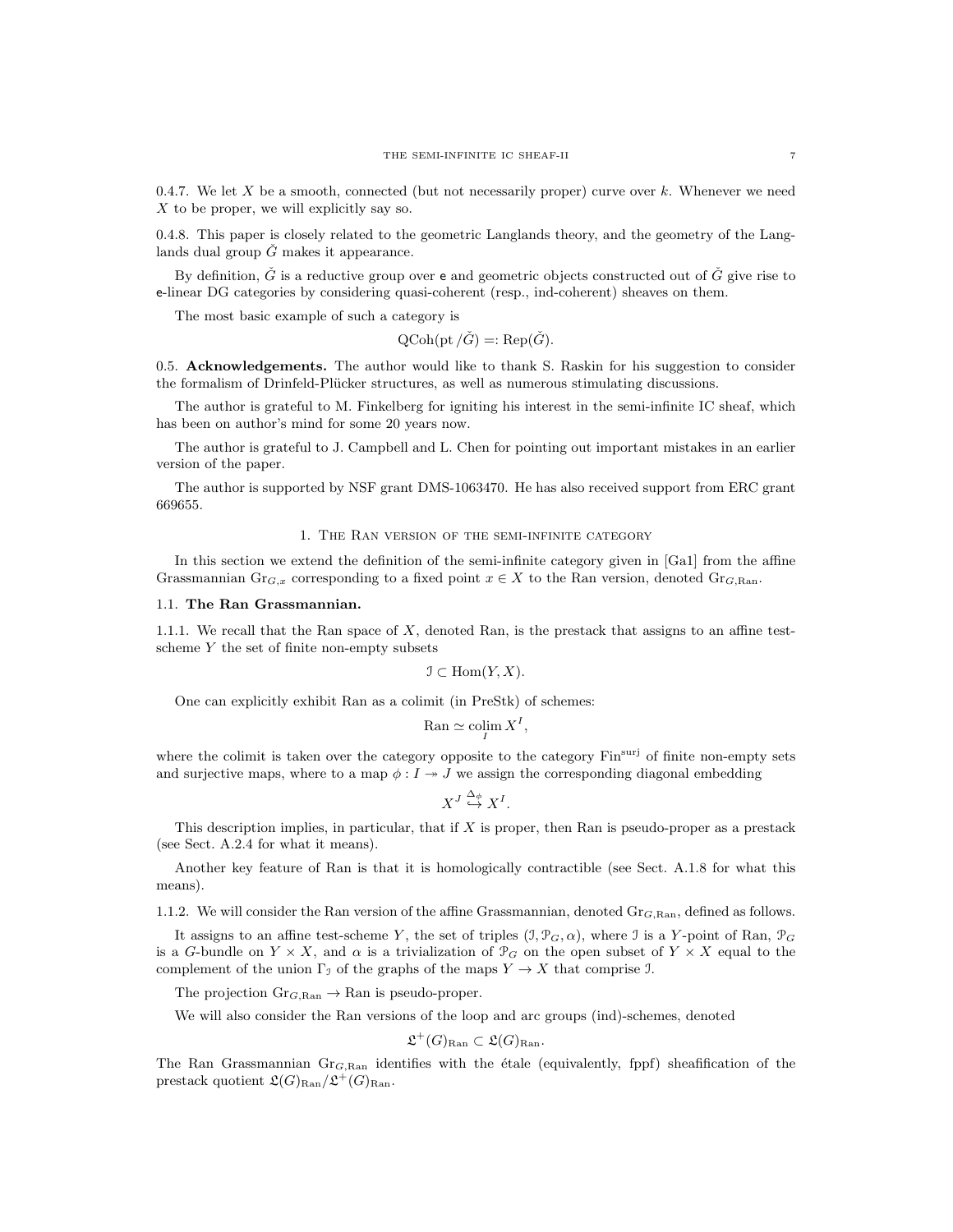1.1.3. For a fixed finite non-empty set  $I$ , we denote

$$
\mathrm{Gr}_{G,I}:=X^I\times_{\mathrm{Ran}}\mathrm{Gr}_{G,\mathrm{Ran}},\quad \mathfrak{L}(G)_I:=X^I\times_{\mathrm{Ran}}\mathfrak{L}(G)_{\mathrm{Ran}},\quad \mathfrak{L}^+(G)_I:=X^I\times_{\mathrm{Ran}}\mathfrak{L}^+(G)_{\mathrm{Ran}}.
$$

For a map of finite sets  $\phi: I \to J$ , we will denote by  $\Delta_{\phi}$  the corresponding map  $\text{Gr}_{G,J} \to \text{Gr}_{G,I}$ , so that we have the Cartesian square:

$$
\begin{array}{ccc}\n\text{Gr}_{G,J} & \xrightarrow{\Delta_{\phi}} & \text{Gr}_{G,I} \\
\downarrow & & \downarrow \\
X^J & \xrightarrow{\Delta_{\phi}} & X^I.\n\end{array}
$$

1.1.4. We introduce also the following closed (resp., locally closed) subfunctors

$$
S_{\text{Ran}}^0 \subset \overline{S}_{\text{Ran}}^0 \subset \text{Gr}_{G,\text{Ran}}.
$$

Namely, for an affine test-scheme Y, a Y-point  $(1, \mathcal{P}_G, \alpha)$  belongs to  $\overline{S}_{\text{Ran}}^0$  if for every dominant weight  $\lambda$ , the composite meromorphic map of vector bundles on  $Y \times X$ 

(1.1) 
$$
0 \to \mathcal{V}_{\mathcal{P}_G}^{\check{\lambda}} \xrightarrow{\alpha} \mathcal{V}_{\mathcal{P}_G}^{\check{\lambda}}
$$

is regular. In the above formula the notations are as follows:

- $\mathcal{V}^{\check{\lambda}}$  denotes the Weyl module over G with highest weight  $\check{\lambda}$ ;
- $\mathcal{V}_{\mathcal{P}_G}^{\tilde{\lambda}}$  (resp.,  $\mathcal{V}_{\mathcal{P}_G}^{\tilde{\lambda}}$ ) denotes the vector bundles associated with  $\mathcal{V}^{\tilde{\lambda}}$  and the *G*-bundle  $\mathcal{P}_G$  (resp., the trivial *G*-bundle  $\mathcal{P}_G^0$ );
- $0 \to \mathcal{V}_{\mathcal{P}_G^0}^{\tilde{\lambda}}$  is the map coming from the highest weight vector in  $\mathcal{V}^{\tilde{\lambda}}$ .

A point as above belongs to  $S_{\text{Ran}}^0$  if the above composite map is an injective bundle map (i.e., the cokernel is flat over  $Y \times X$ ).

# 1.2. The semi-infinite category.

1.2.1. Since  $Gr_{G, Ran}$  a prestack locally of finite type, we have a well-defined category

 $Shv(Gr_{G, Ran}).$ 

We have

 $\text{Shv}(\text{Gr}_{G,\text{Ran}}) := \lim_{I} \text{Shv}(\text{Gr}_{G,I}),$ 

where the limit is formed using the !-pullback functors.

1.2.2. Although the group ind-scheme  $\mathfrak{L}(N)_{\text{Ran}}$  is not locally of finite type, we have a well-defined full subcategory

$$
SI_{\text{Ran}} := Shv(\text{Gr}_{G,\text{Ran}})^{\mathfrak{L}(N)_{\text{Ran}}} \subset Shv(\text{Gr}_{G,\text{Ran}}).
$$

Namely, for every fixed finite non-empty set  $I$ , we consider the full subcategory

$$
SI_I := Shv(Gr_{G,I})^{\mathfrak{L}(N)_I} \subset Shv(Gr_{G,I}),
$$

defined as in [Ga1, Sect. 1.2].

We say that the object of  $\text{Shv}(Gr_{G, Ran})$  belongs to  $\text{Shv}(Gr_{G, Ran})^{\mathfrak{L}(N)_{Ran}}$  if its restriction to any  $\text{Gr}_{G,I}$  yields an object of  $\text{Shv}(\text{Gr}_{G,I})^{\mathfrak{L}(N)}$ . By construction, we have an equivalence

$$
SI_{\mathrm{Ran}} := \lim_{I} SI_{I}.
$$

1.2.3. Let  $SI_{\text{Ran}}^{\leq 0} \subset SI_{\text{Ran}}$  be the full subcategory consisting of objects supported on  $\overline{S}_{\text{Ran}}^0$ . I.e.,

$$
\mathrm{SI}^{\leq 0}_{\mathrm{Ran}}=\mathrm{SI}_{\mathrm{Ran}}\cap \mathrm{Shv}(\overline{S}^{0}_{\mathrm{Ran}}),
$$

while

$$
\mathrm{Shv}(\overline{S}_{\mathrm{Ran}}^0) \simeq \lim_{I} \mathrm{Shv}(\overline{S}_{I}^0).
$$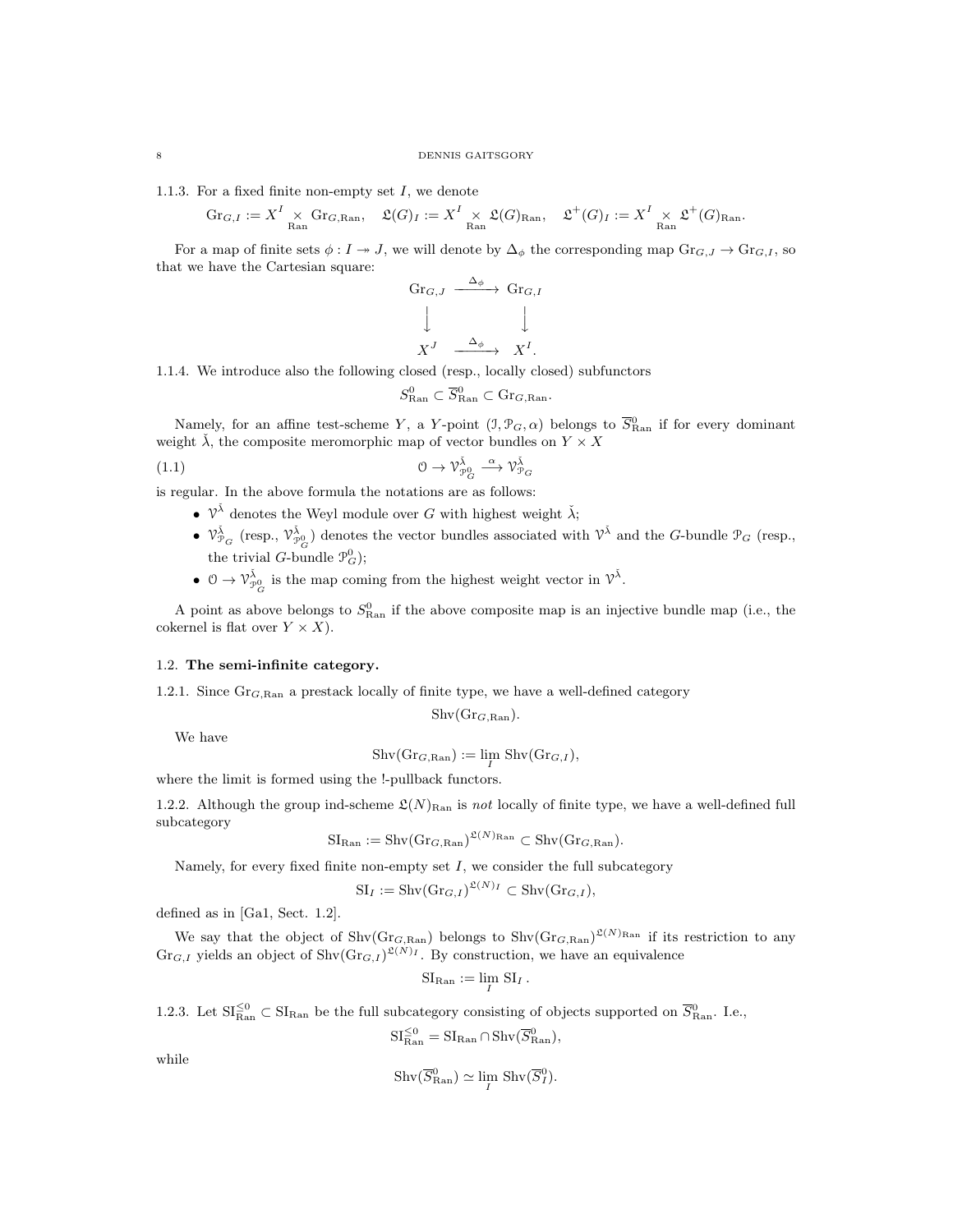1.3. **Stratification.** In order to study the structure of  $SI_{\text{Ran}}^{(0)}$ , we will now describe a certain natural stratification of  $\overline{S}_{\text{Ran}}^0$ , whose open stratum will be  $S_{\text{Ran}}^0$ .

1.3.1. For  $\lambda \in \Lambda^{neg}$ , let  $X^{\lambda}$  denote the corresponding partially symmetrized power of X. I.e., if

$$
\lambda = \sum_{i} \left( -n_i \right) \cdot \alpha_i, \quad n_i \ge 0
$$

where  $\alpha_i$  are the simple positive coroots, then

$$
X^{\lambda} = \prod_{i} X^{(n_i)}.
$$

In other words, Y-points of  $X^{\lambda}$  are effective  $\Lambda^{\text{neg}}$ -valued divisors on X.

For  $\lambda = 0$  we by definition have  $X^0 = pt$ .

1.3.2. Let

$$
(X^{\lambda} \times \mathrm{Ran})^{\subset} \subset \mathrm{Ran} \times X^{\lambda}
$$

be the ind-closed subfunctor, whose S-points are pairs  $(1, D)$  for which the support of the divisor D is set-theoretically supported on the union of the graphs of the maps  $S \to X$  that comprise J.

In other words,

$$
(X^{\lambda} \times \operatorname{Ran})^{\subset} = \operatorname{colim}_{I} (X^{\lambda} \times X^{I})^{\subset},
$$

where

$$
(X^{\lambda} \times X^I)^{\subset} \subset X^I \times X^{\lambda}
$$

is the completion of the corresponding incidence subvariety.

For future use we note:

Lemma 1.3.3. The map

$$
\mathrm{pr}_{\mathrm{Ran}}^{\lambda} : (X^{\lambda} \times \mathrm{Ran})^{\subset} \to X^{\lambda}
$$

is universally homologically contractible<sup>3</sup>.

The proof in the case when  $X$  is proper will be given in Sect. A.2.8. For the proof in the general case see Remark 4.1.3.

Corollary 1.3.4. The pullback functor

$$
(\text{pr}_{\text{Ran}}^{\lambda})^! : \text{Shv}(X^{\lambda}) \to \text{Shv}((X^{\lambda} \times \text{Ran})^{\subset})
$$

is fully faithful.

1.3.5. We let

$$
\overline{S}_{\text{Ran}}^{\lambda} \subset (X^{\lambda} \times \text{Ran})^{\subset} \underset{\text{Ran}}{\times} \text{Gr}_{G,\text{Ran}}
$$

be the closed subfunctor defined by the following condition:

An S-point  $(1, D, \mathcal{P}_G, \alpha)$  of the fiber product  $(X^{\lambda} \times \mathrm{Ran})^{\subset} \times \mathrm{Gr}_{G, \mathrm{Ran}}$  belongs to  $\overline{S}_{\mathrm{Ran}}^{\lambda}$  if for every dominant weight  $\lambda$  the map (1.1) extends to a regular map

(1.2) 
$$
\mathcal{O}(-\check{\lambda}(D)) \to \mathcal{V}_{\mathcal{P}_G}^{\check{\lambda}}.
$$

We denote by  $\mathbf{\bar{i}}^{\lambda}$  the composite map

$$
\overline{S}_{\mathrm{Ran}}^\lambda \to (X^\lambda \times \mathrm{Ran})^{\subset} \underset{\mathrm{Ran}}{\times} \mathrm{Gr}_{G,\mathrm{Ran}} \to \mathrm{Gr}_{G,\mathrm{Ran}}.
$$

This map is proper, and its image is contained in  $\overline{S}_{\text{Ran}}^0$ .

Note that for  $\lambda = 0$ , the map  $\bar{i}^0$  is the identity map on  $\bar{S}_{\text{Ran}}^0$ .

Let  $\bar{p}_{\text{Ran}}^{\lambda}$  denote the projection

$$
\overline{S}_{\text{Ran}}^{\lambda} \to (X^{\lambda} \times \text{Ran})^{\subset}.
$$

<sup>3</sup>The notion of universal local contractibility is recalled in Sect. A.1.8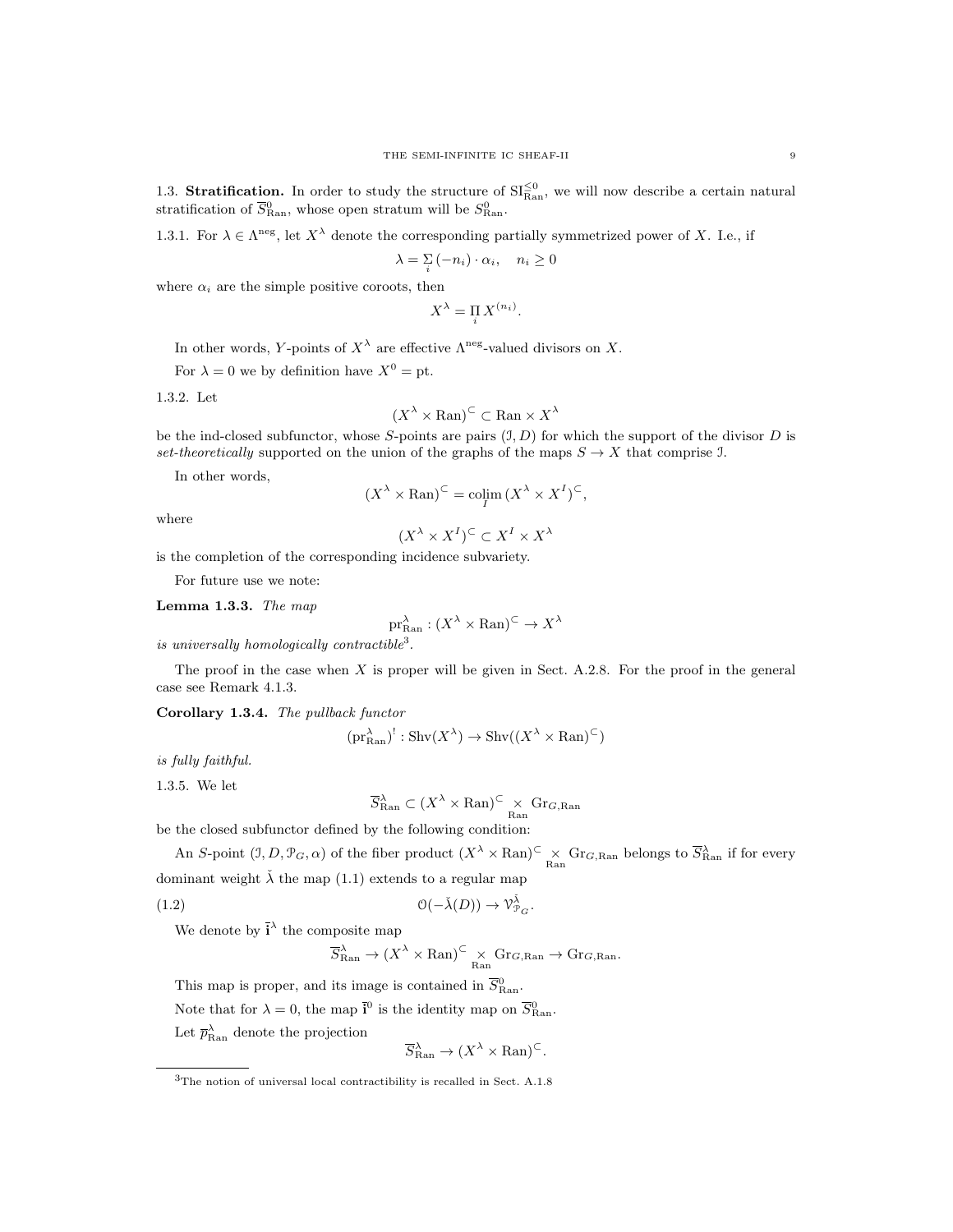1.3.6. We define the open subfunctor

$$
S_{\text{Ran}}^{\lambda} \subset \overline{S}_{\text{Ran}}^{\lambda}
$$

to correspond to those quadruples  $(1, D, \mathcal{P}_G, \alpha)$  for which the map (1.2) is an injective bundle map (i.e., the cokernel is flat over  $Y \times X$ ).

The projection

(1.3) 
$$
p_{\text{Ran}}^{\lambda} := \overline{p}_{\text{Ran}}^{\lambda} |_{S_{\text{Ran}}^{\lambda}} : S_{\text{Ran}}^{\lambda} \to (X^{\lambda} \times \text{Ran})^{\subset}
$$

admits a canonically defined section

(1.4) 
$$
s_{\text{Ran}}^{\lambda} : (X^{\lambda} \times \text{Ran})^{\subset} \to S_{\text{Ran}}^{\lambda}.
$$

Namely, it sends  $(1, D)$  to the quadruple  $(1, D, \mathcal{P}_G, \alpha)$ , where  $\mathcal{P}_G$  is the G-bundle induced from the T-bundle  $\mathcal{P}_T := \mathcal{P}_T^0(D)$ , and  $\alpha$  is the trivialization of  $\mathcal{P}_G$  induced by the tautological trivialization of  $\mathcal{P}_T$  away from the support of D.

1.3.7. We let

$$
\mathbf{j}^{\lambda}: S_{\text{Ran}}^{\lambda} \hookrightarrow \overline{S}_{\text{Ran}}^{\lambda}, \quad \mathbf{i}^{\lambda} = \mathbf{\overline{i}}^{\lambda} \circ \mathbf{j}^{\lambda} : S_{\text{Ran}}^{\lambda} \to \text{Gr}_{G,\text{Ran}}
$$

denote the resulting maps.

For a fixed finite non-empty set  $I$ , we obtain the corresponding subfunctors

$$
\overline{S}_I^\lambda \subset (X^\lambda \times X^I)^\subset \underset{X^I}{\times} \operatorname{Gr}_{G,I}
$$

and

$$
S_I^{\lambda} \subset \overline{S}_I^{\lambda},
$$

and maps, denoted by the same symbols  $\mathbf{j}^{\lambda}$ ,  $\mathbf{\bar{i}}^{\lambda}$ ,  $\mathbf{i}^{\lambda}$ . Let  $p_I^{\lambda}$  (resp.,  $\overline{p}_I^{\lambda}$ ) denote the resulting map from  $S_I^{\lambda}$  (resp.,  $\overline{S}_I^{\lambda}$ ) to  $(X^{\lambda} \times X^I)^{\subset}$ .

Let  $s_I^{\lambda}$  denote the resulting section

$$
s_I^{\lambda}: (X^{\lambda} \times X^I)^{\subset} \to S_I^{\lambda}.
$$

1.3.8. The following results easily from the definitions:

Lemma 1.3.9. The maps

$$
\mathbf{i}^{\lambda}: S_{\text{Ran}}^{\lambda} \to \overline{S}_{\text{Ran}}^0
$$
 and  $S_I^{\lambda} \to \overline{S}_I^0$ 

are locally closed embeddings. Every field-valued point of  $\overline{S}_{\text{Ran}}^0$  (resp.,  $\overline{S}_I^0$ ) belongs to the image of exactly one such map.

## 1.4. The category on a single stratum.

1.4.1. We have the following explicit description of the category on each stratum separately:

**Proposition 1.4.2.** Pullback along the map  $p_{\text{Ran}}^{\lambda}$  of (1.3) defines an equivalence

$$
Shv((X^{\lambda} \times \mathrm{Ran})^{\subset}) \to \mathrm{SI}_{\mathrm{Ran}}^{\supset \lambda}.
$$

The inverse equivalence is given by restriction to the section  $s_{\text{Ran}}^{\lambda}$  of (1.4), and similarly for Ran replaced by  $X<sup>I</sup>$  for an individual I.

1.4.3. Proof of Proposition 1.4.2. Follows from the fact that the action of the group ind-scheme

$$
(X^{\lambda} \times \mathrm{Ran})^{\subset} \times \mathfrak{L}(N)_{\mathrm{Ran}}
$$

on  $S_{\text{Ran}}^{\lambda}$  is transitive along the fibers of the map (1.3), with the stabilizer of the section  $s_{\text{Ran}}^{\lambda}$  being a pro-unipotent group-scheme over  $(X^{\lambda} \times \text{Ran})^{\subset}$ .

1.5. Interaction between the strata.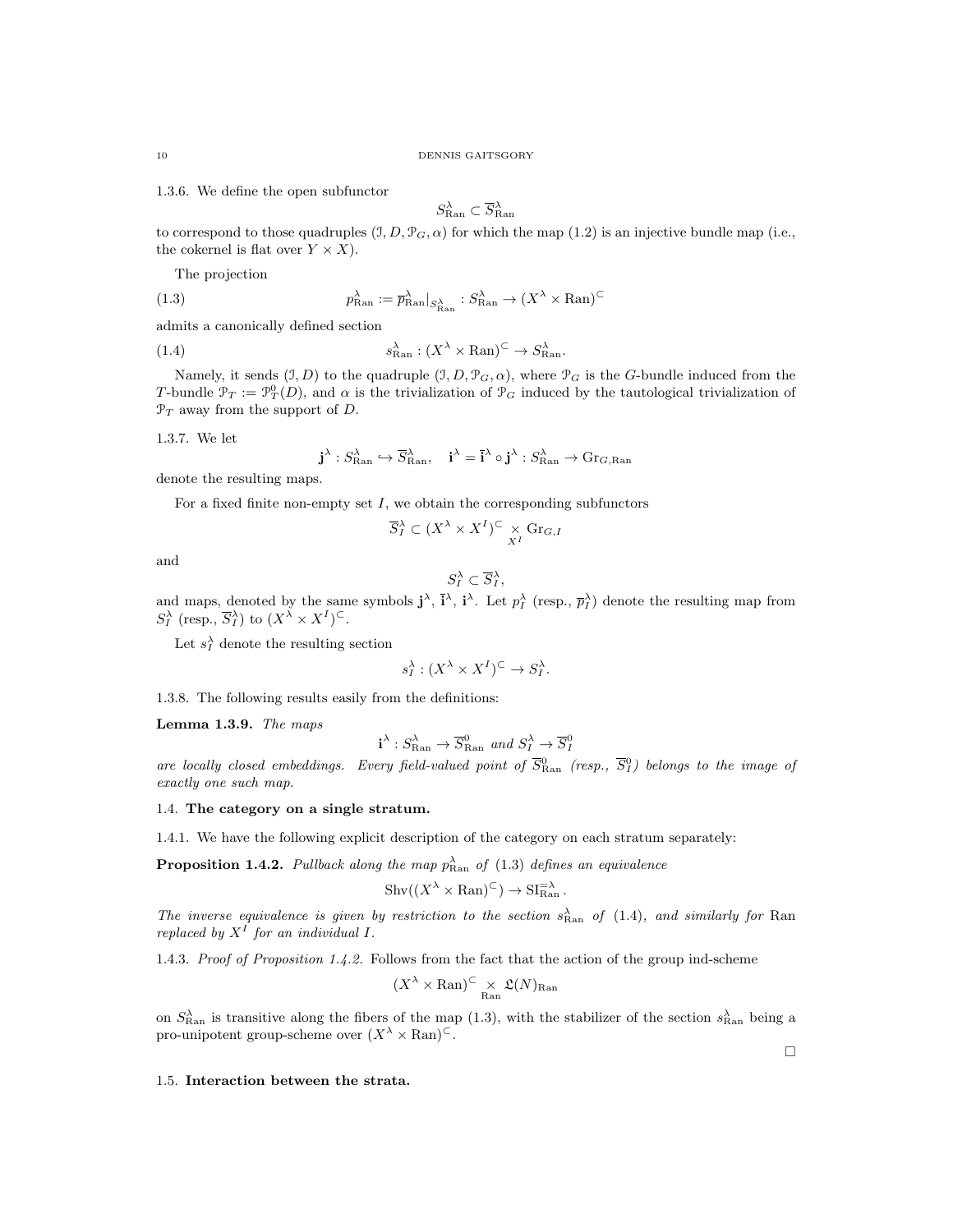1.5.1. As in the case of  $Gr_{G, Ran}$ , we can consider the full subcategories

$$
\mathrm{SI}_{\mathrm{Ran}}^{\leq \lambda} \subset \mathrm{Shv}(\overline{S}_{\mathrm{Ran}}^{\lambda}) \text{ and } \mathrm{SI}_{\mathrm{Ran}}^{\alpha \lambda} \subset \mathrm{Shv}(S_{\mathrm{Ran}}^{\lambda}),
$$

obtained by imposing the equivariance condition with respect to the corresponding group ind-scheme.

The maps  $\mathbf{j}^{\lambda}$ ,  $\mathbf{\bar{i}}^{\lambda}$  and  $\mathbf{i}^{\lambda}$  induce functors

$$
\begin{aligned} (\overline{i}^{\lambda})_! &:= (\overline{i}^{\lambda})_* : \mathrm{SI}^{\leq \lambda}_{\mathrm{Ran}} \rightarrow \mathrm{SI}^{\leq 0}_{\mathrm{Ran}}, \\ (\overline{i}^{\lambda})^! : \mathrm{SI}^{\leq 0}_{\mathrm{Ran}} \rightarrow \mathrm{SI}^{\leq \lambda}_{\mathrm{Ran}}; \\ (\mathbf{j}^{\lambda})^* &:= (\mathbf{j}^{\lambda})^! : \mathrm{SI}^{\leq \lambda}_{\mathrm{Ran}} \rightarrow \mathrm{SI}^{\leq \lambda}_{\mathrm{Ran}}; \\ (\mathbf{j}^{\lambda})_* : \mathrm{SI}^{\geq \lambda}_{\mathrm{Ran}} \rightarrow \mathrm{SI}^{\leq \lambda}_{\mathrm{Ran}}; \\ (\mathbf{i}^{\lambda})^! &\simeq (\mathbf{j}^{\lambda})^! \circ (\overline{i}^{\lambda})^! : \mathrm{SI}^{\leq 0}_{\mathrm{Ran}} \rightarrow \mathrm{SI}^{\leq \lambda}_{\mathrm{Ran}}; \\ (\mathbf{i}^{\lambda})_* &\simeq (\overline{i}^{\lambda})_* \circ (\mathbf{j}^{\lambda})_* : \mathrm{SI}^{\geq \lambda}_{\mathrm{Ran}} \rightarrow \mathrm{SI}^{\leq \lambda}_{\mathrm{Ran}}. \end{aligned}
$$

The above discussion applies to Ran replaced by  $X<sup>I</sup>$  for a fixed finite non-empty set I.

1.5.2. In Sect. 1.7 we will prove:

#### Proposition 1.5.3.

(a) For a fixed finite set I, the left adjoint of

$$
(\mathbf{i}^{\lambda})_* : \mathrm{SI}_{I}^{=\lambda} \to \mathrm{SI}_{I}^{\leq 0}
$$

is defined as a functor

$$
SI_I^{\leq 0} \to SI_I^{=\lambda};
$$

to be denoted by  $(i^{\lambda})^*$ .

(b) For  $\mathcal{F} \in \mathrm{SI}_{I}^{\leq 0}$  and  $\mathcal{F}' \in \mathrm{Shv}(X^{I}),$  the map<sup>4</sup>

$$
(\mathbf{i}^{\lambda})^*((\overline{p}_I^0)^!(\mathcal{F}') \overset{!}{\otimes} \mathcal{F}) \to (p_I^{\lambda})^!(\mathcal{F}'|_{(X^{\lambda} \times X^I)^{\subset}} \overset{!}{\otimes} (\mathbf{i}^{\lambda})^*(\mathcal{F})
$$

is an isomorphism.

(c) For a map of finite sets  $\phi: I \rightarrow J$ , the natural transformation

$$
(\mathbf{i}^{\lambda})^* \circ (\Delta_{\phi})^! \to (\Delta_{\phi})^! \circ (\mathbf{i}^{\lambda})^*, \quad \mathrm{SI}_{I}^{\leq 0} \rightrightarrows \mathrm{SI}_{J}^{= \lambda}
$$

is an isomorphism.

*Remark* 1.5.4. Let  $\mathcal{F} \in \mathrm{SI}_{I}^{\leq 0}$ , be such that the *partially defined* left adjoint of

(1.5) 
$$
(i^{\lambda})_{*}: \text{Shv}(S_{I}^{\lambda}) \to \text{Shv}(\overline{S}_{I}^{0})
$$

is defined on F, viewed as an object of  $\text{Shv}(\overline{S}_I^0)$ .

(Note that the condition of point (a') of Proposition 1.5.3 is always satisfied in the context of constructible sheaves. In the context of D-modules, it is satisfied if, for example, F is ind-holonomic.)

Then it follows formally that the resulting object of  $\text{Shv}(S_I^{\lambda})$  equals

$$
(\mathbf{i}^{\lambda})^*(\mathcal{F}) \in \mathrm{SI}_I^{\mathcal{F}\lambda} \subset \mathrm{Shv}(S_I^{\lambda}),
$$

where  $(i^{\lambda})^*$  is understood in the sense of point point (a) of Proposition 1.5.3.

In other words, for such  $\mathcal{F}$ , the notation  $(i^{\lambda})^*(\mathcal{F})$  is unambiguous.

A similar remark applies to the functor  $(i^{\lambda})_!$  studied in Corollary 1.5.6 below.

 ${}^4$ In the formula below  $-|_{(X^{\lambda} \times X^I) \subset}$  denotes the !-pullback along the projection  $(X^{\lambda} \times X^I) \subset \rightarrow X^I$ .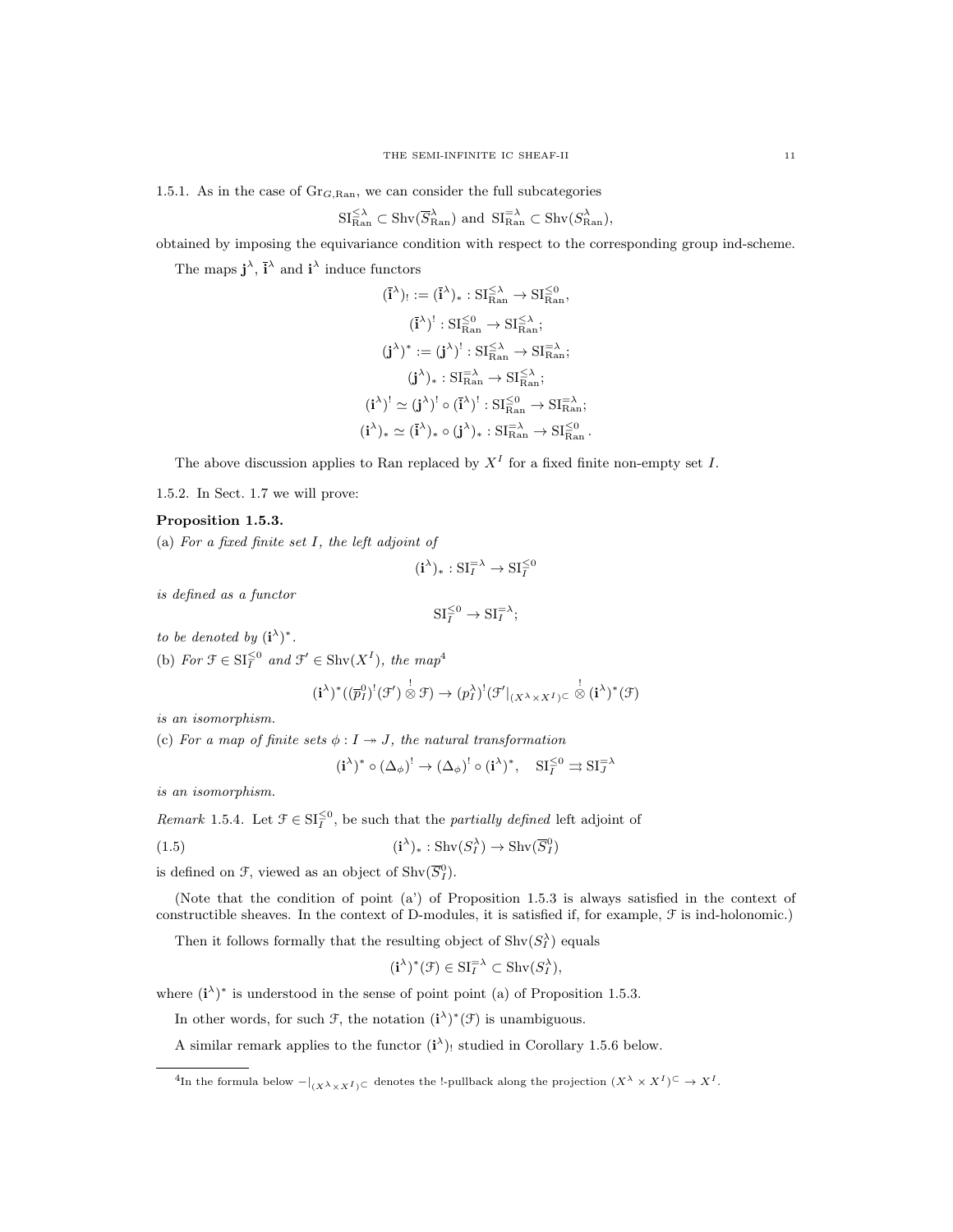1.5.5. From Proposition 1.5.3, by a formal Cousin argument, we obtain:

# Corollary 1.5.6.

(a) For a fixed finite set I, the left adjoint of

$$
(\mathbf{i}^{\lambda})^!: \mathrm{SI}_I^{\leq 0} \to \mathrm{SI}_I^{=\lambda}
$$

is defined as a functor

$$
\mathrm{SI}_{I}^{\mathrm{=}}\lambda \to \mathrm{SI}_{I}^{\leq 0};
$$

to be denoted  $(i^{\lambda})_!$ .

(b) For  $\mathfrak{F} \in \mathrm{SI}_{I}^{\geq \lambda}$  and  $\mathfrak{F}' \in \mathrm{Shv}(X^{I}),$  the map

$$
(\mathbf{i}^{\lambda})_{!}((p_{I}^{\lambda})^{!}(\mathcal{F}'|_{(X^{\lambda}\times X^{I})^{\subset}}))\overset{!}{\otimes}\mathcal{F})\to (p_{I}^{0})^{!}(\mathcal{F}')\overset{!}{\otimes}(\mathbf{i}^{\lambda})_{!}(\mathcal{F})
$$

is an isomorphism.

(c) For a map of finite sets  $\phi: I \rightarrow J$ , the natural transformation

$$
(\mathbf{i}^{\lambda})_! \circ (\Delta_{\phi})^! \to (\Delta_{\phi})^! \circ (\mathbf{i}^{\lambda})_!, \quad \mathrm{SI}_I^{=\lambda} \rightrightarrows \mathrm{SI}_J^{\leq 0}.
$$

1.5.7. Passing to the limit over  $I \in \text{Fin}^{\text{surj}}$ , we obtain:

#### Corollary 1.5.8.

(a) The left adjoint of

 $(i^{\lambda})_{*}:SI_{\text{Ran}}^{=\lambda}\rightarrow SI_{\text{Ran}}^{\leq 0}$ 

is defined as a functor

$$
\mathrm{SI}^{\leq 0}_{\mathrm{Ran}} \to \mathrm{SI}^{\Rightarrow \lambda}_{\mathrm{Ran}};
$$

to be denoted by  $(i^{\lambda})^*$ .

(b) The left adjoint of

$$
(\mathbf{i}^{\lambda})^! : \mathrm{SI}_{\mathrm{Ran}}^{\leq 0} \to \mathrm{SI}_{\mathrm{Ran}}^{=\lambda}
$$

is defined as a functor

$$
\mathrm{SI}^{\mathrm{=\lambda}}_{\mathrm{Ran}}\rightarrow \mathrm{SI}^{\leq 0}_{\mathrm{Ran}},
$$

to be denoted  $(i^{\lambda})_!$ .

(c) For  $\mathcal{F} \in \mathrm{SI}_{\mathrm{Ran}}^{\leq 0}$  and  $\mathcal{F}' \in \mathrm{Shv}(\mathrm{Ran})$ , the map

$$
(\mathbf{i}^{\lambda})^*((\overline{p}^0_{\mathrm{Ran}})^!(\mathcal{F}') \overset{!}{\otimes} \mathcal{F}) \to (p_{\mathrm{Ran}}^{\lambda})^!(\mathcal{F}'|_{(X^{\lambda} \times \mathrm{Ran})^{\subset}})) \overset{!}{\otimes} (\mathbf{i}^{\lambda})^*(\mathcal{F})
$$

is an isomorphism.

(d) For  $\mathfrak{F} \in \mathrm{SI}_{\mathrm{Ran}}^{-\lambda}$  and  $\mathfrak{F}' \in \mathrm{Shv}(\mathrm{Ran})$ , the map

$$
(i^{\lambda})_!((p_{\mathrm{Ran}}^{\lambda})^!(\mathcal{F}'|_{(X^{\lambda}\times \mathrm{Ran})^{\subset}})) \overset{!}{\otimes} \mathcal{F}) \to (\overline{p}_{\mathrm{Ran}}^0)^!(\mathcal{F}') \overset{!}{\otimes} (i^{\lambda})_!(\mathcal{F})
$$

is an isomorphism.

Remark 1.5.9. A slight variation of the proof of Proposition 1.5.3 shows that the assertions of Corollary 1.5.8 remain valid for  $\mathbf{i}^{\lambda}$  replaced by  $\mathbf{\bar{i}}^{\lambda}$ . Similarly, the assertion of Corollary 1.5.6 remains valid for  $\mathbf{i}^{\lambda}$  replaced by  $\mathbf{j}^{\lambda}$ , and the same is true for their Ran variants.

1.6. An aside: the ULA property. Consider the object

$$
(\mathbf{j}^0)_! (\omega_{S_I^0}) \in \mathrm{SI}_I^{\leq 0} \subset \mathrm{Shv}(\overline{S}_I^0).
$$

We will now formulate a certain strong acyclicity property that it enjoys with respect to the projection

$$
\overline{p}_I^0: \overline{S}_I^0 \to X^I.
$$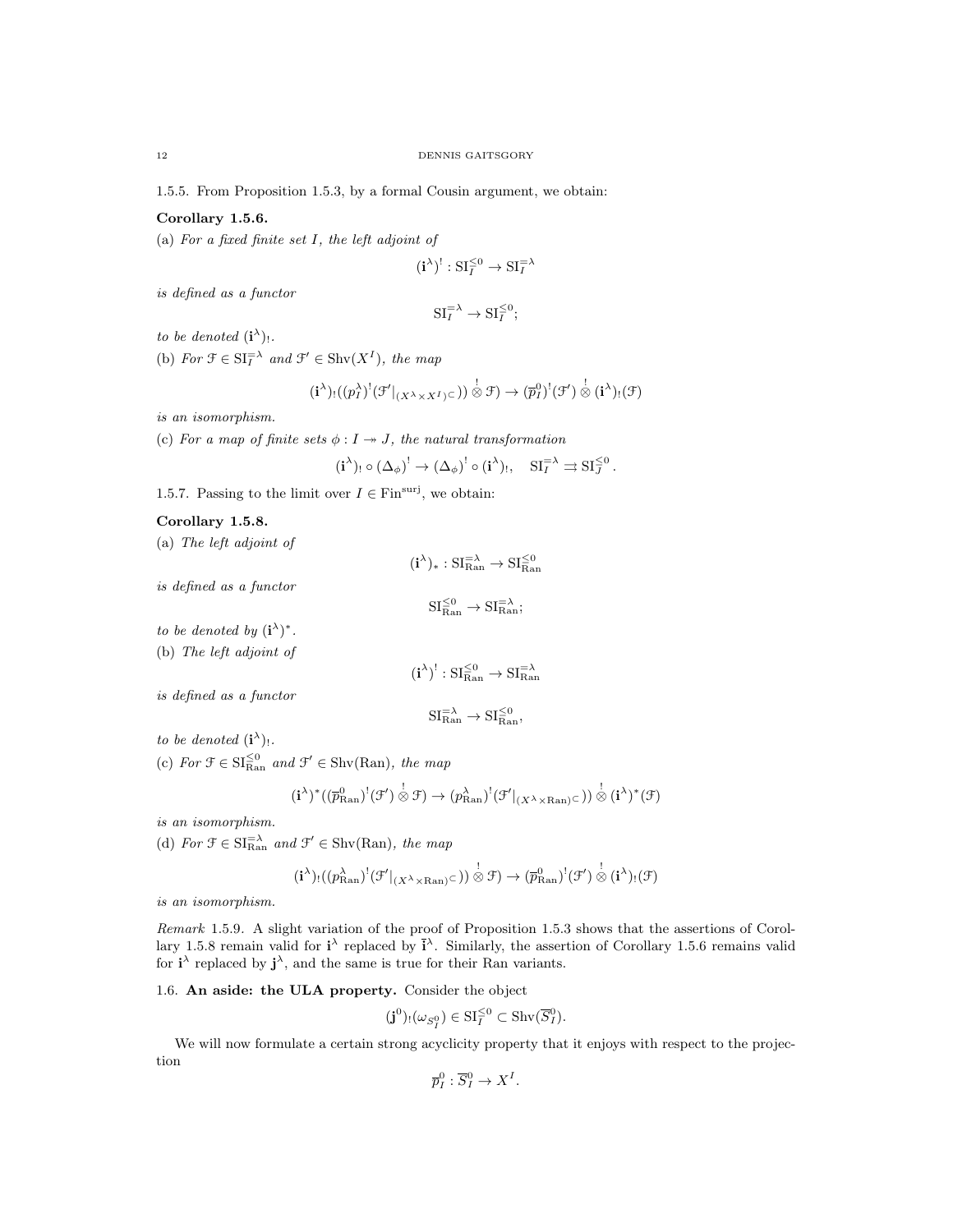1.6.1. Let Y be a scheme, and let C be a DG category equipped with an action of the  $Shv(Y)$ , viewed as a monoidal category with respect to  $\stackrel{!}{\otimes}$ .

We shall say that an object  $c \in \mathcal{C}$  is ULA with respect to Y if for any compact  $\mathcal{F} \in \text{Shv}(Y)^c$ , and any  $c' \in \mathcal{C}$ , the map

$$
\mathrm{Hom}_{\mathcal{C}}(\mathcal{F} \overset{!}{\otimes} c, c') \to \mathrm{Hom}(\mathbb{D}(\mathcal{F}) \overset{!}{\otimes} \mathcal{F} \overset{!}{\otimes} c, \mathbb{D}(\mathcal{F}) \overset{!}{\otimes} c') \to \mathrm{Hom}(\mathsf{e}_Y \overset{!}{\otimes} c, \mathbb{D}(\mathcal{F}) \overset{!}{\otimes} c')
$$

is an isomorphism.

In the above formula,  $\mathbb{D}(-)$  denotes the Verdier duality anti-equivalence of Shv $(Y)^c$ ,

$$
(\operatorname{Shv}(Y)^c)^{\operatorname{op}} \to \operatorname{Shv}(Y)^c,
$$

and  $e_Y$  is the "constant sheaf" on Y, i.e.,  $e_Y := \mathbb{D}(\omega_Y)$ . Note that when Y is smooth of dimension d, we have  $e_Y \simeq \omega_Y [-2d]$ .

1.6.2. We regard  $\text{Shv}(\overline{S}_I^0)$  as tensored over  $\text{Shv}(X^I)$  via

$$
\mathcal{F} \in \mathrm{Shv}(X^{I}), \ \mathcal{F}' \in \mathrm{Shv}(\overline{S}_{I}^{0}) \mapsto (\overline{p}_{I}^{0})^{!}(\mathcal{F}) \overset{!}{\otimes} \mathcal{F}'.
$$

We claim:

**Proposition 1.6.3.** The object  $(\mathbf{j}^0)_! (\omega_{S_1^0}) \in \text{Shv}(\overline{S_1^0})$  is ULA with respect to  $X^I$ .

*Proof.* For  $\mathcal{F} \in \text{Shv}(X^I)$  and  $\mathcal{F}' \in \text{Shv}(\overline{S}_I^0)$ , we have a commutative square

$$
\begin{array}{ccc}\n\text{Hom}((p_1^0)^!(\mathfrak{F}),(\mathbf{j}^0)^!(\mathfrak{F}')) & \longrightarrow & \text{Hom}((p_1^0)^!(\mathbf{e}_{X^I}), (p_1^0)^!(\mathbb{D}(\mathfrak{F})) \overset{!}{\otimes} (\mathbf{j}^0)^!(\mathfrak{F}')) \\
& \sim \downarrow & & \downarrow \cdot \\
\text{Hom}((\mathbf{j}^0)^1 \circ (p_1^0)^!(\mathfrak{F}), \mathfrak{F}') & \text{Hom}((\mathbf{j}^0)^1 \circ (p_1^0)^!(\mathfrak{e}_{X^I}), (\overline{p}_I^0)^!(\mathbb{D}(\mathfrak{F})) \overset{!}{\otimes} \mathfrak{F}') \\
& \uparrow & & \uparrow \\
\text{Hom}((\overline{p}_1^0)^!(\mathfrak{F}) \overset{!}{\otimes} (\mathbf{j}^0)^!(\omega_{S_1^0}), \mathfrak{F}') & \longrightarrow \text{Hom}((\overline{p}_I^0)^!(\mathfrak{e}_{X^I}) \overset{!}{\otimes} (\mathbf{j}^0)^!(\omega_{S_1^0}), (\overline{p}_I^0)^!(\mathbb{D}(\mathfrak{F})) \overset{!}{\otimes} \mathfrak{F}').\n\end{array}
$$

In this diagram the lower vertical arrows are isomorphisms by Corollary 1.5.6(b). The top horizontal arrow is an isomorphism because  $S_I^0$  can be exhibited as a union of closed subschemes, each being smooth over  $X^I$ . (Indeed, write  $\mathfrak{L}(N)_I$  as a union of group sub-schemes  $N_I^{\alpha}$  pro-smooth over  $X^I$ ; then  $S_I^0$  is a union of the quotients  $N_I^{\alpha}/\mathfrak{L}^+(N)_I$ .)

Hence, the bottom horozontal arrow is an isomorphism, as required.

 $\Box$ 

1.7. An application of Braden's theorem. In this subsection we will prove Proposition 1.5.3.

1.7.1. Let

$$
S_I^{-,\lambda} \stackrel{\mathbf{j}^{-,\lambda}}{\hookrightarrow} \overline{S}_I^{-,\lambda} \stackrel{\overline{\mathbf{i}}^{-,\lambda}}{\to} \mathrm{Gr}_{G,I}
$$

be the objects defined in the same way as their counterparts

$$
S_I^\lambda\overset{{\bf j}^\lambda}{\hookrightarrow}\overline{S}_I^\lambda\overset{\overline{\bf i}^\lambda}{\rightarrow}\mathrm{Gr}_{G,I},
$$

but where we replace  $N$  by  $N^-$ .

Choose a regular dominant coweight  $\mathbb{G}_m \to T$ . It gives rise to an action of  $\mathbb{G}_m$  on  $\overline{S}_I^0$  along the fibers of the projection  $\bar{p}_I^0$ . We have: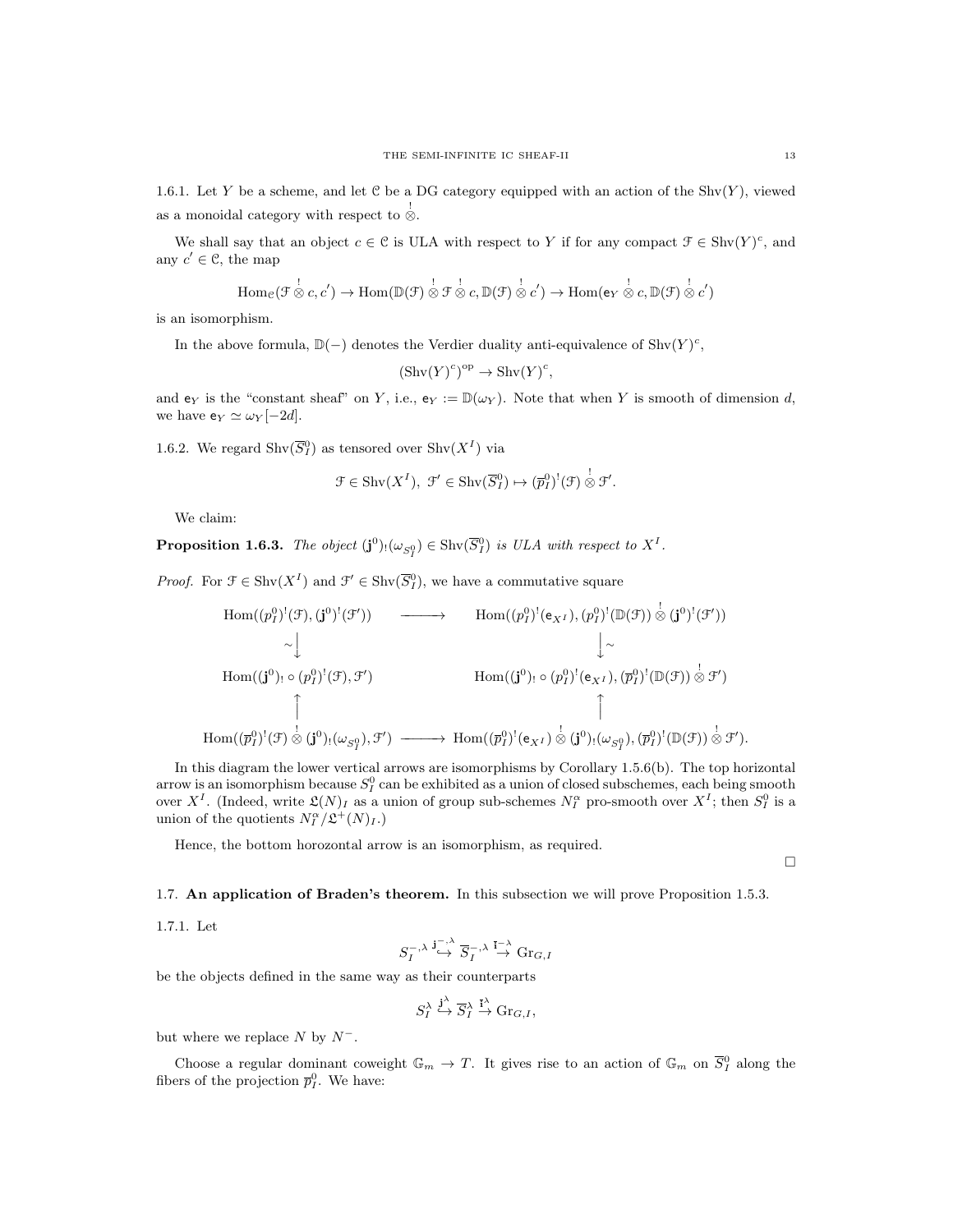**Lemma 1.7.2.** The attracting (resp., repelling) locus of the above  $\mathbb{G}_m$  action identifies with

$$
\underset{\lambda \in \Lambda^{\text{neg}}}{\sqcup} S_I^{\lambda} \text{ and } \underset{\lambda \in \Lambda^{\text{neg}}}{\sqcup} S_I^{-,\lambda},
$$

respectively. The fixed point locus identifies with

$$
\underset{\lambda \in \Lambda^{\text{neg}}}{\sqcup} s_I^{\lambda}((X^{\lambda} \times X^I)^{\subset}).
$$

1.7.3. Let us now prove point (a) of Proposition 1.5.3<sup>5</sup> .

By Proposition 1.4.2, it suffices to show that the functor

$$
\mathrm{Shv}((X^{\lambda} \times X^I)^{\subset}) \stackrel{(p^{\lambda})^!}{\longrightarrow} \mathrm{SI}_{I}^{\equiv \lambda} \stackrel{(i^{\lambda})_*}{\longrightarrow} \mathrm{SI}_{I}^{\leq 0},
$$

admits a left adjoint.

For this, it suffices to show that the partially defined left adjoint to

$$
\operatorname{Shv}((X^{\lambda} \times X^I)^{\subset}) \stackrel{(p^{\lambda})^!}{\longrightarrow} \operatorname{Shv}(S^{\lambda}_I) \stackrel{(i^{\lambda})_*}{\longrightarrow} \operatorname{Shv}(\overline{S}^0_I),
$$

is defined on objects that belong to  $SI_{I}^{\leq 0} \subset Shv(\overline{S}_{I}^{0}).$ 

It is easy to see that every object in  $\text{Shv}(\overline{S}_I^0)$  is  $\mathbb{G}_m$ -monodromic. Now, the result follows from Braden's theorem<sup>6</sup> (see [DrGa, Theorem 3.3.4]), combined with Lemma 1.7.2.

1.7.4. Note that Braden's theorem also implies the existence of a canonical isomorphism

(1.6) 
$$
(s_I^{\lambda})^! \circ (\mathbf{i}^{\lambda})^* \simeq (p_I^{-,\lambda})_* \circ (\mathbf{i}^{-,\lambda})^!.
$$

This implies point (b) of Proposition 1.5.3 by base change.

Point (c) is a formal corollary of point (b).

Remark 1.7.5. For future use, we note that  $(1.6)$  and Proposition 1.5.3(c) imply that an analogous formula holds over the Ran space:

(1.7) 
$$
(s_{\text{Ran}}^{\lambda})^! \circ (\mathbf{i}^{\lambda})^* (\mathcal{F}) \simeq (p_{\text{Ran}}^{-,\lambda})^* \circ (\mathbf{i}^{-,\lambda})^! (\mathcal{F}), \quad \mathcal{F} \in \mathrm{SI}_{\text{Ran}}^{\leq 0}.
$$

2. The t-structure and the semi-infinite IC sheaf

In this section we define a t-structure on  $\text{SI}_{\text{Ran}}^{\leq 0}$ , and define the main object of study in this paper– the Ran version of the semi-infinite intersection cohomology sheaf, denoted  $IC_{\text{Ran}}^{\frac{\infty}{2}}$ .

We will also give a presentation of  $IC_{\text{Ran}}^{\frac{\infty}{2}}$  as a colimit, and describe explicitly its \*- and !-restrictions to the strata  $S_{\text{Ran}}^{\lambda}$ .

#### 2.1. The t-structure on the semi-infinite category.

2.1.1. We introduce a t-structure on the category  $\text{Shv}((X^{\lambda} \times \text{Ran})^{\subset})$  as follows.

We declare an object  $\mathcal{F} \in \text{Shv}((X^{\lambda} \times \text{Ran})^{\subset})$  to be *connective* if

$$
\mathrm{Hom}(\mathcal{F},(\mathrm{pr}_\mathrm{Ran}^\lambda)^!(\mathcal{F}'))=0
$$

for all  $\mathcal{F}' \in \text{Shv}(X^{\lambda})$  that are *strictly coconnective* (in the perverse t-structure).

*Remark* 2.1.2. The above t-structure on  $\text{Shv}((X^{\lambda} \times \text{Ran})^{\subset})$  is quite pathological in that it is non-local, see also Remark 2.1.7.

 $5$ We are grateful to Lin Chen for pointing out a mistake in the statement of Proposition 1.5.3 in the previous version of the paper. The corrected argument is due to him.

 ${}^{6}$ Braden's theorem applies to ind-schemes by an easy colimit argument.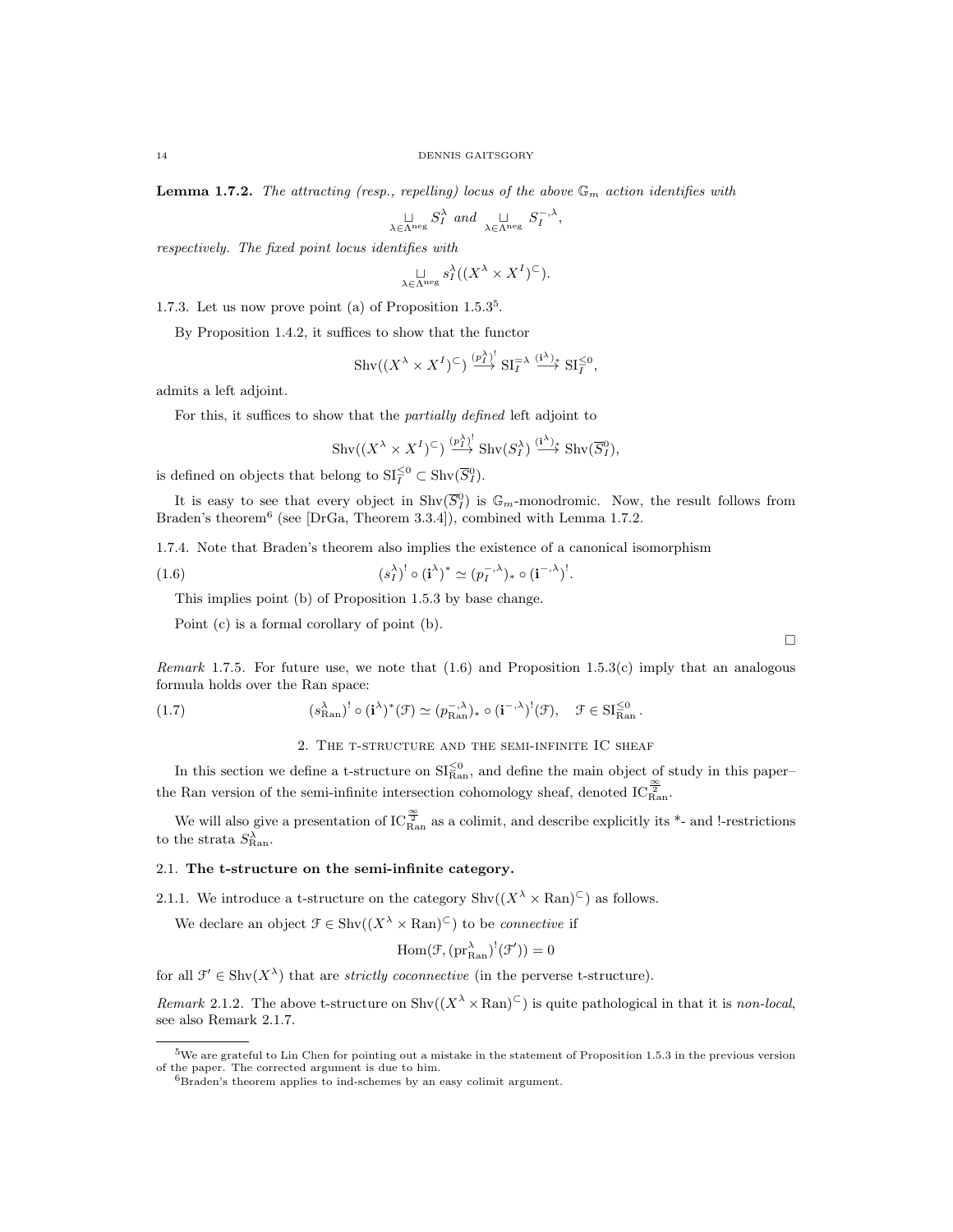2.1.3. By construction, the functor

$$
(\text{pr}_{\text{Ran}}^{\lambda})^! : \text{Shv}(X^{\lambda}) \to \text{Shv}((X^{\lambda} \times \text{Ran})^{\subset})
$$

is left t-exact.

However, we claim:

**Proposition 2.1.4.** The functor  $(\text{pr}_{\text{Ran}}^{\lambda})^! : \text{Shv}(X^{\lambda}) \to \text{Shv}((X^{\lambda} \times \text{Ran})^{\subset})$  is t-exact.

Proof. Follows from Corollary 1.3.4.

2.1.5. We define a t-structure on  $SI_{\text{Ran}}^{-\lambda}$  as follows. We declare an object  $\mathcal{F} \in SI_{\text{Ran}}^{-\lambda}$  to be connective/coconnective if

$$
(s_{\text{Ran}}^{\lambda})^!(\mathcal{F})[\langle \lambda, 2\check{\rho} \rangle] \in \text{Shv}((X^{\lambda} \times \text{Ran})^{\subset})
$$

is connective/coconnective.

In other words, this t-structure is transferred from  $\text{Shv}((X^{\lambda} \times \text{Ran})^{\subset})$  via the equivalences

$$
(s_{\text{Ran}}^{\lambda})^! : \text{SI}_{\text{Ran}}^{\text{=}} \to \text{Shv}((X^{\lambda} \times \text{Ran})^{\text{C}}) : (p_{\text{Ran}}^{\lambda})^!
$$

of Proposition 1.4.2, up to the cohomological shift  $[\langle \lambda, 2\check{\rho} \rangle]$ .

2.1.6. We define a t-structure on  $SI_{\text{Ran}}^{\leq 0}$  by declaring that an object  $\mathcal F$  is coconnective if

 $(i^{\lambda})^!(\mathfrak{F}) \in \mathrm{SI}_{\mathrm{Ran}}^{-\lambda}$ 

is coconnective in the above t-structure.

*Remark* 2.1.7. The above t-structure on  $SI_{\text{Ran}}^{\leq 0}$  is a somewhat artificial construct, since the t-structure on the individual strata

$$
SI_{\text{Ran}}^{-\lambda} \simeq \text{Shv}((X^{\lambda} \times \text{Ran})^{\subset})
$$

was transferred from a pathological t-structure on  $\text{Shv}(X^{\lambda} \times \text{Ran})^{\subset}$ , see Remark 2.1.2.

This drawback will be cured in Sect. 4.4: we will single out a (naturally defined) full subcategory

$$
SI_{\text{Ran,unital}}^{\leq 0} \subset SI_{\text{Ran}}^{\leq 0},
$$

such that for each stratum  $S_{\text{Ran}}^{\lambda}$ , the functor  $(\text{pr}_{\text{Ran}}^{\lambda} \circ p_{\text{Ran}}^{\lambda})^!$  defines an *equivalence* 

$$
Shv(X^{\lambda}) \to SIRan,unital\lambda.
$$

2.1.8. By construction, the subcategory of connective objects in  $SI_{\text{Ran}}^{\leq 0}$  is generated under colimits by objects of the form

(2.1) 
$$
(\mathbf{i}^{\lambda})_! \circ (p_{\text{Ran}}^{\lambda})^! (\mathcal{F})[-\langle \lambda, 2\check{\rho} \rangle], \quad \lambda \in \Lambda^{\text{neg}}
$$

where  $\mathcal F$  is a connective object of  $\text{Shv}((X^{\lambda} \times \text{Ran})^{\subset}).$ 

We claim:

**Lemma 2.1.9.** An object  $\mathcal{F} \in \mathrm{SI}_{\mathrm{Ran}}^{\leq 0}$  is connective if and only if  $(i^{\lambda})^*(\mathcal{F}) \in \mathrm{SI}_{\mathrm{Ran}}^{\leq \lambda}$  is connective for every  $\lambda \in \Lambda^{\text{neg}}$ .

*Proof.* It is clear that for objects of the form  $(2.1)$ , their \*-pullback to any  $S_{\text{Ran}}^{\lambda}$  is connective. Hence, the same is true for any connective object of  $SI_{\text{Ran}}^{\leq 0}$ .

Vice versa, let  $0 \neq \mathcal{F}$  be a strictly coconnective object of  $\text{SI}_{\text{Ran}}^{\leq 0}$ . We need to show that if all  $(i^{\lambda})^*(\mathcal{F})$ are connective, then  $\mathcal{F} = 0$ . Let  $\lambda$  be the largest element such that  $(i^{\lambda})^{\dagger}(\mathcal{F}) \neq 0$ . On the one hand, since F is strictly coconnective,  $(i^{\lambda})^{\dagger}(\mathcal{F})$  is strictly coconnective. On the other hand, by the maximality of  $\lambda$ , we have

$$
(\mathbf{i}^{\lambda})^!(\mathfrak{F}) \simeq (\mathbf{i}^{\lambda})^*(\mathfrak{F}),
$$

and the assertion follows.

#### 2.2. Definition of the semi-infinite IC sheaf.

 $\Box$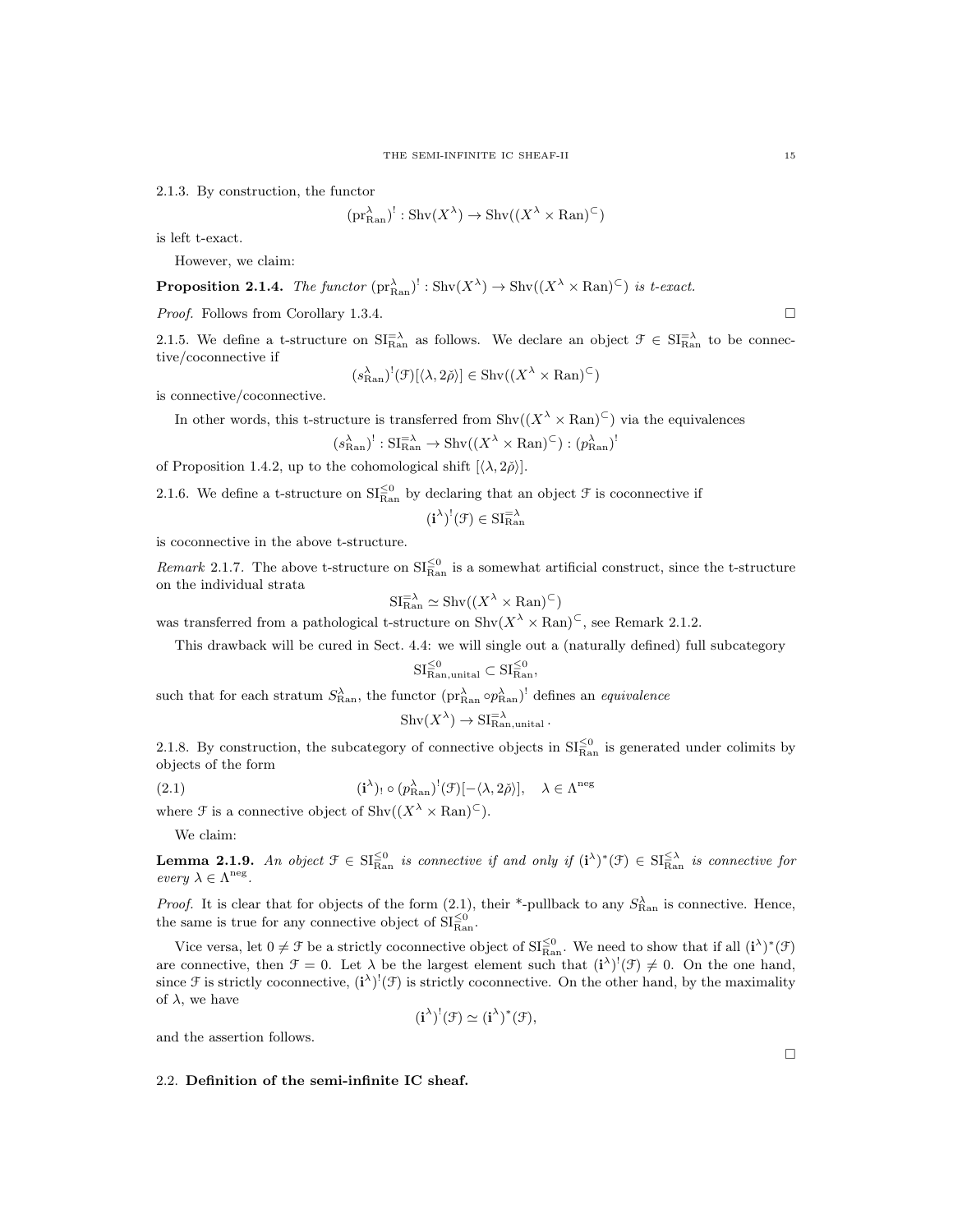2.2.1. By construction, the object  $(i^{\lambda})_! (\omega_{S_{\text{Ran}}^{\lambda}}) [-\langle \lambda, 2\check{\rho} \rangle]$  (resp.,  $(i^{\lambda})_* (\omega_{S_{\text{Ran}}^{\lambda}}) [-\langle \lambda, 2\check{\rho} \rangle]$ ) of  $\text{SI}_{\text{Ran}}^{\leq 0}$  is connective (resp., coconnective).

However, in Sect. 3.6.10 we will prove:

Proposition 2.2.2. The objects

$$
(\mathbf{i}^{\lambda})_! (\omega_{S^{\lambda}_{\text{Ran}}})[-\langle \lambda, 2\check{\rho} \rangle] \ \ and \ (\mathbf{i}^{\lambda})_* (\omega_{S^{\lambda}_{\text{Ran}}})[-\langle \lambda, 2\check{\rho} \rangle]
$$

both belong to  $\left(SI_{\text{Ran}}^{\leq 0}\right)^\heartsuit$ .

2.2.3. Consider the canonical map

$$
(\textbf{i}^0)_! (\omega_{S^0_{\mathrm{Ran}}}) \rightarrow (\textbf{i}^0)_* (\omega_{S^0_{\mathrm{Ran}}}).
$$

According to Proposition 2.2.2 both sides belong to  $(SI_{\text{Ran}}^{\leq 0})^{\heartsuit}$ . We let

$$
IC_{\text{Ran}}^{\frac{\infty}{2}}\in(\mathrm{SI}_{\text{Ran}}^{\leq 0})^{\heartsuit}
$$

denote the image of this map.

The above object is the main character of this paper.

2.2.4. Our goal in this section and the next is to describe  $IC_{\text{Ran}}^{\frac{\infty}{2}}$  as explicitly as possible. Specifically, we will do the following:

- We will describe the !- and \*- restrictions of  $IC_{\text{Ran}}^{\frac{\infty}{2}}$  to the strata  $S_{\text{Ran}}^{\lambda}$  (see Theorem 2.4.5);
- We will exhibit the values of  $IC_{\text{Ran}}^{\frac{\infty}{2}}$  in Shv $(\text{Gr}_{G,I})$  explicitly as colimits (see Theorem 2.7.2);
- We will relate IC $\frac{\infty}{\text{Ran}}$  to the intersection cohomology sheaf of Drinfeld's compactification  $\frac{\infty}{\text{Bun}_N}$ (see Theorem 3.3.3).

2.3. Digression: from commutative algebras to factorization algebras. Let  $A$  be a commutative algebra, graded by  $\Lambda^{neg}$  with  $A(0) \simeq e$ . Then to A we can attach an object

$$
\text{Fact}^{\text{alg}}(A)_{X^{\lambda}} \in \text{Shv}(X^{\lambda}),
$$

characterized by the property that its !-fiber at a divisor

$$
\sum_{k} \lambda_k \cdot x_k \in X^{\lambda}, \quad 0 \neq \lambda_k \in \Lambda^{\text{neg}}, \quad \sum_{k} \lambda_k = \lambda, \quad k' \neq k'' \Rightarrow x_{k'} \neq x_{k''}
$$

equals  $\bigotimes_k A(\lambda_k)$ .

In the present subsection we recall this construction.

2.3.1. Consider the category  $TwArr_{\lambda}$  whose objects are diagrams

(2.2) 
$$
\Lambda^{\text{neg}} - 0 \xleftarrow{\lambda} J \overset{\phi}{\twoheadrightarrow} K, \quad \sum_{j \in J} \underline{\lambda}(j) = \lambda,
$$

where  $I$  and  $J$  are finite non-empty sets. A morphism between two such objects is a diagram

$$
\begin{array}{ccc}\n\Lambda^{\text{neg}} - 0 & \xleftarrow{\Delta_1} & J_1 & \xrightarrow{\phi_1} & K_1 \\
\downarrow \text{id} & & \psi_J \downarrow & & \uparrow \psi_K \\
\Lambda^{\text{neg}} - 0 & \xleftarrow{\Delta_2} & J_2 & \xrightarrow{\phi_2} & K_2,\n\end{array}
$$

where:

- The right square commutes;
- The maps  $\psi_J$  and  $\psi_K$  are surjective;

• 
$$
\underline{\lambda}_2(j_2) = \sum_{j_1 \in \psi_j^{-1}(j_2)} \underline{\lambda}_1(j_1).
$$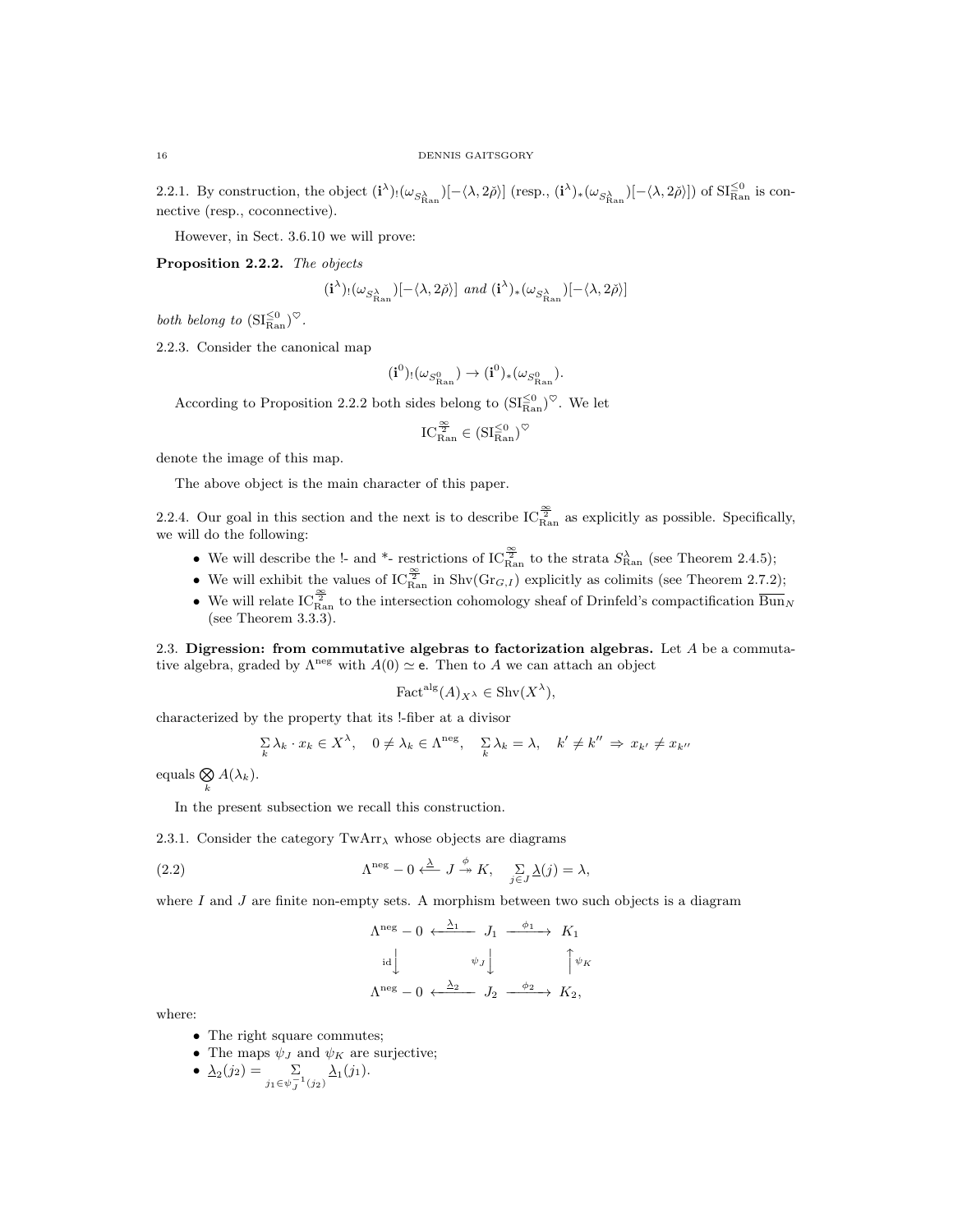2.3.2. The algebra A defines a functor

$$
TwArr(A): TwArr_{\lambda} \to Shv(X^{\lambda}),
$$

constructed as follows.

For an object (2.2), let  $\Delta_{K,\lambda}$  denote the map  $X^K \to X^{\lambda}$  that sends a point  $\{x_k, k \in K\} \in X^K$  to the divisor

$$
\sum_{k \in K} \left( \sum_{j \in \phi^{-1}(k)} \underline{\lambda}(j) \right) \cdot x_k \in X^{\lambda}.
$$

Then the value of  $TwArr(A)$  on  $(2.2)$  is

$$
(\Delta_{K,\lambda})_*(\omega_{X^K})\bigotimes \left(\underset{j\in J}{\otimes}A(\lambda_j)\right),\,
$$

where  $\lambda_j = \underline{\lambda}(j)$ .

The structure of functor on  $\text{TwArr}(A)$  is provided by the commutative algebra structure on A.

2.3.3. We set

$$
\text{Fact}^{\text{alg}}(A)_{X^{\lambda}} := \underset{\text{TwArr}_{\lambda}}{\text{colim}} \text{TwArr}(A) \in \text{Shv}(X^{\lambda}).
$$

2.3.4. An example. Let V be a  $\Lambda^{\text{neg}}$ -graded vector space with  $V(0) = 0$ . Let us take  $A = \text{Sym}(V)$ . In this case  $\text{Fact}^{\text{alg}}(A)_{X^{\lambda}}$ , can be explicitly described as follows:

It is the direct sum over all ways to write  $\lambda$  as a sum

$$
\lambda = \sum_{k} n_k \cdot \lambda_k, \quad n_k > 0, \ \lambda_k \in \Lambda^{\text{neg}} - 0
$$

of the direct images of

$$
\bigotimes_k (\omega_X \otimes V(\lambda_k))^{(n_k)},
$$

where  $(-)^{(n)}$  denotes the *n*-th symmetric power of a given local system.

2.3.5. Dually, if A is a co-commutative co-algebra, graded by  $\Lambda^{neg}$  with  $A(0) \simeq e$ , then to A we attach an object  $\text{Fact}^{\text{coalg}}(A)_{X^{\lambda}} \in \text{Shv}(X^{\lambda})$  characterized by the property that its \*-fiber at a divisor

$$
\sum_{k} \lambda_k \cdot x_k \in X^{\lambda}, \quad 0 \neq \lambda_k \in \Lambda^{\text{neg}}, \quad \sum_{k} \lambda_k = \lambda, \quad k' \neq k'' \Rightarrow x_{k'} \neq x_{k''}
$$

equals  $\bigotimes_k A(\lambda_k)$ .

If all the graded components of A are finite-dimensional, we can view the dual  $A^{\vee}$  of A as a  $\Lambda^{neg}$ . graded algebra, and we have

(2.3) 
$$
\mathbb{D}(\text{Fact}^{\text{coalg}}(A)_{X^{\lambda}}) \simeq \text{Fact}^{\text{alg}}(A^{\vee})_{X^{\lambda}},
$$

where we remind that  $D$  stands for the Verdier duality functor.

# 2.4. Restriction of  $\text{IC}_{\text{Ran}}^{\frac{\infty}{2}}$  to strata.

2.4.1. We apply the construction of Sect. 2.3 to A being the (classical) algebra  $\mathcal{O}(\check{N})$  (resp., co-algebra  $U(\mathfrak{n}^-))$ .

Thus, we obtain the objects

Fact<sup>alg</sup>
$$
(\mathcal{O}(\check{N}))_{X^{\lambda}}
$$
 and Fact<sup>coalg</sup> $(U(\check{\mathfrak{n}}^{-}))_{X^{\lambda}}$ 

in  $\text{Shv}(X^{\lambda}).$ 

Note also that  $U(\tilde{n}^-)$  is the graded dual of  $\mathcal{O}(\tilde{N})$ , and so the objects  $\text{Fact}^{\text{alg}}(\mathcal{O}(\tilde{N}))_{X^{\lambda}}$  and Fact<sup>coalg</sup> $(U(\tilde{\mathfrak{n}}^{-}))_{X^{\lambda}}$  are Verdier dual to each other, see (2.3).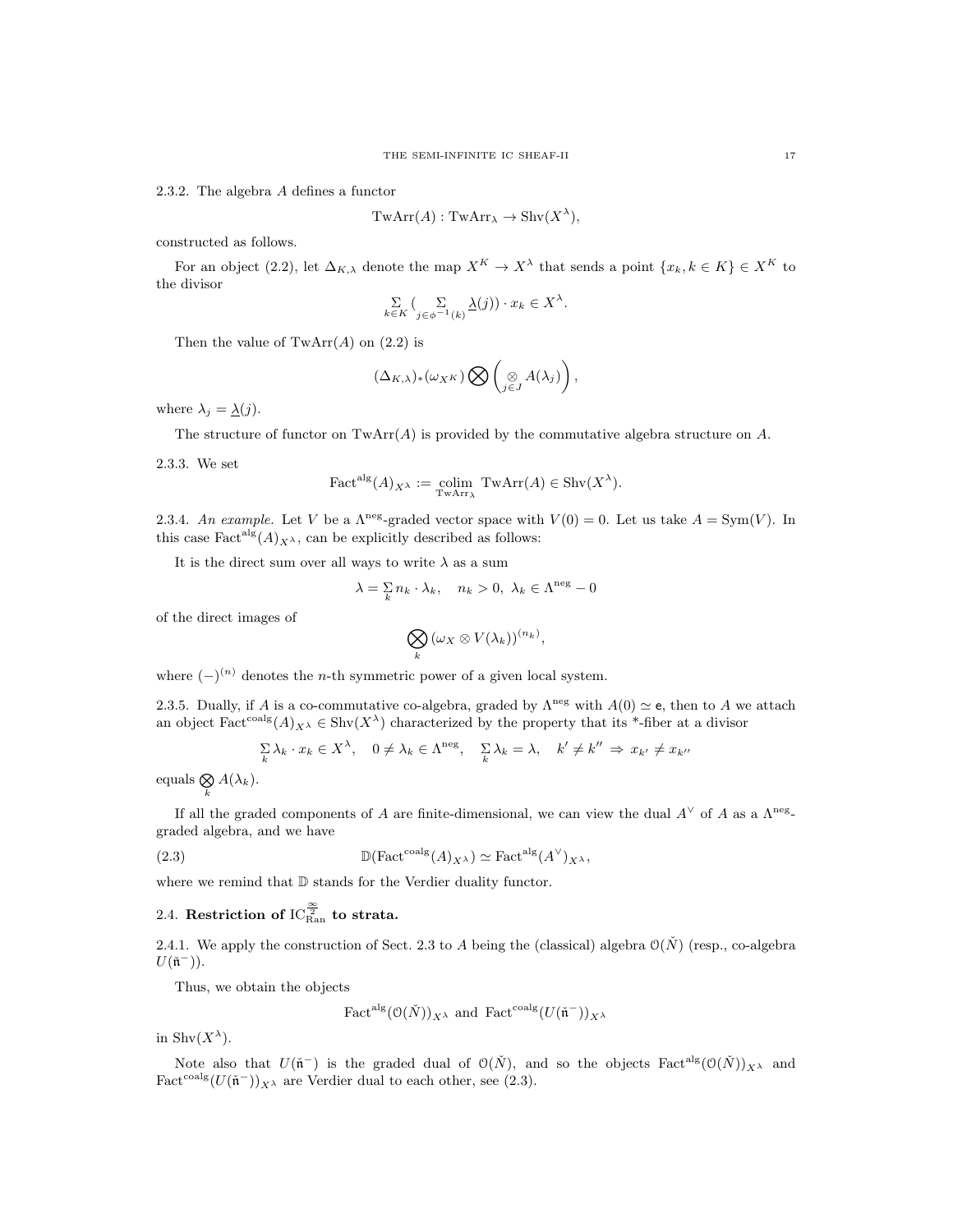2.4.2. From the construction it follows that for  $\lambda \neq 0$ ,

$$
\text{Fact}^{\text{alg}}(\mathcal{O}(\check{N}))_{X^{\lambda}} \in \text{Shv}(X^{\lambda})^{<0},
$$

and hence

$$
\text{Fact}^{\text{coalg}}(U(\mathfrak{\check{n}}^{-}))_{X^{\lambda}} \in \text{Shv}(X^{\lambda})^{>0}.
$$

Remark 2.4.3. Note that by the PBW theorem, when viewed as a co-commuatative co-algebra,  $U(\tilde{n}^-)$ is canonically identified with Sym( $\tilde{n}^-$ ); in this paper we will not use the algebra structure on  $U(\tilde{n}^-)$ , which allows to distinguish it from  $Sym(\tilde{n}^-)$ .

Dually, when viewed just as a commutative algebra (i.e., ignoring the Hopf algebra structure),  $\mathcal{O}(\check{N})$ is canonically identified with Sym( $\tilde{n}^*$ ). So Fact<sup>alg</sup> $(\mathcal{O}(\tilde{N}))_{X^{\lambda}}$  falls into the paradigm of Example 2.3.4.

2.4.4. In Sect. 3.9 we will prove:

Theorem 2.4.5. The objects

$$
(\textbf{i}^{\lambda})^!(\text{IC}^{\frac{\infty}{2}}_{\text{Ran}}) \text{ and } (\textbf{i}^{\lambda})^*(\text{IC}^{\frac{\infty}{2}}_{\text{Ran}})
$$

of  $\text{Shv}(S^{\lambda}_{\text{Ran}})$  identify with the !-pullback along

$$
S^\lambda_{\mathrm{Ran}} \stackrel{p_{\mathrm{Ran}}^\lambda}{\longrightarrow} (X^\lambda \times \mathrm{Ran})^{\subset} \stackrel{\mathrm{pr}_{\mathrm{Ran}}^\lambda}{\longrightarrow} X^\lambda
$$

of Fact<sup>coalg</sup> $(U(\mathfrak{n}^-))_{X^{\lambda}}[-\langle \lambda, 2\check{\rho} \rangle]$  and Fact<sup>alg</sup> $(O(\check{N}))_{X^{\lambda}}[-\langle \lambda, 2\check{\rho} \rangle]$ , respectively,

2.5. Digression: categories over the Ran space. We will now discuss a variant of the construction in Sect. 2.3 that attaches to a symmetric monoidal category A a category spread over the Ran space, denoted  $Fact<sup>alg</sup>(A)<sub>Ran</sub>$ .

2.5.1. Consider the category TwArr whose objects are

$$
(2.4) \t\t I \stackrel{\phi}{\twoheadrightarrow} J,
$$

where  $I$  and  $J$  are finite non-empty sets. A morphism between two such objects is is a commutative diagram

(2.5) 
$$
\begin{array}{ccc}\nJ_1 & \xrightarrow{\phi_1} & K_1 \\
\psi_J \downarrow & & \uparrow \psi_K \\
J_2 & \xrightarrow{\phi_2} & K_2,\n\end{array}
$$

where the maps  $\psi_J$  and  $\psi_K$  are surjective.

2.5.2. To A we attach a functor

$$
TwArr ({\cal A} ): TwArr \rightarrow DGCat
$$

by sending an object  $(2.4)$  to  $\text{Shv}(X^K) \otimes A^{\otimes J}$ , and a morphism  $(2.5)$  to a functor comprised of

$$
\operatorname{Shv}(X^{K_1}) \stackrel{(\Delta_{\psi_J})_*}{\longrightarrow} \operatorname{Shv}(X^{K_2})
$$

and the functor

$$
\mathcal{A}^{\otimes J_1} \to \mathcal{A}^{\otimes J_2},
$$

given by the symmetric monoidal structure on A.

2.5.3. We set

(2.6) 
$$
\operatorname{Fact^{alg}}(\mathcal{A})_{\text{Ran}} := \underset{\mathrm{TwArr}}{\operatorname{colim}} \mathrm{TwArr}(\mathcal{A}) \in \mathrm{DGCat}.
$$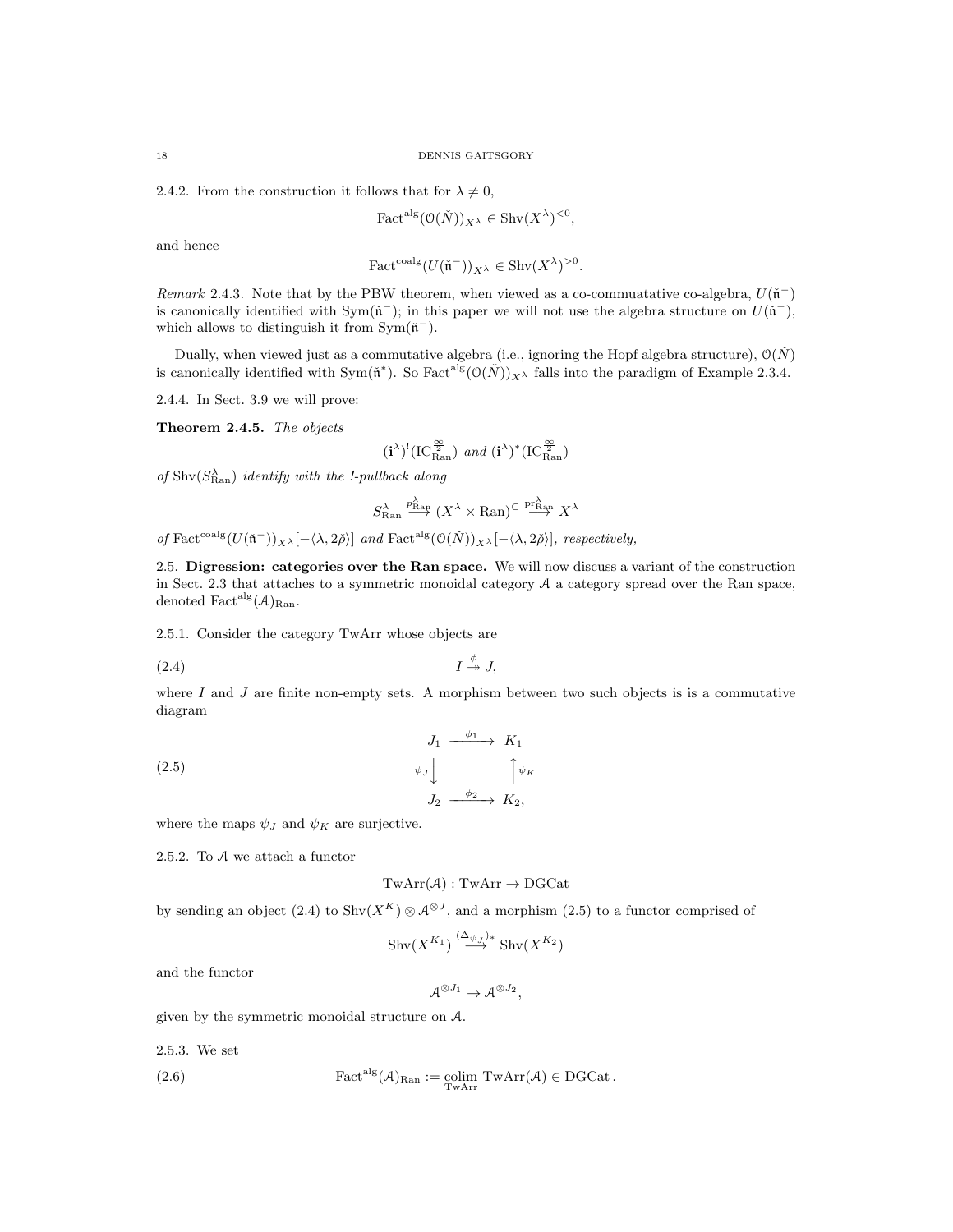2.5.4. Let us consider some examples.

(i) Let  $\mathcal{A} = \text{Vect}$ . Then  $\text{Fact}^{\text{alg}}(\mathcal{A})_{\text{Ran}} \simeq \text{Shv}(\text{Ran})$ .

(ii) Let A be the (non-unital) symmetric monoidal category consisting of vector spaces graded by the semi-group  $\Lambda^{\text{neg}} - 0$ . We have a canonical functor

(2.7) 
$$
\operatorname{Fact}^{\operatorname{alg}}(\mathcal{A})_{\operatorname{Ran}} \to \operatorname{Shv}(\bigcup_{\lambda \in \Lambda^{\operatorname{neg}} - 0} X^{\lambda}),
$$

and it follows from [Ga2, Lemma 7.4.11(d)] that this functor is an equivalence.

2.5.5. Similarly, if A is a symmetric co-monoidal category, we can form the limit of the corresponding functor

$$
TwArr(\mathcal{A}): TwArr^{op} \to DGCat,
$$

and obtain a category that we denote by  $\text{Fact}^{\text{coalg}}(\mathcal{A})_{\text{Ran}}$ .

2.5.6. Recall that whenever we have a diagram of categories

$$
t\mapsto \mathfrak{C}_t
$$

indexed by some category  $T$ , then

 $\operatornamewithlimits{colim}_{t\in T}\mathfrak{C}_t$ 

is canonically equivalent to

$$
\lim_{t \in T^{\mathrm{op}}} \mathcal{C}_t,
$$

where the transition functors are given by the right adjoints of those in the original family.

2.5.7. Let A be again a symmetric monoidal category. Applying the observation of Sect. 2.5.6 to the colimit (2.6), we obtain that  $Fact<sup>alg</sup>(A)_{\text{Ran}}$  can also be written as a limit.

Assume now that  $A$  is such that the functor

 $A \rightarrow A \otimes A$ ,

right adjoint to the tensor product operation, is continuous. In this case, the above tensor co-product operation makes A into a symmetric co-monoidal category, and we can form  $Fact<sup>coalg</sup>(A)_{Ran}$ .

We note however, that the *limit* presentation of  $Fact<sup>alg</sup>(A)_{\text{Ran}}$  tautologically coincides with the limit defining  $Fact{<sup>coalg</sup>(A)<sub>Ran</sub>$ . I.e., we have a canonical equivalence:

$$
\text{Fact}^{\text{alg}}(\mathcal{A})_{\text{Ran}} \simeq \text{Fact}^{\text{coalg}}(\mathcal{A})_{\text{Ran}}.
$$

Hence, in what follows we will sometimes write simply  $Fact(\mathcal{A})_{\text{Ran}}$ , having both of the above realizations in mind.

2.5.8. Let  $I$  be a fixed finite non-empty set. The above constructions have a variant, where instead of TwArr we use its variant, denoted  $\text{TwArr}_{I}$ , whose objects are commutative diagrams

$$
I \twoheadrightarrow J \stackrel{\phi}{\twoheadrightarrow} K,
$$

and whose morphisms are commutative diagrams

$$
\begin{array}{ccc}\nI & \xrightarrow{\quad} & J_1 & \xrightarrow{\phi_1} & K_1 \\
\downarrow \downarrow & & \downarrow & & \uparrow \psi_K \\
I & \xrightarrow{\quad} & J_2 & \xrightarrow{\phi_2} & K_2,\n\end{array}
$$

We denote the resulting category by Fact<sup>alg</sup> $(A)_I$ , i.e.,

$$
\text{Fact}^{\text{alg}}(\mathcal{A})_I := \underset{\text{TwArr}_{I}}{\text{colim}} \text{TwArr}_{\mathcal{A}}(\mathcal{A})|_{\text{TwArr}_{I'}}.
$$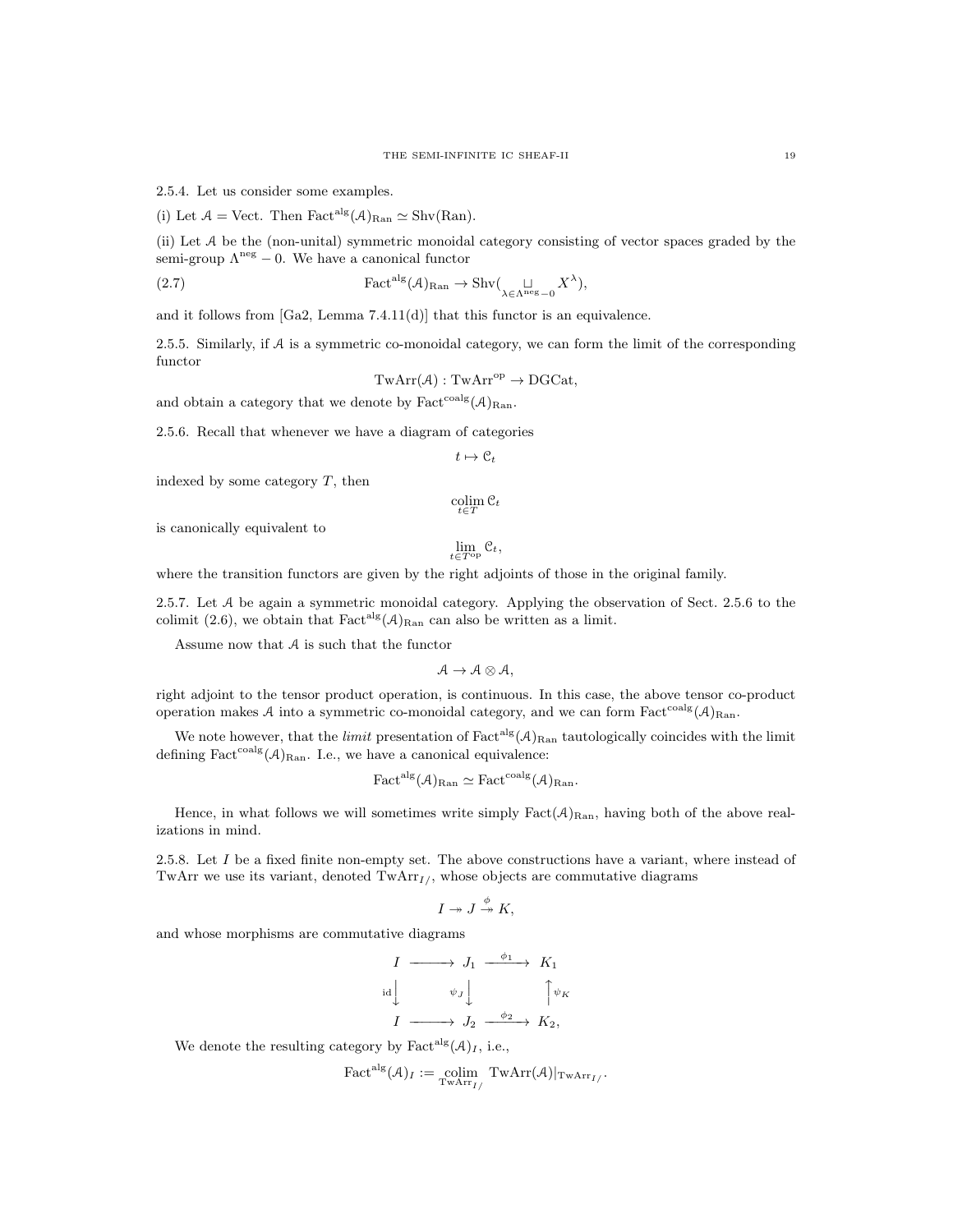2.5.9. For a surjective morphism  $\phi: I_1 \rightarrow I_2$ , we have the corresponding functor

 $TwArr_{I_2}/$   $\rightarrow$  TwArr<sub>I1</sub>/,

.

which induces a functor

(2.8) 
$$
(\Delta_{\phi})_* : \text{Fact}^{\text{alg}}(\mathcal{A})_{I_2} \to \text{Fact}^{\text{alg}}(\mathcal{A})_{I_1}
$$

An easy cofinality argument shows that the resulting functor

(2.9) 
$$
\underset{I}{\text{colim} \ \text{Fact}^{\text{alg}}} (\mathcal{A})_I \to \text{Fact}^{\text{alg}} (\mathcal{A})_{\text{Ran}}
$$

is an equivalence.

2.5.10. Note also that push-out defines a functor

$$
\mathrm{TwArr}_{I_1/} \to \mathrm{TwArr}_{I_2/},
$$

and we have a natural transformation from the composite

$$
\mathrm{TwArr}_{I_1/} \to \mathrm{TwArr}^{\mathrm{TwArr}(\mathcal{A})} \mathrm{DGCat}
$$

to the composite

$$
\mathrm{TwArr}_{I_1/} \to \mathrm{TwArr}_{I_2/} \to \mathrm{TwArr}^{\mathrm{TwArr}(\mathcal{A})} \mathrm{DGCat},
$$

inducing a functor

$$
\text{Fact}^{\text{alg}}(\mathcal{A})_{I_1} := \text{Fact}^{\text{alg}}(\mathcal{A})_{I_1} \to \text{Fact}^{\text{alg}}(\mathcal{A})_{I_2} =: \text{Fact}^{\text{alg}}(\mathcal{A})_{I_2},
$$

to be denoted  $(\Delta_{\phi})^!$ .

By unwinding the constructions, it follows that the above functor  $(\Delta_{\phi})^!$  is the right adjoint of the functor  $(\Delta_{\phi})_*$  of  $(2.8)$ .

In particular, by Sect. 2.5.6, we can also write

(2.10) 
$$
\operatorname{Fact}^{\operatorname{alg}}(\mathcal{A})_{\operatorname{Ran}} \simeq \lim_{I} \operatorname{Fact}^{\operatorname{alg}}(\mathcal{A})_{I},
$$

where the limit is taken with respect to the functors  $(\Delta_{\phi})^!$ .

2.6. Presentation of IC<sup> $\frac{\infty}{2}$ </sup> as a colimit. Consider the symmetric monoial category Rep( $\check{G}$ ).

2.6.1. For a fixed finite non-empty set I and a map  $\lambda : I \to \Lambda^+$ , we consider the following object of  $Fact(Rep( $\check{G}$ ))<sub>I</sub>, denoted  $V^{\underline{\lambda}}$ .$ 

Informally,  $V^{\underline{\lambda}}$  is designed so its !-fiber at a point

$$
I \to X, \quad I = \bigsqcup_{k} I_k, \ I_k \mapsto x_k, \quad x_{k'} \neq x_{k''}
$$

is

$$
\bigotimes_k V^{\lambda_k} \in {\rm Rep}(\check G)^{\otimes k},
$$

where for  $\lambda \in \Lambda^+$ , we denote by  $V^{\lambda}$  the corresponding irreducible highest weight representation of  $\check{G}$ , normalized so that its highest weight line is identified with e.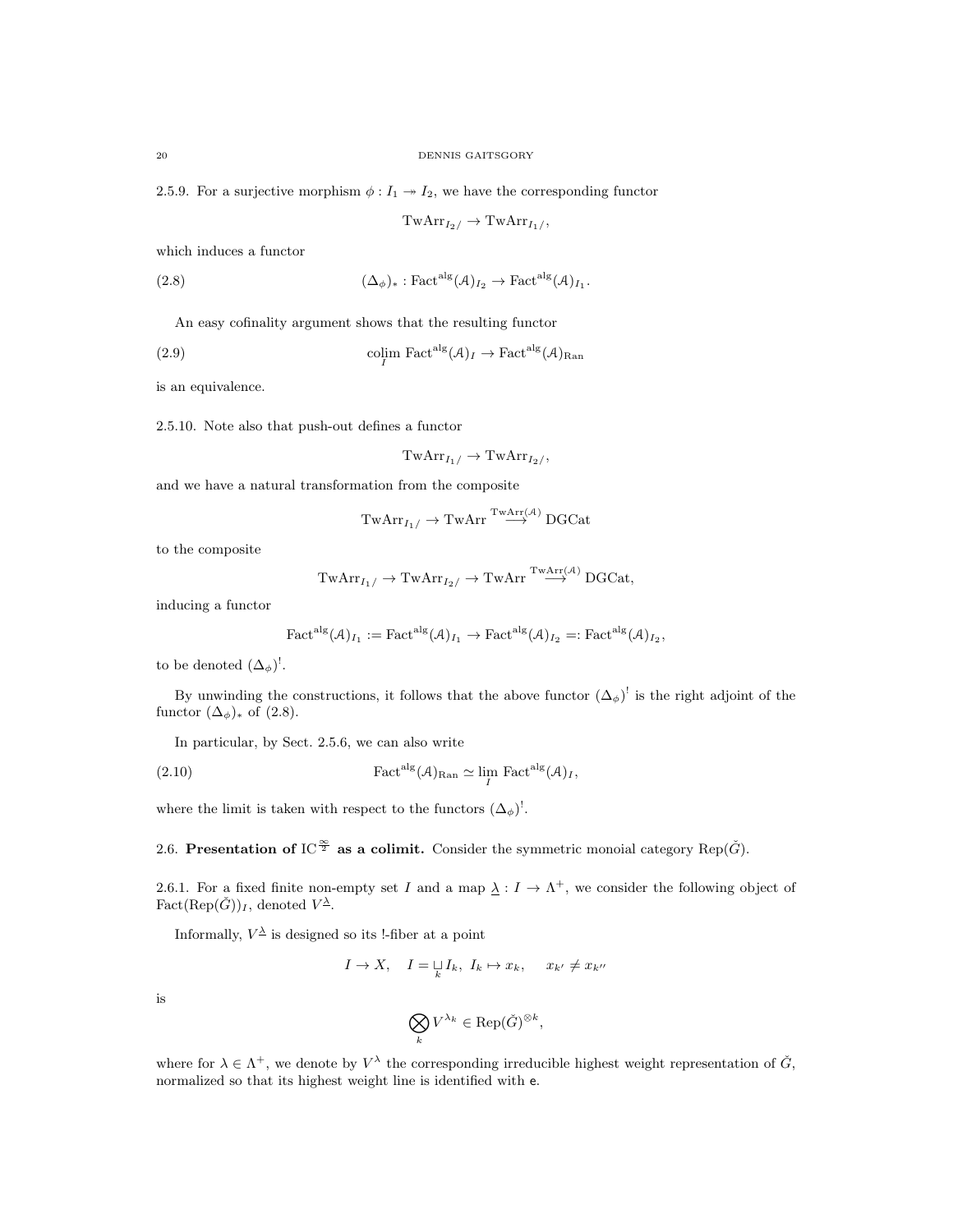2.6.2. It terms of the presentation of  $Fact(Rep( $\tilde{G}$ ))<sub>I</sub> as a colimit)$ 

$$
Fact(Rep(\check{G}))_I = \underset{\text{TwArr}_{I}}{\text{colim}} \text{TwArr}(Rep(\check{G})),
$$

the object  $V^{\underline{\lambda}}$  corresponds to the colimit over  $\text{TwArr}_{I}$  of the functor

$$
\mathrm{TwArr}_{I/} \to \mathrm{Fact}(\mathrm{Rep}(\check{G}))_{I}
$$

that sends

 $(2.11)$   $(I \twoheadrightarrow J \twoheadrightarrow K) \in \text{TwArr}_{I} \land \forall Y^{\underline{\lambda}}_{I \twoheadrightarrow J \twoheadrightarrow K} \in \text{Shv}(X^K) \otimes \text{Rep}(\check{G})^{\otimes J} \rightarrow \text{Fact}(\text{Rep}(\check{G}))_I,$ where

$$
V_{I \to J \to K}^{\underline{\lambda}} = \omega_{X^K} \bigotimes \left( \underset{j \in J}{\otimes} V^{\lambda_j} \right), \quad \lambda_j = \underset{i \in I, i \mapsto j}{\Sigma} \underline{\lambda}(i).
$$

The structure of a functor  $TwArr_{I}/ \rightarrow Fact(Rep(\check{G}))_I$  on (2.11) is given by the Plücker maps  $\mathop{\otimes}\limits_i V^{\lambda_i}\to V^{\lambda},\quad \lambda=\mathop{\Sigma}\limits_i\lambda_i.$ 

2.6.3. Denote

$$
\mathrm{Sph}_{G,I} := \mathrm{Shv}(\mathfrak{L}^+(G)_I \backslash \mathrm{Gr}_{G,I}) \text{ and } \mathrm{Sph}_{G,\mathrm{Ran}} := \mathrm{Shv}(\mathfrak{L}^+(G)_{\mathrm{Ran}} \backslash \mathrm{Gr}_{G,\mathrm{Ran}}).
$$

Consider the symmetric monoial category Rep( $\check{G}$ ). Geometric Satake defines functors

s

 $\text{Sat}_{G,I} : \text{Fact}(\text{Rep}(\check{G}))_I \to \text{Sph}_{G,I}$ 

that glue to a functor

 $\operatorname{Sat}_{G,\text{Ran}}: \operatorname{Fact}(\operatorname{Rep}(\check{G}))_{\text{Ran}} \to \operatorname{Sph}_{G,\text{Ran}}.$ 

2.6.4. Consider the object

$$
Sat_{G,I}(V^{\underline{\lambda}})\in \mathrm{Sph}_{G,I}.
$$

The element  $\lambda$  gives rise to a section

$$
G_I^{-,\underline{\lambda}}: X^I \to \mathrm{Gr}_{T,I} \subset \mathrm{Gr}_{G,I}.
$$

Denote

$$
\delta_{-\underline{\lambda}} := (s_I^{-,\underline{\lambda}})_! (\omega_{X^I}) \in \mathrm{Shv}(\mathrm{Gr}_{G,I}).
$$

Consider the object

$$
\delta_{-\lambda} \star \text{Sat}_{G,I}(V^{\lambda})[\langle \lambda, 2\check{\rho} \rangle] \in \text{Shv}(\text{Gr}_{G,I}).
$$

In the above formula,  $\lambda = \sum_{i \in I} \lambda(i)$ , and  $\star$  denotes the (right) convolution action of  $\text{Sph}_{G,I}$  on  $\text{Shv}(\text{Gr}_{G,I})$ .

2.6.5. Consider now the set  $\text{Maps}(I, \Lambda^+)$  of maps

$$
\underline{\lambda}: I \to \Lambda^+.
$$

We equip it with a partial order by declaring

$$
\underline{\lambda}_1 \le \underline{\lambda}_2 \Leftrightarrow \underline{\lambda}_2(i) - \underline{\lambda}_1(i) \in \Lambda^+, \,\forall i \in I.
$$

The assignment

$$
\underline{\lambda} \mapsto \delta_{-\underline{\lambda}} \star \text{Sat}_{G,I}(V^{\underline{\lambda}})[\langle \lambda, 2\check{\rho} \rangle] \in \text{Shv}(\text{Gr}_{G,I})
$$

has a structure of a functor

 $\mathrm{Maps}(I, \Lambda^+) \to \mathrm{Shv}(\mathrm{Gr}_{G,I}),$ 

see Sects. 5.4.6 and 5.5.2.

Set

$$
\mathcal IC_I^{\frac{\infty}{2}}:=\operatornamewithlimits{colim}_{\underline{\lambda}\in\mathop{\rm Maps}\nolimits(I,\Lambda^+)}\delta_{-\underline{\lambda}}\star\mathop{\rm Sat}\nolimits_{G,I}(V^{\underline{\lambda}})[\langle\lambda,2\check\rho\rangle]\in\mathop{\rm Shv}\nolimits(\mathop{\rm Gr}\nolimits_{G,I}).
$$

As in [Ga1, Proposition  $2.3.7(a,b,c)$ ] one shows: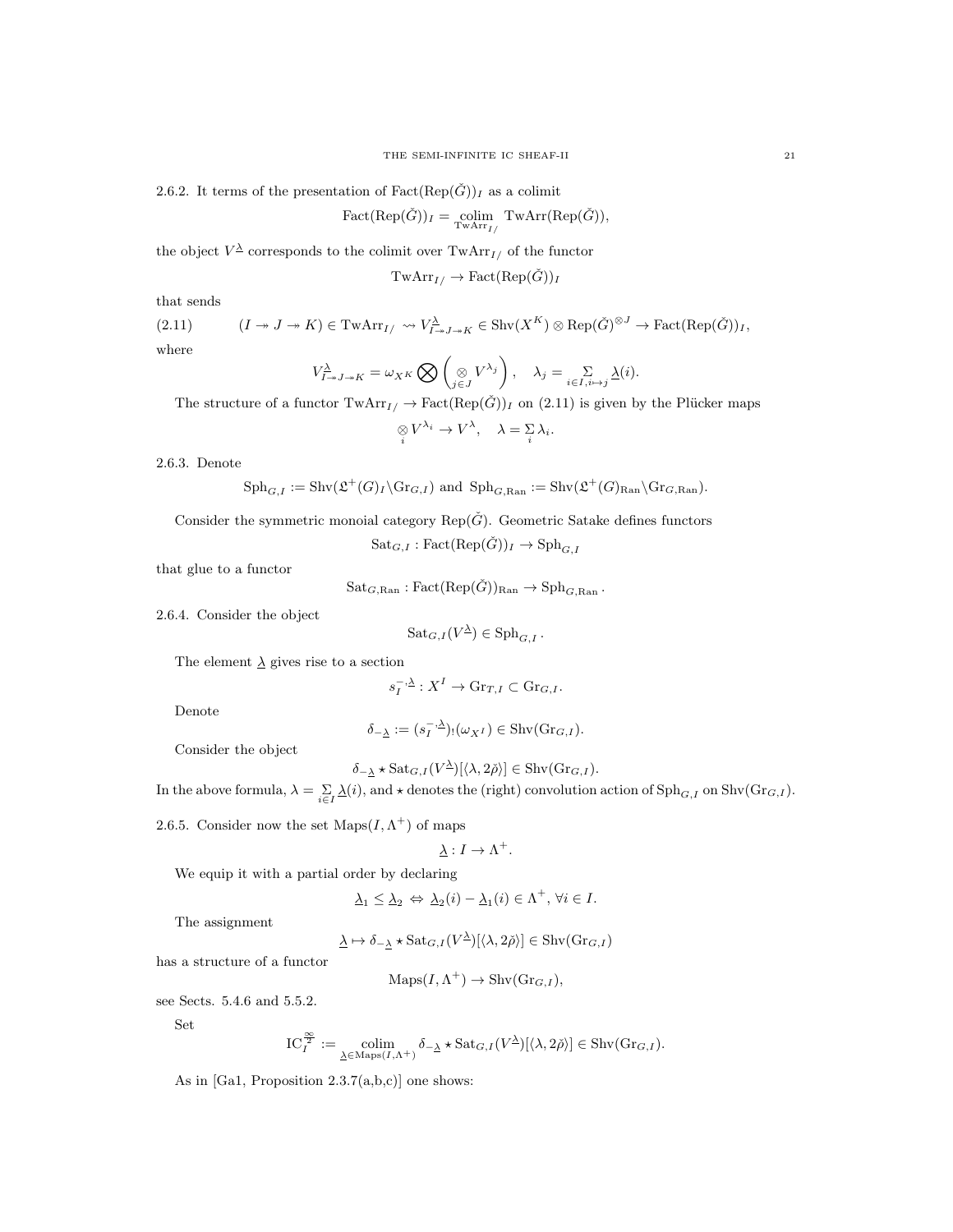**Lemma 2.6.6.** The object  $\text{IC}_I^{\frac{\infty}{2}}$  has the following properties:

(a) It is supported on  $\overline{S}_I^0$ ;

(b) It belongs to  $\operatorname{SI}_{\overline{I}}^{\leq 0} = \operatorname{Shv}(\overline{S}_I^0)^{\mathfrak{L}(N)_I} \subset \operatorname{Shv}(\overline{S}_I^0);$ 

(c) Its restriction to  $S_I^0$  is identified with  $\omega_{S_I^0}$ .

2.6.7. For a surjective map

 $\phi: I_2 \rightarrow I_1$ 

and the corresponding map

 $\Delta_{\phi}$ : Gr<sub>G,I<sub>1</sub></sub>  $\rightarrow$  Gr<sub>G,I<sub>2</sub></sub>,

we have a canonical identification

$$
(\Delta_{\phi})^!(\mathrm{IC}_{I_2}^{\frac{\infty}{2}}) \simeq \mathrm{IC}_{I_1}^{\frac{\infty}{2}}.
$$

One endows this system of isomorphisms with a homotopy-coherent system of compatibilities, thus making the assignment

$$
I\mapsto \operatorname{IC}^{\frac{\infty}{2}}_I
$$

into an object of  $SI_{\text{Ran}}^{\leq 0}$ , see Sect. 5.4.8.

We denote this object by  ${}^{'}C^{\frac{\infty}{2}}_{\text{Ran}}$ . By Lemma 2.6.6(c), we have a canonical identification

(2.12) 
$$
{}^{'}\mathrm{IC}_{\mathrm{Ran}}^{\frac{\infty}{2}} \mid_{S_{\mathrm{Ran}}^{0}} \simeq \omega_{S_{\mathrm{Ran}}^{0}},
$$

2.6.8. Fix a point  $x \in X$ , and consider the restriction of  ${}^{'}IC_{\text{Ran}}^{\frac{\infty}{2}}$  along the map

$$
\mathrm{Gr}_{G,x} \simeq \{x\} \underset{\mathrm{Ran}}{\times} \mathrm{Gr}_{G,\mathrm{Ran}} \to \mathrm{Gr}_{G,\mathrm{Ran}}.
$$

It follows from the construction, that this restriction identifies canonically with the object

$$
\mathrm{IC}_{x}^{\frac{\infty}{2}} \in \mathrm{Shv}(\mathrm{Gr}_{G,x}),
$$

constructed in [Ga1, Sect. 2.3].

# 2.7. Presentation of  $\mathrm{IC}^{\frac{\infty}{2}}_{\mathrm{Ran}}$  as a colimit.

2.7.1. The rest of this section will be devoted to the proof of the following result:

**Theorem 2.7.2.** There exists a unique isomorphism  ${}^t1C_{\text{Ran}}^{\frac{\infty}{2}} \simeq 1C_{\text{Ran}}^{\frac{\infty}{2}}$ , extending the identification

$$
{}^{\prime}IC^{\frac{\infty}{2}}_{\text{Ran}}\left|_{S^0_{\text{Ran}}}\right|^{(2.12)}_{\approx}\omega_{S^0_{\text{Ran}}}\simeq IC^{\frac{\infty}{2}}_{\text{Ran}}\left|_{S^0_{\text{Ran}}}\right|^{(2.12)}
$$

.

The proof of Theorem 2.7.2 will amount to the combination of the following two assertions:

**Proposition 2.7.3.** For  $\mu \in \Lambda^{neg}$ , the object

$$
(\mathbf{i}^{\mu})^*({}^{\prime}\mathrm{IC}^{\frac{\infty}{2}}_{\mathrm{Ran}}) \in \mathrm{SI}^{=\mu}_{\mathrm{Ran}}
$$

identifies canonically with the !-pullback along

$$
S^\mu_{\rm Ran} \stackrel{p^\mu_{\rm Ran}}{\longrightarrow} (X^\mu \times {\rm Ran})^{\subset \stackrel{\rm pr^{\mu}_{\rm Ran}}{\longrightarrow}} X^\mu
$$

of Fact<sup>alg</sup> $(\mathcal{O}(\check{N}))_{X^{\mu}}[-\langle \mu, 2\check{\rho}\rangle].$ 

**Proposition 2.7.4.** For  $0 \neq \mu \in \Lambda^{neg}$ , the object

$$
(\mathbf{i}^\mu)^!(\mathbf{'}\mathrm{IC}^{\frac{\infty}{2}}_{\mathrm{Ran}})[\langle \mu,2\check{\rho}\rangle]\in \mathrm{SI}^{=\mu}_{\mathrm{Ran}}
$$

is a pullback along  $pr_{\text{Ran}}^{\mu} \circ p_{\text{Ran}}^{\mu}$  of an object of  $\text{Shv}(X^{\mu})$  that is strictly coconnective.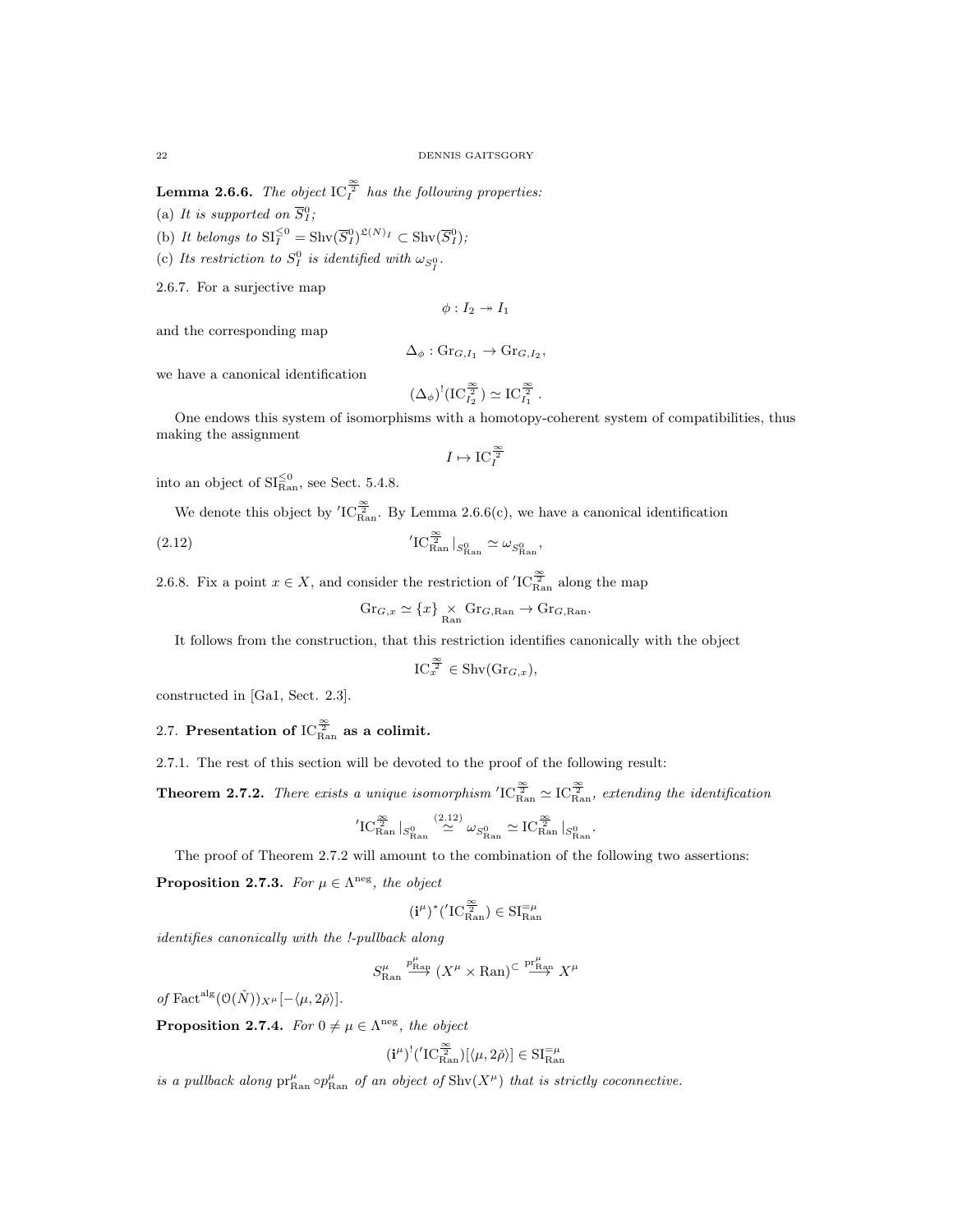*Proof of Theorem 2.7.2 modulo the propositions.* By the definition of the t-structure on  $SI_{\text{Ran}}^{\leq 0}$  and Lemma 2.1.9, it suffices to show that for  $\mu \in \Lambda^{\text{neg}} - 0$ , the l-restriction (resp., \*-restriction) of  ${}^{'}IC_{\text{Ran}}^{\frac{\infty}{2}}$ to  $S_{\text{Ran}}^{\mu}$  is cohomologically  $> 0$  (resp.,  $< 0$ ).

Now, Proposition 2.7.4 (resp., Proposition 2.7.3) implies the required cohomological estimate by Proposition 2.1.4.  $\Box$ 

Remark 2.7.5. Note that Theorem 2.7.2 and Proposition 2.7.3 imply the assertion of Theorem 2.4.5 about the \*-fibers.

We will use this observation in the sequel, for the proof of the assertion of Theorem 2.4.5 about the !-fibers.

2.7.6. Let us assume Theorem 2.7.2 for a moment. As a corollary, and taking into account Sect. 2.6.8, we obtain:

**Corollary 2.7.7.** The restriction of  $\text{IC}_{\text{Ran}}^{\frac{\infty}{2}}$  along the map

$$
\mathrm{Gr}_{G,x} \simeq \{x\} \underset{\mathrm{Ran}}{\times} \mathrm{Gr}_{G,\mathrm{Ran}} \to \mathrm{Gr}_{G,\mathrm{Ran}}
$$

identifies canonically with the object  $IC_{\overline{x}}^{\frac{\infty}{2}} \in \text{Shv}(Gr_{G,x})$  of [Ga1, Sect. 2.3].

2.7.8. Before we proceed with the proof of Propositions 2.7.3 and 2.7.4, let us note the following remark concerning the object  $'IC_{\text{Ran}}^{\frac{\infty}{2}}$  (it will be used in the proof of 2.7.4):

By construction,

$$
{}'\mathrm{IC}^{\frac{\infty}{2}}_{\mathrm{Ran}} \in \mathrm{Shv}(\overline{S}^0_{\mathrm{Ran}})
$$

has the following *factorization property* with respect to Ran:

Let  $(Ran \times Ran)_{disj}$  denote the *disjoint locus*. I.e., for an affine test-scheme Y,

 $Hom(Y, (Ran \times Ran)_{disj}) \subset Hom(Y, Ran) \times Hom(Y, Ran)$ 

consists of those pairs  $I_1, I_2 \in \text{Hom}(Y, X)$ , for which for every  $i_1 \in I_1$  and  $i_2 \in I_2$ , the corresponding two maps  $Y \rightrightarrows X$  have non-intersecting images.

It is well-known that we have a canonical isimorphism

(2.13) 
$$
(\text{Gr}_{G,\text{Ran}} \times \text{Gr}_{G,\text{Ran}}) \underset{\text{Ran} \times \text{Ran}}{\times} (\text{Ran} \times \text{Ran})_{\text{disj}} \simeq \text{Gr}_{G,\text{Ran}} \times (\text{Ran} \times \text{Ran})_{\text{disj}},
$$

where

 $(Ran \times Ran)_{disj} \rightarrow Ran \times Ran \rightarrow Ran$ 

is the map

$$
\mathcal{I}_1, \mathcal{I}_2 \mapsto \mathcal{I}_1 \cup \mathcal{I}_2.
$$

Then, in terms of the identification (2.13), we have a canonical isomorphism

$$
(2.14) \quad (\n\begin{array}{cc}\n(T_{\text{Ran}}^{\frac{\infty}{2}} \boxtimes' IC_{\text{Ran}}^{\frac{\infty}{2}})\n\end{array})\n\begin{array}{c}\n(\text{Gr}_{G,\text{Ran}} \times \text{Gr}_{G,\text{Ran}})_{\text{Ran}} \times \text{Ran} \times \text{Ran}\n\end{array})\n\begin{array}{c}\n\text{Gr}_{G,\text{Ran}} \cong \\
\cong' IC_{\text{Ran}}^{\frac{\infty}{2}} \begin{array}{c}\n\text{Gr}_{G,\text{Ran}} \times (\text{Ran} \times \text{Ran})_{\text{disj}}.\n\end{array}
$$

2.8. Description of the \*-restriction to strata. The goal of this subsection is to prove Proposition 2.7.3.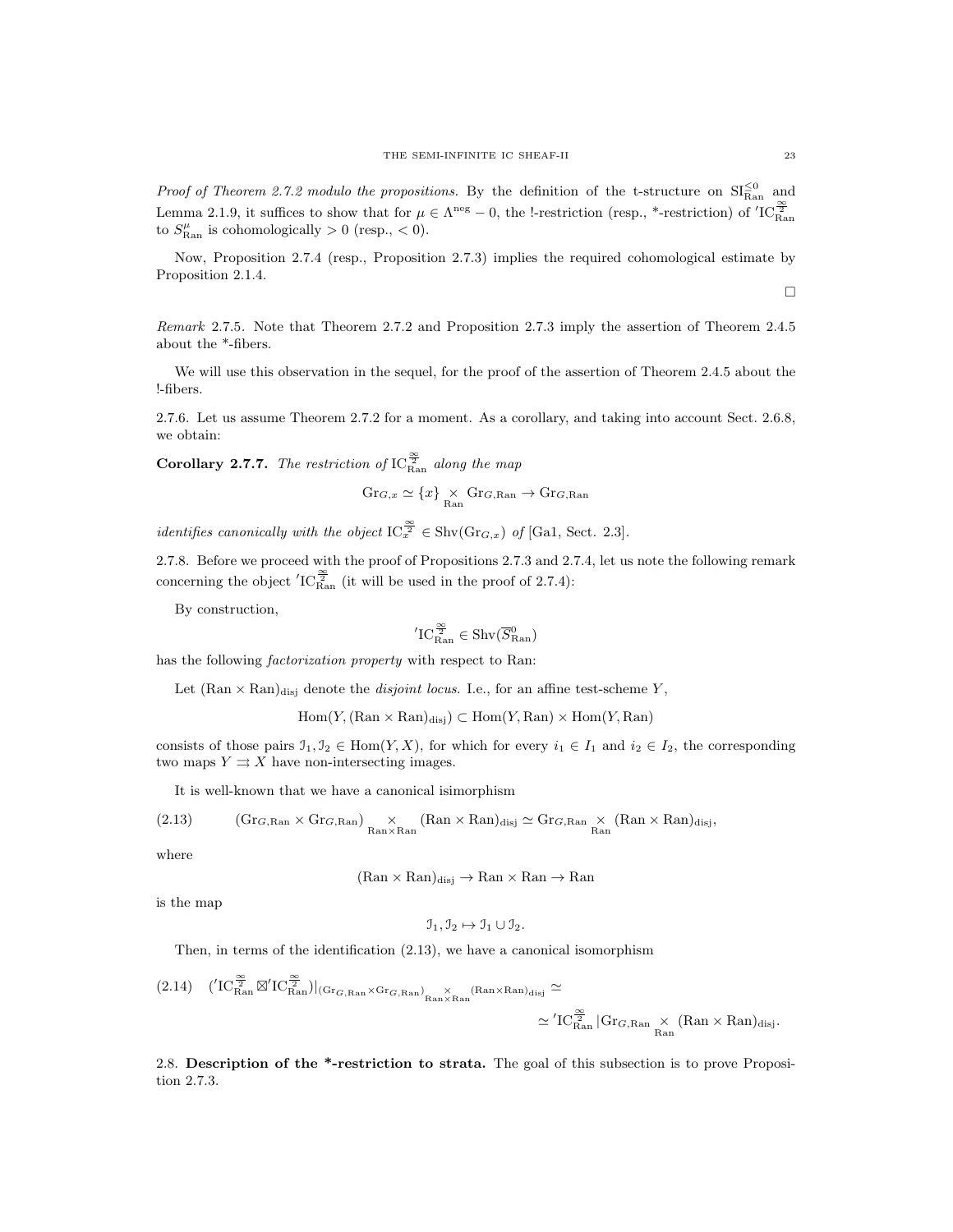2.8.1. We will compute

$$
(\mathbf{i}^\mu)^*({}^{\prime}\mathrm{IC}^{\frac{\infty}{2}}_I)\in\mathrm{SI}_I^{\leq 0}
$$

for each individual finite non-empty set  $I$ , and obtain the !-pullback of

 $(\text{pr}_\text{Ran}^\mu \circ p_{\text{Ran}}^\mu)$ <sup>'</sup>(Fact<sup>alg</sup> $(\mathcal{O}(\check{N}))_{X^\mu})$ ] $-\langle \mu, 2\check{\rho} \rangle$ ]

along  $S_I^{\mu} \to S_{\text{Ran}}^{\mu}$ .

Thus, by Proposition 1.4.2, we need to construct an identification

(2.15) 
$$
(p_I^{\mu})_! \circ (\mathbf{i}^{\mu})^* ({}'\mathrm{IC}_I^{\frac{\infty}{2}}) [\langle \mu, 2\check{\rho} \rangle] \simeq (\mathrm{pr}_I^{\mu})^! (\mathrm{Fact}^{\mathrm{alg}}(\mathcal{O}(\check{N}))_{X^{\mu}}),
$$

where  $\mathrm{pr}_{I}^{\mu}$  denotes the map

$$
(X^{\mu} \times X^{I})^{\subset} \to X^{\mu}.
$$

2.8.2. We will compute

(2.16) 
$$
(p_I^{\mu})_! \circ (\mathbf{i}^{\mu})^* (\delta_{-\underline{\lambda}} \star \mathrm{Sat}_{G,I}(V^{\underline{\lambda}}))[\langle \lambda + \mu, 2\check{\rho} \rangle] \in \mathrm{Shv}((X^{\mu} \times X^I)^{\subset})
$$

for each individual  $\underline{\lambda}: I \to \Lambda^+$  with  $\lambda = \sum\limits_{i \in I} \underline{\lambda}(i)$ .

Namely, we will show that (2.16) identifies with the following object, denoted

$$
V^{\underline{\lambda}}(\underline{\lambda} + \mu) \in \operatorname{Shv}((X^{\mu} \times X^{I})^{\subseteq}),
$$

described below.

2.8.3. Before we give the definition of  $V^{\underline{\lambda}}(\underline{\lambda} + \mu)$ , let us describe what its !-fibers are. Fix a point of  $(X^{\mu} \times X^{I})^{\subset}$ . By definition, a datum of such a point consists of:

- A partition  $I = \bigcup_k I_k;$
- A collection of distinct points  $x_k$  of x;
- As assignment  $x_k \mapsto \mu_k \in \Lambda^{\text{neg}} 0$ , so that  $\sum_k \mu_k = \mu$ .

Then the !-fiber of  $V^{\underline{\lambda}}(\underline{\lambda} + \mu)$  at a such a point is

$$
\underset{k}{\otimes}V^{\lambda_k}(\lambda_k+\mu_k),
$$

where  $\lambda_k = \sum_{i \in I_k} \underline{\lambda}(i)$ , and where  $V(\nu)$  denotes the *v*-weight space in a  $\check{G}$ -representation *V*.

2.8.4. Consider the category, denoted  $\text{TwArr}_{\mu,I/\lambda}$ , whose objects are commutative diagrams

$$
I \xrightarrow{\nu} J \xrightarrow{\psi} K
$$

$$
\phi_J \downarrow \qquad \qquad \downarrow \phi_K
$$

$$
\widetilde{J} \xrightarrow{\widetilde{\psi}} \widetilde{K}
$$

$$
\phi'_J \uparrow \qquad \qquad \uparrow \phi'_K
$$

$$
\Lambda^{\text{neg}} \xleftarrow{\underline{\mu}} \widetilde{J}' \xrightarrow{\widetilde{\psi}'} \widetilde{K}',
$$

where the maps  $v, \psi, \tilde{\psi}, \tilde{\psi}', \phi_J, \phi_K$  are surjective (but  $\phi'_J$  and  $\phi'_K$  are not necessarily so), and

$$
\sum_{\widetilde{j}' \in \widetilde{J}'} \underline{\mu}(\widetilde{j}') = \mu.
$$

Morphisms in this category are defined by the same principle as in  $\text{TwArr}_{\mu}$  and  $\text{TwArr}_{I/\mu}$  introduced earlier, i.e., the sets J,  $\tilde{J}$ ,  $\tilde{J}'$  map forward and the sets K,  $\tilde{K}$ ,  $\tilde{K}'$  map backwards.

Let  $\Delta_{\tilde{K},I,\lambda}$  denote the map

$$
X^{\widetilde{K}} \to X^{\mu} \times X^{I},
$$

comprised of

$$
\Delta_{\phi_K \circ \psi \circ v} : X^{\widetilde{K}} \to X^I
$$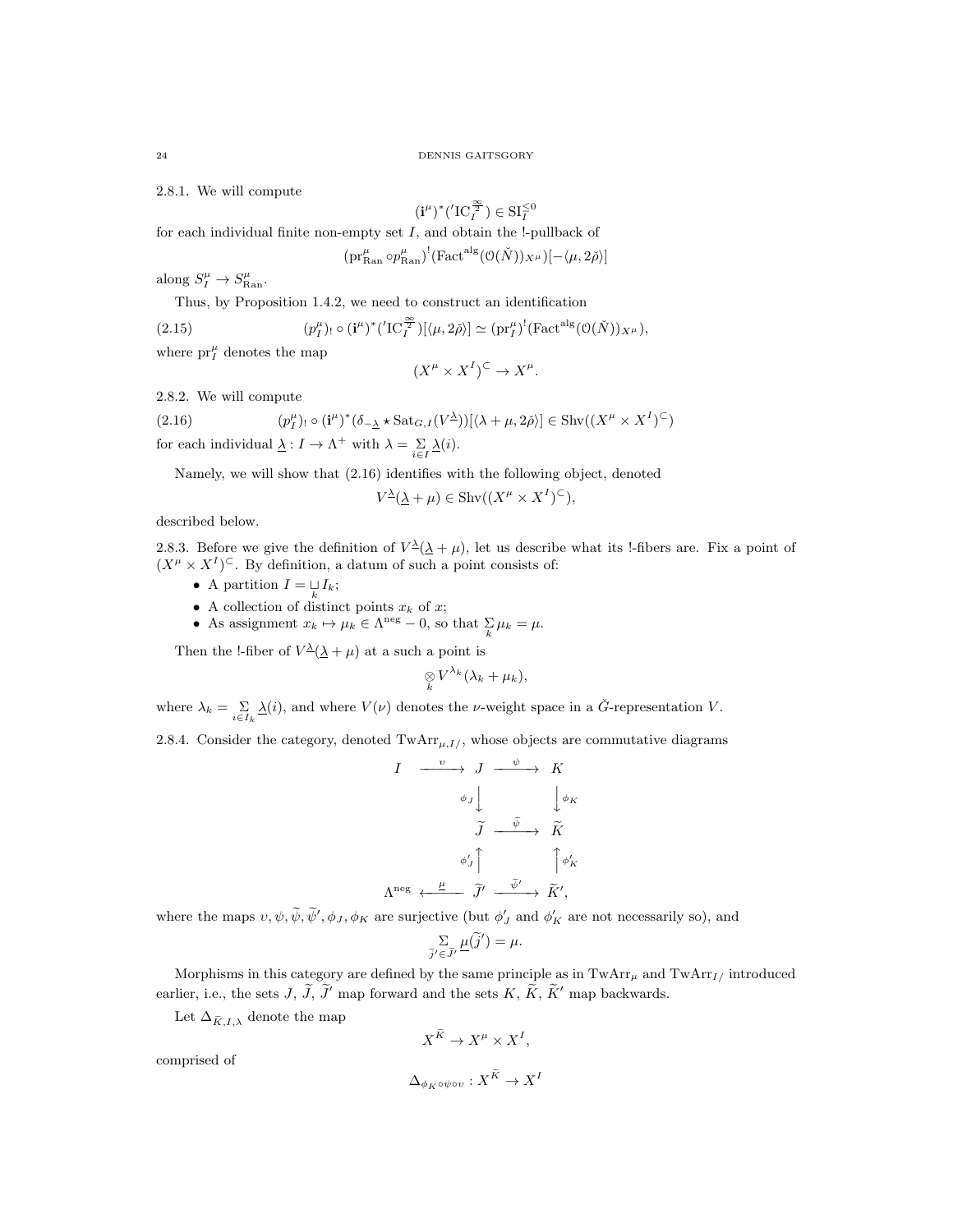and

$$
X^{\widetilde{K}} \stackrel{\Delta_{\phi'_K}}{\longrightarrow} X^{\widetilde{K}'} \stackrel{\Delta_{\widetilde{K}',\mu}}{\longrightarrow} X^{\mu}.
$$

We let  $V^{\underline{\lambda}}(\underline{\lambda} + \mu)$  be the colimit over  $\text{TwArr}_{\mu, I}$  of the objects

$$
(\Delta_{\widetilde{K},I,\lambda})_*(\omega_{X\widetilde{K}})\bigotimes \left(\underset{\widetilde{j}\in\widetilde{J}}{\otimes}V^{\lambda_{\widetilde{j}}}(\lambda_{\widetilde{j}}+\mu_{\widetilde{j}})\right),\,
$$

where

$$
\lambda_{\widetilde{j}} = \sum_{i \in I, i \mapsto \widetilde{j}} \underline{\lambda}(i) \text{ and } \mu_{\widetilde{j}} = \sum_{\widetilde{j}' \in \widetilde{J}', \widetilde{j}' \mapsto \widetilde{j}} \underline{\mu}(\widetilde{j}').
$$

2.8.5. Applying Braden's theorem (see Sect. 1.7.1), we obtain a canonical isomorphism

$$
(p_I^{\mu})_! \circ (\mathbf{i}^{\mu})^* (\delta_{-\underline{\lambda}} \star \mathrm{Sat}_{G,I}(V^{\underline{\lambda}})) \simeq (p_I^{-,\mu})_* \circ (\mathbf{i}^{-,\mu})^! (\delta_{-\underline{\lambda}} \star \mathrm{Sat}_{G,I}(V^{\underline{\lambda}})).
$$

The key property of the geometric Satake functor  $\text{Sat}_{G,I}$  for  $I = \{1\}$  is that for  $V' \in \text{Rep}(\check{G})$  and  $\mu' \in \Lambda$ 

$$
(p_{\{1\}}^{-,\mu'})_* \circ (\mathbf{i}^{-,\mu'})^!(\mathrm{Sat}_{G,\{1\}}(V'))[\langle \mu, 2\check{\rho} \rangle] \simeq \omega_X \otimes V'(\mu').
$$

Unwinding the construction of its multi-point version  $\text{Sat}_{G,I}$ , we obtain a canonical isomorphism

$$
(p_I^{-,\mu})_* \circ (\mathbf{i}^{-,\mu})^! (\delta_{-\underline{\lambda}} \star \mathrm{Sat}_{G,I}(V^{\underline{\lambda}}))[\langle \lambda + \mu, 2\check{\rho} \rangle] \simeq V^{\underline{\lambda}}(\underline{\lambda} + \mu),
$$

giving rise to the desired expression for (2.16).

2.8.6. Finally, it is not difficult to see that

$$
\operatornamewithlimits{colim}_{\underline{\lambda}\in\operatorname{Maps}(I,\Lambda^{+})}V^{\underline{\lambda}}(\underline{\lambda}+\mu)
$$

identifies canonically with  $(\text{pr}_I^{\mu})^!(\text{Fact}^{\text{alg}}(\mathcal{O}(\check{N}))_{X^{\lambda}}).$ 

Indeed, this follows from the fact that we have a canonical identification

$$
\operatorname*{colim}_{\lambda \in \Lambda^{+}} V^{\lambda}(\lambda + \mu) \simeq \mathcal{O}(\check{N})(\mu),
$$

where  $\Lambda^+$  is endowed with the order relation

$$
\lambda_1 \leq \lambda_2 \Leftrightarrow \lambda_2 - \lambda_1 \in \Lambda^+.
$$

2.9. Proof of coconnectivity. In this subsection we will prove Proposition 2.7.4, thereby completing the proof of Theorem 2.7.2.

2.9.1. Consider the diagonal stratification of  $X^{\mu}$ . For each parameter  $\beta$  of the stratification, let  $X^{\mu}_{\beta}$  let denote the corresponding stratum, and denote by

$$
(X^{\mu}_{\beta} \times \mathrm{Ran})^{\subset} := X^{\mu}_{\beta} \times (X^{\mu} \times \mathrm{Ran})^{\subset}) \stackrel{\iota_{\beta}}{\hookrightarrow} (X^{\mu} \times \mathrm{Ran})^{\subset}
$$

and

$$
(X^\mu_\beta \times \mathrm{Ran})^{\subset} \overset{\mathrm{pr}^\mu_{\mathrm{Ran},\beta}}{\longrightarrow} X^\mu_\beta
$$

the resulting maps.

Let  $\mathcal{F}^{\mu} \in \text{Shv}((X^{\mu} \times \text{Ran})^{\subset})$  be such that

$$
(\mathbf{i}^\mu)^!(\mathbf{TC}^{\frac{\infty}{2}}_\mathrm{Ran})\simeq (p^\mu_\mathrm{Ran})^!(\mathfrak{F}^\mu).
$$

Since the functor  $(pr_{\text{Ran}}^{\mu})^!$  is left t-exact and fully faithful (the latter by Corollary 1.3.4), in order to prove Proposition 2.7.4, it suffices to show that each

 $(\iota_{\beta})^! \circ \mathfrak{F}^{\mu} \in \mathrm{Shv}((X^{\mu}_{\beta} \times \mathrm{Ran})^{\subset})$ 

is of the form

$$
(\mathrm{pr}_{{\mathop{\rm Ran}}\nolimits,\beta}^{\mu})^!(\mathfrak{F}_{\beta}^{\mu}),
$$

where  $\mathcal{F}^{\mu}_{\beta} \in \text{Shv}(X^{\mu}_{\beta})$  is such that  $\mathcal{F}^{\mu}_{\beta}[\langle \mu, 2\check{\rho} \rangle]$  is strictly coconnective.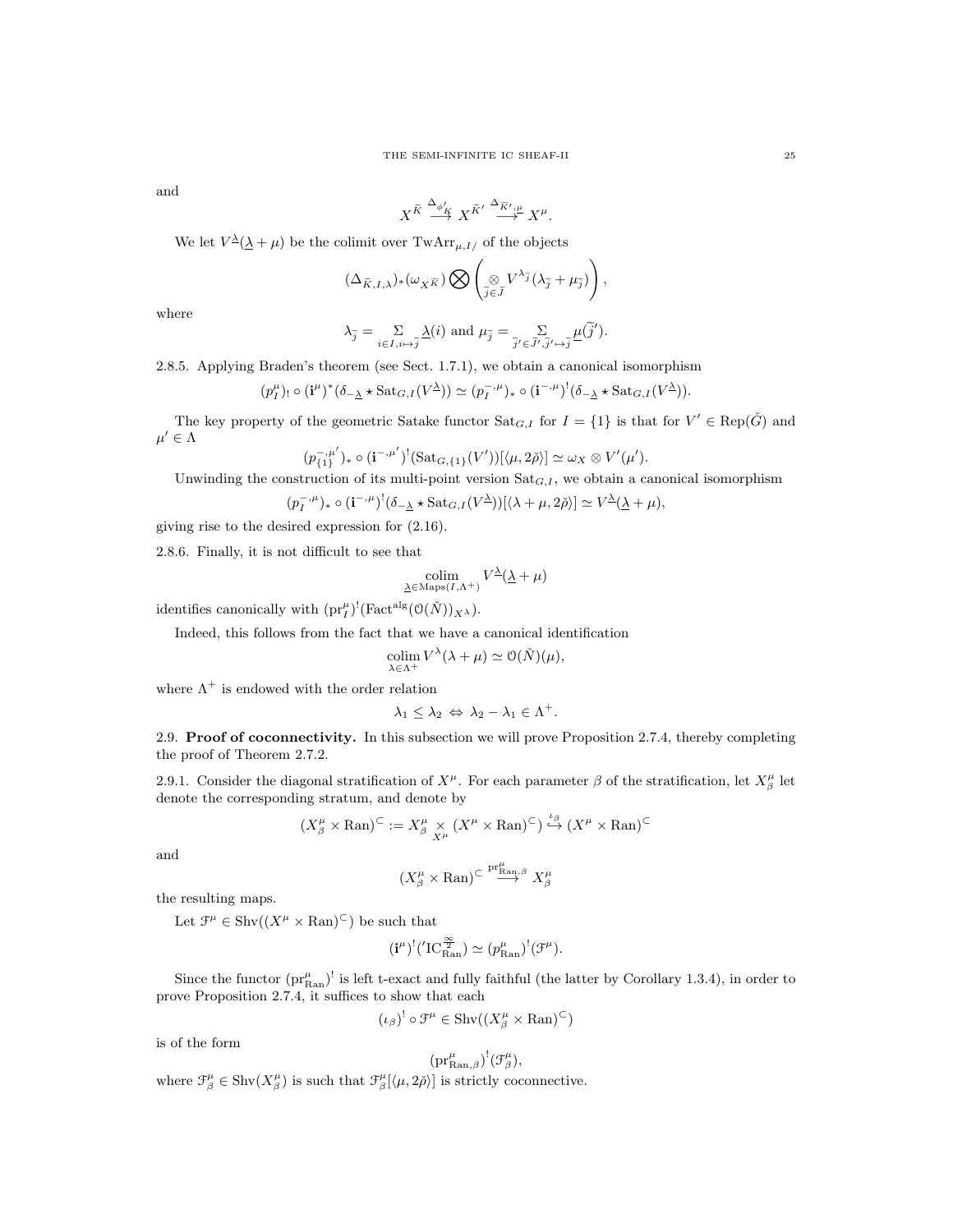2.9.2. By the factorization property of  $'IC_{\text{Ran}}^{\frac{\infty}{2}}$  (see (2.14)), it suffices to prove the above assertion for  $\beta$ corresponding to the main diagonal  $X \to X^{\mu}$ . Denote the corresponding stratum in  $(X^{\mu} \times \text{Ran})^{\subset}$  by

$$
(X \times \mathrm{Ran})^{\subset}
$$
.

Denote the corresponding map  $\text{pr}_{\text{Ran},\beta}^{\mu}$  by

$$
\mathrm{pr}_{(X \times \mathrm{Ran})^{\mathbb{C}}}^{\mu} : (X \times \mathrm{Ran})^{\mathbb{C}} \to X.
$$

Denote the restriction of the section

$$
s_{\text{Ran}}^{\mu} : (X^{\mu} \times \text{Ran})^{\subset} \to S_{\text{Ran}}^{\mu}
$$

to this stratum by  $s^{\mu}_{(X \times \text{Ran})^{\mathbb{C}}}$ .

We claim that

$$
(s^{\mu}_{(X \times \mathrm{Ran})^{\subset}})^!(\mathrm{TC}^{\frac{\infty}{2}}_{\mathrm{Ran}}) \simeq (\mathrm{pr}^{\mu}_{(X \times \mathrm{Ran})^{\subset}})^!(\omega_X) \otimes \mathrm{W}_{\mu}[-\langle \mu, 2\check{\rho} \rangle],
$$

where  $W_{\mu} \in$  Vect lives in cohomological degrees  $\geq 2$ .

Remark 2.9.3. One can show that there is a canonical identification

$$
W_{\mu} \simeq \text{Sym}(\tilde{\mathfrak{n}}^{-}[-2])(\mu),
$$

where  $\check{\text{n}}$  is the unipotent radical of the Langlands dual Lie algebra. In fact, such an identification would follow once we prove Theorem 2.4.5 for the !-restrictions.

2.9.4. In fact, we claim that for every  $I$ , we have:

$$
(s^{\mu}_{(X \times X^I) \subset})^!(\mathrm{IC}^{\frac{\infty}{2}}_I) \simeq (\mathrm{pr}^{\mu}_{(X \times X^I) \subset})^!(\omega_X) \otimes \mathsf{W}_{\mu}[-\langle \mu, 2\check{\rho} \rangle],
$$

where

$$
\text{pr}_{(X\times X^I)\subset}^{\mu}:=\text{pr}_{(X\times \text{Ran})\subset}^{\mu}|_{(X\times X^I)\subset}.
$$

2.9.5. Indeed, it follows from the definitions that for any  $\lambda : I \to \Lambda^+$ ,

$$
(s^{\mu}_{(X\times X^I)^{\subset}})^!(\delta_{-\underline{\lambda}}\star \operatorname{Sat}_{G,I}(V^{\underline{\lambda}}))[\langle \lambda,2\check{\rho}\rangle] \simeq (\operatorname{pr}^{\mu}_{(X\times X^I)^{\subset}})^!(\omega_X) \otimes W_{\lambda,\mu}[-\langle \mu,2\check{\rho}\rangle],
$$

where  $W_{\lambda,\mu}$  is the cohomogically graded vector space such that

$$
\mathrm{Sat}(V^\lambda)|_{\mathrm{Gr}_G^{\lambda+\mu}} \simeq \mathrm{IC}_{\mathrm{Gr}_G^{\lambda+\mu}} \otimes W_{\lambda,\mu}, \quad \mathsf{W}_{\lambda,\mu} \in \mathrm{Vect},
$$

where  $-|$ – means !-restriction. By parity vanishing,  $W_{\lambda,\mu}$  lives in cohomological degrees  $\geq 2$ .

Finally,

$$
W_{\mu} = \operatorname*{colim}_{\lambda \in \Lambda^{+}} W_{\lambda, \mu},
$$

and the cohomological estimate holds for  $W_{\mu}$  because the poset  $\Lambda^{+}$  is filtered.

# 3. The semi-infinite IC sheaf and Drinfeld's compactification

In this section we will express  $IC_{\text{Ran}}^{\frac{\infty}{2}}$  in terms of an *actual intersection cohomology sheaf*, i.e., one arising in finite-dimensional algebraic geometry (technically, on an algebraic stack locally of finite type).

Throughout this section, the curve  $X$  is assumed to be proper.

## 3.1. Drinfeld's compactification.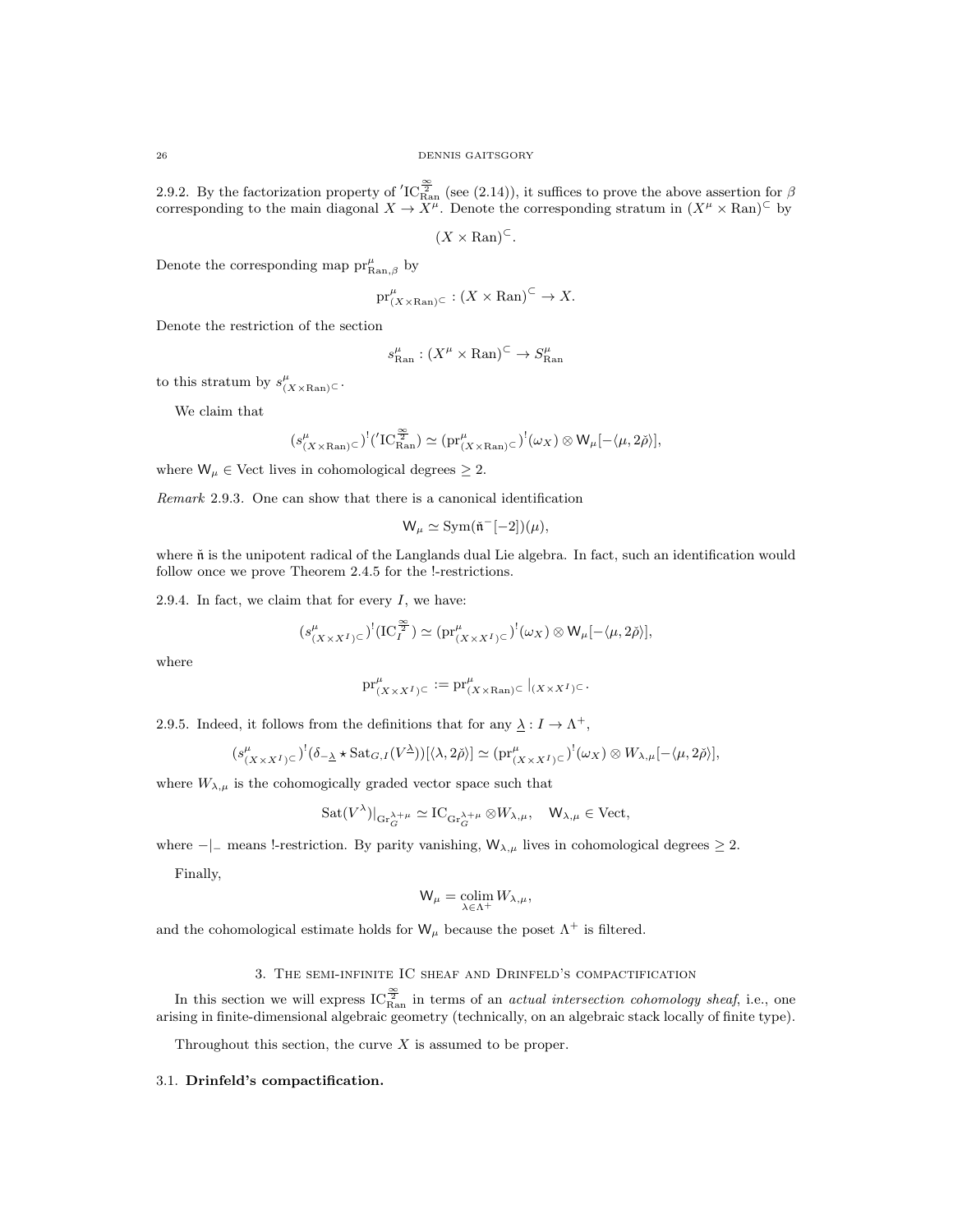3.1.1. Let  $\overline{\text{Bun}}_B$  Drinfeld's relative compactification of the stack Bun<sub>B</sub> along the fibers of the map  $Bun_B \rightarrow Bun_G.$ 

I.e.,  $\overline{\text{Bun}}_B$  is the algebraic stack that classifies triples  $(\mathcal{P}_G, \mathcal{P}_T, \kappa)$ , where:

(i)  $\mathcal{P}_G$  is a G-bundle on X;

(ii)  $\mathcal{P}_T$  is a T-bundle on X;

(iii)  $\kappa$  is a *Plücker* data, i.e., a system of non-zero maps

$$
\kappa^{\check\lambda}:\check\lambda({\mathcal P}_T)\to\mathcal{V}_{\mathcal{P}_G}^{\check\lambda},
$$

(here  $\mathcal{V}^{\check{\lambda}}$  denotes the Weyl module with highest weight  $\check{\lambda} \in \check{\Lambda}^+$ ) that satisfy Plücker relations, i.e., for  $\lambda_1$  and  $\lambda_2$  the diagram

$$
\check{\lambda}_{1}(\mathcal{P}_{T}) \otimes \check{\lambda}_{2}(\mathcal{P}_{T}) \xrightarrow{\kappa^{\check{\lambda}_{1}} \otimes \kappa^{\check{\lambda}_{2}}} \check{\mathcal{V}}_{\mathcal{P}_{G}}^{\check{\lambda}_{1}} \otimes \check{\mathcal{V}}_{\mathcal{P}_{G}}^{\check{\lambda}_{2}}
$$
\n
$$
\sim \uparrow \qquad \qquad \uparrow
$$
\n
$$
(\check{\lambda}_{1} + \check{\lambda}_{2})(\mathcal{P}_{T}) \xrightarrow{\kappa^{\check{\lambda}_{1} + \check{\lambda}_{2}}} \check{\mathcal{V}}_{\mathcal{P}_{G}}^{\check{\lambda}_{1} + \check{\lambda}_{2}}
$$

must commute.

The open substack

 $(3.1)$  Bun<sub>B</sub>  $\stackrel{\mathbf{j}_{\text{glob}}}{\hookrightarrow} \frac{}{\text{Bun}}$ 

corresponds to the condition that the maps  $\kappa^{\check{\lambda}}$  be injective bundle maps.

We denote by  $\bar{\mathsf{p}}$  (resp.,  $\bar{\mathsf{q}}$ ) resulting map from  $\bar{\text{Bun}}_B$  to  $\text{Bun}_G$  (resp.,  $\text{Bun}_T$ ), which sends  $(\mathcal{P}_G, \mathcal{P}_T, \kappa)$ to  $\mathcal{P}_G$  (resp.,  $\mathcal{P}_T$ ).

Its restriction to  $Bun_B \subset \overline{Bun}_B$  is the usual map  $\mathsf{q}: Bun_B \to Bun_G$  (resp.,  $\mathsf{q}: Bun_B \to Bun_T$ ) induced by the map of groups  $B \to G$  (resp.,  $B \to T$ ).

3.1.2. For  $\lambda \in \Lambda^{\text{neg}}$  we let  $\bar{i}_{\text{glob}}^{\lambda}$  denote the map

$$
\overline{\mathrm{Bun}}_{B}^{\leq \lambda} := \overline{\mathrm{Bun}}_{B} \times X^{\lambda} \to \overline{\mathrm{Bun}}_{B},
$$

given by

$$
(\mathcal{P}_G, \mathcal{P}_T, \kappa, D) \mapsto (\mathcal{P}'_G, \mathcal{P}'_T, \kappa')
$$

with  $\mathcal{P}'_G = \mathcal{P}_G, \mathcal{P}'_T = \mathcal{P}_T(D)$  and  $\kappa'$  given by precomposing  $\kappa$  with the natural maps

λ

$$
\check{\lambda}(\mathcal{P}'_T) = \check{\lambda}(\mathcal{P}_T)(\check{\lambda}(D)) \hookrightarrow \check{\lambda}(\mathcal{P}_T).
$$

It is known that  $\bar{i}_{\text{glob}}^{\lambda}$  is a finite morphism.

3.1.3. Let  $\mathbf{j}_{\text{glob}}^{\lambda}$  denote the open embedding

$$
\overline{\mathrm{Bun}}_{B}^{\mathrm{max}} := \mathrm{Bun}_{B} \times X^{\lambda} \hookrightarrow \overline{\mathrm{Bun}}_{B} \times X^{\lambda} =: \overline{\mathrm{Bun}}_{B}^{\mathrm{max}}.
$$

Denote

$$
\mathbf{i}_{\mathrm{glob}}^{\lambda} = \overline{\mathbf{i}}_{\mathrm{glob}}^{\lambda} \circ \mathbf{j}_{\mathrm{glob}}^{\lambda}.
$$

Note that by definition  $\mathbf{i}_{\text{glob}}^0 = \mathbf{j}_{\text{glob}}^0 = \mathbf{j}_{\text{glob}}$  is the embedding (3.1).

The following is known:

**Lemma 3.1.4.** The maps  $\mathbf{i}_{\text{glob}}^{\lambda}$  are locally closed embeddings. Every field-valued point of  $\overline{\text{Bun}}_B$  belongs to the image of exactly one such map.

3.2. The global semi-infinite category.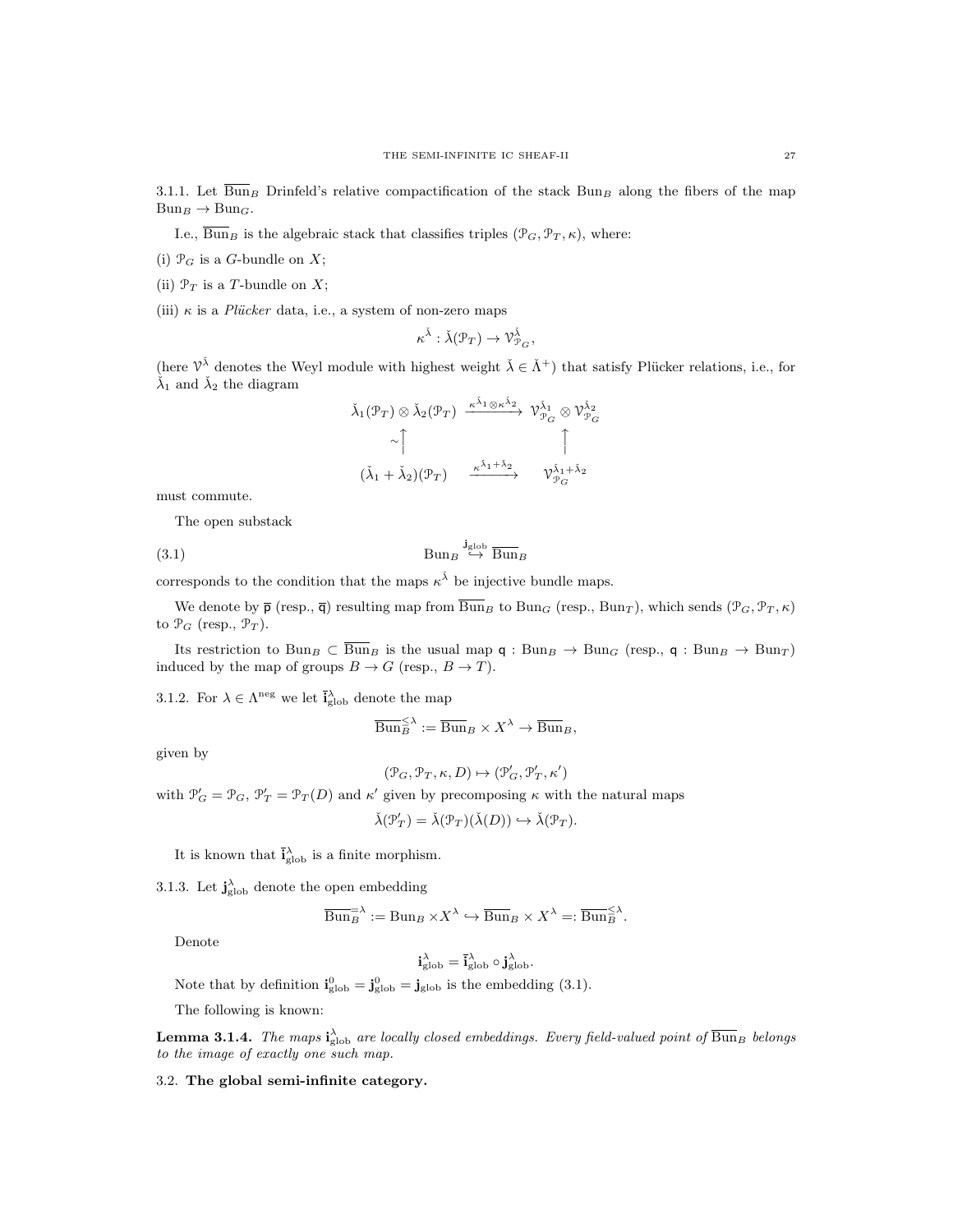3.2.1. Denote

$$
\overline{\mathrm{Bun}}_N := \overline{\mathrm{Bun}}_B \underset{\mathrm{Bun}_T}{\times} \mathrm{pt}, \; \overline{\mathrm{Bun}}_N^{\leq \lambda} := \overline{\mathrm{Bun}}_B^{\leq \lambda} \underset{\mathrm{Bun}_T}{\times} \mathrm{pt}, \; \overline{\mathrm{Bun}}_N^{\geq \lambda} := \overline{\mathrm{Bun}}_B^{\geq \lambda} \underset{\mathrm{Bun}_T}{\times} \mathrm{pt},
$$

where  $pt \to Bun_T$  corresponds to the trivial bundle and the map  $\overline{Bun}_B^{\leq \lambda} \to Bun_T$  is

$$
\overline{\text{Bun}}_B^{\leq \lambda} = \overline{\text{Bun}}_B \times X^{\lambda} \stackrel{\overline{q} \times id}{\longrightarrow} \text{Bun}_T \times X^{\lambda} \stackrel{\text{id} \times \text{AJ}}{\longrightarrow} \text{Bun}_T \times \text{Bun}_T \stackrel{\text{mult}}{\longrightarrow} \text{Bun}_T,
$$

where AJ is the Abel-Jacobi map,

$$
D \mapsto \mathcal{O}(D).
$$

In particular,

$$
\overline{\mathrm{Bun}}_N^{-\lambda} \simeq \mathrm{Bun}_B \underset{\mathrm{Bun}_T}{\times} X^{\lambda},
$$

where  $X^{\lambda} \to \text{Bun}_T$  is the composition of the map AJ and inversion on Bun<sub>T</sub>.

We will denote by the same symbols the corresponding maps

$$
\overline{\mathbf{i}}_{\mathrm{glob}}^{\lambda}: \overline{{\operatorname{Bun}}}_N^{\leq \lambda} \to \overline{{\operatorname{Bun}}}_N, \ \mathbf{j}_{\mathrm{glob}}^{\lambda} : \overline{{\operatorname{Bun}}}_N^{\geq \lambda} \to \overline{{\operatorname{Bun}}}_N^{\leq \lambda}, \ \mathbf{i}_{\mathrm{glob}}^{\lambda} : \overline{{\operatorname{Bun}}}_N^{\geq \lambda} \to \overline{{\operatorname{Bun}}}_N.
$$

Denote by  $p_{\text{glob}}^{\lambda}$  (resp.,  $\overline{p}_{\text{glob}}^{\lambda}$ ) the projection from  $\overline{\text{Bun}_N}^{\lambda}$  (resp.,  $\overline{\text{Bun}_N}^{\leq \lambda}$ ) to  $X^{\lambda}$ .

3.2.2. We define

$$
\mathbf{SI}^{\leq 0}_{\text{glob}} \subset \text{Shv}(\overline{\text{Bun}}_N)
$$

to be the full subcategory defined by the following condition:

An object  $\mathcal{F} \in \text{Shv}(\overline{\text{Bun}}_N)$  belongs to  $\text{SI}_{\text{glob}}^{\leq 0}$  if and only if for every  $\lambda \in \Lambda^{\text{neg}}$ , the object

$$
(\mathbf{i}_{\mathrm{glob}}^{\lambda})^!(\mathfrak{F}) \in \mathrm{Shv}(\overline{\mathrm{Bun}}_N^{=\lambda})
$$

belongs to the full subcategory

(3.3) 
$$
SI_{\text{glob}}^{-\lambda} \subset \text{Shv}(\overline{\text{Bun}}_{N}^{-\lambda}),
$$

equal by definition to the essential image of the pullback functor

$$
(p_{\text{glob}}^{\lambda})^! : \text{Shv}(X^{\lambda}) \to \text{Shv}(\overline{\text{Bun}}_{N}^{-\lambda}).
$$

We note that the above pullback functor is fully faithful, since the map  $p_{\text{glob}}^{\lambda}$ , being a base change of Bun<sub>B</sub>  $\rightarrow$  Bun<sub>T</sub>, is smooth with homologically contractible fibers.

3.2.3. Proceeding as in [Ga5, Sects. 4.5-4.7], one shows that the full subcategory (3.2) (resp., (3.3)) can also be defined by an equivariance condition with respect to a certain pro-unipotent groupoid.

In particular, the embedding (3.2) (resp., (3.3)) admits a *right* adjoint<sup>7</sup>, to be denoted  $Av_*^{SI}$ .

<sup>&</sup>lt;sup>7</sup>The corresponding assertion would be *false* for the corresponding embedding  $SI_{\text{Ran}}^{\leq 0} \subset Shv(\overline{S}_{\text{Ran}}^0)$ ; this is a geometric counterpart of the fact that the local field is not compact, while the quotient of compact.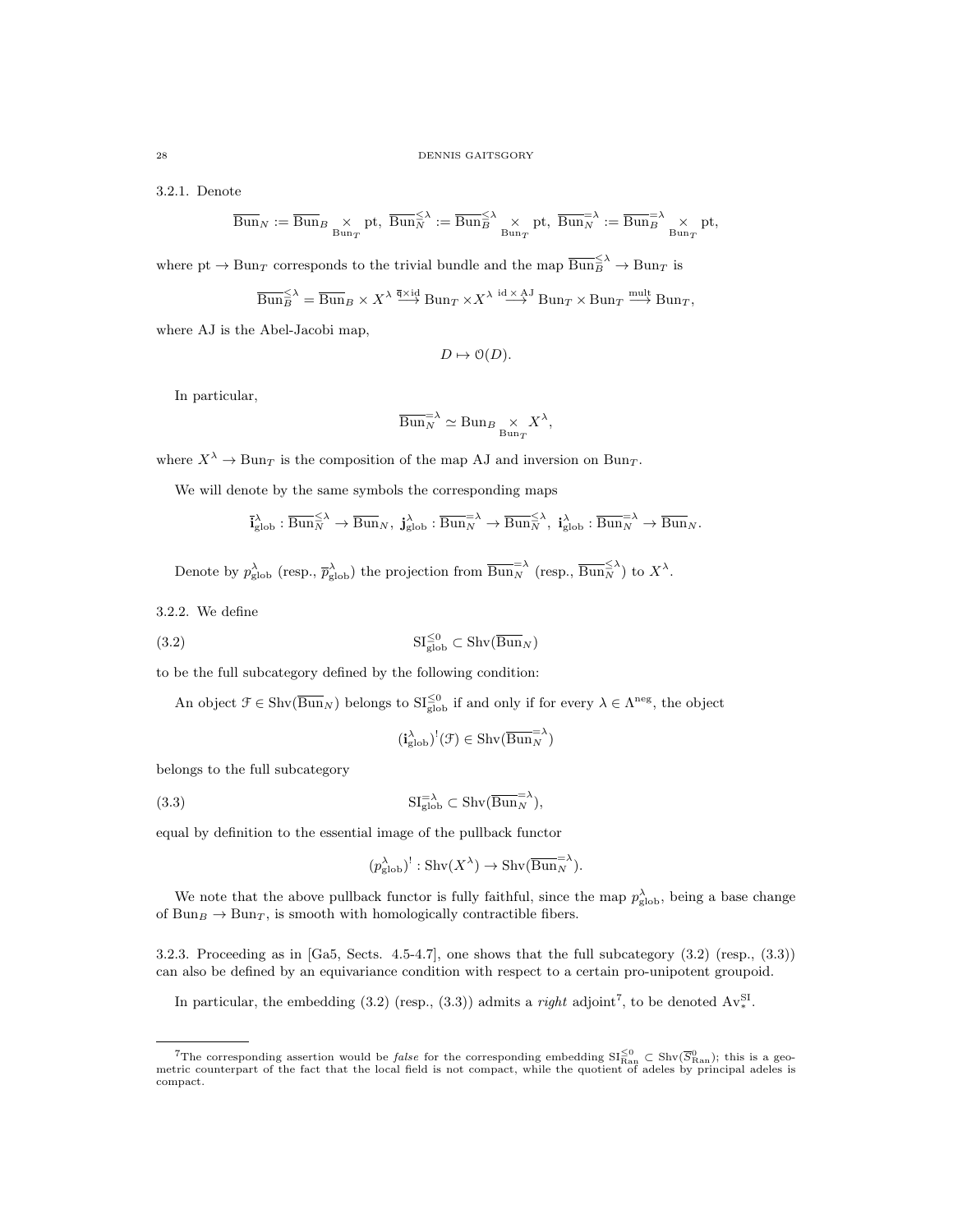$\left(\frac{\lambda}{\text{glob}}\right)^! : \text{SI}_{\text{glob}}^{\leq 0} \to \text{SI}_{\text{glob}}^{\leq \lambda}$ 

 $\chi_{\text{glob}}$ )<sub>\*</sub>:  $\text{SI}_{\text{glob}}^{=\lambda}$   $\rightarrow$   $\text{SI}_{\text{glob}}^{\leq 0}$ .

 $\overline{S}$ 

3.2.4. The functors

 $(3.4)$  $(\frac{\lambda}{\text{glob}})^! : \text{Shv}(\overline{\text{Bun}}_N) \to \text{Shv}(\overline{\text{Bun}}_N^{-\lambda})$ and

(3.5) 
$$
(i_{\text{glob}}^{\lambda})_{*}: \text{Shv}(\overline{\text{Bun}}_{N}^{-\lambda}) \to \text{Shv}(\overline{\text{Bun}}_{N})
$$

induce (same-named) functors

 $(3.6)$  (i)

and

 $(3.7)$ 

Moreover, the diagram

(3.8)  
\n
$$
\frac{SI_{\text{glob}}^{\leq 0} \xleftarrow{Av_{*}^{\leq 1}} \text{Shv}(\overline{\text{Bun}}_{N})}{SI_{\text{glob}}^{\geq 1}} \downarrow \frac{Av_{*}^{\text{SI}}}{\text{Shv}(\overline{\text{Bun}}_{N})!}
$$
\n
$$
SI_{\text{glob}}^{\geq \lambda} \xleftarrow{Av_{*}^{\text{SI}}} \text{Shv}(\overline{\text{Bun}}_{N}^{\geq \lambda}),
$$

and similarly for  $(i_{\text{glob}}^{\lambda})_{*}$ .

# Proposition 3.2.5.

(a) The partially defined left adjoint  $(i_{\text{glob}}^{\lambda})$ ! of (3.4)

$$
(\mathbf{i}_{\mathrm{glob}}^{\lambda})^!: \mathrm{Shv}(\overline{\mathrm{Bun}}_N) \to \mathrm{Shv}(\overline{\mathrm{Bun}}_N^{= \lambda})
$$

is defined on

$$
\mathrm{SI}_{\mathrm{glob}}^{=\lambda} \subset \mathrm{Shv}(\overline{\mathrm{Bun}}_{N}^{=\lambda}).
$$

(b) The resulting functor

 $\mathrm{SI}_{\mathrm{glob}}^{\mathrm{=}\lambda} \to \mathrm{Shv}(\overline{\mathrm{Bun}}_N)$ 

takes values in

$$
\mathrm{SI}_{\mathrm{glob}}^{\leq 0} \subset \mathrm{Shv}(\overline{\mathrm{Bun}}_N),
$$

and thus provides a left adjoint to (3.6).

*Proof.* To prove point (a), it suffices to do so for the map  $\mathbf{j}_{\text{glob}}^{\lambda}$ . We claim that the objects

$$
(\mathbf{j}_{\mathrm{glob}}^{\lambda})_! (\omega_{\overline{\mathrm{Bun}}_N^{-\lambda}}) \in \mathrm{Shv}(\overline{\mathrm{Bun}}_N^{\leq \lambda}))
$$

and

$$
\omega_{\overline{\mathrm{Bun}}_N^{-\lambda}} \in \mathrm{Shv}(\overline{\mathrm{Bun}}_N^{-\lambda}))
$$

are ULA with respect to the maps  $\overline{p}_{\text{glob}}^{\lambda}$  and  $p_{\text{glob}}^{\lambda}$ , respectively. This would imply that for  $\mathcal{F} \in \text{Shv}(X^{\lambda}),$ we have

$$
(\mathbf{j}_{\text{glob}}^{\lambda})_! \circ (p_{\text{glob}}^{\lambda})^! (\mathcal{F}) \simeq (\overline{p}_{\text{glob}}^{\lambda})^! (\mathcal{F}),
$$

in particular, giving a formula for the left-hand side as an object of  $\text{Shv}(\overline{\text{Bun}_N}^{\leq \lambda})$ ).

To prove the required ULA property, it suffices to do so for the embedding

$$
\mathbf{j}_{\mathrm{glob}} : \mathrm{Bun}_B \hookrightarrow \overline{\mathrm{Bun}}_B,
$$

in which case, this is the assertion of [BG1, Theorem 5.1.5].

Point (b) follows from the commutativity of the diagram (3.8) by passing to left adjoints.

 $\Box$ 

By a Cousin argument, it follows formally from Proposition 3.2.5 that the partially defined functor  $(i_{\text{glob}}^{\lambda})^*$ , left adjoint to (3.5), is defined on  $\mathrm{SI}_{\text{glob}}^{\leq 0} \subset \text{Shv}(\overline{\text{Bun}}_N)$  and takes values in  $\mathrm{SI}_{\text{glob}}^{-\lambda} \subset \text{Shv}(\overline{\text{Bun}}_N^{-\lambda})$ , thus providing a left adjoint to (3.7).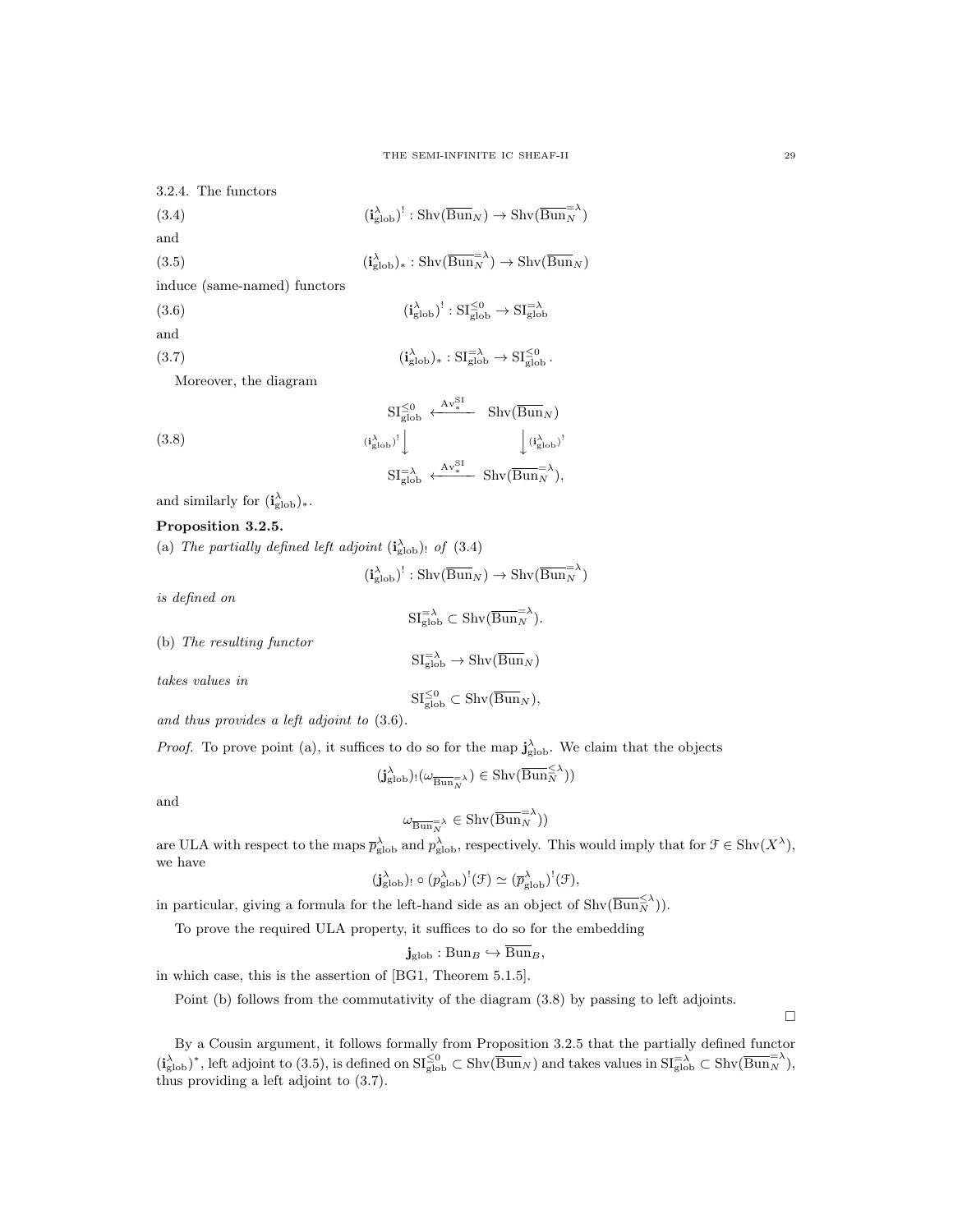3.2.6. The embeddings

$$
SI_{\text{glob}}^{=\lambda} \hookrightarrow \text{Shv}(\overline{\text{Bun}_N}^{\lambda}) \text{ and } SI_{\text{glob}}^{\leq 0} \hookrightarrow \text{Shv}(\overline{\text{Bun}}_N)
$$

are compatible with the t-structure on the target categories. This follows from the fact that the right adjoints  $Av_*^{SI}$  (see Sect. 3.2.3) are right t-exact.

Hence, the categories  $\mathrm{SI}_{\text{glob}}^{-\lambda}$  and  $\mathrm{SI}_{\text{glob}}^{\leq 0}$  acquire t-structures. By construction, an object  $\mathcal{F} \in \mathrm{SI}_{\text{glob}}^{\leq 0}$  is connective (resp., coconnective) if and only if  $(i_{\text{glob}}^{\lambda})^*(\mathcal{F})$  (resp., coconnective) for every  $\lambda \in \Lambda^{\text{neg}}$ .

3.2.7. We will denote by

$$
IC_{\rm glob}^{\frac{\infty}{2}} \in (\mathrm{SI}_{\rm glob}^{\leq 0})^{\heartsuit}
$$

the minimal extension of  $IC_{\text{Bun}_N} \in (\text{SI}_{\text{glob}}^{-0})^{\heartsuit}$  along  $\mathbf{j}_{\text{glob}}^0$ .

# 3.3. Local vs global compatibility for the semi-infinite IC sheaf.

3.3.1. For every finite set  $I$  we have a canonically defined map

$$
\pi_I: \overline{S}^0_I \to \overline{\operatorname{Bun}}_N.
$$

Together these maps combine to a map

$$
\pi_{\mathrm{Ran}} : \overline{S}_{\mathrm{Ran}}^0 \to \overline{\mathrm{Bun}}_N.
$$

3.3.2. Let  $d = \dim(\text{Bun}_N) = (g-1) \cdot \dim(N)$ . The main result of this section is:

Theorem 3.3.3. There exists a (unique) isomorphism

$$
(\pi_{\mathrm{Ran}})^!(\mathrm{IC}^{\frac{\infty}{2}}_{\mathrm{glob}})[d]=\mathrm{IC}^{\frac{\infty}{2}}_{\mathrm{Ran}},
$$

extending the tautological identification over  $Bun_N$ .

3.3.4. The next few subsections are devoted to the proof of this theorem. Modulo auxiliary assertions, the proof will be given in Sect. 3.6.8.

3.4. The local vs global compatibility for the semi-infinite category. This subsection contains some preparatory material for the proof of Theorem 3.3.3.

3.4.1. First, we observe:

**Lemma 3.4.2.** For every  $\lambda$ , we have a commutative diagram

$$
\begin{array}{ccc}\n\overline{S}_{\text{Ran}}^{\leq \lambda} & \xrightarrow{\overline{\mathbf{i}}^{\lambda}} & \overline{S}_{\text{Ran}}^{0} \\
\downarrow & & \downarrow^{\pi_{\text{Ran}}} \\
\overline{\text{Bun}}_{N}^{\leq \lambda} & \xrightarrow{\overline{\mathbf{i}}_{\text{glob}}^{\lambda}} & \overline{\text{Bun}}_{N}.\n\end{array}
$$

The corresponding diagram

(3.9)

$$
\begin{array}{ccc}\nS_{\text{Ran}}^{-\lambda} & \xrightarrow{\mathbf{i}^{\lambda}} & \overline{S}_{\text{Ran}}^{0} \\
\downarrow^{\pi_{\text{Ran}}} & & \downarrow^{\pi_{\text{Ran}}} \\
\overline{\text{Bun}}_{N}^{-\lambda} & \xrightarrow{\mathbf{i}_{\text{glob}}^{\lambda}} & \overline{\text{Bun}}_{N}.\n\end{array}
$$

is Cartesian, and we have a commutative diagram

$$
S_{\text{Ran}}^{\geq \lambda} \xrightarrow{p_{\text{Ran}}^{\lambda}} (X^{\lambda} \times \text{Ran})^{\subset}
$$
  

$$
\uparrow_{\text{Ran}}^{\lambda} \qquad \qquad \downarrow_{\text{pr}_{\text{Ran}}^{\lambda}}
$$
  

$$
\overline{\text{Bun}}_{N}^{\geq \lambda} \xrightarrow{p_{\text{glob}}^{\lambda}} X^{\lambda}.
$$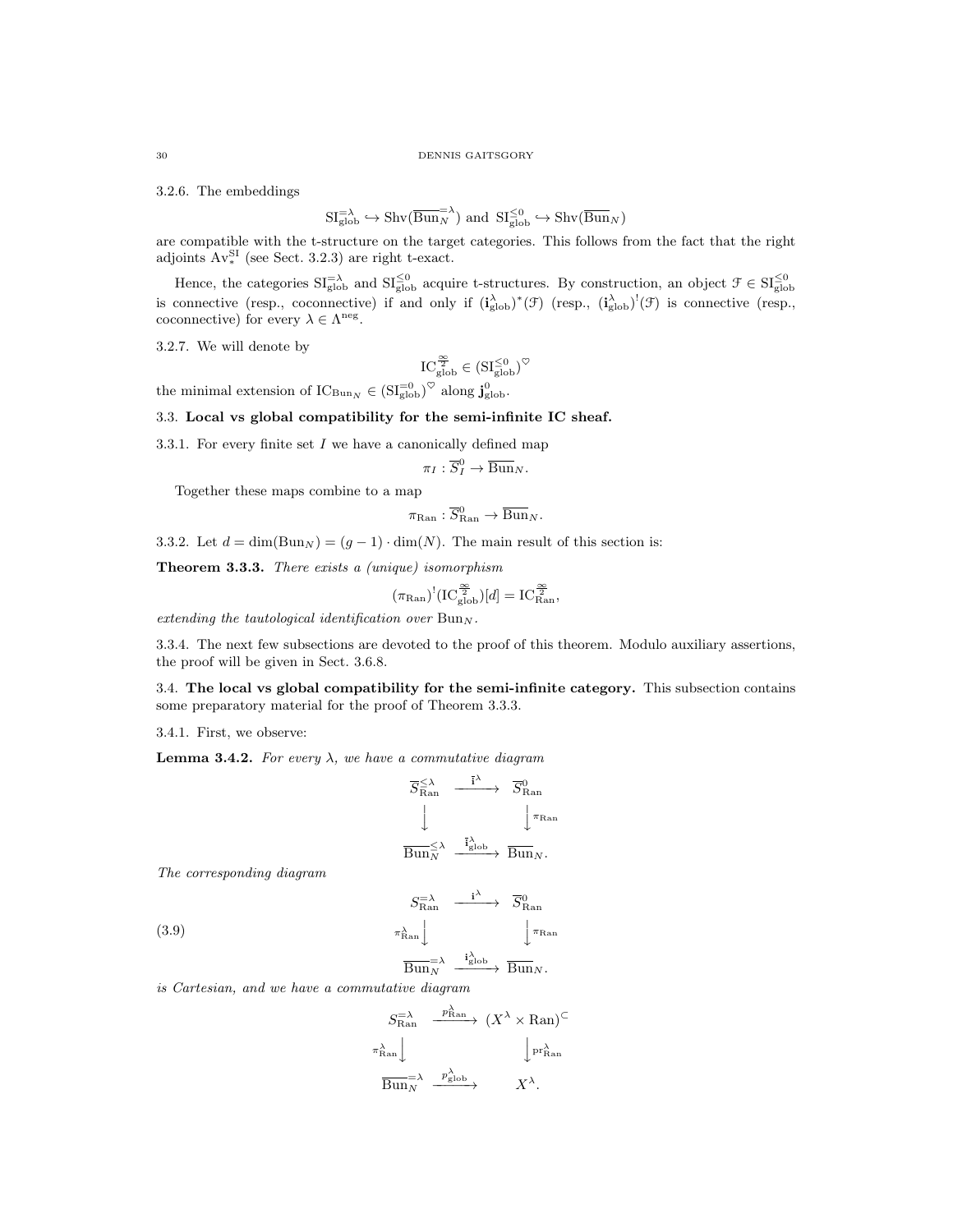The assertions parallel to those in the above lemma hold for Ran replaced by  $X<sup>I</sup>$  for an individual finite set I.

3.4.3. The following assertion is not necessary for the needs of this paper, but we will prove it for the sake of completeness (see Sect. A.1.11):

Theorem 3.4.4. The functor

$$
(\pi_{\mathrm{Ran}})^!: \mathrm{Shv}(\overline{\mathrm{Bun}}_N) \to \mathrm{Shv}(\overline{S^0_{\mathrm{Ran}}})
$$

is fully faithful.

When working with an individual stratum, a stronger assertion is true (to be proved in Sect. 3.5): Consider the map

$$
(p_{\text{Ran}}^{\lambda} \times \pi_{\text{Ran}}^{\lambda}) : S_{\text{Ran}}^{\lambda} \to (X^{\lambda} \times \text{Ran})^{\subset} \times \frac{\overline{\text{Bun}}^{\Sigma}}{X^{\lambda}}.
$$

Proposition 3.4.5. The functor

$$
(p_{\text{Ran}}^{\lambda} \times \pi_{\text{Ran}}^{\lambda})^! : \text{Shv}((X^{\lambda} \times \text{Ran})^{\subset} \times \overline{\text{Bun}}_{N}^{\equiv \lambda}) \to \text{Shv}(S_{\text{Ran}}^{\lambda})
$$

is fully faithful.

Combining with Lemma 1.3.3, we obtain:

Corollary 3.4.6. The functor

$$
(\pi_{\text{Ran}}^{\lambda})^! : \text{Shv}(\overline{\text{Bun}}_N^{=\lambda}) \to \text{Shv}(S_{\text{Ran}}^{\lambda})
$$

is fully faithful.

3.4.7. Next we claim:

Proposition 3.4.8. For every finite set I, the functor

$$
(\pi_I)^!: \operatorname{Shv}(\overline{\operatorname{Bun}}_N) \to \operatorname{Shv}(\overline{S}^0_I)
$$

sends  $\mathrm{SI}_{\mathrm{glob}}^{\leq 0}$  to  $\mathrm{SI}_{I}^{\leq 0}$ .

*Proof.* Note that an object  $\mathcal{F} \in \text{Shv}(\overline{S}_I^0)$  belongs to  $\text{SI}_I^{\leq 0}$  if and only if  $(i^{\lambda})^!(\mathcal{F})$  belongs to  $\text{SI}_I^{\neq \lambda}$  for every  $\lambda$ . Now the result follows from the identification

$$
\text{pr}_I^{\lambda} \circ p_I^{\lambda} = p_{\text{glob}}^{\lambda} \circ \pi_I^{\lambda}.
$$

 $\Box$ 

We will now deduce:

**Corollary 3.4.9.** An object of  $\text{Shv}(\overline{\text{Bun}}_N)$  belongs to  $\text{SI}_{\text{glob}}^{\leq 0}$  if and only if its pullback under  $(\pi_{\text{Ran}})^!$ belongs to  $\mathrm{SI}_{\mathrm{Ran}}^{\leq 0} \subset \mathrm{Shv}(\overline{S}_{\mathrm{Ran}}^0)$ .

Proof. The "only if" direction is the content of Proposition 3.4.8.

For the "if" direction, we need to show that if an object  $\mathcal{F} \in \text{Shv}(\overline{\text{Bun}_N}^{\geq \lambda})$  is such that

$$
(\pi_{\text{Ran}}^{\lambda})^!(\mathfrak{F}) \simeq (p_{\text{Ran}}^{\lambda})^!(\mathfrak{F}')
$$

for some  $\mathcal{F}' \in \text{Shv}((X^{\lambda} \times \text{Ran})^{\subset}),$  then  $\mathcal{F}$  is the pullback of an object in  $\text{Shv}(X^{\lambda})$  along  $p_{\text{glob}}^{\lambda}$ .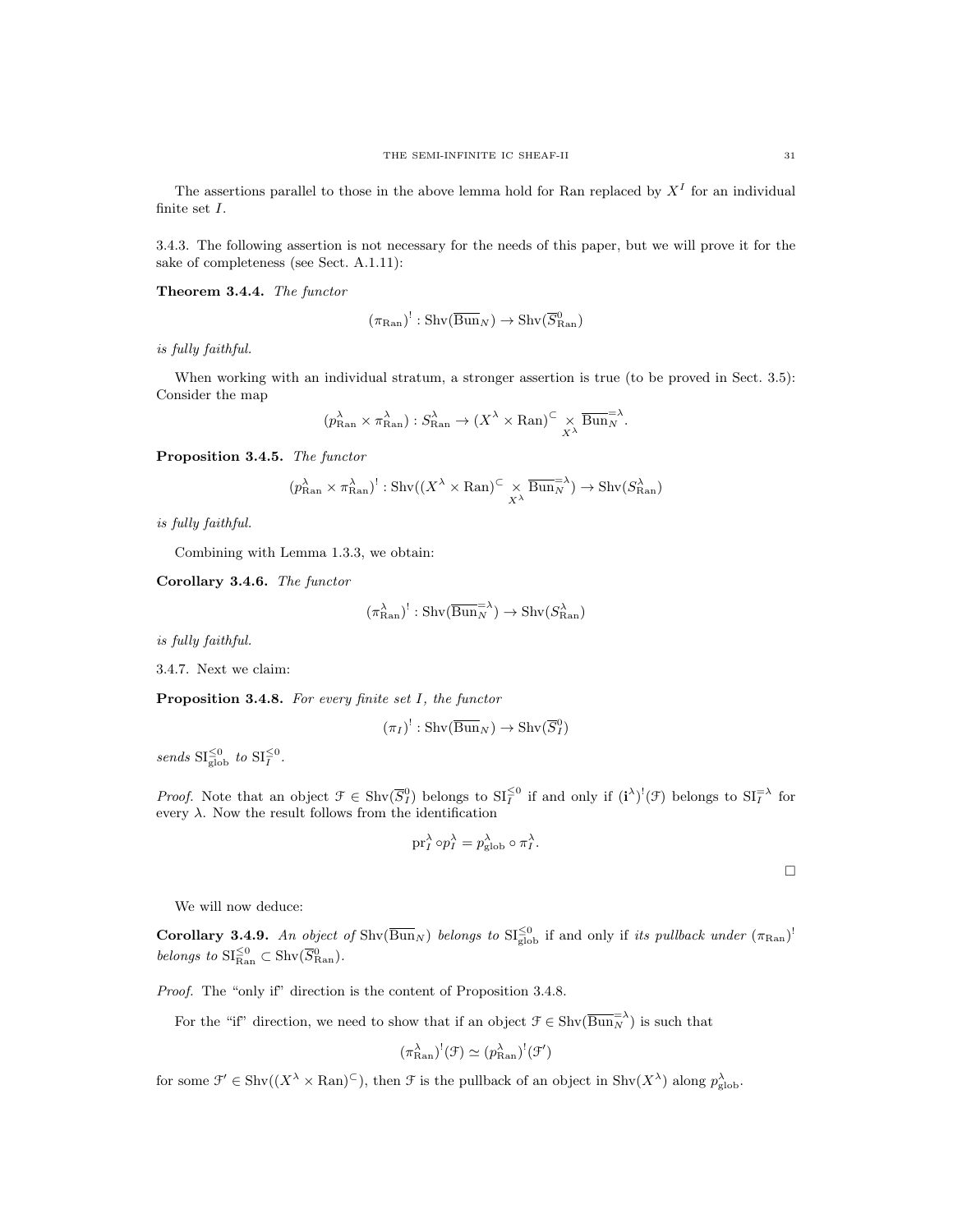By Proposition 3.4.5, in the diagram

$$
\begin{array}{ccc}\n & S_{\text{Ran}}^{\lambda} & & \\
 & p_{\text{Ran}}^{\lambda} \times \pi_{\text{Ran}}^{\lambda} \downarrow & \\
 & & (X^{\lambda} \times \text{Ran})^{\subset} \times \overline{\text{Bun}_N}^{\lambda} & \xrightarrow{\text{id}_{(X^{\lambda} \times \text{Ran})^{\subset}} \times p_{\text{glob}}^{\lambda}} \\
 & & & \text{pr}_{\text{Ran}}^{\lambda} \times \text{id}_{\overline{\text{Bun}_N}^{\lambda}} \downarrow & \\
 & & & \text{Bun}_N^{\lambda} & & \xrightarrow{p_{\text{glob}}^{\lambda}} \\
 & & & & X^{\lambda}\n\end{array}
$$

we have

$$
\mathcal{F}^{\text{Lemma 1.3.3}}(\text{pr}^{\lambda}_{\text{Ran}} \times \text{id}_{\overline{\text{Bun}}^{\lambda}_{N}})_{!} \circ (\text{pr}^{\lambda}_{\text{Ran}} \times \text{id}_{\overline{\text{Bun}}^{\lambda}_{N}})^{!}(\mathcal{F}) \xrightarrow{\text{Proposition 3.4.5}} \\ \simeq (\text{pr}^{\lambda}_{\text{Ran}} \times \text{id}_{\overline{\text{Bun}}^{\lambda}_{N}})_{!} \circ (\text{pr}^{\lambda}_{\text{Ran}} \times \pi^{\lambda}_{\text{Ran}})_{!} \circ (\text{pr}^{\lambda}_{\text{Ran}} \times \pi^{\lambda}_{\text{Ran}})^{!} \circ (\text{pr}^{\lambda}_{\text{Ran}} \times \text{id}_{\overline{\text{Bun}}^{\lambda}_{N}})^{!}(\mathcal{F}) \simeq \\ \simeq (\text{pr}^{\lambda}_{\text{Ran}} \times \text{id}_{\overline{\text{Bun}}^{\lambda}_{N}})_{!} \circ (\text{pr}^{\lambda}_{\text{Ran}} \times \pi^{\lambda}_{\text{Ran}})_{!} \circ (\pi^{\lambda}_{\text{Ran}})^{!}(\mathcal{F}) \simeq (\text{pr}^{\lambda}_{\text{Ran}} \times \text{id}_{\overline{\text{Bun}}^{\lambda}_{N}})_{!} \circ (\text{pr}^{\lambda}_{\text{Ran}} \times \pi^{\lambda}_{\text{Ran}})_{!} \circ (\pi^{\lambda}_{\text{Ran}} \times \text{id}_{\overline{\text{Bun}}^{\lambda}_{N}})_{!} \circ (\text{pr}^{\lambda}_{\text{Ran}} \times \pi^{\lambda}_{\text{Ran}})_{!} \circ (\text{pr}^{\lambda}_{\text{Ran}} \times \pi^{\lambda}_{\text{Ran}})^{!} \circ (\text{pr}^{\lambda}_{\text{Ran}} \times \pi^{\lambda}_{\text{Ran}})^{!}(\mathcal{F}) \simeq \\ \simeq (\text{pr}^{\lambda}_{\text{Ran}} \times \text{id}_{\overline{\text{Bun}}^{\lambda}_{N}})_{!} \circ (\text{pr}^{\lambda}_{\text{Ran}} \times \pi^{\lambda}_{\text{Ran}})_{!} \circ (\text{pr}^{\lambda}_{\text{Ran}} \times \pi^{\lambda}_{\text{Ran}})^{!} \circ (\text{pr}^{\lambda}_{\text{Ran}} \times \
$$

as required (the last isomorphism is base change, which holds due to the fact that the map  $pr_{\text{Ran}}^{\lambda}$  is pseudo-proper<sup>8</sup>).  $\Box$ 

#### 3.5. Proof of Proposition 3.4.5.

3.5.1. Consider the morphism

$$
(p_{\text{Ran}}^{\lambda} \times \pi_{\text{Ran}}^{\lambda}) : S_{\text{Ran}}^{\lambda} \to (X^{\lambda} \times \text{Ran})^{\subset} \times \frac{\overline{\text{Bun}}^{\Sigma}}{X^{\lambda}}.
$$

A point of  $S_{\text{Ran}}^{\lambda}$  is the following data:

(i) A B-bundle  $\mathcal{P}_B$  on X (denote by  $\mathcal{P}_T$  the induced T-bundle);

(ii) A  $\Lambda^{neg}$ -valued divisor D on X (we denote by  $\mathcal{O}(D)$  the corresponding T-bundle);

- (iii) An identification  $\mathcal{P}_T \simeq \mathcal{O}(D);$
- (iv) A finite non-empty set  $\mathcal I$  of points of  $X$  that contains the support of  $D$ ;

(v) A trivialization  $\alpha$  of  $\mathcal{P}_B$  away from J, such that the induced trivialization of  $\mathcal{P}_T|_{X\to\mathcal{I}}$  agrees with the tautological trivialization of  $\mathcal{O}(D)|_{X-\mathcal{I}}$ .

3.5.2. The map  $(p_{\text{Ran}}^{\lambda} \times \pi_{\text{Ran}}^{\lambda})$  amounts to forgetting the data of (v) above. It is clear that for an affine test-scheme  $Y$  and a  $Y$ -point of

$$
(X^{\lambda} \times \mathrm{Ran})^{\subset} \underset{X^{\lambda}}{\times} \overline{\mathrm{Bun}}_{N}^{\Longrightarrow},
$$

the set of its lifts to a Y-point of  $S_{\text{Ran}}^{\lambda}$  is non-empty and is a torsor for the group

$$
Maps(Y \times X - \Gamma_{\mathcal{I}}, N).
$$

For a given Y and  $\mathcal{I} \subset \text{Maps}(Y, X)$ , let  $\mathbf{Maps}_Y(X - \mathcal{I}, N)$  be the prestack over Y that assigns to  $Y' \to Y$  the set of maps

$$
Maps(Y' \times X - (Y' \underset{Y}{\times} \Gamma_{\mathcal{I}}), N).
$$

Thus, it suffices to show that the projection  $\mathbf{Maps}_Y(X - J, N) \to Y$  is universally homologically contractible, see Sect. A.1.8 for what this means.

<sup>8</sup>See Sect. A.2.4, where this notion is recalled.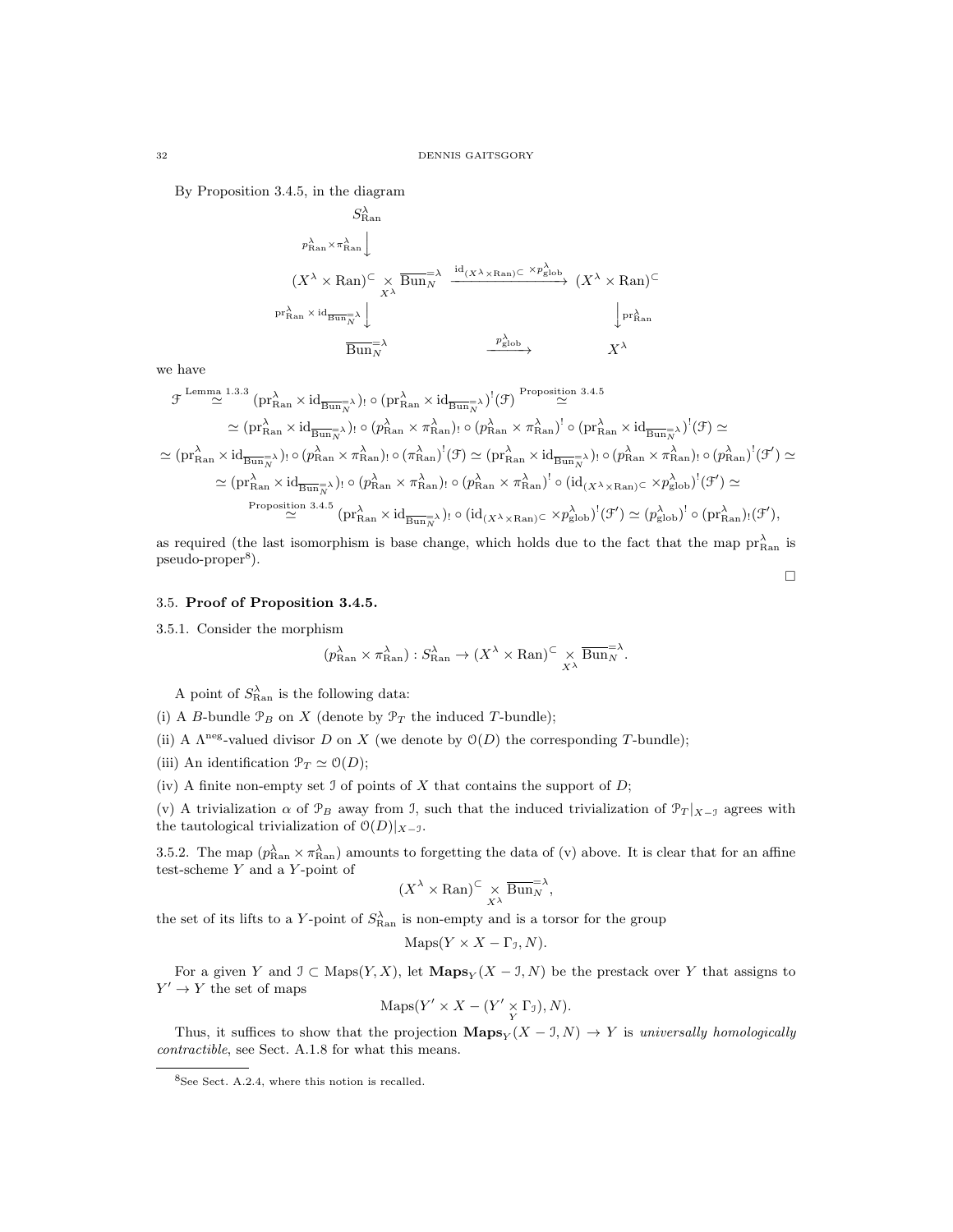3.5.3. Since N is unipotent, it is isomorphic to  $\mathbb{A}^m$ , where  $m = \dim(N)$ . Hence, it suffices to show that the map

$$
\mathbf{Maps}_Y(X - \mathbf{I}, \mathbb{A}^1) \to Y
$$

is universally homologically contractible.

However, the latter is clear: the prestack  $\mathbf{Maps}_Y(X-\mathcal{I}, \mathbb{A}^1)$  is isomorphic to the ind-scheme  $\mathbb{A}^{\infty} \times Y$ , where

$$
\mathbb{A}^\infty \simeq \operatornamewithlimits{colim}_n \mathbb{A}^n.
$$

 $\Box$ 

# 3.6. The key isomorphism.

3.6.1. The base change isomorphism

$$
(\pi_I)^! \circ (\mathbf{i}_{\mathrm{glob}}^\lambda)_* \simeq (\mathbf{i}^\lambda)_* \circ (\pi_I)
$$

!

in the diagram (3.9) gives rise to a natural transformation

 $(3.10)$  $(\pi_{I})^* \circ (\pi_{I})^! \to (\pi_{I}^{\lambda})^! \circ (\mathbf{i}_{\mathrm{glob}}^{\lambda})^*$ 

as functors

$$
\mathrm{SI}_{\mathrm{glob}}^{\leq 0} \rightrightarrows \mathrm{SI}_{I}^{=\lambda},
$$

see Proposition 1.5.3(a) for the notation  $(i^{\lambda})^*$ .

3.6.2. In Sect. 3.7, we will prove:

Proposition 3.6.3. The natural transformation  $(3.10)$  is an isomorphism.

We will now deduce some corollaries of Proposition 3.6.3; these will easily imply Theorem 3.3.3, see Sect. 3.6.8.

First, combining Proposition 3.6.3 with Proposition 1.5.3(c), we obtain:

Corollary 3.6.4. The natural transformation

$$
(\textbf{i}^\lambda)^*\circ (\pi_{\mathrm{Ran}})^! \to (\pi_{\mathrm{Ran}}^\lambda)^! \circ (\textbf{i}_{\mathrm{glob}}^\lambda)^*
$$

as functors

$$
\mathrm{SI}^{\leq 0}_{\mathrm{glob}} \rightrightarrows \mathrm{SI}^{\simeq \lambda}_{\mathrm{Ran}}
$$

is an isomorphism.

Next, by a Cousin argument, from Proposition 3.6.3 we formally obtain:

Corollary 3.6.5. The natural transformation

$$
(\mathbf{i}^{\lambda})_! \circ (\pi_I^{\lambda})^! \to (\pi_I)^! \circ (\mathbf{i}_{\text{glob}}^{\lambda})_!,
$$

arising by adjunction from

$$
(\pi_I^{\lambda})^! \circ (\mathbf{i}_{\mathrm{glob}}^{\lambda})^! \simeq (\mathbf{i}^{\lambda})^! \circ (\pi_I)^!,
$$

is an isomorphism of functors

$$
SI_{\text{glob}}^{=\lambda} \rightrightarrows SI_{I}^{\leq 0}.
$$

Combining Corollary 3.6.5 with Corollary  $1.5.6(c)$ , we obtain:

Corollary 3.6.6. The natural transformation

 $(\textbf{i}^{\lambda})_! \circ (\pi_{\text{Ran}}^{\lambda})^! \rightarrow (\pi_{\text{Ran}})^! \circ (\textbf{i}_{\text{glob}}^{\lambda})_!$ 

is an isomorphism of functors

$$
SI_{\rm glob}^{=\lambda} \rightrightarrows SI_{\rm Ran}^{\leq 0}.
$$

Finally, we claim: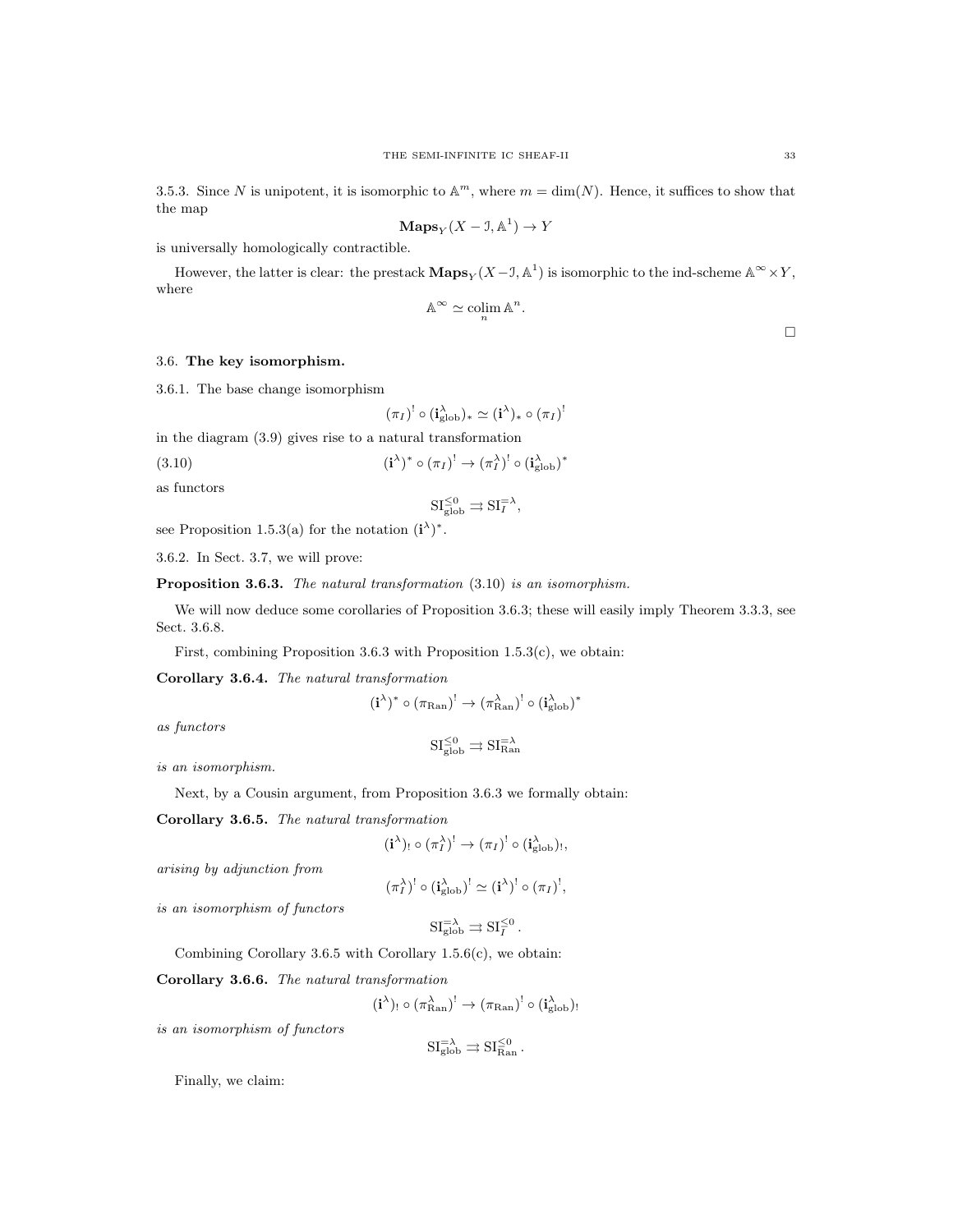Corollary 3.6.7. The functor

$$
\pi^![d]:\mathrm{SI}_{\mathrm{glob}}^{\leq 0}\to \mathrm{SI}_{\mathrm{Ran}}^{\leq 0}
$$

is t-exact.

Proof. This follows from Corollary 3.6.4, combined with the (tautological) isomorphism

$$
(\mathbf{i}^{\lambda})^! \circ (\pi_{\mathrm{Ran}})^! \simeq (\pi_{\mathrm{Ran}}^{\lambda})^! \circ (\mathbf{i}_{\mathrm{glob}}^{\lambda})^!.
$$

3.6.8. Note that Corollary 3.6.7 immediately implies Theorem 3.3.3.

Remark 3.6.9. In Sect. 6.4 we will present another construction of the map in one direction

$$
\operatorname{IC}^{\frac{\infty}{2}}_{\mathrm{Ran}} \to \pi^! (\operatorname{IC}^{\frac{\infty}{2}}_{\mathrm{glob}})[d],
$$

where we will realize  $\text{IC}^{\frac{\infty}{2}}_{\text{Ran}}$  as  $'\text{IC}^{\frac{\infty}{2}}_{\text{Ran}}.$ 

3.6.10. Let us now prove Proposition 2.2.2.

Proof. By Corollary 3.6.7, it suffices to show that the objects

$$
(\mathbf{i}_{\text{glob}}^{\lambda})(IC_{\overline{\text{Bun}}_{N}^{-\lambda}})
$$
 and  $(\mathbf{i}_{\text{glob}}^{\lambda})_{*}(IC_{\overline{\text{Bun}}_{N}^{-\lambda}})$ 

belong to the heart of the t-structure (i.e., are perverse sheaves on  $\overline{Bun}_N$ ).

We claim that the morphism  $\mathbf{i}_{\text{glob}}^{\lambda}$  is affine, which would imply that the functors  $(\mathbf{i}_{\text{glob}}^{\lambda})_!$  and  $(\mathbf{i}_{\text{glob}}^{\lambda})_*$ are t-exact.

Indeed,  $\mathbf{i}_{\text{glob}}^{\lambda}$  is the base change of the morphism

$$
\mathbf{i}_{\text{glob}}^{\lambda}: \text{Bun}_B \times X^{\lambda} \to \overline{\text{Bun}}_B,
$$

which we claim to be affine.

Indeed,  $\mathbf{i}_{\text{glob}}^{\lambda} = \mathbf{i}_{\text{glob}}^{\lambda} \circ \mathbf{j}_{\text{glob}}^{\lambda}$ , where  $\mathbf{i}_{\text{glob}}^{\lambda}$  is a finite morphism, and  $\mathbf{j}_{\text{glob}}^{\lambda}$  is known to be an affine open embedding (see [FGV, Proposition 3.3.1]).

#### 3.7. Proof of Proposition 3.6.3.

3.7.1. Let  $\mathcal F$  be an object of  $\mathrm{SI}_{\mathrm{glob}}^{\leq 0}$ . We need to show that the map

(3.11) 
$$
(s_I^{\lambda})^! \circ (\mathbf{i}^{\lambda})^* \circ (\pi_I)^! (\mathcal{F}) \simeq (s_I^{\lambda})^! \circ (\pi_I^{\lambda})^! \circ (\mathbf{i}_{\text{glob}}^{\lambda})^* (\mathcal{F})
$$

is an isomorphism.

3.7.2. We first rewrite the left-hand side in (3.11).

As a first step, we note that by (1.6), we have

(3.12) 
$$
(s_I^{\lambda})^! \circ (\mathbf{i}^{\lambda})^* \circ (\pi_I)^! (\mathcal{F}) \simeq (p_I^{-,\lambda})_* \circ (\mathbf{i}^{-,\lambda})^! \circ (\pi_I)^! (\mathcal{F}).
$$

3.7.3. For  $\lambda \in \Lambda^{\text{neg}}$ , let  $\mathcal{Z}^{\lambda}$  be the Zastava space, i.e., this is the open substack of

$$
\overline{\operatorname{Bun}}_{N}\underset{\operatorname{Bun}_G}{\times}\operatorname{Bun}_{B^-}^{-\lambda},
$$

corresponding to the condition that the  $B^-$ -reduction and the generalized N-reduction of a given G-bundle are generically transversal.

Let q denote the forgetful map  $\mathfrak{S}^{\lambda} \to \overline{\text{Bun}}_N$ . Let p denote the projection

$$
\mathfrak{Z}^{\lambda} \to X^{\lambda}
$$

,

and let s denote its section

 $X^{\lambda} \to \mathcal{Z}^{\lambda}$ .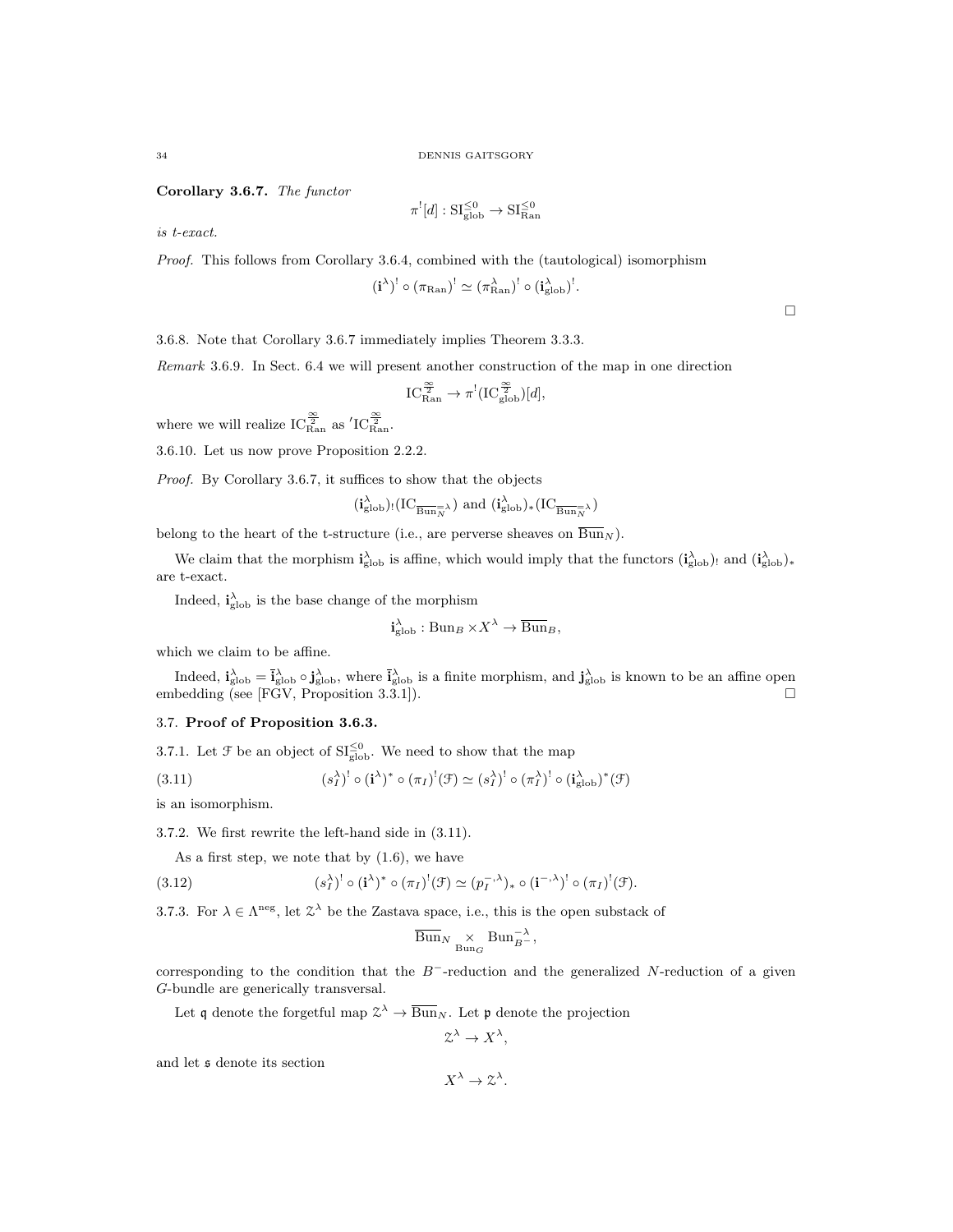3.7.4. Note that we have a canonical identification

(3.13) 
$$
(X^{\lambda} \times X^I)^C \times \mathcal{Z}^{\lambda} \simeq \overline{S}_I^0 \cap S_I^{-,\lambda},
$$

so that the projection

$$
(\mathrm{id}_{(X^{\lambda} \times X^I) \subset} \times \mathfrak{p}) : (X^{\lambda} \times X^I)^{\subset} \underset{X^{\lambda}}{\times} \mathcal{Z}^{\lambda} \to (X^{\lambda} \times X^I)^{\subset}
$$

identifies with

$$
\overline{S}_{I}^{0} \cap S_{I}^{-,\lambda} \to S_{I}^{-,\lambda} \xrightarrow{p_{I}^{-,\lambda}} (X^{\lambda} \times X^{I})^{C},
$$

3.7.5. Hence, the right-hand side in (3.12) can be rewritten as

(3.14) 
$$
(\mathrm{id}_{(X^{\lambda} \times X^I) \subset} \times \mathfrak{p})_* \circ (\mathrm{pr}_I^{\lambda} \times \mathrm{id}_{\mathcal{Z}^{\lambda}})^! \circ \mathfrak{q}^!(\mathcal{F}).
$$

where the maps are as shown in the diagram

$$
(X^{\lambda} \times X^I)^{\subset} \times \mathbb{Z}^{\lambda} \xrightarrow{\text{pr}_{I}^{\lambda} \times \text{id}_{\mathbb{Z}^{\lambda}}} \mathbb{Z}^{\lambda} \xrightarrow{\mathfrak{q}} \overline{\text{Bun}}_{N}
$$

$$
\xrightarrow{\text{id}_{(X^{\lambda} \times X^I)^{\subset}} \times \mathfrak{p}} \downarrow \qquad \qquad \downarrow \mathfrak{p}
$$

$$
(X^{\lambda} \times X^I)^{\subset} \xrightarrow{\text{pr}_{I}^{\lambda}} X^{\lambda}.
$$

By base change, we rewrite (3.14) as

$$
(3.15) \t\t\t (pr_I^{\lambda})^! \circ \mathfrak{p}_* \circ \mathfrak{q}^!(\mathfrak{F}).
$$

3.7.6. The adjoint action of T on N defines an an action of T on  $\overline{Bun}_N$ . It is easy to see that every object of  $SI^{\leq 0}$  is monodromic for this action. Hence, the same is true for its pullback to  $\mathcal{Z}^{\lambda}$ .

Choose a dominant coweight as in Sect. 1.7.1. Applying the contraction principle for the action of  $\mathbb{G}_m$  along the fibers of  $\mathfrak{p}$  (see [DrGa, Proposition 3.2.2]), we rewrite (3.15) as

$$
(3.16) \t\t\t (pr_I^{\lambda})^! \circ \mathfrak{s}^* \circ \mathfrak{q}^! (\mathcal{F}).
$$

To summarize, we have rewritten the left-hand side in (3.11) as (3.16).

3.7.7. We now rewrite the right-hand side in (3.11) .

Note that we have a Cartesian diagram

$$
X^{\lambda} \xrightarrow{\text{f}} \mathcal{Z}^{\lambda}
$$
\n
$$
(\text{3.17})
$$
\n
$$
\xrightarrow{\text{q}} \downarrow \qquad \qquad \downarrow \text{q}
$$
\n
$$
\overline{\text{Bun}_N}^{\lambda} \xrightarrow{\text{i}_{\text{glob}}^{\lambda}} \overline{\text{Bun}_N},
$$

where the map  $\mathfrak{q}^{\lambda}$  is given by

$$
X^{\lambda} \simeq X^{\lambda} \underset{\text{Bun}_T}{\times} \text{Bun}_T \to X^{\lambda} \underset{\text{Bun}_T}{\times} \text{Bun}_B \simeq \overline{\text{Bun}}_N^{\lambda}.
$$

Note also that the map

$$
(X^{\lambda} \times X^{I})^{\subset} \xrightarrow{s_{I}^{\lambda}} S_{I}^{\lambda} \xrightarrow{\pi_{I}^{\lambda}} \overline{\operatorname{Bun}}_{N}^{\lambda}
$$

identifies with

$$
(X^{\lambda} \times X^{I})^{\subset} \xrightarrow{\text{pr}_{I}^{\lambda}} X^{\lambda} \xrightarrow{\mathfrak{q}^{\lambda}} \overline{\text{Bun}}_{N}^{\lambda}.
$$

Hence, the right-hand side in (3.11) identifies with

(3.18) 
$$
(\text{pr}_I^{\lambda})^! \circ (\mathfrak{q}^{\lambda})^! \circ (\mathfrak{i}_{\text{glob}}^{\lambda})^* (\mathfrak{F}).
$$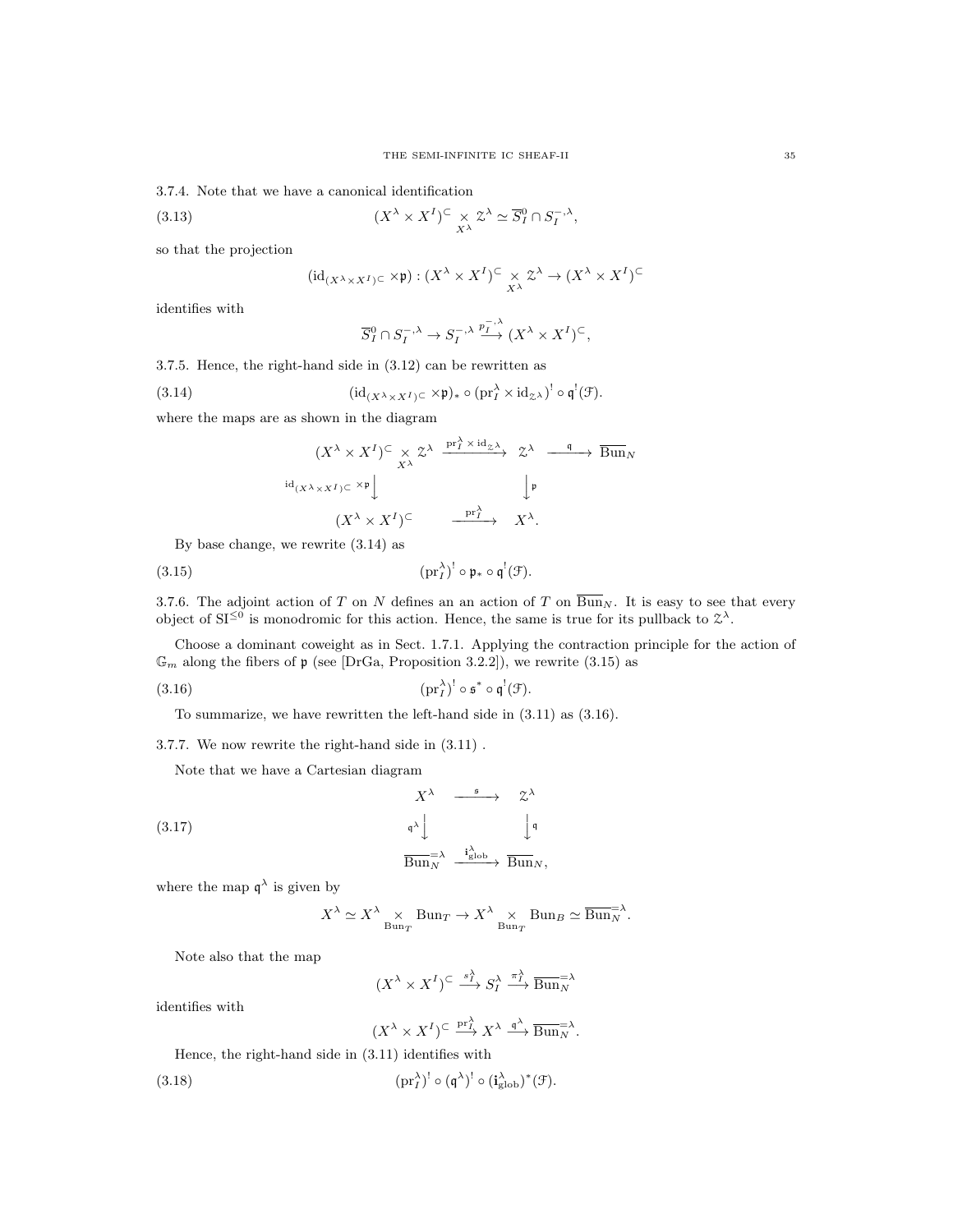3.7.8. Unwinding the identifications, we obtain that the map in (3.11) is induced by the natural transformation

(3.19) 
$$
\mathfrak{s}^* \circ \mathfrak{q}^! \to (\mathfrak{q}^\lambda)^! \circ (\mathbf{i}_{\text{glob}}^\lambda)^*,
$$

coming from the Cartesian square (3.17).

Thus, it suffices to show that the natural transformation (3.19) is an isomorphism, when evaluated on objects from  $SI_{\rm glob}^{\leq 0}$ .

However, the latter is done by repeating the argument of [Ga1, Sect. 3.9]:

We first consider the case when  $-\lambda$  is *sufficiently dominant*, in which case the morphism q is smooth, being the base change of  $Bun_{B^-}^{-\lambda} \to Bun_G$ . In this case, the fact that (3.19) is an isomorphism follows by smoothness.

 $\Box$ 

Then we reduce the case of a general  $\lambda$  to one above using the factorization property of  $\mathcal{Z}^{\lambda}$ .

3.7.9. Thus, we have completed the proof of Proposition 3.6.3 and hence also of Theorem 3.3.3.

# 3.8. Relation to the IC sheaf on Zastava spaces.

3.8.1. Recall the Zastava spaces

$$
\mathcal{Z}^{\lambda} \subset \overline{\mathrm{Bun}}_{N} \underset{\mathrm{Bun}_{G}}{\times} \mathrm{Bun}_{B^{-}}^{-\lambda},
$$

introduced in Sect. 3.7.3.

Let  $\hat{\ddot{\mathcal{Z}}}^{\lambda} \subset \mathcal{Z}^{\lambda}$  denote the open subscheme equal to

$$
Bun_N \underset{\overline{Bun}_N}{\times} \mathcal{Z}^{\lambda}.
$$

3.8.2. Note now that the identification (3.13) gives rise to a map

(3.20) 
$$
\mathfrak{q}' : (X^{\lambda} \times \operatorname{Ran})^{\subset} \times_{X^{\lambda}} \mathfrak{Z}^{\lambda} \to \overline{S}_{\operatorname{Ran}}^{0}.
$$

Let  $\text{pr}_{\text{Ran}}^{\lambda} \times \text{id}_{\mathcal{Z}^{\lambda}}$  denote the projection

$$
(X^{\lambda} \times \mathrm{Ran})^{\subset} \underset{X^{\lambda}}{\times} \mathcal{Z}^{\lambda} \to \mathcal{Z}^{\lambda}.
$$

We claim:

Proposition 3.8.3. There exists a canonical isomorphism

$$
(\mathrm{pr}^\lambda_{\mathrm{Ran}}\times \mathrm{id}_{\mathbb{Z}^\lambda})^!(\mathrm{IC}_{Z^\lambda})\simeq ({\mathfrak{q}}')^!(\mathrm{IC}^{\frac{\infty}{2}})[\langle\lambda,2\check{\rho}\rangle],
$$

extending the tautological identification of the restriction of either side to

$$
(X^{\lambda} \times \mathrm{Ran})^{\subset} \underset{X^{\lambda}}{\times} \overset{\circ}{\mathfrak{L}}^{\lambda}
$$

with  $\omega_{(X^{\lambda} \times \text{Ran}) \subseteq X^{\lambda}}$  $\int_{\mathbb{Z}^{\lambda}} [ \langle \lambda, 2 \check{\rho} \rangle ].$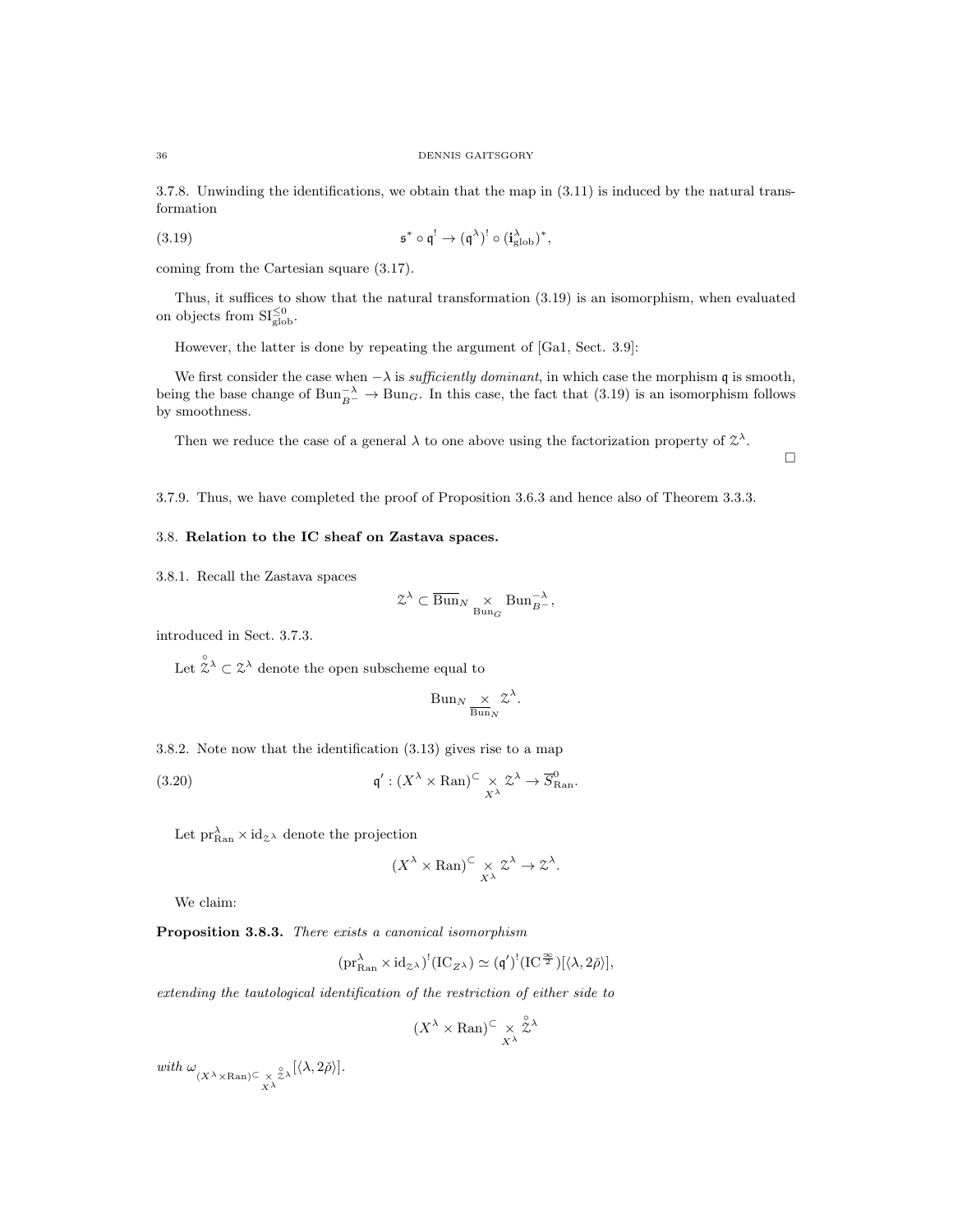3.8.4. Proof of Proposition 3.8.3. We have a commutative diagram

$$
(X^{\lambda} \times \mathrm{Ran})^{\subset} \times X^{\lambda} \xrightarrow{q'} \overline{S}_{\mathrm{Ran}}^{0}
$$
  

$$
\xrightarrow{\mathrm{pr}_{\mathrm{Ran}}^{\lambda} \times \mathrm{id}_{\mathcal{Z}}^{\lambda}} \downarrow \xrightarrow{q} \overline{B}_{\mathrm{un}_{N}}^{0}
$$
  

$$
X^{\lambda} \xrightarrow{q} \overline{B}_{\mathrm{un}_{N}}.
$$

According to  $[Ga1, Prop. 3.6.5(a)],$  we have a canonical isomorphism

$$
\mathfrak{q}^! ( \mathrm{IC}^{\frac{\infty}{2}}_{\mathrm{glob}}) [(g-1) \cdot \mathrm{dim}(N) + \langle \lambda, 2 \check{\rho} \rangle] \simeq \mathrm{IC}_{\mathbb{Z}^\lambda} \, .
$$

Now the assertion follows from Theorem 3.3.3.

3.9. Computation of fibers. In this subsection we will prove Theorem 2.4.5. One possible proof follows from the description of the objects

$$
(\textbf{i}_{\mathrm{glob}}^{\lambda})^!(\mathrm{IC}^{\frac{\infty}{2}}_{\mathrm{glob}}) \text{ and } (\textbf{i}_{\mathrm{glob}}^{\lambda})^*(\mathrm{IC}^{\frac{\infty}{2}}_{\mathrm{glob}})
$$

in [BG2, Proposition 4.4], combined with Theorem 3.3.3.

Instead, we will actually reprove [BG2, Proposition 4.4], see Theorem 3.9.3 below, using our Theorem 3.3.3.

Remark 3.9.1. Let us add a clarification on the order of the argument proving Theorems 2.4.5 and 3.9.3:

- (1) In Sect. 2.6, we defined the object  $'IC_{\rm Ran}^{\frac{\infty}{2}}$ ;
- (2) In Proposition 2.7.4 we showed that the !-restrictions of  ${}^{\prime}IC_{\rm Ran}^{\frac{\infty}{2}}$  to the stata  $S_{\rm Ran}^{\lambda}$  are strictly coconnective;
- (3) In Proposition 2.7.3 we calculated the \*-restrictions of  $'IC_{\text{Ran}}^{\frac{\infty}{2}}$  to the stata  $S_{\text{Ran}}^{\lambda}$  and showed that they are isomorphic to (the pullbacks) of Fact<sup>alg</sup> $(O(N))_{X}$ <sub>λ</sub> $[-\langle \lambda, 2\tilde{\rho} \rangle]$ ; in particular, they are strictly connective;
- (4) Points (2) and (3) imply that  $'IC_{\text{Ran}}^{\frac{\infty}{2}}$  is isomorphic to  $IC_{\text{Ran}}^{\frac{\infty}{2}}$ ;
- (5) Points (3) and (4) imply that the \*-restrictions of IC $\frac{\infty}{R}$  to the stata  $S_{\text{Ran}}^{\lambda}$  are isomorphic to (the pullbacks) of Fact<sup>alg</sup> $(\mathcal{O}(\check{N}))_{X^{\lambda}}[-\langle \lambda, 2\check{\rho} \rangle]$ , thus proving the part of Theorem 2.4.5 about \*-restrictions;
- (6) Point (5) aboce, combined with Theorem 3.3.3 and Corollary 3.6.4, will imply Theorem 3.9.3(a) (see below);
- (7) Point (a) of Theorem 3.9.3 will imply point (b) by a duality argument (see below);
- (8) Point (b) of Theorem 3.9.3 will imply the assertion of Theorem 2.4.5 about !-restrictions (see below).

# 3.9.2. We first prove:

# Theorem 3.9.3.

(a)  $(i_{\text{glob}}^{\lambda})^* (\text{IC}_{\text{glob}}^{\frac{\infty}{2}}) \simeq (p_{\text{glob}}^{\lambda})^! (\text{Fact}^{\text{alg}}(\mathcal{O}(\check{N}))_{X^{\lambda}})[-d - \langle \lambda, 2\check{\rho} \rangle].$ (b)  $(i_{\text{glob}}^{\lambda})^!(IC_{\text{glob}}^{\frac{\infty}{2}}) \simeq (p_{\text{glob}}^{\lambda})^!(\text{Fact}^{\text{coalg}}(U(\tilde{\mathfrak{n}}^{-}))_{X^{\lambda}})[-d - \langle \lambda, 2\tilde{\rho} \rangle].$ 

*Proof.* We first prove point (a). Let  $\mathcal{F}^{\lambda} \in \text{Shv}(X^{\lambda})$  be such that

(3.21) 
$$
(\mathbf{i}_{\text{glob}}^{\lambda})^* (\text{IC}_{\text{glob}}^{\frac{\infty}{2}}) \simeq (p_{\text{glob}}^{\lambda})^!(\mathcal{F}^{\lambda})[-d - \langle \lambda, 2\check{\rho} \rangle].
$$

We will show that

$$
\mathcal{F}^{\lambda} \simeq \text{Fact}^{\text{alg}}(\mathcal{O}(\check{N}))_{X^{\lambda}}.
$$

Applying  $(\pi_{\text{Ran}}^{\lambda})^!$  to both sides in (3.21), we obtain:

 $\Box$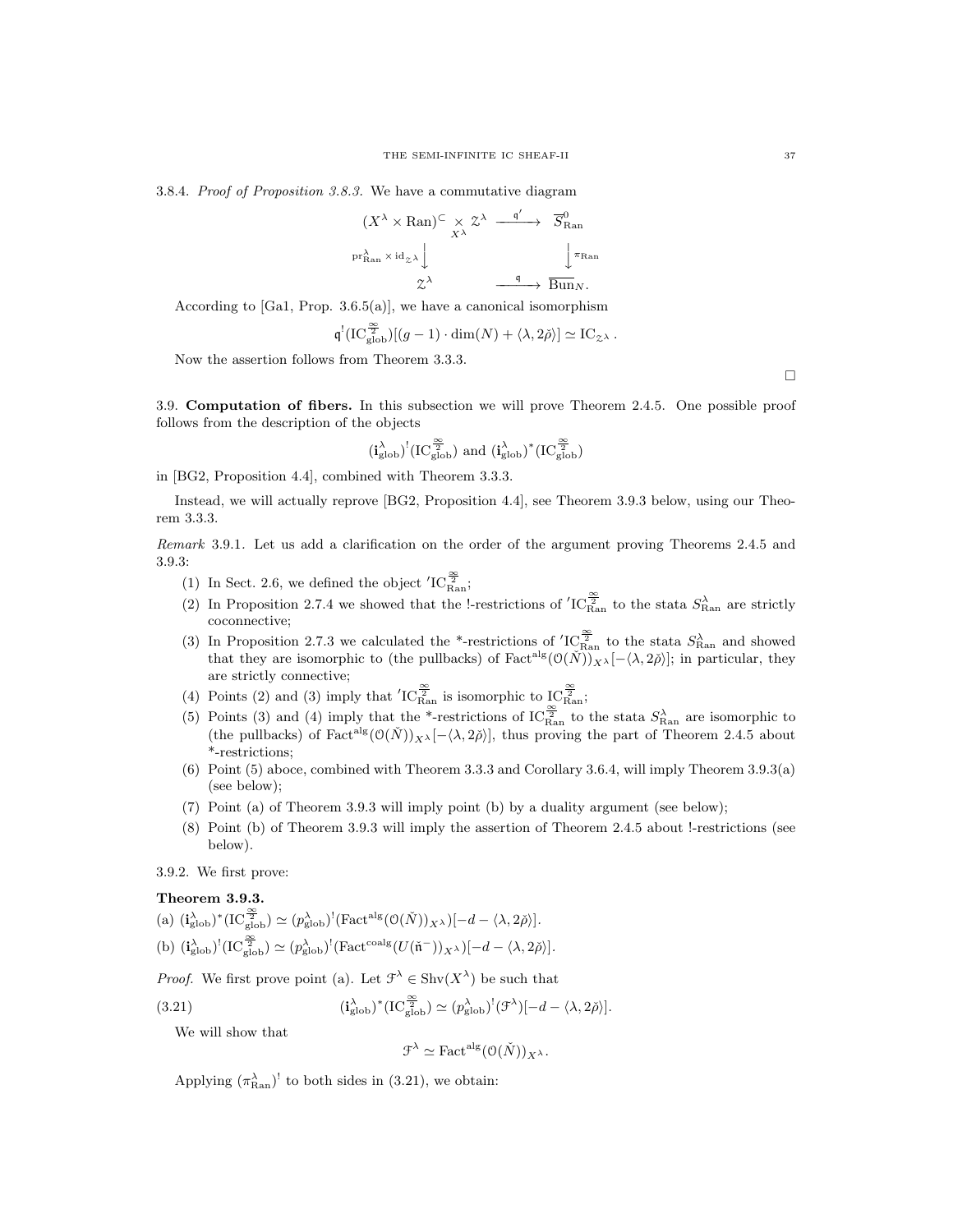$(3.22)$   $(\pi_{\text{Ran}}^{\lambda})^! \circ (\mathbf{i}_{\text{glob}}^{\lambda})^* (IC_{\text{glob}}^{\frac{\infty}{2}}) \simeq$  $\simeq (\pi_{\mathrm{Ran}}^{\lambda})^! \circ (p_{\mathrm{glob}}^{\lambda})^! (\mathcal{F}^{\lambda})[-d - \langle \lambda, 2\check{\rho}\rangle] \simeq (p_{\mathrm{Ran}}^{\lambda})^! \circ (\mathrm{pr}_{\mathrm{Ran}}^{\lambda})^! (\mathcal{F}^{\lambda})[-d - \langle \lambda, 2\check{\rho}\rangle]$ 

By Corollary 3.6.4 and Theorem 3.3.3, we have:

$$
(\pi_{\text{Ran}}^\lambda)^!\circ(\mathbf{i}_{\text{glob}}^\lambda)^*(\text{IC}_{\text{glob}}^{\frac{\infty}{2}})\simeq (\mathbf{i}^\lambda)^*(\text{IC}_{\text{Ran}}^{\frac{\infty}{2}})[-d].
$$

Further, by Remark 2.7.5, we have:

$$
(\mathbf{i}^{\lambda})^*(\mathrm{IC}^{\frac{\infty}{2}}_{\mathrm{Ran}})\simeq (p_{\mathrm{Ran}}^{\lambda})^! \circ (\mathrm{pr}_{\mathrm{Ran}}^{\lambda})^! (\mathrm{Fact}^{\mathrm{alg}}(\mathfrak{O}(\check{N}))_{X^{\lambda}})[- \langle \lambda, 2\check{\rho} \rangle].
$$

Combining with (3.22), we obtain

$$
(p_{\text{Ran}}^{\lambda})^! \circ (\text{pr}_{\text{Ran}}^{\lambda})^! (\mathcal{F}^{\lambda}) \simeq (p_{\text{Ran}}^{\lambda})^! \circ (\text{pr}_{\text{Ran}}^{\lambda})^! (\text{Factalg} (\mathcal{O}(\tilde{N}))_{X^{\lambda}}).
$$

Since the functor  $(p_{\text{Ran}}^{\lambda})^! \circ (pr_{\text{Ran}}^{\lambda})^!$  is fully faithful, we obtain the desired

$$
\mathcal{F}^{\lambda} \simeq \text{Fact}^{\text{alg}}(\mathcal{O}(\check{N}))_{X^{\lambda}},
$$

proving point (a).

Since  $IC_{\text{glob}}^{\frac{\infty}{2}}$  is Verdier self-dual, and using the fact that

$$
\mathbb{D}(\mathrm{Fact}^{\mathrm{coalg}}(U(\check{\mathfrak{n}}^-))_{X^{\lambda}}) \simeq \mathrm{Fact}^{\mathrm{alg}}(\mathcal{O}(\check{N}))_{X^{\lambda}},
$$

from the isomorphism of point (a), we obtain

$$
(\mathbf{i}_{\mathrm{glob}}^{\lambda})^!(\mathrm{IC}_{\mathrm{glob}}^{\frac{\infty}{2}}) \simeq (p_{\mathrm{glob}}^{\lambda})^*(\mathrm{Fact}^{\mathrm{coalg}}(U(\check{\mathfrak{n}}^-))_{X^{\lambda}})[d + \langle \lambda, 2\check{\rho} \rangle] \simeq \\ \simeq (p_{\mathrm{glob}}^{\lambda})^!(\mathrm{Fact}^{\mathrm{coalg}}(U(\check{\mathfrak{n}}^-))_{X^{\lambda}})[-d - \langle \lambda, 2\check{\rho} \rangle],
$$

the latter isomorphism because  $p_{\text{glob}}^{\lambda}$  is smooth of relative dimension  $d + \langle \lambda, 2\check{\rho} \rangle$ . This proves point (b).  $\Box$ 

3.9.4. Let us now prove Theorem 2.4.5.

*Proof.* By Remark 2.7.5, it remains to prove the assertion regarding 
$$
(i^{\lambda})^!(IC_{\text{Ran}}^{\frac{\infty}{2}})
$$
.

Let  $\mathcal{G}^{\lambda} \in \text{Shv}((X^{\lambda} \times \text{Ran})^{\subset})$  be such that

$$
(\mathbf{i}^{\lambda})^!(IC_{\mathrm{Ran}}^{\frac{\infty}{2}}) \simeq (p_{\mathrm{Ran}}^{\lambda})^!(\mathcal{G}^{\lambda})[-\langle \lambda, 2\check{\rho} \rangle].
$$

Let us show that

$$
\mathcal{G}^\lambda\simeq (\text{pr}_\text{Ran}^\lambda)^!(\text{Fact}^\text{coalg}(U(\check{\mathfrak{n}}^-))_{X^\lambda}).
$$

Indeed, by Theorem 3.3.3 and Theorem 3.9.3(b), we have:

$$
\begin{split} (p_{\text{Ran}}^{\lambda})^!(\mathcal{G}^{\lambda})[-\langle\lambda,2\check{\rho}\rangle] & = (\mathbf{i}^{\lambda})^!(\mathrm{IC}^{\frac{\infty}{2}}_{\text{Ran}}) \simeq (\mathbf{i}^{\lambda})^! \circ (\pi_{\text{Ran}})^!(\mathrm{IC}^{\frac{\infty}{2}}_{\text{glob}})[d] \simeq \\ & \simeq (\pi_{\text{Ran}}^{\lambda})^! \circ (\mathbf{i}_{\text{glob}}^{\lambda})^!(\mathrm{IC}^{\frac{\infty}{2}}_{\text{glob}})[d] \simeq (\pi_{\text{Ran}}^{\lambda})^! \circ (p_{\text{glob}}^{\lambda})^!(\mathrm{Fact}^{\text{coalg}}(U(\mathfrak{\tilde{n}}^-))_{X^{\lambda}})[-\langle\lambda,2\check{\rho}\rangle] \simeq \\ & \simeq (p_{\text{Ran}}^{\lambda})^! \circ (\mathrm{pr}_{\text{Ran}}^{\lambda})^!(\mathrm{Fact}^{\text{coalg}}(U(\mathfrak{\tilde{n}}^-))_{X^{\lambda}})[-\langle\lambda,2\check{\rho}\rangle]. \end{split}
$$

Since  $(p_{\text{Ran}}^{\lambda})^!$  is fully faithful, this gives the desired isomorphism.

 $\Box$ 

# 4. Unital structure and factorization

The goal of this section is to explore an additional property of IC $\mathbb{S}^2$ , which we will refer to as unitality. It has to do with the following additional structure on  $Gr_{G, Ran}$ : one can "throw in" more points in Ran without altering the G-bundle.

The unital property of IC<sup> $\frac{\infty}{2}$ </sup> will allow us to construct on it a *factorization structure*.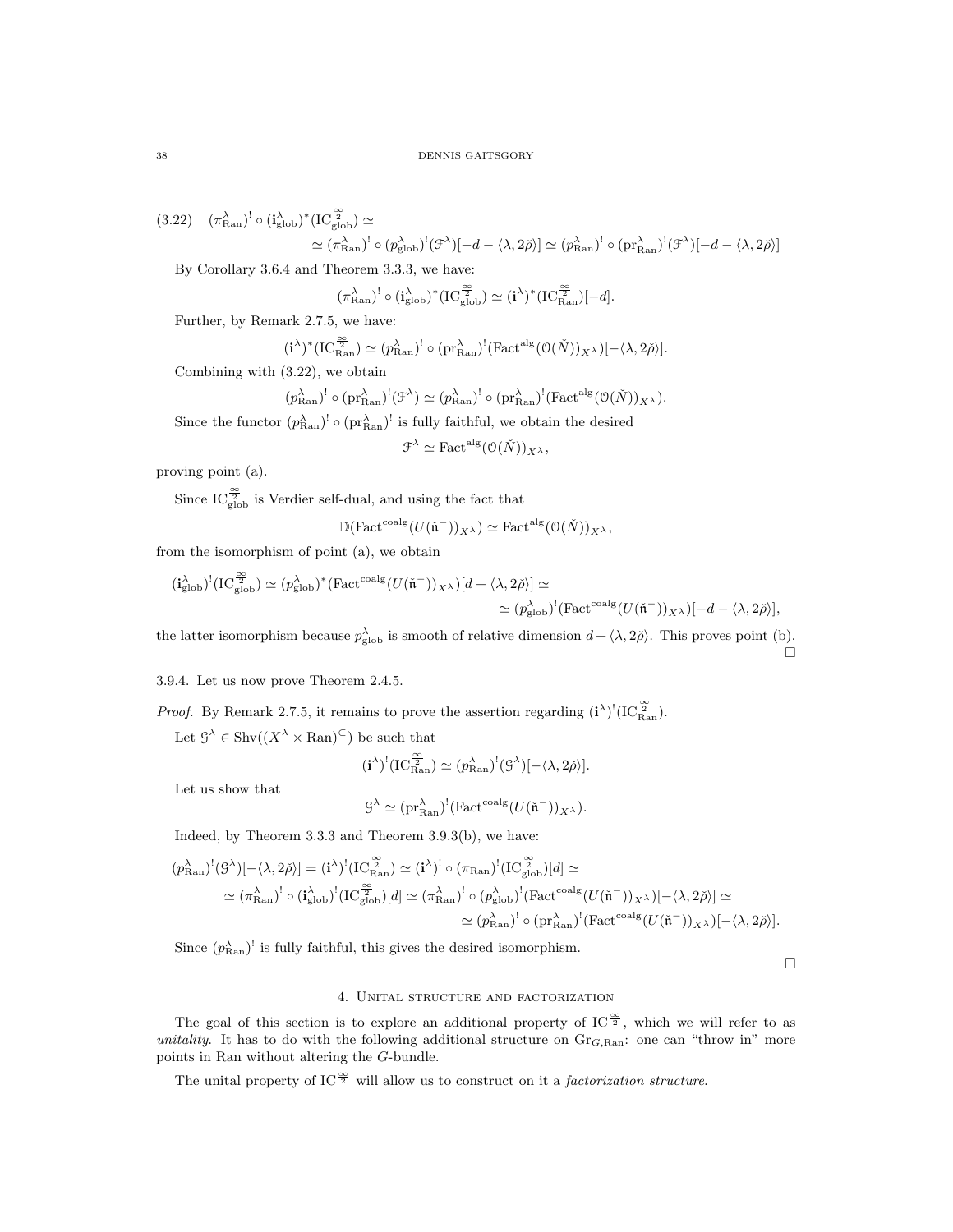4.1. Unital structure on the affine Grassmannian. In this subsection we introduce the geometric structure on  $\text{Gr}_{G, \text{Ran}}$  that would allow us to talk about *unitality*.

4.1.1. Let  $(\text{Ran} \times \text{Ran})^{\subset}$  be the following sufunctor of  $\text{Ran} \times \text{Ran}$ : for an affine test-scheme Y, the set  $Hom(Y, (\text{Ran} \times \text{Ran})^{\subset})$  consists of those

$$
\mathfrak{I}, \mathfrak{I}' \subset \text{Hom}(Y, X)
$$

for which

(4.1)  $\mathfrak{I} \subseteq \mathfrak{I}' \subset \text{Hom}(Y,X).$ 

The diagonal map

 $\Delta_{\text{Ran}} : \text{Ran} \to \text{Ran} \times \text{Ran}$ 

factors through a map Ran  $\rightarrow$   $(\text{Ran} \times \text{Ran})^{\subset}$ , which, by a slight abuse of notation, we denote by the same symbol  $\Delta_{\text{Ran}}$ .

There are two obvious projections

 $\mathsf{ob}_{\mathsf{small}}, \mathsf{ob}_{\mathsf{big}} : (\mathsf{Ran} \times \mathsf{Ran})^{\subset} \to \mathsf{Ran}$ 

that send a point (4.1) to

 $\mathcal{I} \subset \text{Hom}(Y, X)$  and  $\mathcal{I}' \subset \text{Hom}(Y, X)$ ,

respectively.

We have

 $\text{ob}_{\text{small}} \circ \Delta_{\text{Ran}} = \text{id}$  and  $\text{ob}_{\text{big}} \circ \Delta_{\text{Ran}} = \text{id}$ .

For future use we note:

**Lemma 4.1.2.** The map  $ob<sub>small</sub>$  is universally homologically contractible.

Remark 4.1.3. One proof of Lemma 4.1.2 can be obtained by mimicking the argument in Sect. A.2.8. We will now give a different argument, which does not use the properness of  $X$  (we note that the argument below can also be used to give an alternative proof of Lemma 1.3.3, see Proposition 4.2.7 below).

*Proof.* Let Y be an affine scheme and let is be given a Y-point  $\mathcal{J} \subset \text{Hom}(Y, X)$  of Ran. We need to show that the pullback functor

$$
\mathrm{Shv}(Y) \to \mathrm{Shv}(Y \underset{\mathrm{Ran}}{\times} (\mathrm{Ran} \times \mathrm{Ran})^{\subset})
$$

is fully faithful, where the map  $(Ran \times Ran)^{\subset} \to Ran$  is  $ob<sub>small</sub>$ .

To show this, it suffices to show that the map  $ob_{small}$  can be obtained as a *retract* of a map which is universally homologically contractible. We let this other map be the projection

$$
\text{Ran} \times \text{Ran} \to \text{Ran}, \quad (\mathfrak{I}_1, \mathfrak{I}_2) \mapsto \mathfrak{I}_1.
$$

It is universally homologically contractible because the Ran space is homologically contractible (i.e., universally homologically contractible over pt).

We realize  $(Ran \times Ran)^{\subset} \to Ran$  as a retract of  $Ran \times Ran \to Ran$  as follows. The map

 $(Ran \times Ran)^{\subset} \rightarrow Ran \times Ran$ 

sends

$$
(\mathfrak{I} \subset \mathfrak{I}') \mapsto (\mathfrak{I}, \mathfrak{I}').
$$

The retraction Ran  $\times$  Ran  $\rightarrow$  (Ran  $\times$  Ran)<sup> $\subset$ </sup> sends

$$
(\mathcal{I}_1, \mathcal{I}_2) \mapsto (\mathcal{I}_1 \subseteq \mathcal{I}_1 \cup \mathcal{I}_2).
$$

 $\Box$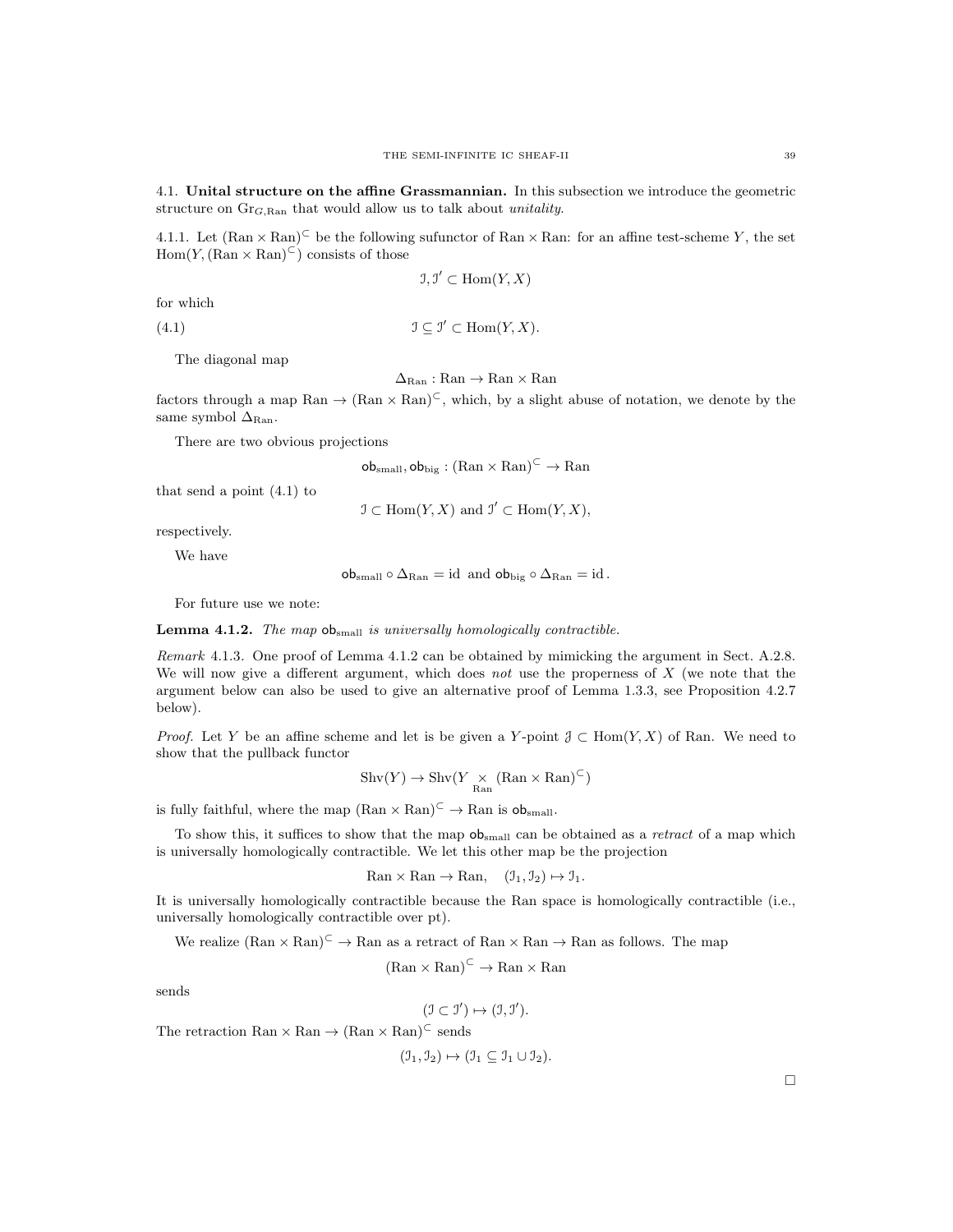4.1.4. Consider the fiber product

$$
\mathrm{Gr}_{G,(\mathrm{Ran}\times\mathrm{Ran})^{\subset}}:=\mathrm{Gr}_{G,\mathrm{Ran}}\underset{\mathrm{Ran}}{\times}(\mathrm{Ran}\times\mathrm{Ran})^{\subset},
$$

where the map  $(Ran \times Ran)^{\subset} \to Ran$  is  $ob_{small}$ . By a slight abuse of notation, we will denote by the same symbol obsmall the projection

$$
\mathrm{Gr}_{G,(\mathrm{Ran}\times\mathrm{Ran})}\subset\to\mathrm{Gr}_{G,\mathrm{Ran}}.
$$

Note, however, that we have another map, denoted

 $\textsf{obj}_{\text{big}} : \text{Gr}_{G,(\text{Ran} \times \text{Ran})} \subset \rightarrow \text{Gr}_{G,\text{Ran}}$ 

that makes the following diagram commute:

$$
(4.2)
$$
\n
$$
\begin{array}{c}\n\text{Gr}_{G,(\text{Ran}\times\text{Ran})}\subset \xrightarrow{\text{ob}_{\text{big}}} \text{Gr}_{G,\text{Ran}} \\
\downarrow \qquad \qquad \downarrow \qquad \qquad \downarrow \qquad \qquad \downarrow \qquad \qquad \downarrow \qquad \qquad \downarrow \qquad \qquad \downarrow \qquad \text{Ran}.\n\end{array}
$$

Namely, it sends a quadruple  $(\mathcal{I} \subseteq \mathcal{I}', \mathcal{P}_G, \alpha)$  to  $(\mathcal{I}', \mathcal{P}_G, \alpha')$ , where  $\alpha$  is a trivialization of  $\mathcal{P}_G$  on the complement of  $\Gamma_{\mathcal{I}}$  and  $\alpha'$  is the restriction of  $\alpha$  to the complement of  $\Gamma_{\mathcal{I}}$ .

Warning: Note, however, that the diagram  $(4.2)$  is not Cartesian.

Denote by  $\Delta_{\text{Ran}}$  the natural map

$$
\mathrm{Gr}_{G,\mathrm{Ran}} \to \mathrm{Gr}_{G,(\mathrm{Ran}\times\mathrm{Ran})^{\subset}}.
$$

We have

 $\text{obj}_{\text{small}} \circ \Delta_{\text{Ran}} \simeq \text{id}$  and  $\text{obj}_{\text{big}} \circ \Delta_{\text{Ran}} \simeq \text{id}$ .

4.1.5. We shall say that an object

$$
\mathcal{F} \in \mathrm{Shv}(\mathrm{Gr}_{G,\mathrm{Ran}})
$$

is unital if there exists an isomorphism

$$
\mathsf{ob}_{\text{small}}^!(\mathcal{F})\simeq \mathsf{ob}_{\text{big}}^!(\mathcal{F})
$$

for which the composition

$$
\mathcal{F} \simeq \Delta^!_{\mathrm{Ran}} \circ \mathsf{ob}^!_{\mathrm{small}}(\mathcal{F}) \simeq \Delta^!_{\mathrm{Ran}} \circ \mathsf{ob}^!_{\mathrm{big}}(\mathcal{F}) \simeq \mathcal{F}
$$

is the identity map.

Note that it follows from Lemma 4.1.2 that if such an isomorphism exists, then it is unique.

4.1.6. Let

 $\text{Shv}(Gr_{G, \text{Ran}})$ unital ⊂  $\text{Shv}(Gr_{G, \text{Ran}})$ 

be the full subcategory formed by unital objects.

From Lemma 4.1.2 we obtain:

Corollary 4.1.7. The subcategory  $\text{Shv}(Gr_{G, Ran})_{unital} \subset \text{Shv}(Gr_{G, Ran})$  is closed under colimits.

In particular, we obtain that  $\text{Shv}(Gr_{G, Ran})$ <sub>unital</sub> is a (cocomplete) DG subcategory of  $\text{Shv}(Gr_{G, Ran})$ .

4.1.8. Set:

$$
SI_{\text{Ran,unital}} := SI_{\text{Ran}} \cap Shv(\text{Gr}_{G,\text{Ran}})_{\text{unital}} \subset Shv(\text{Gr}_{G,\text{Ran}}).
$$

Our next goal is to characterize  $SI_{\text{Ran},\text{unital}}$  more explicitly as a full subcategory of  $SI_{\text{Ran}}$ .

4.2. Unital structure on the strata. In this subsection we will extend the discussion of Sect. 4.1 from  $\text{Gr}_{\text{Ran}}$  to the prestacks  $S^{\lambda}_{\text{Ran}}$  and  $(X^{\lambda} \times \text{Ran})^{\subset}$ .

We will see that the unital subcategory of  $\text{Shv}((X^{\lambda} \times \text{Ran})^{\subset})$  is actually equivalent to  $\text{Shv}(X^{\lambda})$ .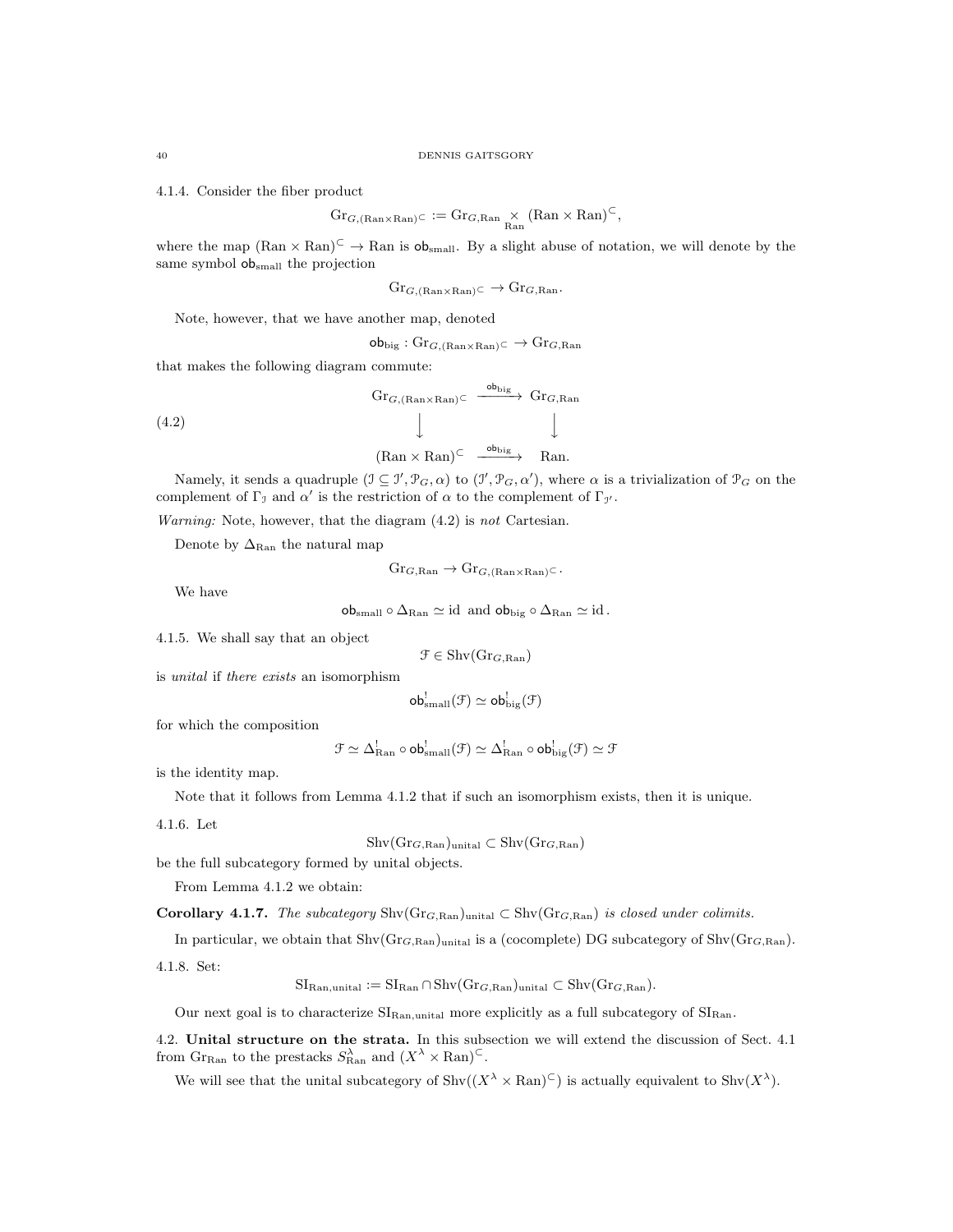4.2.1. For a fixed  $\lambda$ , consider the subfunctors

$$
S^{\lambda}_{\text{Ran}} \subset \overline{S}^{\lambda}_{\text{Ran}} \subset \text{Gr}_{G\text{Ran}},
$$

and consider the corresponding diagram of prestacks

$$
S_{(\text{Ran} \times \text{Ran})}^{\lambda} \subset \xrightarrow{\mathbf{j}^{\lambda}} \overline{S}_{(\text{Ran} \times \text{Ran})}^{\lambda} \subset \xrightarrow{\overline{\mathbf{i}}^{\lambda}} \text{Gr}_{G,(\text{Ran} \times \text{Ran})} \subset
$$
  
\n
$$
\xrightarrow{\mathbf{ob}_{\text{big}}} \downarrow \text{b}_{\text{big}}
$$
  
\n
$$
S_{\text{Ran}}^{\lambda} \xrightarrow{\mathbf{j}^{\lambda}} \overline{S}_{\text{Ran}}^{\lambda} \xrightarrow{\overline{\mathbf{i}}^{\lambda}} \text{Gr}_{G, \text{Ran}}.
$$

The discussion in Sect. 4.1 applies to the present situation as well. In particular, we obtain the full subcategories

$$
\text{Shv}(\overline{S}_{\text{Ran}}^{\lambda})_{\text{unital}} \subset \text{Shv}(\overline{S}_{\text{Ran}}^{\lambda})
$$
 and  $\text{Shv}(S_{\text{Ran}}^{\lambda})_{\text{unital}} \subset \text{Shv}(S_{\text{Ran}}^{\lambda})$ 

as well as

$$
\mathrm{SI}_{\mathrm{Ran},\mathrm{unital}}^{\leq \lambda} \subset \mathrm{SI}^{\leq \lambda} \ \ \mathrm{and} \ \ \mathrm{SI}_{\mathrm{Ran},\mathrm{unital}}^{\equiv \lambda} \subset \mathrm{SI}^{=\lambda} \, .
$$

It is clear that the functors  $(\mathbf{i}^{\lambda})^!$ ,  $(\mathbf{j}^{\lambda})^!$  and  $(\mathbf{i}^{\lambda})_*$ ,  $(\mathbf{j}^{\lambda})_*$  send the corresponding unital subcategories to one another. In particular, from Lemma 4.1.2, we obtain:

**Corollary 4.2.2.** An object  $\mathcal{F} \in \mathrm{SI}_{\mathrm{Ran}}^{\leq 0}$  belongs to  $\mathrm{SI}_{\mathrm{Ran},\mathrm{unital}}^{\leq 0}$  if and only if  $(i^{\lambda})^!(\mathcal{F})$  belongs to  $\mathrm{SI}_{\mathrm{Ran},\mathrm{unital}}^{\leq \lambda}$ for all  $\lambda$ .

Finally, from (1.7) one obtains:

#### Corollary 4.2.3.

- (a) The functor  $(i^{\lambda})^* : SI_{\text{Ran}}^{\leq 0} \to SI_{\text{Ran}}^{-\lambda}$  sends  $SI_{\text{Ran},\text{unital}}^{\leq 0}$  to  $SI_{\text{Ran},\text{unital}}^{-\lambda}$ .
- (b) The functor  $(i^{\lambda})_! : SI_{\text{Ran}}^{-\lambda} \to SI_{\text{Ran}}^{\leq 0}$  sends  $SI_{\text{Ran},\text{unital}}^{-\lambda}$  to  $SI_{\text{Ran},\text{unital}}^{\leq 0}$ .

4.2.4. For a fixed  $\lambda$  consider the prestack

$$
(X^{\lambda} \times \mathrm{Ran} \times \mathrm{Ran})^{\subset} := (X^{\lambda} \times \mathrm{Ran})^{\subset} \times_{\mathrm{Ran}} (\mathrm{Ran} \times \mathrm{Ran})^{\subset},
$$

where the map  $(Ran \times Ran)^{\subset} \to Ran$  is  $ob<sub>small</sub>$ . By a slight abuse of notation, we will denote by the same symbol obsmall the projection

$$
(X^{\lambda} \times \text{Ran} \times \text{Ran})^{\subset} \to (X^{\lambda} \times \text{Ran})^{\subset}, \quad (D, \mathcal{J}, \mathcal{J}') \mapsto (D, \mathcal{J}).
$$

Let us denote by  $ob_{\text{big}}$  the map

$$
(X^{\lambda} \times \text{Ran} \times \text{Ran})^{\subset} \to (X^{\lambda} \times \text{Ran})^{\subset}, \quad (D, \mathcal{J}, \mathcal{J}') \mapsto (D, \mathcal{J}').
$$

Using this map, we define a full subcategory

 $\mathrm{Shv}((X^{\lambda} \times \mathrm{Ran})^{\subset})$ unital  $\subset \mathrm{Shv}((X^{\lambda} \times \mathrm{Ran})^{\subset}).$ 

From Proposition 1.4.2, we obtain:

Corollary 4.2.5. The equivalence

$$
(p_{\text{Ran}}^{\lambda})^! : \text{Shv}((X^{\lambda} \times \text{Ran})^{\subset}) \to \text{SI}_{\text{Ran}}^{-\lambda}
$$

restricts to an equivalence

$$
Shv((X^{\lambda} \times \mathrm{Ran})^{\subset})_{\text{unital}} \to \mathrm{SI}_{\mathrm{Ran}, \mathrm{unital}}^{\equiv \lambda}.
$$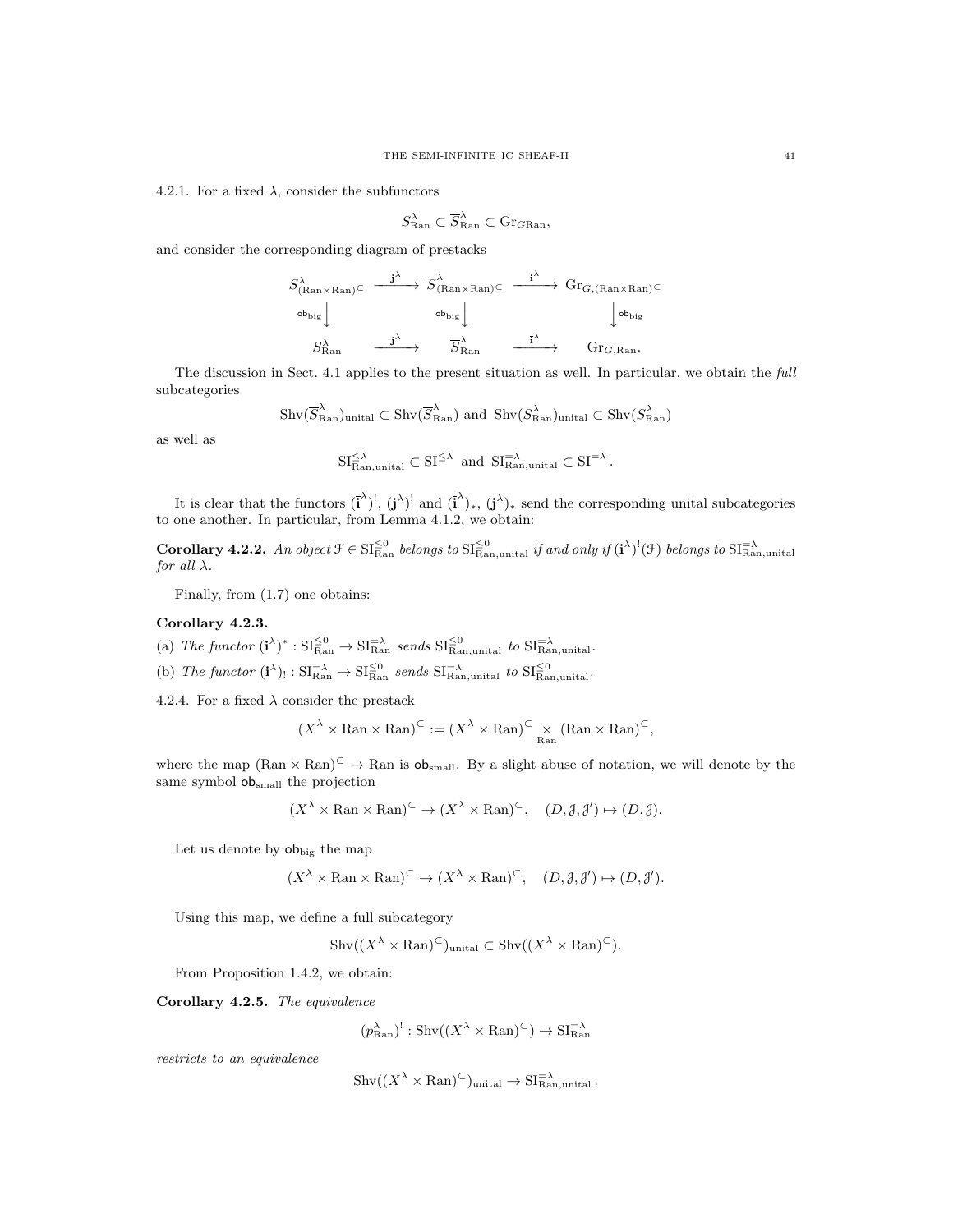4.2.6. We now claim:

Proposition 4.2.7. The pullback functor

$$
(\text{pr}_{\text{Ran}}^{\lambda})^! : \text{Shv}(X^{\lambda}) \to \text{Shv}((X^{\lambda} \times \text{Ran})^{\subset})
$$

defines an equivalence

$$
Shv(X^{\lambda}) \stackrel{\sim}{\to} Shv((X^{\lambda} \times \mathrm{Ran})^{\subset})_{\mathrm{unital}}.
$$

*Proof.* The fact that the functor  $(\text{pr}_{\text{Ran}}^{\lambda})^!$  sends  $\text{Shv}(X^{\lambda})$  to  $\text{Shv}((X^{\lambda} \times \text{Ran})^{\subset})$ <sub>unital</sub> is immediate from the definition<sup>9</sup>.

Choose a finite set I so that we have a surjective symmetrization map  $sym^{I\to\lambda}: X^I \to X^{\lambda}$ . Since the map sym<sup> $I \rightarrow \lambda$ </sup> is finite and surjective, it satisfies descent for Shv(-). So it is sufficient to prove the assertion of the proposition when the original map

$$
\mathrm{pr}^\lambda_{\mathrm{Ran}} : (X^\lambda \times \mathrm{Ran})^{\subset} \to X^\lambda
$$

is base-changed by the Čech nerve of the map  $X^I \to X^{\lambda}$ .

We will prove that the pullback functor

$$
(\text{pr}_{\text{Ran}}^I)^!: \text{Shv}(X^I) \to \text{Shv}((X^I \times \text{Ran})^{\subset})
$$

defines an equivalence onto  $\text{Shv}((X^I \times \text{Ran})^{\subset})$ unital. I.e., we will prove the assertion for the 0-simplicies of the Čech nerve; for higher simplices the proof is the same.

Note that the map

$$
\mathrm{pr}_\mathrm{Ran}^I:(X^I\times\mathrm{Ran})^\subset\to X^I
$$

admits a section, denoted  $r^I$ . Namely, for an affine test-scheme Y and a Y-point of  $X^I$ , which is a map  $I \to \text{Hom}(Y, X)$ , we assign its image, denoted J in  $\text{Hom}(Y, X)$ .

Pullback with respect to  $r^I$  defines a functor  $\text{Shv}((X^I \times \text{Ran})^{\subset}) \to \text{Shv}(X^I)$ . We claim that the restriction of  $(r^I)^!$  to  $\text{Shv}((X^I \times \text{Ran})^{\subset})$ <sub>unital</sub> is a functor inverse to  $(\text{pr}_{\text{Ran}}^I)^!$ .

Indeed, the fact that  $(r^I)^! \circ (\text{pr}_{\text{Ran}}^I)^! \simeq \text{Id}$  is obvious. To construct an isomorphism

 $\left(\text{pr}_{\text{Ran}}^I\right)^! \circ (r^I)^!|_{\text{Shv}((X^I \times \text{Ran}) \subseteq)_{\text{unital}}} \simeq \text{Id},$ 

we note that there exist canonically defined maps

$$
''r^I; r^I : (X^I \times \text{Ran})^{\subset} \to (X^I \times \text{Ran} \times \text{Ran})^{\subset}
$$

such that

$$
\mathsf{ob}_{\mathrm{big}} \circ r^I = \mathsf{ob}_{\mathrm{big}} \circ r^I,
$$

while

$$
\mathbf{ob}_{\text{small}} \circ 'r^I = \text{id} \text{ and } \mathbf{ob}_{\text{small}} \circ ''r^I = r^I \circ \text{pr}_{\text{Ran}}^I.
$$

The maps  $''r^I; r^I$  are given by sending a pair  $(x, \mathcal{I}')$  to

$$
(x, \mathcal{I}', \mathcal{I} \cup \mathcal{I}')
$$
 and  $(x, \mathcal{I}, \mathcal{I} \cup \mathcal{I}')$ ,

respectively, where  $x \in \text{Hom}(Y, X^I)$ , and J denotes the image of the resulting map  $I \to \text{Hom}(Y, X)$ . П

4.3. Local-to-global comparison, revisited. Once we have defined the category  $\text{SI}_{\text{Ran,unital}}^{\leq 0}$ , we can sharpen the assertion of Theorem 3.4.4, by directly comparing the global semi-infinite category and the unital Ran version of the local one.

<sup>&</sup>lt;sup>9</sup>Note also that the fully faithfulness of  $(pr_{\text{Ran}}^2)$ <sup>1</sup> has been already stated in Lemma 1.3.3; however, the argument given below will give an alternative proof of this fact.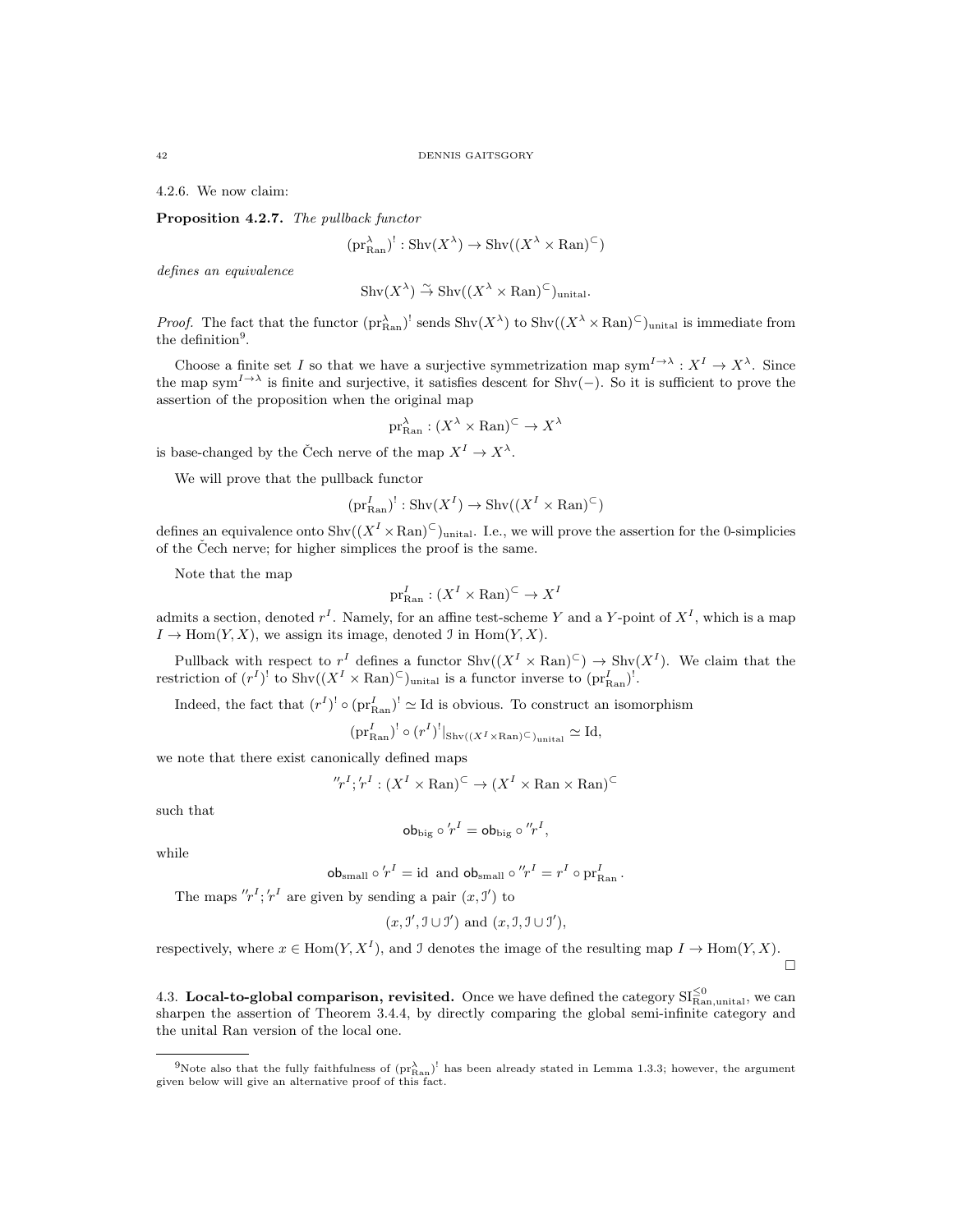4.3.1. We claim:

Theorem 4.3.2. The pullback functor

$$
(\pi_{\mathrm{Ran}})^!: \mathrm{SI}^{\leq 0}_{\mathrm{glob}} \to \mathrm{SI}^{\leq 0}_{\mathrm{Ran}}
$$

defines an equivalence onto  $\text{SI}_{\text{Ran},\text{unital}}^{\leq 0}$ .

The rest of this subsection is devote to the proof of this theorem.

4.3.3. First off, it is clear that the essential image of the functor

$$
(\pi_{\mathrm{Ran}})^!: \mathrm{Shv}(\overline{\mathrm{Bun}}_N) \to \mathrm{Shv}(\overline{S}_{\mathrm{Ran}}^{\leq 0})
$$

belongs to the full subcategory

$$
\mathrm{Shv}(\overline{S}_{\mathrm{Ran}}^{\leq 0})_{\mathrm{unital}} \subset \mathrm{Shv}(\overline{S}_{\mathrm{Ran}}^{\leq 0}).
$$

Indeed, this follows from the fact that the following diagram commutes:

$$
\begin{array}{ccc}\n\operatorname{Gr}_{G,(\mathrm{Ran}\times\mathrm{Ran})}\subset & \xrightarrow{\operatorname{ob}_{\mathrm{small}}} & \operatorname{Gr}_{G,\mathrm{Ran}} \\
& & \downarrow^{\pi_{\mathrm{Ran}}} & \downarrow^{\pi_{\mathrm{Ran}}} \\
& & \operatorname{Gr}_{G,\mathrm{Ran}} & \xrightarrow{\pi_{\mathrm{Ran}}} & \operatorname{Bun}_{N}.\n\end{array}
$$

4.3.4. Second, the fact that the functor in question is fully faithful follows from Theorem 3.4.4.

Thus, it remains to show that the functor

$$
(\pi_{\mathrm{Ran}})^!: \mathrm{SI}^{\leq 0}_{\mathrm{glob}} \rightarrow \mathrm{SI}^{\leq 0}_{\mathrm{Ran,unital}}
$$

is essentially surjective.

Taking into account Corollary 3.6.6, it suffices to show that the functor

$$
(\pi^{\lambda}_{\text{Ran}})^!: \mathrm{SI}^{=\lambda}_{\text{glob}} \to \mathrm{SI}^{=\lambda}_{\text{Ran}}
$$

defines an equivalence onto  $SI<sub>Ran,unital</sub><sup>=</sup> \subset SI<sub>Ran</sub><sup>=</sup>$ .

However, this follows from Corollary 4.2.5 and Proposition 4.2.7 using the commutative diagram

$$
S_{\text{Ran}}^{\lambda} \xrightarrow{p_{\text{Ran}}^{\lambda}} (X^{\lambda} \times \text{Ran})^{\subset}
$$
  

$$
\pi_{\text{Ran}}^{\lambda} \downarrow \qquad \qquad \downarrow \text{pr}_{\text{Ran}}^{\lambda}
$$
  

$$
\overline{\text{Bun}}_{N} \xrightarrow{}
$$
  

$$
X^{\lambda}.
$$

4.4. The t-structure on the unital category. In this subsection we will show that the t-structure on  $SI_{\text{Ran}}^{\leq 0}$  restricts to a t-structure on  $SI_{\text{Ran},\text{unital}}^{\leq 0}$ .

4.4.1. We define a t-structure on  $\text{SI}_{\text{Ran},\text{unital}}^{-\lambda}$  by transferring the (perverse) t-structure on  $\text{Shv}(X^{\lambda})$  via the equivalences

$$
\operatorname{Shv}(X^{\lambda}) \stackrel{\left(\operatorname{pr}_{\operatorname{Ran}}^{\lambda}\right)^!}{\longrightarrow} \operatorname{Shv}((X^{\lambda} \times \operatorname{Ran})^{\subset})_{\text{unital}} \stackrel{\left(\operatorname{pr}_{\operatorname{Ran}}^{\lambda}\right)^!}{\longrightarrow} \operatorname{SI}_{\operatorname{Ran},\text{unital}}^{\sup},
$$

and applying the shift  $\left[\langle \lambda, 2\rho \rangle\right]$ .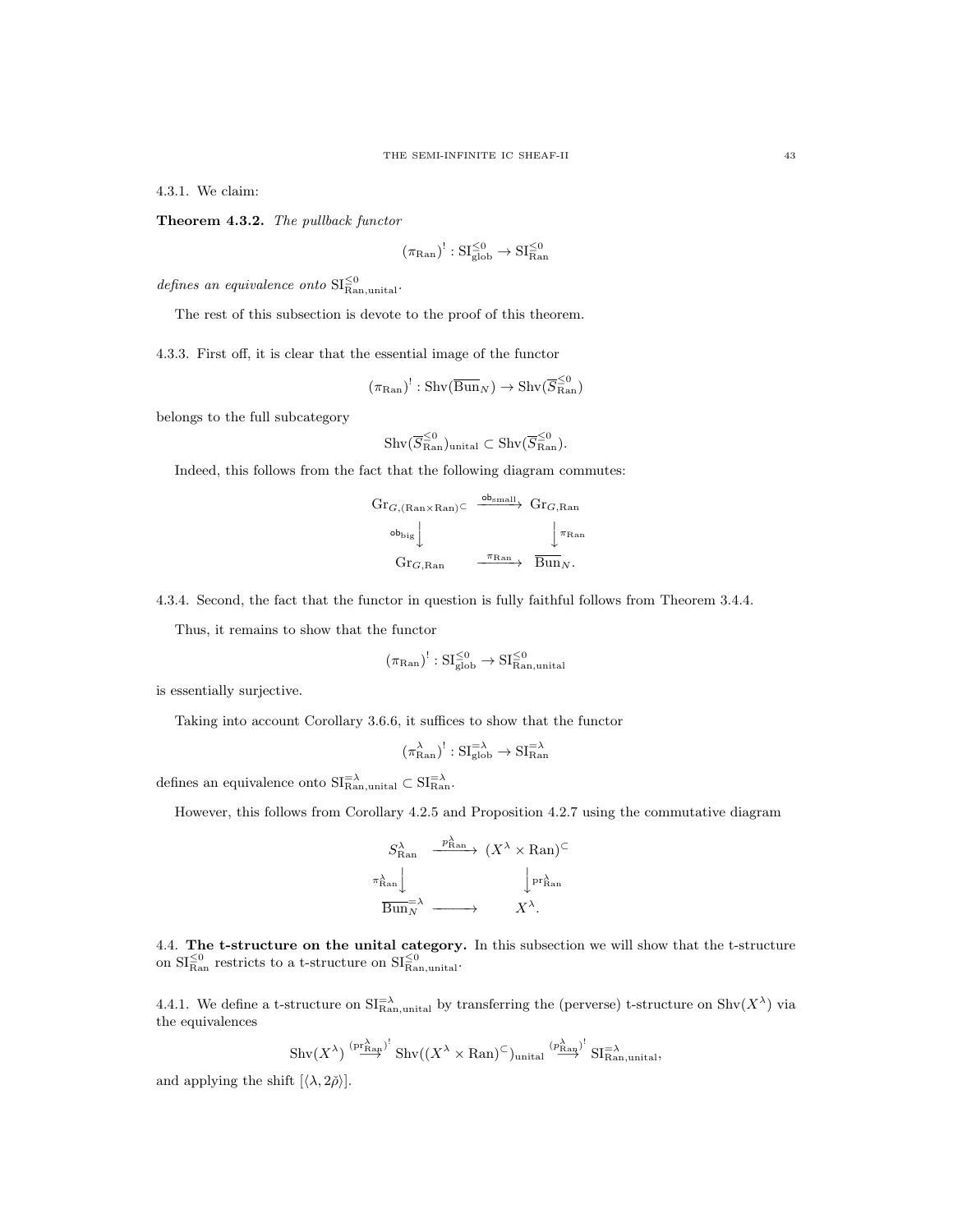4.4.2. We define a t-structure on  $\mathrm{SI}_{\text{Ran},\text{unital}}^{\leq 0}$  by declaring that an object  $\mathcal F$  is *coconnective* if

$$
(\mathbf{i}^{\lambda})^!(\mathfrak{F}) \in \mathrm{SI}_{\mathrm{Ran},\mathrm{unital}}^{=\lambda}
$$

is *coconnective* for each  $\lambda$ .

As in Lemma 2.1.9 one show that an object  $\mathcal{F} \in \mathrm{SI}_{\mathrm{Ran},\mathrm{unital}}^{\leq 0}$  is *connective* if and only if

$$
(\mathbf{i}^{\lambda})^*(\mathcal{F}) \in \mathrm{SI}_{\mathrm{Ran,unital}}^{-\lambda}
$$

is *connective* for each  $\lambda$ .

From here, we obtain:

**Corollary 4.4.3.** The inclusion  $\text{SI}_{\text{Ran},\text{unital}}^{\leq 0}$   $\hookrightarrow$   $\text{SI}_{\text{Ran}}^{\leq 0}$  is compatible with t-structures (i.e., is t-exact). 4.4.4. We now claim:

**Proposition 4.4.5.** The object  $IC^{\frac{\infty}{2}} \in \mathrm{SI}_{\mathrm{Ran}}^{\leq 0}$  belongs to  $\mathrm{SI}_{\mathrm{Ran},\mathrm{unital}}^{\leq 0}$ .

Proof. The assertion follows from Corollary 4.4.3 and the fact that both

$$
(\mathbf{i}^{0})_{!}(\omega_{S^{0}_{\text{Ran}}})
$$
 and  $(\mathbf{i}^{0})_{*}(\omega_{S^{0}_{\text{Ran}}})$ 

belong to  $\mathrm{SI}_{\mathrm{Ran,unital}}^{\leq 0}$ Ran,unital.

4.5. Comparison with IC on Zastava spaces, continued. Recall the isomorphism

$$
(\mathrm{pr}^\lambda_{\mathrm{Ran}}\times \mathrm{id}_{\mathbb{Z}^\lambda})^!(\mathrm{IC}_{\mathbb{Z}^\lambda})\simeq (\mathfrak{q}')^!(\mathrm{IC}^{\frac{\infty}{2}})[\langle \lambda,2\check{\rho}\rangle]
$$

established in Proposition 3.8.3.

In this subsection we will sharpen this assertion by showing that it is *uniquely* characterized by the property that its restriction to the open substack

$$
(X^\lambda\times\operatorname{Ran})^{\subset}\underset{X^\lambda}{\times}\overset{\circ}{\mathcal{Z}}{}^\lambda\subset (X^\lambda\times\operatorname{Ran})^{\subset}\underset{X^\lambda}{\times}\mathcal{Z}^\lambda
$$

is the tautological identification of both sides with the dualizing sheaf.

4.5.1. First off, we note that the recipe in Sect. 4.2 allows to introduce a full subcategory

$$
\mathrm{Shv}((X^{\lambda} \times \mathrm{Ran})^{\subset} \underset{X^{\lambda}}{\times} \mathcal{Z}^{\lambda})_{\mathrm{unital}} \subset \mathrm{Shv}((X^{\lambda} \times \mathrm{Ran})^{\subset} \underset{X^{\lambda}}{\times} \mathcal{Z}^{\lambda}),
$$

and the functor  $(q')^!$  (see (3.20)) sends

$$
\mathrm{SI}_{\mathrm{unital}}^{\leq 0} \to \mathrm{Shv}((X^{\lambda} \times \mathrm{Ran})^{\subset} \underset{X^{\lambda}}{\times} \mathcal{Z}^{\lambda})_{\mathrm{unital}}.
$$

Moreover, an analog of Proposition 4.2.7 applies, and the functor  $(\text{pr}_{\text{Ran}}^{\lambda} \times \text{id}_{\mathcal{Z}})^!$  defines an equivalence

(4.3) 
$$
\operatorname{Shv}(\mathcal{Z}^{\lambda}) \overset{\sim}{\to} \operatorname{Shv}((X^{\lambda} \times \operatorname{Ran})^{\subset} \underset{X^{\lambda}}{\times} \mathcal{Z}^{\lambda})_{\text{unital}}.
$$

4.5.2. We define a t-structure on  $\text{Shv}((X^{\lambda} \times \text{Ran})^{\subset} \times \mathcal{Z}^{\lambda})$  unital by transfering the t-structure on  $\text{Shv}(\mathcal{Z}^{\lambda})$ via the equivalence of (4.3).

In particular, we obtain that the object

$$
(\text{pr}_{\text{Ran}}^{\lambda} \times \text{id}_{\mathcal{Z}^{\lambda}})^{!}(\text{IC}_{Z^{\lambda}}) \in \text{Shv}((X^{\lambda} \times \text{Ran})^{\subset} \underset{X^{\lambda}}{\times} \mathcal{Z}^{\lambda})_{\text{unital}}
$$

lies in the heart of the t-structure, and is the minimal extension of

$$
(\textup{pr}_{\textup{Ran}}^\lambda \times \textup{id}_{\mathcal{Z}^\lambda})^!(\textup{IC}_{Z^\lambda})|_{(X^\lambda \times \textup{Ran}) \subseteq \underset{X^\lambda}{\times} \overset{\circ}{\mathcal{Z}^\lambda}} \in \textup{Shv}((X^\lambda \times \textup{Ran}) \subseteq \underset{X^\lambda}{\times} \overset{\circ}{\mathcal{Z}^\lambda})_{\textup{unital}}.
$$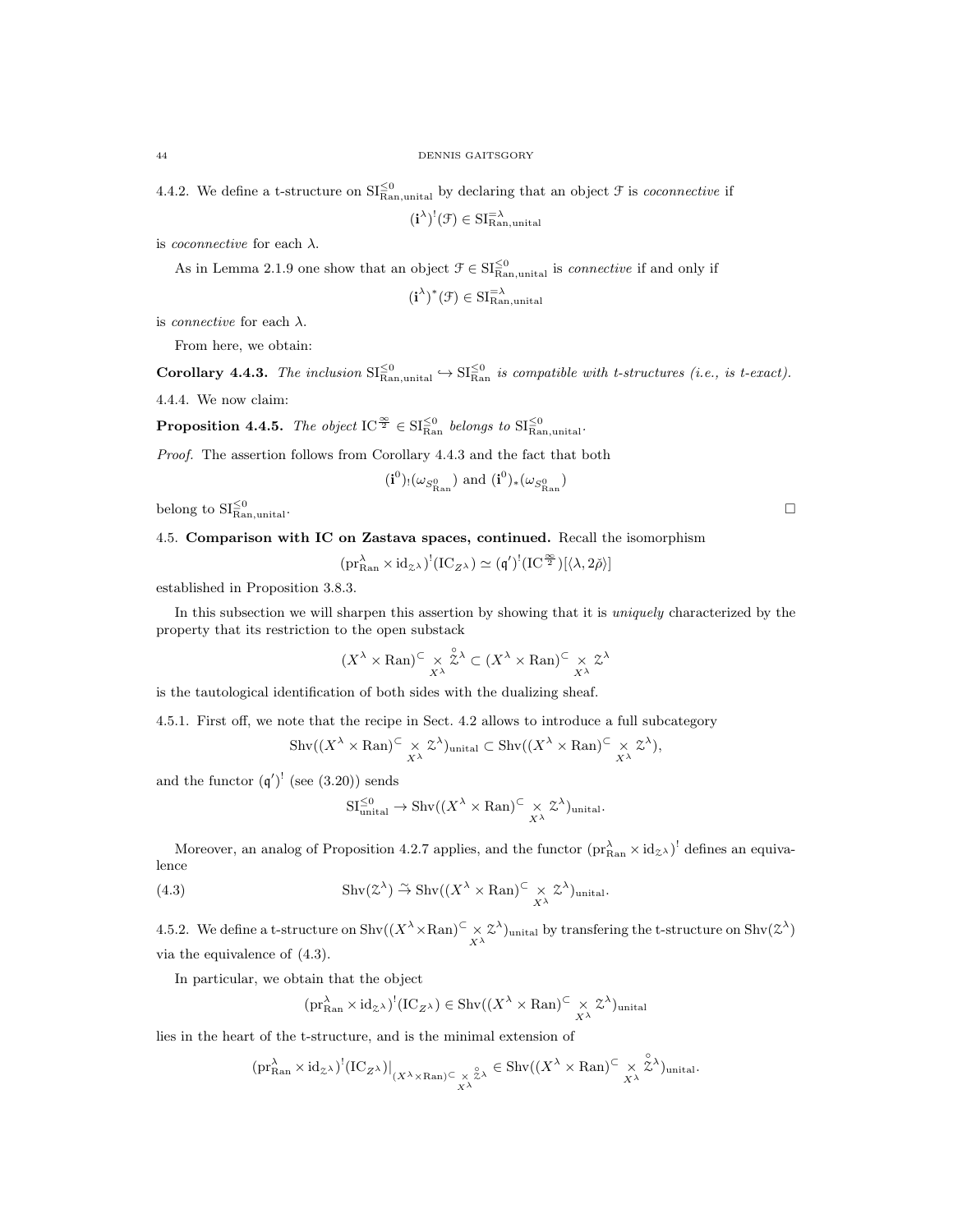4.5.3. Hence, we obtain:

Corollary 4.5.4. The isomorphism

$$
(\mathrm{pr}^{\lambda}_{\mathrm{Ran}} \times \mathrm{id}_{\mathcal{Z}^{\lambda}})^!(\mathrm{IC}_{Z^{\lambda}}) \simeq (\mathfrak{q}')^!(\mathrm{IC}^{\frac{\infty}{2}})[\langle \lambda, 2\check{\rho}\rangle]
$$

of Proposition 3.8.3 is uniquely characterized by the property that it extends the tautological isomorphism over  $(X^{\lambda} \times \mathrm{Ran})^{\subset} \underset{X^{\lambda}}{\times}$  $\overset{\circ}{\chi}{}^{\lambda}$ .

4.6. **Factorization structure on** IC<sup> $\frac{\infty}{2}$ </sup>. We now arrive to the key point of this section. We will show that *unitalilty* will allow us to construct the factorization structure on the semi-infinite cohomology sheaf IC $\frac{\infty}{2}$ .

4.6.1. Recall that identification

(4.4) 
$$
(\text{Gr}_{G, \text{Ran}} \times \text{Gr}_{G, \text{Ran}}) \underset{\text{Ran} \times \text{Ran}}{\times} (\text{Ran} \times \text{Ran})_{\text{disj}} \simeq \text{Gr}_{G, \text{Ran}} \times (\text{Ran} \times \text{Ran})_{\text{disj}}
$$

of 
$$
(2.13)
$$
.

Our current goal is to show that, with respect to this identification, we have a canonical isomorphism

$$
(4.5) \qquad \quad (IC^{\frac{\infty}{2}}\boxtimes IC^{\frac{\infty}{2}})_{(\mathrm{Gr}_{G,\mathrm{Ran}}\times \mathrm{Gr}_{G,\mathrm{Ran}})}\underset{\mathrm{Ran}\times \mathrm{Ran}}{\times}(\mathrm{Ran}\times \mathrm{Ran})_{\mathrm{disj}}\simeq IC_{\mathrm{Gr}_{G,\mathrm{Ran}}}\overset{\infty}{\times}(\mathrm{Ran}\times \mathrm{Ran})_{\mathrm{disj}}
$$

Note that we already know that such an isomorphism takes place to the identification

$$
('IC^{\frac{\infty}{2}}\boxtimes' IC^{\frac{\infty}{2}})_{(\mathrm{Gr}_{G,\mathrm{Ran}}\times \mathrm{Gr}_{G,\mathrm{Ran}})}_{\mathrm{Kan}\times \mathrm{Ran}}}{\times}^{(\mathrm{Ran}\times \mathrm{Ran})_{\mathrm{disj}}}\simeq 'IC_{\mathrm{Gr}_{G,\mathrm{Ran}}}\overset{\infty}{\times}^{(\mathrm{Ran}\times \mathrm{Ran})_{\mathrm{disj}}}
$$

of (2.14) and the isomorphism

$$
\text{IC}^{\frac{\infty}{2}} \simeq \text{'IC}^{\frac{\infty}{2}}.
$$

However, we would like to present a different construction of the isomorphism (4.5). It will be based on "abstract" t-structure considerations rather the identification of IC<sup> $\frac{\infty}{2}$ </sup> with the (explicitly constructed) object  $\mathrm{IC}^{\frac{\infty}{2}}$ .

4.6.2. Let Ran<sup> $\subset$ ,•</sup> be the simplicial prestack whose prestack of *n*-simplices Ran<sup> $\subset$ ,*n*</sup> attaches to an affine test-scheme Y the set of

$$
\mathfrak{I}_0 \subseteq \ldots \subseteq \mathfrak{I}_n \subset \text{Hom}(Y, X).
$$

Let

$$
(\mathrm{Ran}^{\subset,\bullet} \times \mathrm{Ran}^{\subset,\bullet})_{\mathrm{disj}} \subset \mathrm{Ran}^{\subset,\bullet} \times \mathrm{Ran}^{\subset,\bullet}
$$

be an open simplicial sub-prestack equal to

$$
(\mathrm{Ran}^{\subset,\bullet}\times\mathrm{Ran}^{\subset,\bullet})\underset{\mathrm{Ran}\times\mathrm{Ran}}{\times}(\mathrm{Ran}\times\mathrm{Ran})_{\mathrm{disj}},
$$

where the map

$$
\mathrm{Ran}^{\subset,\bullet}\times\mathrm{Ran}^{\subset,\bullet}\to\mathrm{Ran}\times\mathrm{Ran}
$$

sends

$$
(\mathfrak{I}'_0 \subseteq \ldots \subseteq \mathfrak{I}'_n, \mathfrak{I}''_0 \subseteq \ldots \subseteq \mathfrak{I}''_n) \mapsto (\mathfrak{I}'_n, \mathfrak{I}''_n).
$$

Consider the simplicial prestack

$$
(\mathrm{Gr}_{G,\mathrm{Ran}}\times \mathrm{Gr}_{G,\mathrm{Ran}}) \underset{\mathrm{Ran}\times \mathrm{Ran}}{\times} (\mathrm{Ran}^{\subset,\bullet}\times \mathrm{Ran}^{\subset,\bullet})_{\mathrm{disj}},
$$

where the map

$$
(\text{Ran}^{\subset,\bullet} \times \text{Ran}^{\subset,\bullet})_{\text{disj}} \to (\text{Ran} \times \text{Ran})
$$

sends

$$
(4.7) \qquad \qquad (J'_0 \subseteq \dots \subseteq J'_n, J''_0 \subseteq \dots \subseteq J''_n) \mapsto (J'_0, J''_0).
$$

Note also that the identification (4.4) extends to an identification of simplicial prestacks

$$
(4.8) \qquad ({\rm Gr}_{G, \rm Ran} \times {\rm Gr}_{G, \rm Ran}) \underset{{\rm Ran} \times {\rm Ran}}{\times} ({\rm Ran}^{\subset, \bullet} \times {\rm Ran}^{\subset, \bullet})_{{\rm disj}} \simeq {\rm Gr}_{G, \rm Ran} \times ({\rm Ran}^{\subset, \bullet} \times {\rm Ran}^{\subset, \bullet})_{{\rm disj}},
$$

.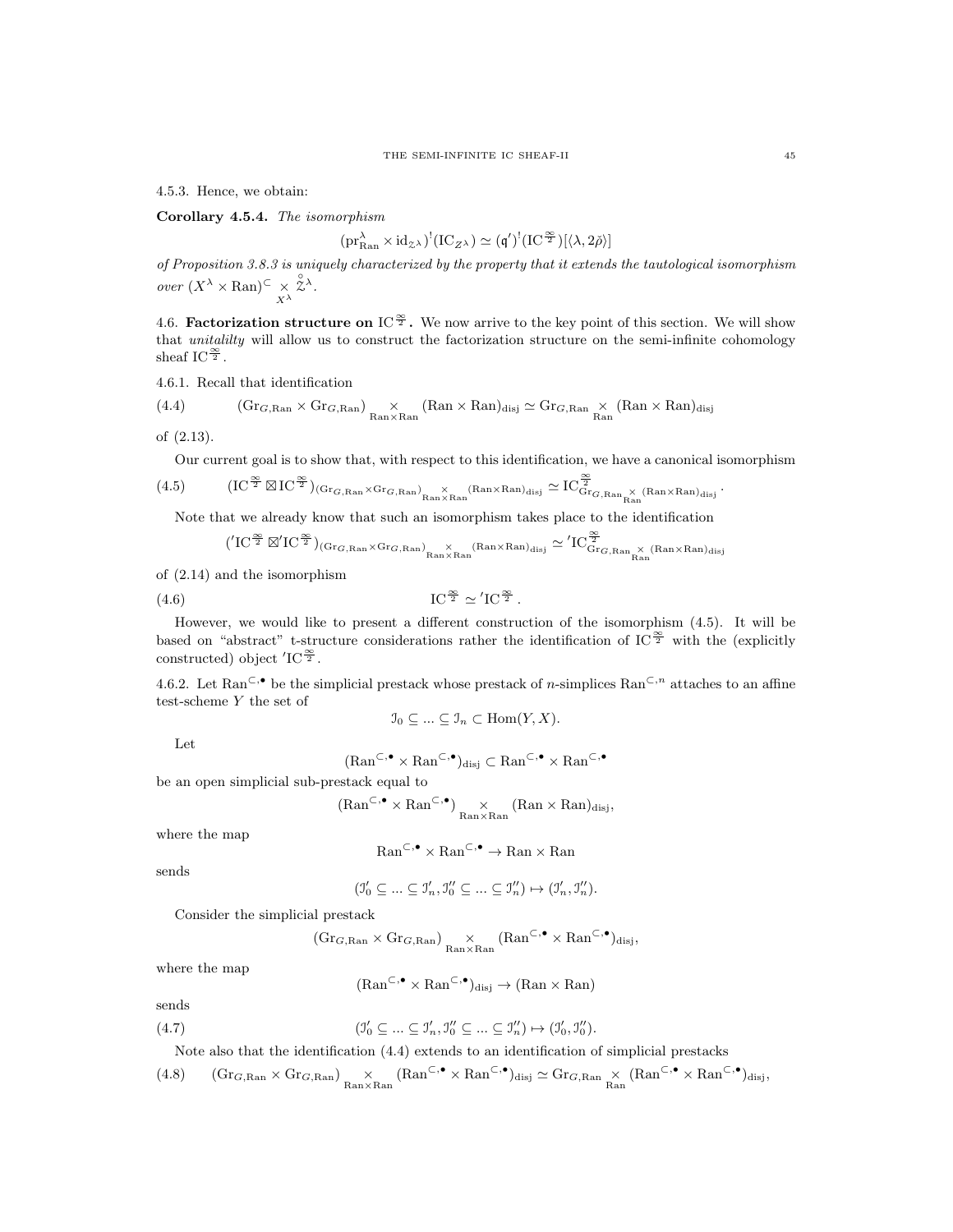where the map

$$
(\text{Ran}^{\subset,\bullet} \times \text{Ran}^{\subset,\bullet})_{\text{disj}} \to (\text{Ran} \times \text{Ran})
$$

is again (4.7).

We define

 $\mathrm{Shv}((\mathrm{Gr}_{G,\mathrm{Ran}}\times \mathrm{Gr}_{G,\mathrm{Ran}}) \underset{\mathrm{Ran}\times \mathrm{Ran}}{\times} (\mathrm{Ran}\times \mathrm{Ran})_{\mathrm{disj}})_{\mathrm{unital}} :=$ 

$$
=\mathrm{Tot}\left(\mathrm{Shv}((\mathrm{Gr}_{G,\mathrm{Ran}}\times \mathrm{Gr}_{G,\mathrm{Ran}}) \underset{\mathrm{Ran}\times \mathrm{Ran}}{\times} (\mathrm{Ran}^{\subset,\bullet}\times \mathrm{Ran}^{\subset,\bullet})_{\mathrm{disj}})\right).
$$

Warning. Unlike the case of the functor  $\text{Shv}(Gr_{G,Ran})_{\text{unital}} \to \text{Shv}(Gr_{G,Ran})$ , it is no longer true that the functor of restriction to 0-simplices

$$
\begin{aligned} \operatorname{Shv}((\operatorname{Gr}_{G,\operatorname{Ran}}\times \operatorname{Gr}_{G,\operatorname{Ran}}) &\underset{\operatorname{Ran}\times \operatorname{Ran}}{\times}(\operatorname{Ran}\times \operatorname{Ran})_{\operatorname{disj}})_{\operatorname{unital}} \to \\ &\to \operatorname{Shv}((\operatorname{Gr}_{G,\operatorname{Ran}}\times \operatorname{Gr}_{G,\operatorname{Ran}}) \underset{\operatorname{Ran}\times \operatorname{Ran}}{\times}(\operatorname{Ran}\times \operatorname{Ran})_{\operatorname{disj}}) \end{aligned}
$$

is fully faithful.

4.6.3. Proceeding as in Sect. 1.2, we define a full subcategory

$$
SI_{(Ran \times Ran)_{disj}} \subset Shv((Gr_{G, Ran} \times Gr_{G, Ran})\underset{Ran \times Ran}{\times}(Ran \times Ran)_{disj})
$$

and a full subcategory

 $\mathrm{SI}_{(\text{Ran}\times\text{Ran})_{\text{disj}},\text{unital}}\subset \mathrm{Shv}((\text{Gr}_{G,\text{Ran}}\times\text{Gr}_{G,\text{Ran}})\underset{\text{Ran}\times\text{Ran}}{\times}(\text{Ran}\times\text{Ran})_{\text{disj}})_{\text{unital}}.$ 

4.6.4. It is clear that if  $\mathfrak{F}_1, \mathfrak{F}_2$  are objects in  $\text{SI}_{\text{Ran},\text{unital}}$ , then

 $(\mathcal{F}_1 \boxtimes \mathcal{F}_2)|_{(\mathrm{Gr}_{G,\mathrm{Ran}} \times \mathrm{Gr}_{G,\mathrm{Ran}})}$   $\underset{\mathrm{Ran} \times \mathrm{Ran}}{\times}$  (Ran $\times$ Ran) $_\mathrm{disj} \in \mathrm{SI}_{(\mathrm{Ran} \times \mathrm{Ran})_\mathrm{disj}}$ 

naturally upgrades to an object of  $\mathrm{SI_{(Ran\times Ran)_{disj}},unital}.$ 

Similarly, it is clear that if  $\mathcal F$  is an object of  $\mathrm{SI}_{\mathrm{Ran,unital}}$ , then

 $\mathcal{F}|_{\mathrm{Gr}_{G,\mathrm{Ran}}\times\mathrm{Ran}^{\mathbb{C}}\times\mathrm{Ran}^{\mathbb{C}}\times\mathrm{Ran}^{\mathbb{C}}})_{\mathrm{disj}}\in\mathrm{SI}_{(\mathrm{Ran}\times\mathrm{Ran})_{\mathrm{disj}}}$ 

naturally upgrades to an object of  $SI_{(Ran \times Ran)_{disj},unital}$ .

In particular, we obtain that both sides in (4.5) are naturally objects of  $SI_{(Ran \times Ran)_{disi},unital}$ .

4.6.5. Similar definitions apply to  $\text{Gr}_{G, \text{Ran}} \times \text{Gr}_{G, \text{Ran}}$  replaced by  $\overline{S}_{\text{Ran}}^0 \times \overline{S}_{\text{Ran}}^0$  and also by

$$
S^\lambda_\text{Ran} \times S^\mu_\text{Ran}
$$

for a pair of elements  $\lambda, \mu \in \Lambda$ . Denote the resulting categories by

$$
\mathrm{SI}^{\leq 0}_{(\mathrm{Ran}\times\mathrm{Ran})_{\mathrm{disj}},\mathrm{unital}}\;\; \mathrm{and} \;\; \mathrm{SI}^{=\lambda,\mu}_{(\mathrm{Ran}\times\mathrm{Ran})_{\mathrm{disj}},\mathrm{unital}}
$$

respectively.

As in Corollary 4.2.5, we have:

**Corollary 4.6.6.** The pullback functor along the map  $p_{(\text{Ran} \times \text{Ran})_{\text{disj}}}^{\lambda,\mu}$ 

 $(S^{\lambda}_{\text{Ran}} \times S^{\mu}_{\text{Ran}}) \underset{\text{Ran} \times \text{Ran}}{\times} (\text{Ran} \times \text{Ran})_{\text{disj}} \rightarrow ((X^{\lambda} \times \text{Ran})^{\subset} \times (X^{\mu} \times \text{Ran})^{\subset}) \underset{\text{Ran} \times \text{Ran}}{\times} (\text{Ran} \times \text{Ran})_{\text{disj}}$ defines equivalences

$$
\mathrm{Shv}(((X^{\lambda}\times \mathrm{Ran})^{\subset} \times (X^{\mu}\times \mathrm{Ran})^{\subset})\underset{\mathrm{Ran}\times \mathrm{Ran}}{\times} (\mathrm{Ran}\times \mathrm{Ran})_{\mathrm{disj}}) \to \mathrm{SI}^{\equiv \lambda,\mu}_{(\mathrm{Ran}\times \mathrm{Ran})_{\mathrm{disj}}}
$$

and

 $\mathrm{Shv}(((X^\lambda\times\mathrm{Ran})^{\subset}\times(X^\mu\times\mathrm{Ran})^{\subset})\underset{\mathrm{Ran}\times\mathrm{Ran}}{\times}(\mathrm{Ran}\times\mathrm{Ran})_{\mathrm{disj}})_{\mathrm{unital}}\rightarrow\mathrm{SI}_{(\mathrm{Ran}\times\mathrm{Ran})_{\mathrm{disj}}, \mathrm{unital}}^{\square,\lambda,\mu}.$ In addition, by repeating the argument of Proposition 4.2.7, one shows: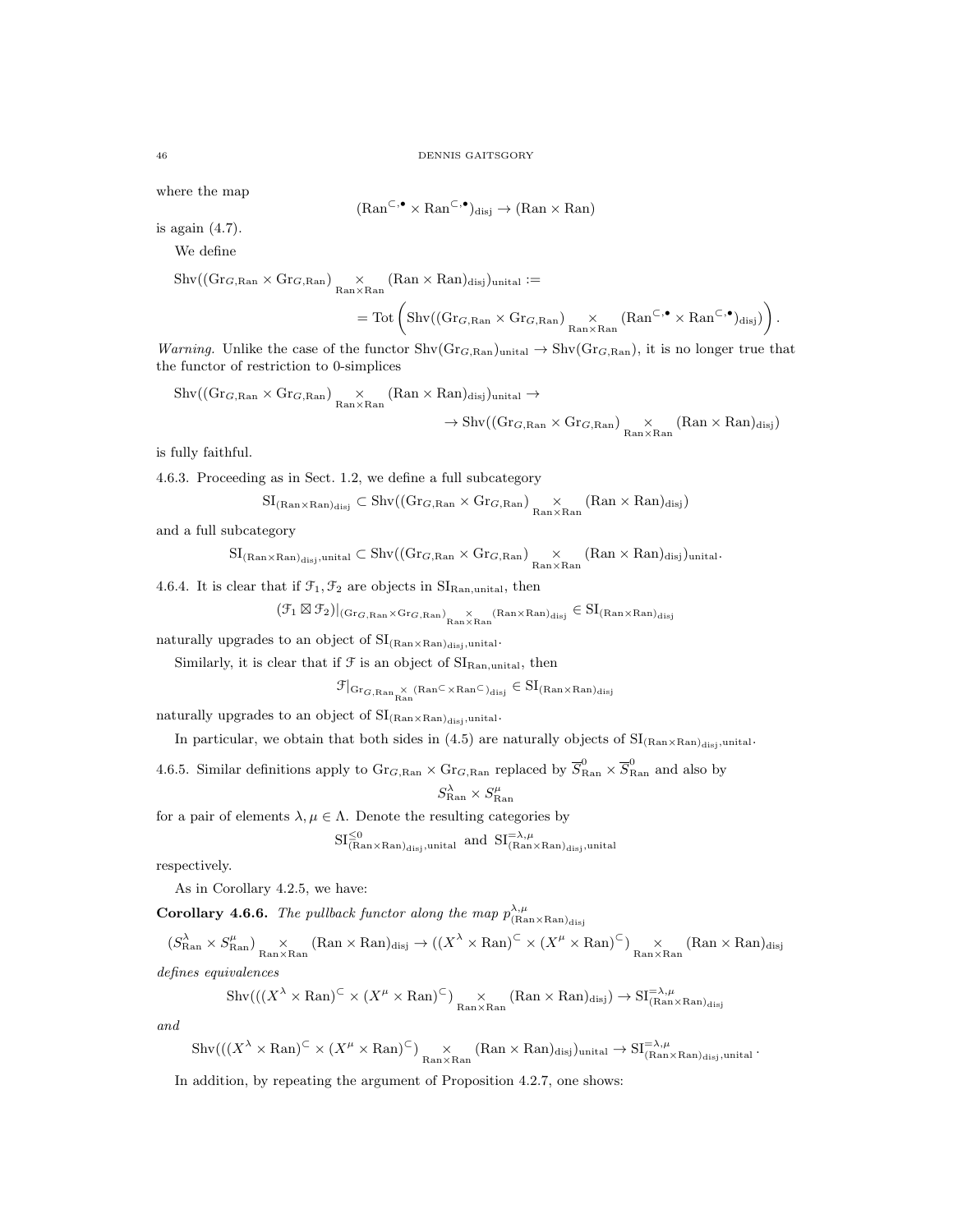**Proposition 4.6.7.** The pullback functor along the map  $pr_{(Ran \times Ran)_{disj}}^{\lambda,\mu}$ 

$$
((X^{\lambda} \times \mathrm{Ran})^{\subset} \times (X^{\mu} \times \mathrm{Ran})^{\subset})
$$
 <sub>$\underset{\mathrm{Ran} \times \mathrm{Ran}}{\times} (\mathrm{Ran} \times \mathrm{Ran})_{\mathrm{disj}} \to (X^{\lambda} \times X^{\mu})_{\mathrm{disj}}$</sub> 

defines an equivalence

$$
\mathrm{Shv}((X^{\lambda} \times X^{\mu})_{\mathrm{disj}}) \to \mathrm{Shv}(((X^{\lambda} \times \mathrm{Ran})^{\subset} \times (X^{\mu} \times \mathrm{Ran})^{\subset})_{\mathrm{Ran} \times \mathrm{Ran}} (\mathrm{Ran} \times \mathrm{Ran})_{\mathrm{disj}})_{\mathrm{unital}}.
$$

4.6.8. Using Corollary 4.6.6 and Proposition 4.6.7, proceeding as in Sect. 4.4, we define a t-structure on the categories  $SI_{(Ran \times Ran)_{disj},unital}^{-\lambda,\mu}$  and  $SI_{(Ran \times Ran)_{disj},unital}^{\leq 0}$ .

It is clear that in the situation of Sect. 4.6.4, if  $\mathcal{F}_1, \mathcal{F}_2 \in \mathrm{SI}_{\mathrm{Ran}, \mathrm{unital}}^{\leq 0}$  (resp.,  $\mathcal{F} \in \mathrm{SI}_{\mathrm{Ran}, \mathrm{unital}}^{\leq 0}$ ) are connective/coconnective, then so are the corresponding objects

$$
(\mathcal{F}_1\boxtimes\mathcal{F}_2)|_{(\mathrm{Gr}_{G,\mathrm{Ran}}\times\mathrm{Gr}_{G,\mathrm{Ran}})_{\mathrm{Ran}\times\mathrm{Ran}}\times\mathrm{Ran}\times\mathrm{Ran})_{\mathrm{disj}}}\in \mathrm{SI}_{(\mathrm{Ran}\times\mathrm{Ran})_{\mathrm{disj}},\mathrm{unital}}^{\leq 0}
$$

and

$$
\mathcal{F}|_{\mathrm{Gr}_{G,\mathrm{Ran}}_{\mathrm{Ran}}\times\,(\mathrm{Ran}^{\subset}\times\mathrm{Ran}^{\subset})_{\mathrm{disj}}}\in \mathrm{SI}^{\leq 0}_{(\mathrm{Ran}\times\mathrm{Ran})_{\mathrm{disj}},\mathrm{unital}}\,.
$$

are connective/coconnective.

This implies that both sides in (4.5) are minimal extensions of the object

$$
\omega_{(S^0_{\text{Ran}} \times S^0_{\text{Ran}})}_{\text{Ran} \times \text{Ran}} \times_{\text{Ran}} (\text{Ran} \times \text{Ran})_{\text{disj}} \in \text{SI}^{=0,0}_{(\text{Ran} \times \text{Ran})_{\text{disj}}, \text{unital}}.
$$

 $\epsilon = 0.0$ 

This implies the sought-for canonical isomorphism (4.5).

4.7. Factorization and Zastava spaces. In this subsection we will establish the compatibility of the factorization structure on IC $\frac{\infty}{2}$  given by (4.5) and the factorization property of the IC sheaf on Zastava spaces.

4.7.1. Recall again the Zastava spaces  $\mathcal{Z}^{\lambda}$ .

According to [BFGM, Prop. 2.4], we have canonical isomorphisms

(4.9) 
$$
(Z^{\lambda} \times Z^{\mu}) \underset{X^{\lambda} \times X^{\mu}}{\times} (X^{\lambda} \times X^{\mu})_{\text{disj}} \simeq Z^{\lambda + \mu} \underset{X^{\lambda + \mu}}{\times} (X^{\lambda} \times X^{\mu})_{\text{disj}}.
$$

Since the composite map

$$
(X^{\lambda} \times X^{\mu})_{\text{disj}} \to X^{\lambda} \times X^{\mu} \to X^{\lambda + \mu}
$$

is étale, we have a canonical isomorphism

$$
(4.10) \qquad (\mathrm{IC}_{\mathcal{Z}^{\lambda}} \boxtimes \mathrm{IC}_{\mathcal{Z}^{\mu}})|_{(\mathcal{Z}^{\lambda} \times \mathcal{Z}^{\mu})} \times \chi^{\lambda} \times X^{\mu} \times (X^{\lambda} \times X^{\mu})_{\text{disj}} \simeq \mathrm{IC}_{\mathcal{Z}^{\lambda+\mu}}|_{\mathcal{Z}^{\lambda+\mu}} \times \chi^{\lambda} \times X^{\mu} \times X^{\mu} \times X^{\mu} \times X^{\mu} \times X^{\mu} \times X^{\mu} \times X^{\mu} \times X^{\mu} \times X^{\mu} \times X^{\mu} \times X^{\mu} \times X^{\mu} \times X^{\mu} \times X^{\mu} \times X^{\mu} \times X^{\mu} \times X^{\mu} \times X^{\mu} \times X^{\mu} \times X^{\mu} \times X^{\mu} \times X^{\mu} \times X^{\mu} \times X^{\mu} \times X^{\mu} \times X^{\mu} \times X^{\mu} \times X^{\mu} \times X^{\mu} \times X^{\mu} \times X^{\mu} \times X^{\mu} \times X^{\mu} \times X^{\mu} \times X^{\mu} \times X^{\mu} \times X^{\mu} \times X^{\mu} \times X^{\mu} \times X^{\mu} \times X^{\mu} \times X^{\mu} \times X^{\mu} \times X^{\mu} \times X^{\mu} \times X^{\mu} \times X^{\mu} \times X^{\mu} \times X^{\mu} \times X^{\mu} \times X^{\mu} \times X^{\mu} \times X^{\mu} \times X^{\mu} \times X^{\mu} \times X^{\mu} \times X^{\mu} \times X^{\mu} \times X^{\mu} \times X^{\mu} \times X^{\mu} \times X^{\mu} \times X^{\mu} \times X^{\mu} \times X^{\mu} \times X^{\mu} \times X^{\mu} \times X^{\mu} \times X^{\mu} \times X^{\mu} \times X^{\mu} \times X^{\mu} \times X^{\mu} \times X^{\mu} \times X^{\mu} \times X^{\mu} \times X^{\mu} \times X^{\mu} \times X^{\mu} \times X^{\mu} \times X^{\mu} \times X^{\mu} \times X^{\mu} \times X^{\mu} \times X^{\mu} \times X^{\mu} \times X^{\mu} \times X^
$$

4.7.2. Note that we have an identification

$$
(4.11) \quad \left( ((X^{\lambda} \times \mathrm{Ran})^{\subset} \times Z^{\lambda}) \times ((X^{\mu} \times \mathrm{Ran})^{\subset} \times Z^{\mu}) \right) \underset{(X^{\lambda + \mu} \times \mathrm{Ran})^{\subset} (\times Z^{\mu})}{\times} \underset{(X^{\lambda + \mu} \times \mathrm{Ran})^{\subset} \times (X^{\lambda + \mu})}{\times} \underset{(X^{\lambda + \mu} \times \mathrm{Ran})^{\subset} (\times X^{\mu} \times \mathrm{Ran})^{\subset} \times (X^{\mu} \times \mathrm{Ran})^{\subset} \times} (X^{\mu} \times \mathrm{Ran})^{\subset} \right)_{\mathrm{disj}}.
$$

Consider the maps

$$
\left(((X^{\lambda} \times \mathrm{Ran})^{\subset} \times X^{\lambda}) \times ((X^{\mu} \times \mathrm{Ran})^{\subset} \times X^{\mu})\right) \underset{\mathrm{Ran} \times \mathrm{Ran}}{\times} (\mathrm{Ran} \times \mathrm{Ran})_{\mathrm{disj}} \to \\
 \longrightarrow (\overline{S}_{\mathrm{Ran}}^{0} \times \overline{S}_{\mathrm{Ran}}^{0}) \underset{\mathrm{Ran} \times \mathrm{Ran}}{\times} (\mathrm{Ran} \times \mathrm{Ran})_{\mathrm{disj}}.
$$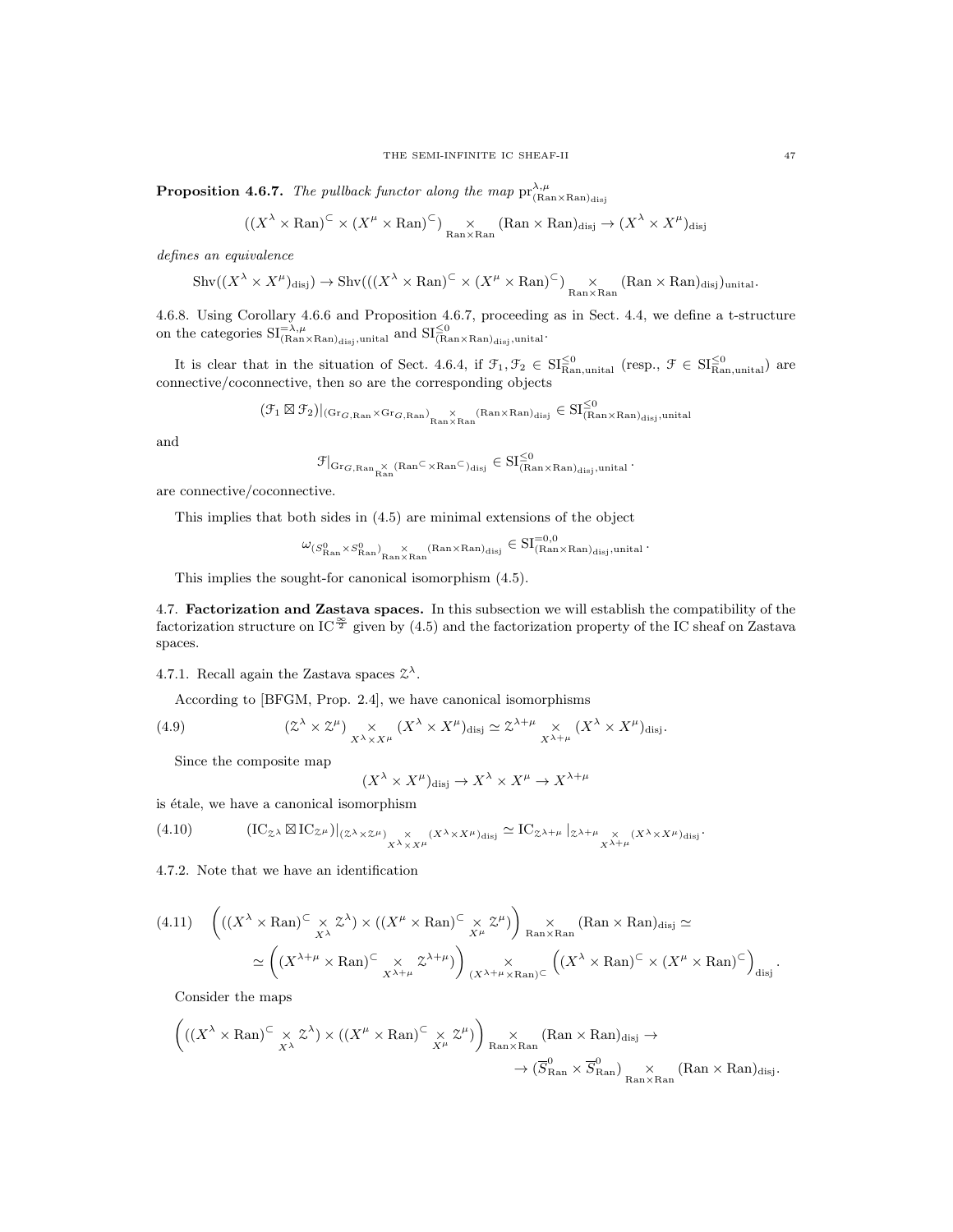and

$$
\left( (X^{\lambda+\mu} \times \mathrm{Ran})^{\subset} \underset{X^{\lambda+\mu}}{\times} \mathcal{Z}^{\lambda+\mu}) \right) \underset{(X^{\lambda+\mu} \times \mathrm{Ran})^{\subset}}{\times} \left( (X^{\lambda} \times \mathrm{Ran})^{\subset} \times (X^{\mu} \times \mathrm{Ran})^{\subset} \right)_{\text{disj}} \to
$$
  

$$
\rightarrow \overline{S}_{\mathrm{Ran}}^0 \underset{\mathrm{Ran}}{\times} (\mathrm{Ran} \times \mathrm{Ran})_{\text{disj}}.
$$

They are compatible with respect to the identifications (4.11) and

$$
(4.12) \qquad \qquad (\overline{S}_{\mathrm{Ran}}^{0}\times\overline{S}_{\mathrm{Ran}}^{0})\underset{\mathrm{Ran}\times\mathrm{Ran}}{\times}(\mathrm{Ran}\times\mathrm{Ran})_{\mathrm{disj}}\simeq\overline{S}_{\mathrm{Ran}}^{0}\underset{\mathrm{Ran}}{\times}(\mathrm{Ran}\times\mathrm{Ran})_{\mathrm{disj}}.
$$

Hence, from (4.9) we obtain an isomorphism:

$$
(4.13) \quad IC^{\frac{\infty}{2}} \boxtimes IC^{\frac{\infty}{2}} \Big|_{\begin{pmatrix} ((X^{\lambda} \times \text{Ran}) \subseteq \underset{X^{\lambda}}{\times} \mathbb{Z}^{\lambda}) \times ((X^{\mu} \times \text{Ran}) \subseteq \underset{X^{\mu}}{\times} \mathbb{Z}^{\mu}) \Big)_{\text{Ran} \times \text{Ran}}} \times (\text{Ran} \times \text{Ran})_{\text{disj}} \cong \\ \cong \\ \mathbb{Z} \end{pmatrix}
$$

$$
\simeq IC^{\frac{\infty}{2}} \Big|_{\begin{pmatrix} (X^{\lambda + \mu} \times \text{Ran}) \subseteq \underset{X^{\lambda + \mu}}{\times} \mathbb{Z}^{\lambda + \mu} \end{pmatrix}_{\begin{subarray}{c} (X^{\lambda} \times \text{Ran}) \subseteq \underset{X^{\mu} \times \text{Ran}}{\times} \mathbb{Z}^{\mu \times \text{Ran}}} ((X^{\lambda} \times \text{Ran}) \subseteq \underset{X^{\mu} \times \text{Ran}}{\times} \mathbb{Z}^{\mu \times \text{Ran}}) \Big|_{\text{disj}} \end{pmatrix}
$$

# 4.7.3. Consider now the maps

$$
\left(((X^{\lambda} \times \mathrm{Ran})^{\subset} \times X^{\lambda}) \times ((X^{\mu} \times \mathrm{Ran})^{\subset} \times X^{\mu})\right) \underset{\mathrm{Ran} \times \mathrm{Ran}}{\times} (\mathrm{Ran} \times \mathrm{Ran})_{\mathrm{disj}} \to
$$
  

$$
\rightarrow (\mathcal{Z}^{\lambda} \times \mathcal{Z}^{\mu}) \underset{X^{\lambda} \times X^{\mu}}{\times} (X^{\lambda} \times X^{\mu})_{\mathrm{disj}}
$$

and

$$
\left( (X^{\lambda+\mu} \times \mathrm{Ran})^{\subset} \underset{X^{\lambda+\mu}}{\times} \mathcal{Z}^{\lambda+\mu}) \right) \underset{(X^{\lambda+\mu} \times \mathrm{Ran})^{\subset}}{\times} \left( (X^{\lambda} \times \mathrm{Ran})^{\subset} \times (X^{\mu} \times \mathrm{Ran})^{\subset} \right)_{\text{disj}} \to
$$
  

$$
\rightarrow \mathcal{Z}^{\lambda+\mu} \underset{X^{\lambda+\mu}}{\times} (X^{\lambda} \times X^{\mu})_{\text{disj}}.
$$

They are compatible with respect to the identifications (4.11) and (4.9). Hence, from (4.10) we obtain the isomorphism

$$
(4.14) \quad IC_{\mathcal{Z}^{\lambda}} \boxtimes IC_{\mathcal{Z}^{\mu}} \Big|_{\begin{pmatrix} ((X^{\lambda} \times \text{Ran}) \subseteq \times \mathcal{Z}^{\lambda}) \times ((X^{\mu} \times \text{Ran}) \subseteq \times \mathcal{Z}^{\mu}) \\ X^{\lambda} \end{pmatrix}_{\text{Ran} \times \text{Ran}} \times (\text{Ran} \times \text{Ran})_{\text{disj}}} \simeq \sum_{\substack{\text{X} \subseteq \mathcal{Z}^{\lambda + \mu} \\ X^{\lambda + \mu} \times \text{Ran} \rangle \subseteq X}} \begin{pmatrix} (X^{\lambda} \times \text{Ran}) \times (X^{\mu} \times \text{Ran}) \subseteq X^{\mu} \\ (X^{\lambda} \times \text{Ran}) \subseteq X^{\mu} \times \text{Ran} \end{pmatrix}_{\text{disj}} \times (\text{Ran} \times \text{Ran}) \times (\text{Ran} \times \text{Ran}) \times \text{Ran} \times \text{Ran} \times \text{Ran} \times \text{Ran} \times \text{Ran} \times \text{Ran} \times \text{Ran} \times \text{Ran} \times \text{Ran} \times \text{Ran} \times \text{Ran} \times \text{Ran} \times \text{Ran} \times \text{Ran} \times \text{Ran} \times \text{Ran} \times \text{Ran} \times \text{Ran} \times \text{Ran} \times \text{Ran} \times \text{Ran} \times \text{Ran} \times \text{Ran} \times \text{Ran} \times \text{Ran} \times \text{Ran} \times \text{Ran} \times \text{Ran} \times \text{Ran} \times \text{Ran} \times \text{Ran} \times \text{Ran} \times \text{Ran} \times \text{Ran} \times \text{Ran} \times \text{Ran} \times \text{Ran} \times \text{Ran} \times \text{Ran} \times \text{Ran} \times \text{Ran} \times \text{Ran} \times \text{Ran} \times \text{Ran} \times \text{Ran} \times \text{Ran} \times \text{Ran} \times \text{Ran} \times \text{Ran} \times \text{Ran} \times \text{Ran} \times \text{Ran} \times \text{Ran} \times \text{Ran} \times \text{R
$$

.

4.7.4. We claim:

Proposition 4.7.5. The isomorphisms (4.13) and (4.14) are compatible with respect to the isomorphisms

$$
(\text{pr}_{\text{Ran}}^{\lambda} \times \text{id}_{\mathcal{Z}^{\lambda}})^{!}(\text{IC}_{Z^{\lambda}}) \simeq (\mathfrak{q}')^{!}(\text{IC}^{\frac{\infty}{2}})[\langle \lambda, 2\check{\rho} \rangle], (\text{pr}_{\text{Ran}}^{\mu} \times \text{id}_{\mathcal{Z}^{\mu}})^{!}(\text{IC}_{Z^{\mu}}) \simeq (\mathfrak{q}')^{!}(\text{IC}^{\frac{\infty}{2}})[\langle \mu, 2\check{\rho} \rangle]
$$

and

$$
(\text{pr}_{\text{Ran}}^{\lambda+\mu} \times \text{id}_{\mathcal{Z}^{\lambda+\mu}})^!(\text{IC}_{Z^{\lambda+\mu}}) \simeq (\mathfrak{q}')^!(\text{IC}^{\frac{\infty}{2}})[\langle \lambda+\mu, 2\check{\rho} \rangle]
$$

of Proposition 3.8.3.

# Proof. By mimicking the procedure in Sect. 4.6.4, we introduce the category

(4.15) Show 
$$
\left( \left( ((X^\lambda \times \mathrm{Ran})^{\subset} \times \mathcal{Z}^\lambda) \times ((X^\mu \times \mathrm{Ran})^{\subset} \times \mathcal{Z}^\mu) \right) \underset{\mathrm{Ran} \times \mathrm{Ran}}{\times} (\mathrm{Ran} \times \mathrm{Ran})_{\mathrm{disj}} \right)_{\mathrm{unital}},
$$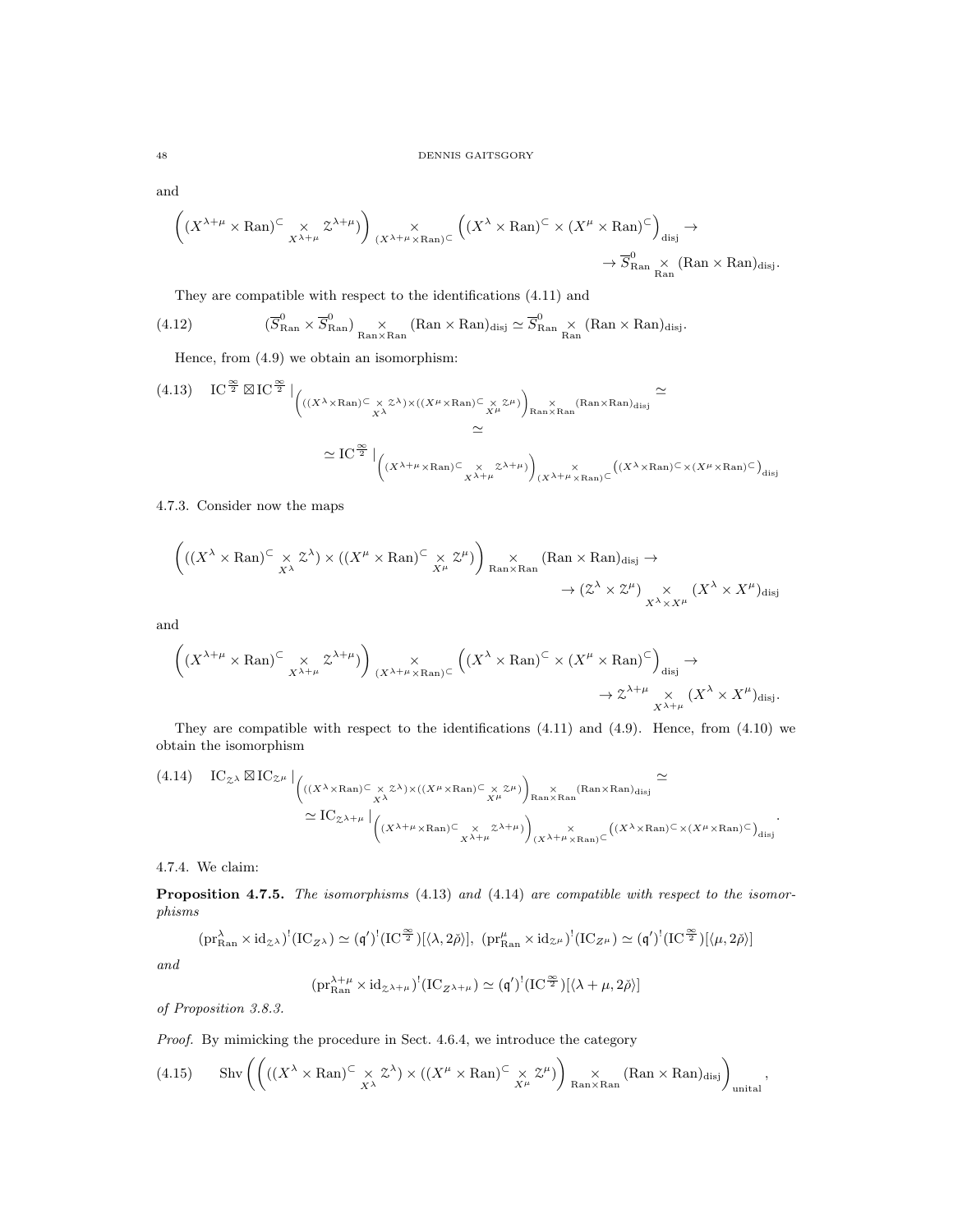and we show that the object

$$
\text{IC}_{\mathcal{Z}^{\lambda}} \boxtimes \text{IC}_{\mathcal{Z}^{\mu}} \Big|_{\left( ((X^{\lambda} \times \text{Ran}) \subseteq \underset{X^{\lambda}}{\times} \mathbb{Z}^{\lambda}) \times ((X^{\mu} \times \text{Ran}) \subseteq \underset{X^{\mu}}{\times} \mathbb{Z}^{\mu}) \right)_{\text{Ran} \times \text{Ran}} (\text{Ran} \times \text{Ran})_{\text{disj}}} \in
$$
  
\n
$$
\text{Shv}\left( \left( ((X^{\lambda} \times \text{Ran}) \subseteq \underset{X^{\lambda}}{\times} \mathbb{Z}^{\lambda}) \times ((X^{\mu} \times \text{Ran}) \subseteq \underset{X^{\mu}}{\times} \mathbb{Z}^{\mu}) \right) \underset{\text{Ran} \times \text{Ran}}{\times} (\text{Ran} \times \text{Ran})_{\text{disj}} \right)
$$

naturally upgrades to an object of (4.15).

Furthermore, by mimicking the procedure in Sect. 4.6.8, we introduce a t-structure on (4.15) and we show that the above object

$$
IC_{\mathbb{Z}^{\lambda}} \boxtimes IC_{\mathbb{Z}^{\mu}} \Big|_{\begin{pmatrix} ((X^{\lambda} \times \text{Ran}) \subseteq \times \mathbb{Z}^{\lambda}) \times ((X^{\mu} \times \text{Ran}) \subseteq \times \mathbb{Z}^{\mu}) \\ X^{\lambda} \end{pmatrix}_{\text{Ran} \times \text{Ran}} (\text{Ran} \times \text{Ran})_{\text{disj}} \in
$$
  
\n
$$
\text{Shv}\left( \begin{pmatrix} ((X^{\lambda} \times \text{Ran}) \subseteq \times \mathbb{Z}^{\lambda}) \times ((X^{\mu} \times \text{Ran}) \subseteq \times \mathbb{Z}^{\mu}) \\ X^{\lambda} \end{pmatrix}_{\text{Ran} \times \text{Ran}} (\text{Ran} \times \text{Ran})_{\text{disj}} \right)_{\text{unital}}
$$

is the minimal extension of its restriction to

(4.16) 
$$
\left(((X^{\lambda} \times \mathrm{Ran})^{\subset} \times \overset{\circ}{\mathcal{Z}}^{\lambda}) \times ((X^{\mu} \times \mathrm{Ran})^{\subset} \times \overset{\circ}{\mathcal{Z}}^{\mu})\right) \underset{\mathrm{Ran} \times \mathrm{Ran}}{\times} (\mathrm{Ran} \times \mathrm{Ran})_{\mathrm{disj}}.
$$

Now the compatibility stated in Sect. 4.7.5 follows from the fact that it does so after restriction to (4.16).

 $\Box$ 

# 5. The Hecke property of the semi-infinite IC sheaf

The goal of this section is to show that the object  $IC_{\text{Ran}}^{\frac{\infty}{2}}$  that we have constructed satisfies the (appropriately formulated) Hecke eigen-property.

# 5.1. Pointwise Hecke property.

5.1.1. Consider the category  $\text{Shv}(\mathfrak{L}^+(T)_{\text{Ran}}\backslash \text{Gr}_{G,\text{Ran}})$ , i.e., we impose the structure of equivariance with respect to group-scheme of arcs into  $T$  over the base prestack Ran.

The action of  $\mathfrak{L}(T)_{\text{Ran}}$  on  $\text{Gr}_{G,\text{Ran}}$  by left multiplication defines an action of  $\text{Sph}_{T,\text{Ran}}$  on  $\mathrm{Shv}(\mathfrak{L}^+(T)_{\mathrm{Ran}}\backslash \mathrm{Gr}_{G,\mathrm{Ran}}).$ 

We consider  $\text{Shv}(\mathfrak{L}^+(T)_{\text{Ran}}\backslash \text{Gr}_{G,\text{Ran}})$  as acted on by the monoidal category  $\text{Sph}_{G,\text{Ran}}$  on the right by convolutions.

This action commutes with the left action of  $Sph_{T, Ran}$ .

5.1.2. Since  $\mathfrak{L}(T)_{\text{Ran}}$  normalizes  $\mathfrak{L}(N)_{\text{Ran}}$ , the category

$$
(\mathrm{SI}_{\mathrm{Ran}})^{\mathfrak{L}^+(T)_{\mathrm{Ran}}} := \mathrm{Shv}(\mathrm{Gr}_{G,\mathrm{Ran}})^{\mathfrak{L}^+(T)_{\mathrm{Ran}}\cdot \mathfrak{L}(N)_{\mathrm{Ran}}}
$$

inherits an action of  $\mathrm{Sph}_{T, \mathrm{Ran}}$  and a commuting  $\mathrm{Sph}_{G, \mathrm{Ran}}$ -action.

Working with this version of the semi-infinite category, we can define a t-structure on it in the same way as for

$$
\mathrm{SI}_{\mathrm{Ran}} := \mathrm{Shv}(\mathrm{Gr}_{G,\mathrm{Ran}})^{\mathfrak{L}(N)_{\mathrm{Ran}}},
$$

so that the forgetful functor

$$
(\mathrm{SI}_{\mathrm{Ran}})^{\mathfrak{L}^+(T)_{\mathrm{Ran}}} \to \mathrm{SI}_{\mathrm{Ran}}
$$

is t-exact.

Thus, we obtain that the object  $IC_{\text{Ran}}^{\infty} \in \text{SI}_{\text{Ran}} \subset \text{Shv}(Gr_{G,\text{Ran}})$  naturally lifts to an object of

$$
(\mathrm{SI}_{\mathrm{Ran}})^{\mathfrak{L}^+(T)_{\mathrm{Ran}}} := \mathrm{Shv}(\mathrm{Gr}_{G,\mathrm{Ran}})^{\mathfrak{L}(N)_{\mathrm{Ran}} \cdot \mathfrak{L}^+(T)_{\mathrm{Ran}}} \subset \mathrm{Shv}(\mathfrak{L}^+(T)_{\mathrm{Ran}} \backslash \mathrm{Gr}_{G,\mathrm{Ran}});
$$

by a slight abuse of notation we denote it by the same character  $\text{IC}^\infty_{\text{Ran}}$ .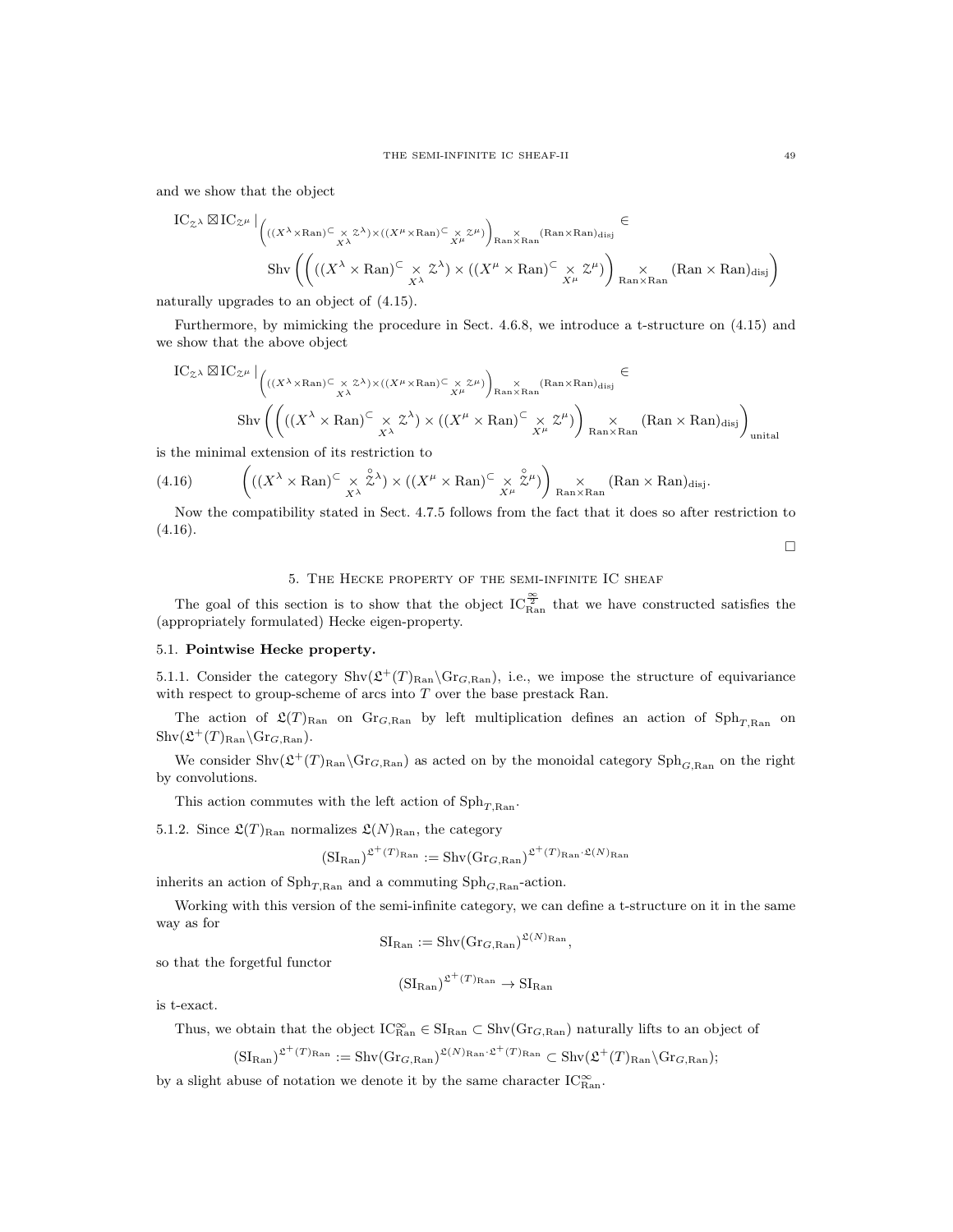5.1.3. Fix a point x. Let  $\text{Ran}_x$  be the version of the Ran space with x as a marked point. By definition, for an affine test-scheme Y, the set  $Hom(Y, Ran_x)$  consists of finite subsets

 $\mathfrak{I} \subset \text{Hom}(Y,X)$ 

equipped with distinguished element  $* \in \mathcal{I}$  such that the corresponding map  $Y \to X$  is

 $X \to \text{pt} \stackrel{x}{\to} X$ .

5.1.4. We have the natural forgetful map  $\text{Ran}_x \to \text{Ran}$ , and we can use it to base change all the objects considered above.

In particular, we consider the prestack  $\text{Gr}_{G, \text{Ran}_x}$ , the category

$$
\mathrm{Shv}(\mathfrak{L}^+(T)_{\mathrm{Ran}_x}\backslash \mathrm{Gr}_{G,\mathrm{Ran}_x}),
$$

acted on by

$$
\mathrm{Sph}_{G,\mathrm{Ran}_x} := \mathrm{Shv}(\mathfrak{L}^+(G)_{\mathrm{Ran}_x}\backslash \mathrm{Gr}_{G,\mathrm{Ran}_x}) \text{ and } \mathrm{Sph}_{T,\mathrm{Ran}_x} := \mathrm{Shv}(\mathfrak{L}^+(T)_{\mathrm{Ran}_x}\backslash \mathrm{Gr}_{T,\mathrm{Ran}_x}),
$$

etc.

We can consider the corresponding object

$$
\mathrm{IC}_{\mathrm{Ran}_x}^{\infty} \in \mathrm{Shv}(\mathrm{Gr}_{G,\mathrm{Ran}_x})^{\mathfrak{L}(N)_{\mathrm{Ran}_x} \cdot \mathfrak{L}^+(T)_{\mathrm{Ran}_x}} \subset \mathrm{Shv}(\mathfrak{L}^+(T)_{\mathrm{Ran}_x} \setminus \mathrm{Gr}_{G,\mathrm{Ran}_x}).
$$

5.1.5. Note that we have a tautologically defined map

(5.1) 
$$
\text{Ran}_x \times \text{Gr}_{G,x} \to \text{Gr}_{G,\text{Ran}_x}.
$$

From (5.1) we obtain a canonically defined monoidal functor

$$
\mathrm{Sph}_{G,x} \to \mathrm{Sph}_{G,\mathrm{Ran}_x}.
$$

Composing with the geometric Satake functor

$$
Sat_{G,x}:Rep(\check{G})\to {\rm Sph}_{G,x},
$$

we obtain a monoidal functor

$$
\mathrm{Sph}_{G,x} \to \mathrm{Sph}_{G,\mathrm{Ran}_x}.
$$

We modify the geometric Satake functor for T by applying the cohomological shift by  $[-\langle \lambda, 2\rangle]$  on  $e^{\lambda} \in \text{Rep}(\check{T})$ . Denote the resulting functor by

$$
Sat'_{T,x}:\text{Rep}(\check{T})\to \text{Sph}_{T,x}.
$$

Pre-composing with

$$
\mathrm{Sph}_{T,x} \to \mathrm{Sph}_{T,\mathrm{Ran}_x},
$$

we obtain a monoidal functor

$$
Rep(\check{T}) \to Sph_{T, Ran_x}.
$$

5.1.6. Thus, we obtain that  $\text{Shv}(\mathcal{L}^+(T)_{\text{Ran}_x} \backslash \text{Gr}_{G,\text{Ran}_x})$  is a bimodule category for  $(\text{Rep}(\check{T}), \text{Rep}(\check{G}))$ . In this case, we can talk about the category of graded Hecke objects in  $\text{Shv}(\mathfrak{L}^+(T)_{\text{Ran}_x}\backslash \text{Gr}_{G,\text{Ran}_x}),$ denoted

$$
\text{Hecke}_{\check{G},\check{T}}(\text{Shv}(\mathfrak{L}^+(T)_{\text{Ran}_x}\backslash \text{Gr}_{G,\text{Ran}_x})),
$$

see [Ga1, Sect. 4.3.5], and also Sect. 5.4.1 below.

These are objects  $\mathcal{F} \in \text{Shv}(\mathfrak{L}^+(T)_{\text{Ran}_x} \backslash \text{Gr}_{G,\text{Ran}_x})$ , equipped with a system of isomorphisms

 $\mathcal{F} \star \mathrm{Sat}_{G,x}(V) \stackrel{\phi(V,\mathcal{F})}{\longrightarrow} \mathrm{Sat}'_{T,x}(\mathrm{Res}_{\tilde{T}}^{\tilde{G}}(V)) \star \mathcal{F}, \quad V \in \mathrm{Rep}(\tilde{G})$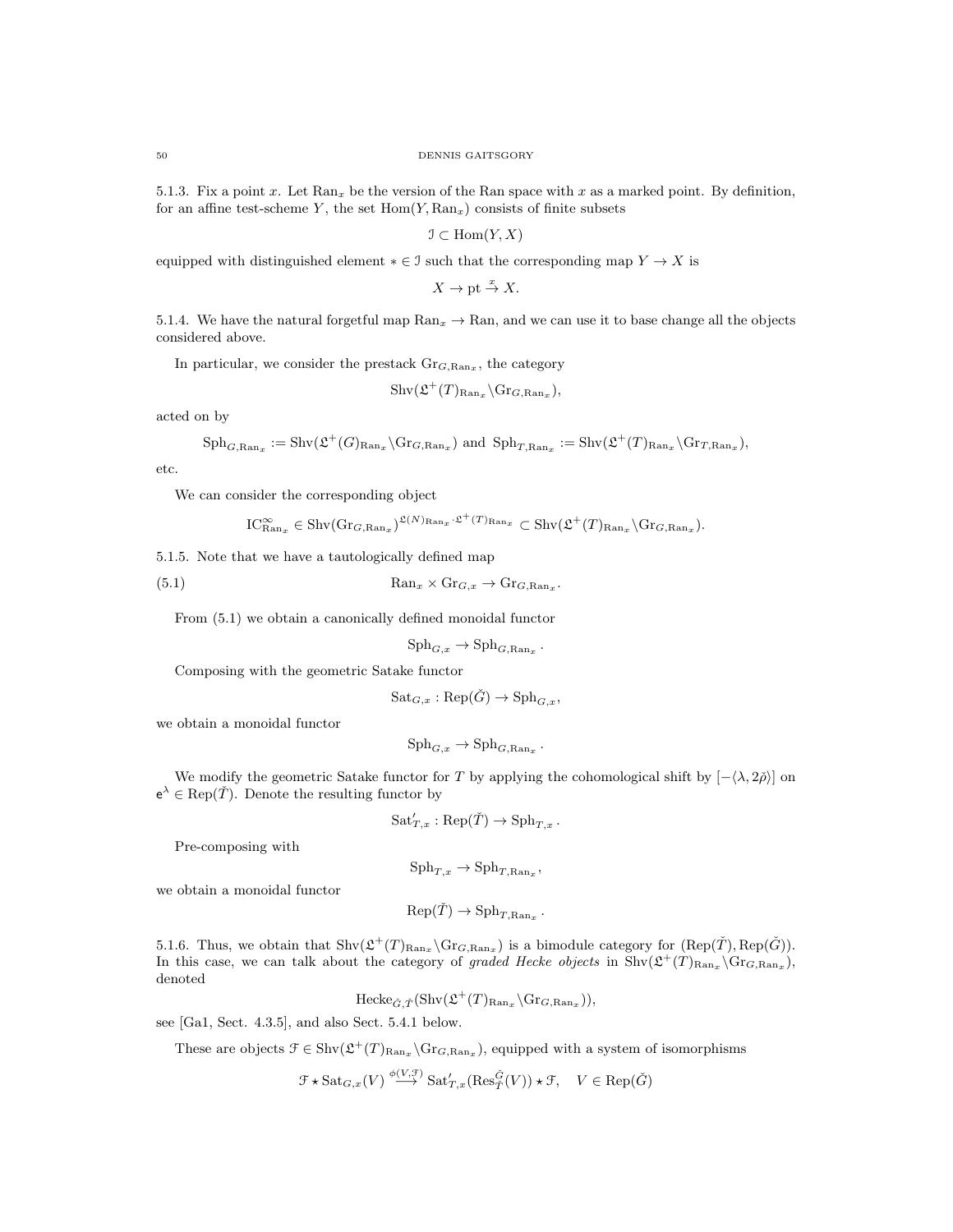that are compatible with the monoidal structure on  $\text{Rep}(\tilde{G})$  in the sense that the diagrams

$$
\mathcal{F} \star \operatorname{Sat}_{G,x}(V_1) \star \operatorname{Sat}_{G,x}(V_2) \xrightarrow{\phi(V_1, \mathcal{F})} \operatorname{Sat}_{T,x}(\operatorname{Res}_{T}^{\tilde{G}}(V_1)) \star \mathcal{F} \star \operatorname{Sat}_{G,x}(V_2)
$$
  
\n
$$
\sim \downarrow \qquad \qquad \downarrow \phi(V_2, \mathcal{F})
$$
  
\n
$$
\mathcal{F} \star \operatorname{Sat}_{G,x}(V_1 \otimes V_2) \xrightarrow{\qquad \qquad } \operatorname{Sat}_{T,x}'(\operatorname{Res}_{T}^{\tilde{G}}(V_1)) \star \operatorname{Sat}_{T,x}'(\operatorname{Res}_{T}^{\tilde{G}}(V_2)) \star \mathcal{F}
$$
  
\n
$$
\phi(V_1 \otimes V_2, \mathcal{F}) \downarrow \qquad \qquad \downarrow \sim
$$
  
\n
$$
\operatorname{Sat}_{T,x}'(\operatorname{Res}_{T}^{\tilde{G}}(V_1 \otimes V_2)) \star \mathcal{F} \xrightarrow{\qquad \qquad } \operatorname{Sat}_{T,x}'(\operatorname{Res}_{T}^{\tilde{G}}(V_1) \otimes \operatorname{Res}_{T}^{\tilde{G}}(V_2)) \star \mathcal{F},
$$

along with a coherent system of higher compatibilities.

5.1.7. We will prove:

**Theorem-Construction 5.1.8.** The object  $IC_{\text{Ran}_x}^{\infty} \in \text{Shv}(\mathfrak{L}^+(T)_{\text{Ran}_x} \backslash \text{Gr}_{G,\text{Ran}_x})$  naturally lifts to an object of  $\text{Hecke}_{\check{G},\check{T}}(\text{Shv}(\mathfrak{L}^+(T)_{\text{Ran}_x}\backslash \text{Gr}_{G,\text{Ran}_x})).$ 

Several remarks are in order.

Remark 5.1.9. In the proof of Theorem 5.1.8, the object IC<sup>∞</sup><sub>Ran</sub> will come in its incarnation as  ${}^{\prime}$ IC<sub>Ran</sub>, constructed in Sect. 2.6.

Remark 5.1.10. Consider the restriction

$$
IC_x^{\infty} \simeq IC_{\text{Ran}_x}^{\infty} |_{\text{Gr}_{G,x}}.
$$

The Hecke structure on  $IC^{\infty}_{\text{Ran}_x}$  induces one on  $IC^{\infty}_x$ . It will follow from the construction and [Ga1, Sect. 6.2.5] that the resulting Hecke structure on  $\mathrm{IC}_x^{\infty}$  coincides with one constructed in [Ga1, Sect. 5.1].

Remark 5.1.11. In order to prove Theorem 5.1.8 we will need to consider the Hecke action of  $\text{Rep}(\dot{G})$ on  $\text{Shv}(\mathcal{L}^+(T)_{\text{Ran}}\backslash \text{Gr}_{G,\text{Ran}})$  over the entire Ran space. The next few subsections are devoted to setting up the corresponding formalism.

#### 5.2. Categories over the Ran space, continued.

5.2.1. Recall the construction

$$
(5.2) \t\t \mathcal{A} \rightsquigarrow \text{Fact}^{\text{alg}}(\mathcal{A})_I
$$

of Sect. 2.5, viewed as a functor  $DGCat^{SymMon} \rightarrow Shv(X^I)$ -mod.

Note that the functor (5.2) has a natural right-lax symmetric monoidal structure, i.e., we have the natural transformation

$$
\text{Fact}^{\text{alg}}(\mathcal{A}')_I \underset{\text{Shv}(X^I)}{\otimes} \text{Fact}^{\text{alg}}(\mathcal{A}'')_I \to \text{Fact}^{\text{alg}}(\mathcal{A}' \otimes \mathcal{A}'')_I.
$$

In particular, since any  $A \in DGCat^{SymMon}$  can be viewed as an object in  $ComAlg(DGCat^{SymMon})$ , we obtain that  $Facting(\mathcal{A})_I$  itself acquires a structure of symmetric monoidal category.

5.2.2. For a surjection of finite sets  $\phi: I_1 \rightarrow I_2$ , the corresponding functor

(5.3) 
$$
(\Delta_{\phi})^!: \text{Fact}^{\text{alg}}(\mathcal{A})_{I_1} \to \text{Fact}^{\text{alg}}(\mathcal{A})_{I_2}
$$

(see Sect. 2.5.10) is naturally symmetric monoidal. In particular, we obtain that

$$
\text{Fact}^{\text{alg}}(\mathcal{A})_{\text{Ran}} \simeq \lim_{I} \text{Fact}(\mathcal{A})_{I}
$$

(see (2.10)) acquires a natural symmetric monoidal structure.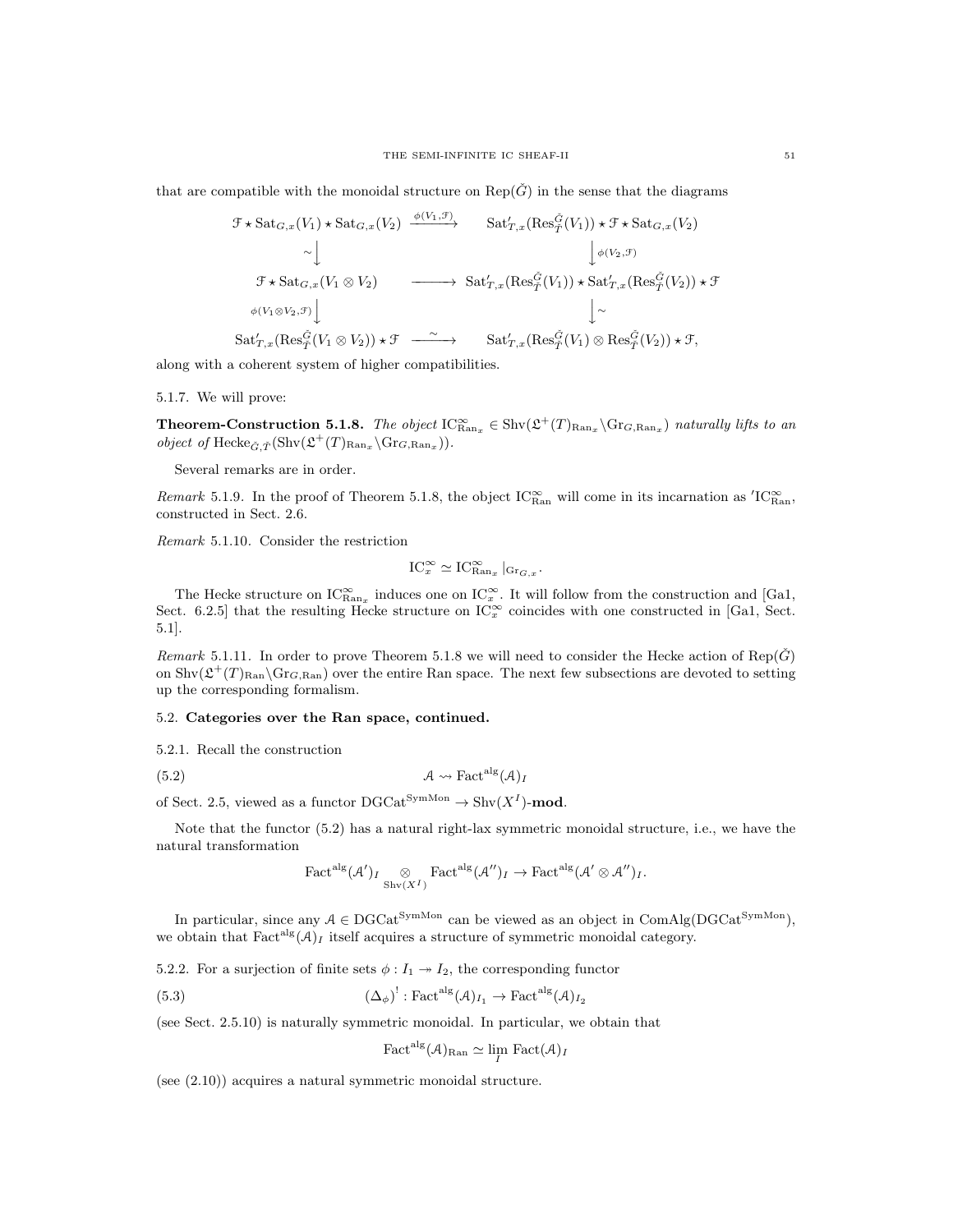5.2.3. Let  $\mathcal{A}' \to \mathcal{A}''$  be a right-lax symmetric monoidal functor. The functor (5.2) gives rise to a right-lax symmetric monoidal functor

$$
\text{Fact}^{\text{alg}}(\mathcal{A}')_I \to \text{Fact}^{\text{alg}}(\mathcal{A}'')_I,
$$

compatible with the restriction functors  $(5.3)$ . Varying I, we obtain a right-lax symmetric monoidal functor

$$
\text{Fact}^{\text{alg}}(\mathcal{A}')_{\text{Ran}} \to \text{Fact}^{\text{alg}}(\mathcal{A}'')_{\text{Ran}}.
$$

In particular, a commutative algebra object A in A, viewed as a right-lax symmetric monoidal functor Vect  $\rightarrow \mathcal{A}$ , gives rise to a commutative algebra

$$
\text{Fact}^{\text{alg}}(A)_I \in \text{Fact}^{\text{alg}}(\mathcal{A})_I.
$$

These algebra objects are compatible under the restriction functors  $(5.3)$ . Varying I, we obtain a commutative algebra object

$$
Factalg(A)Ran \in Fact(A)Ran.
$$

5.2.4. Examples. Let us consider the two examples of A from Sect. 2.5.4.

(i) Let  $A =$  Vect. We obtain that to  $A \in \text{ComAlg}(\text{Vect})$  we can canonically assign an object  $Fact<sup>alg</sup>(A)<sub>Ran</sub> \in Shv(Ran).$ 

(ii) Let A be the category of  $\Lambda^{neg} - 0$  graded vector spaces. Note that a commutative algebra A in A is the same as a commutative  $\Lambda^{neg}$ -algebra with  $A(0) = k$ . On the one hand, the construction of Sect. 2.3 assigns to such an A a collection of objects

$$
\text{Fact}^{\text{alg}}(A)_{X^{\lambda}} \in \text{Shv}(X^{\lambda}), \quad \lambda \in \Lambda^{\text{neg}} - 0.
$$

On the other hand, we have the above object

$$
\text{Fact}^{\text{alg}}(A)_{\text{Ran}} \in \text{Fact}^{\text{alg}}(\mathcal{A})_{\text{Ran}}.
$$

By unwinding the constructions we obtain that these two objects match up under the equivalence  $(2.7).$ 

## 5.3. Digression: right-lax central structures.

5.3.1. Let A and A' be symmetric monoidal categories, and let C be a  $(A', A)$ -bimodule category. Let  $F : A \to A'$  be a right-lax symmetric monoidal functor.

A right-lax central structure on an object  $c \in \mathcal{C}$  with respect to F is a system of maps

$$
F(a) \otimes c \stackrel{\phi(a,c)}{\longrightarrow} c \otimes a, \quad a \in \mathcal{A}
$$

that make the diagrams

$$
F(a_1) \otimes (F(a_2) \otimes c) \xrightarrow{\phi(a_2,c)} F(a_1) \otimes (c \otimes a_2)
$$
  
\n
$$
\sim \downarrow \qquad \qquad \downarrow \sim
$$
  
\n
$$
(F(a_1) \otimes F(a_2)) \otimes c \qquad (F(a_1) \otimes c) \otimes a_2
$$
  
\n
$$
\downarrow \qquad \qquad \downarrow \phi(a_1,c)
$$
  
\n
$$
F(a_1 \otimes a_2) \otimes c \qquad (c \otimes a_1) \otimes a_2
$$
  
\n
$$
\phi(a_1 \otimes a_2,c) \qquad \qquad \downarrow \sim
$$
  
\n
$$
c \otimes (a_1 \otimes a_2) \qquad \xrightarrow{\text{id}} \qquad c \otimes (a_1 \otimes a_2),
$$

commute, along with a coherent system of higher compatibilities.

Denote the category of objects of C equipped with a right-lax central structure on an object with respect to F by  $Z_F(\mathcal{C})$ .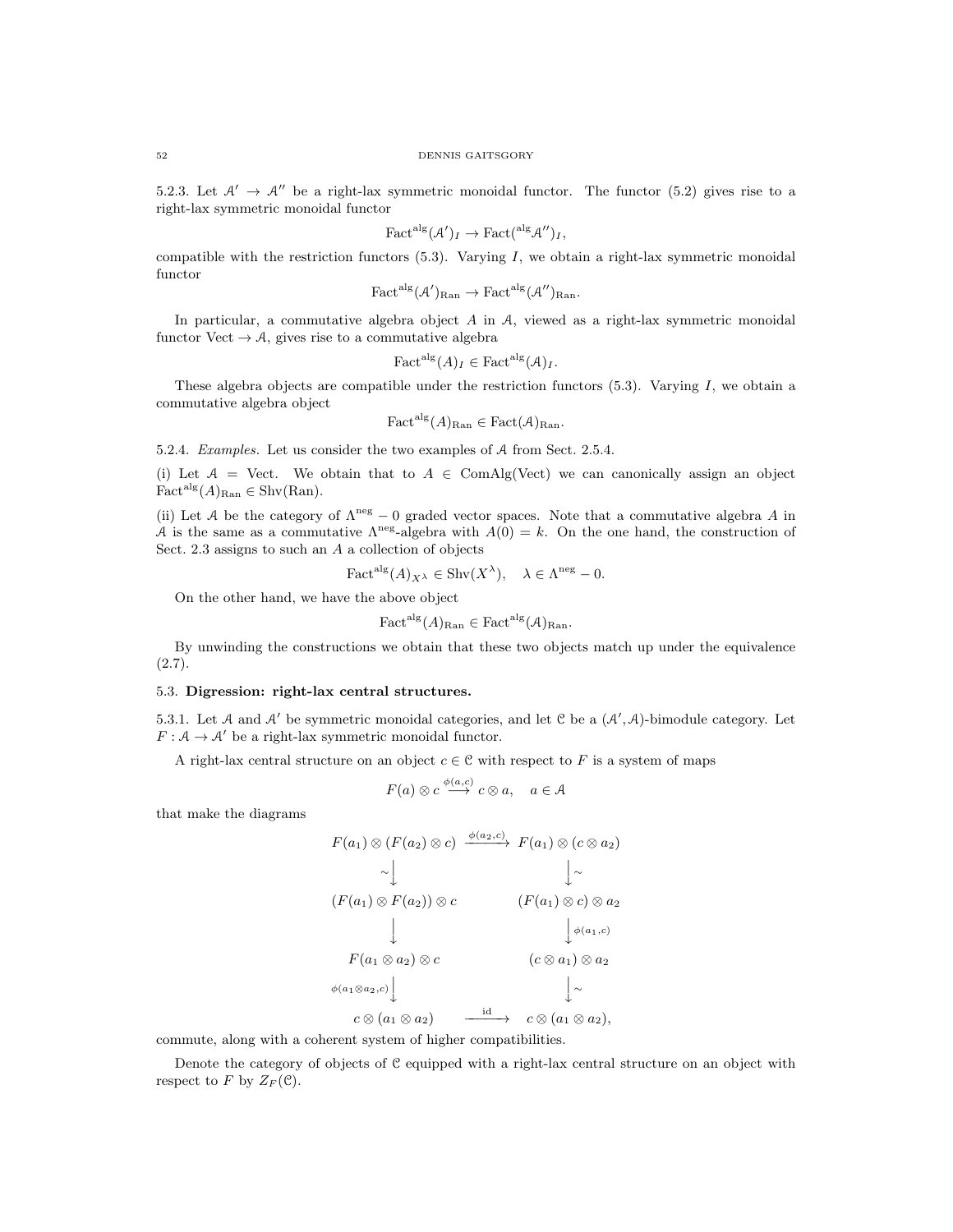5.3.2. From now on we will assume that A is rigid (see [GR, Chapter 1, Sect. 9.1] for what this means).

If A is compactly generated, this condition is equivalent to requiring that the class of compact objects in A coincides with the class of objects that are dualizable with respect to the symmetric monoidal structure on A.

5.3.3. Assume for a moment that  $F$  is strict (i.e., is a genuine symmetric monoidal functor). We have:

**Lemma 5.3.4.** If  $c \in Z_F(\mathcal{C})$ , then the morphisms  $\phi(a, c)$  are isomorphisms.

In other words, this lemma says that if  $F$  is genuine, then any right-lax central structure is a genuine central structure (under the assumption that A is rigid).

5.3.5. Let  $R_A \in \mathcal{A} \otimes \mathcal{A}$  be the (commutative) algebra object, obtained by applying the right adjoint

$$
\mathcal{A} \to \mathcal{A} \otimes \mathcal{A}
$$

of the monoidal operation  $A \otimes A \rightarrow A$ , to the unit object  $\mathbf{1}_{A} \in A$ .

Consider the (commutative) algebra object

$$
R_{\mathcal{A}}^F := (F \otimes id)(R_{\mathcal{A}}) \in \mathcal{A}' \otimes \mathcal{A}.
$$

We have:

**Lemma 5.3.6.** A datum of right-lax central structure on an object  $c \in \mathcal{C}$  is equivalent to upgrading c to an object of  $R_{\mathcal{A}}^F$ -mod $(\mathcal{C})$ .

5.3.7. Let F' be another right-lax symmetric monoidal functor, and let  $F \to F'$  be a right-lax symmetric monoidal natural transformation. Restriction defines a functor

(5.4) 
$$
Z_{F'}(\mathcal{C}) \to Z_F(\mathcal{C}).
$$

In addition, we have a homomorphism of commutative algebra objects in  $\mathcal{A}' \otimes \mathcal{A}$ 

$$
R_{\mathcal{A}}^{F} \to R_{\mathcal{A}}^{F'}.
$$

It easy to see that with respect to the equivalence of Lemma 5.3.6, the diagram

$$
Z_{F'}(\mathcal{C}) \longrightarrow Z_F(\mathcal{C})
$$
  
\n
$$
\sim \downarrow \qquad \qquad \downarrow \sim
$$
  
\n
$$
R_A^{F'}\text{-mod}(\mathcal{C}) \longrightarrow R_A^{F}\text{-mod}(\mathcal{C}),
$$

commutes, where the bottom arrow is given by restriction.

In particular, we obtain that the functor (5.4) admits a left adjoint, given by

$$
R_{\mathcal{A}}^{F'} \underset{R_{\mathcal{A}}^F}{\otimes} -.
$$

5.3.8. We now modify our context, and we let C be a module category for

$$
\mathrm{Fact}^{\mathrm{alg}}(\mathcal{A}' \otimes \mathcal{A})_{I}.
$$

We have the corresponding category of right-lax central objects, denoted by the same symbol  $Z_F(\mathcal{C}),$ which can be identified with

Fact<sup>alg</sup>
$$
(R_{\mathcal{A}}^F)_{I}
$$
-mod $(\mathcal{C})$ .

For a right-lax symmetric monoidal natural transformation  $F \to F'$ , the left adjoint to the restriction functor  $Z_{F'}(\mathcal{C}) \to Z_F(\mathcal{C})$  is given by

(5.5) 
$$
\qquad \qquad \text{Factalg}(R_{\mathcal{A}}^{F'})_{I} \underset{\text{Factalg } (R_{\mathcal{A}}^{F})_{I}}{\otimes} -.
$$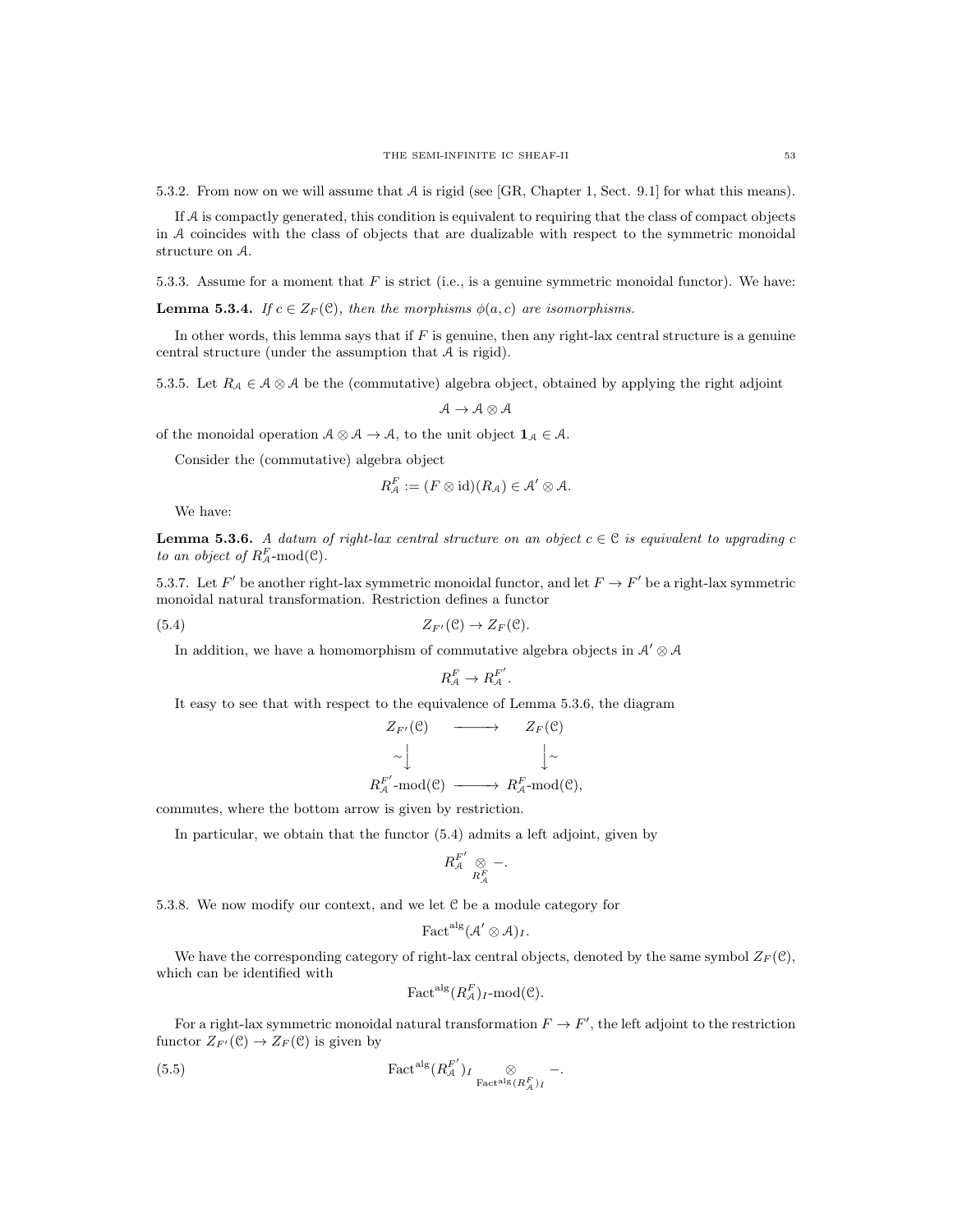5.3.9. Let

$$
I \leadsto \mathcal{C}_I, \quad I \in \text{Fin}^{\text{surj}}
$$

be a compatible family of module categories over  $Fact(\mathcal{A}' \otimes \mathcal{A})_I$ .

Set

$$
\mathcal{C}_{\mathrm{Ran}} := \lim_{I \in \mathrm{Fin}^{\mathrm{surj}}} \mathcal{C}_I.
$$

We can thus talk about an object  $c \in \mathcal{C}_{\text{Ran}}$  being equipped with a right-lax central structure with respect to F. Denote the corresponding category of right-lax central objects by  $Z_F(\mathcal{C}_{\text{Ran}})$ .

The functors (5.5) provide a left adjoint to the forgetful functor

$$
Z_{F'}(\mathcal{C}_{\mathrm{Ran}}) \to Z_F(\mathcal{C}_{\mathrm{Ran}}).
$$

This follows from the fact that for a surjective map of finite sets  $\phi: I_1 \rightarrow I_2$ , the natural transformation in the diagram

$$
\begin{array}{ccc}\nZ_F(\mathcal{C}_{I_1}) & \xrightarrow{\Delta_{\phi}^!} & Z_F(\mathcal{C}_{I_2}) \\
\downarrow^{\text{Factalg}}(R_A^{F'})_{I_1} & \otimes & \downarrow^{\text{Factalg}}(R_A^{F'})_{I_2} \\
 & & \downarrow^{\text{Factalg}}(R_A^{F'})_{I_1} \xrightarrow{\otimes} & \downarrow^{\text{Factalg}}(R_A^{F'})_{I_2} \\
 & & Z_{F'}(\mathcal{C}_{I_1}) & \xrightarrow{\Delta_{\phi}^!} & Z_{F'}(\mathcal{C}_{I_2})\n\end{array}
$$

is an isomorphism.

5.4. Hecke and Drinfeld-Plücker structures. We will be interested in the following particular cases of the above situation<sup>10</sup>.

5.4.1. Take  $A = \text{Rep}(\check{G})$  and  $A' = \text{Rep}(\check{T})$  with F' being given by restriction along  $\check{T} \to \check{G}$ . We denote the corresponding category  $Z_{F'}(\mathcal{C})$  by

$$
\text{Hecke}_{\check{G},\check{T}}(\mathcal{C}).
$$

By Lemma 5.3.4, its objects are  $c \in \mathcal{C}$ , equipped with a system of *isomorphisms* 

$$
\mathrm{Res}_{\check{T}}^{\check{G}}(V)\otimes c\simeq c\otimes V, \quad V\in \mathrm{Rep}(\check{G}),
$$

compatible with tensor products of the  $V$ 's.

For this reason, we call a (right-lax) central structure on an object of C in this case a graded Hecke structure.

Equivalently, these are objects of C equipped with an action of the algebra

$$
R_{\mathcal{A}}^{F'} := (\text{Res}(\check{G}_{\check{T}}) \otimes \text{id})(R_{\check{G}}),
$$

where  $R_{\check{G}} \in \text{Rep}(\check{G}) \otimes \text{Rep}(\check{G})$  is the regular representation.

5.4.2. Let us now take  $A = \text{Rep}(\check{G})$  and  $A' = \text{Rep}(\check{T})$ , but the functor F is given by the non-derived functor of  $\check{N}$ -invariants

$$
V^{\lambda} \mapsto V^{\lambda}(\lambda) = e^{\lambda}.
$$

The corresponding algebra object

 $R_{\mathcal{A}}^{F} \in \operatorname{Rep}(\check{T}) \otimes \operatorname{Rep}(\check{G})$ 

is  $\mathcal{O}(\overline{N}\backslash\overline{G})$ , where  $\overline{N}\backslash\overline{G}$  is the base affine space of  $\check{G}$ , viewed as acted on on the left by  $\check{T}$  and on the right by  $\check{G}$ .

We denote the corresponding category  $Z_F(\mathcal{C})$  by

 $DrPl(\mathcal{C})$ .

<sup>&</sup>lt;sup>10</sup>The formalism described in this subsection (as well as the term) was suggested by S. Raskin.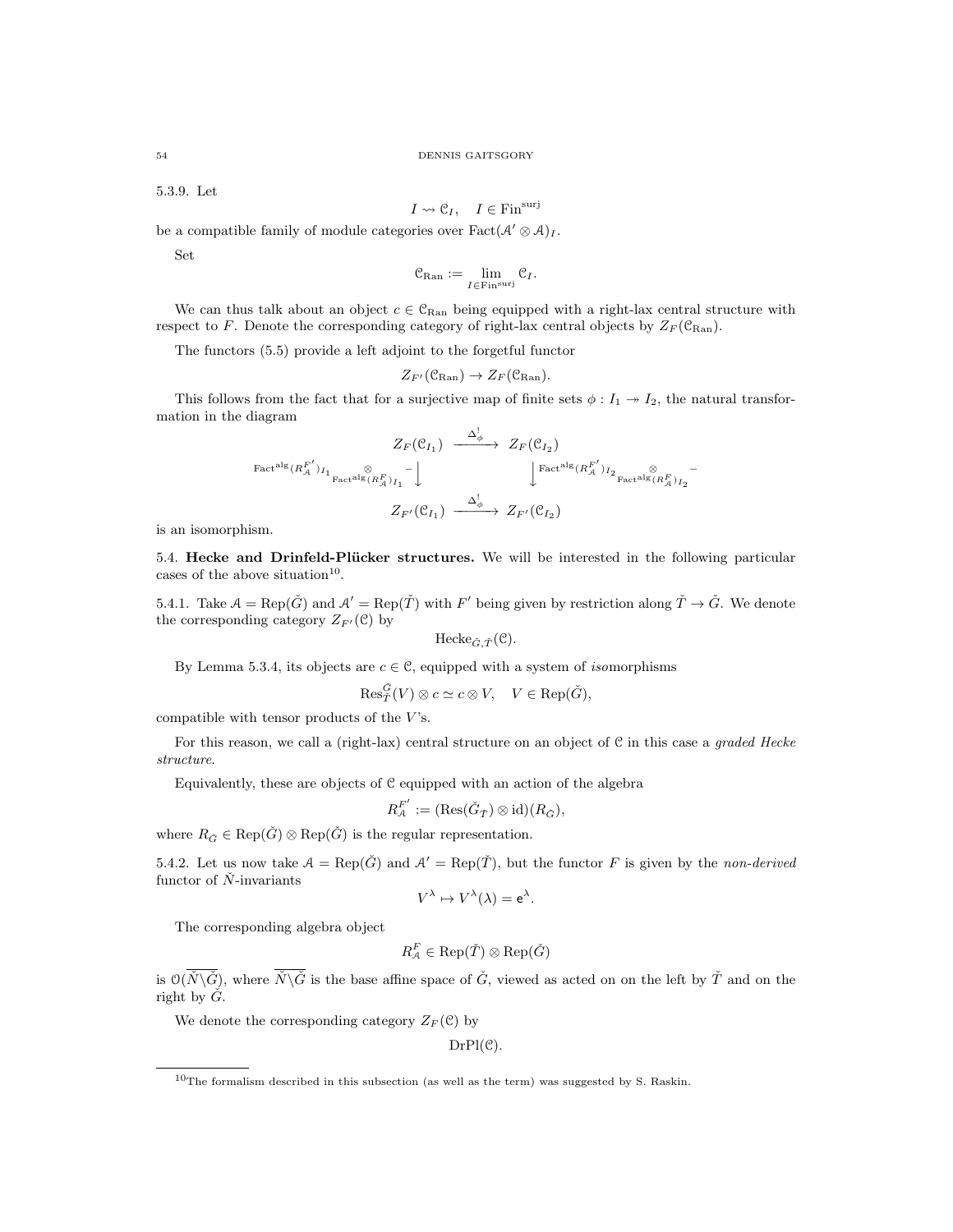By definition, its objects are  $c \in \mathcal{C}$ , equipped with a collection of maps

$$
\mathsf{e}^{\lambda} \otimes c \stackrel{\phi(\lambda, c)}{\longrightarrow} c \otimes V^{\lambda}
$$

that make the diagrams

$$
e^{\lambda} \otimes (e^{\mu} \otimes c) \xrightarrow{\phi(\mu, c)} e^{\lambda} \otimes (c \otimes V^{\mu})
$$
  
\sim 
$$
\downarrow \sim
$$
  
\n
$$
(e^{\lambda} \otimes e^{\mu}) \otimes c \qquad (e^{\lambda} \otimes c) \otimes V^{\mu}
$$
  
\sim 
$$
\downarrow \qquad \qquad \downarrow \phi(\lambda, c)
$$
  
\n
$$
e^{\lambda + \mu} \otimes c \qquad (c \otimes V^{\lambda}) \otimes V^{\mu}
$$
  
\n
$$
\phi(\lambda + \mu, c) \downarrow \qquad \qquad \downarrow \sim
$$
  
\n
$$
c \otimes V^{\lambda + \mu} \qquad \qquad \downarrow \sim
$$
  
\n
$$
c \otimes (V^{\lambda} \otimes V^{\mu})
$$

commute, along with a coherent system of higher compatibilities.

We will call a right-lax central structure on an object of  $C$  in this case a *Drinfeld-Plücker* structure.

5.4.3. We have a right-lax symmetric monoidal natural transformation  $F \to F'$ ,

$$
\mathrm{e}^{\lambda}\rightarrow \mathrm{Res}_{\check T}^{\check G}(V^{\lambda}).
$$

The corresponding morphism of commutative algebra objects in Rep( $\check{T}$ ) ⊗ Rep( $\check{G}$ ) is given by pullback along the projection map

$$
\check{G}\to \overline{\check{N}\backslash \check{G}}.
$$

Consider the forgetful functor

$$
\mathrm{Res}_{\mathrm{DrPl}}^{\mathrm{Hecke}_{\check{G},\check{T}}}:\mathrm{Hecke}_{\check{G},\check{T}}(\mathcal{C})\to\mathrm{DrPl}(\mathcal{C}),
$$

and its left adjoint

$$
\text{Ind}_{\text{DrPl}}^{\text{Hecke}_{\check{G},\check{T}}}: \text{DrPl}(\mathcal{C}) \to \text{Hecke}_{\check{G},\check{T}}(\mathcal{C}).
$$

5.4.4. Let us now recall the statement of [Ga1, Proposition 6.2.4] that describes the composition

(5.6) 
$$
\text{DrPl}(\mathcal{C}) \stackrel{\text{Hed}_{{\rm DrPl}}}{\longrightarrow} \text{Hecke}_{\check{G},\check{T}}(\mathcal{C}) \to \mathcal{C},
$$

where the second arrow is the forgetful functor.

Given an object  $c \in DrP1(\mathcal{C})$ , the construction of [Ga1, Sect. 2.7] defines a functor  $\Lambda^+ \to \mathcal{C}$ , which at the level of objects sends  $\lambda \in \Lambda^+$  to

$$
e^{-\lambda} \otimes c \otimes V^{\lambda}.
$$

The assertion  $[Ga1,$  Proposition 6.2.4 says that the value of  $(5.6)$  on the above c is canonically identified with

$$
\operatornamewithlimits{colim}_{\lambda\in\Lambda^+}\mathsf{e}^{-\lambda}\otimes c\otimes V^\lambda.
$$

5.4.5. We now place ourselves in the context of Sect. 5.3.8. Let C be a module category for

$$
\text{Fact}^{\text{alg}}(\text{Rep}(\check{\mathcal{I}}) \otimes \text{Rep}(\check{G}))_{I}.
$$

We denote corresponding categories  $Z_{F'}(\mathcal{C})$  and  $Z_F(\mathcal{C})$  by Hecke $_{\tilde{G}, \tilde{T}}(\mathcal{C})$  and DrPl( $\mathcal{C}$ ), respectively.

Let  $c \in \mathcal{C}$  be an object of  $Z_F(\mathcal{C})$ . We wish to describe the value on c of the composite functor

(5.7) 
$$
\text{DrPl}(\mathcal{C}) \overset{\text{Hed}_{{\rm D}\text{-}{\rm P}\text{-}{\rm P}}}{\text{D}{\rm rPl}(\mathcal{C})}^{\text{Hed}_{{\rm D}\text{-}{\rm P}\text{-}{\rm P}}}\text{Hecke}_{\tilde{G},\tilde{T}}(\mathcal{C}) \to \mathcal{C}
$$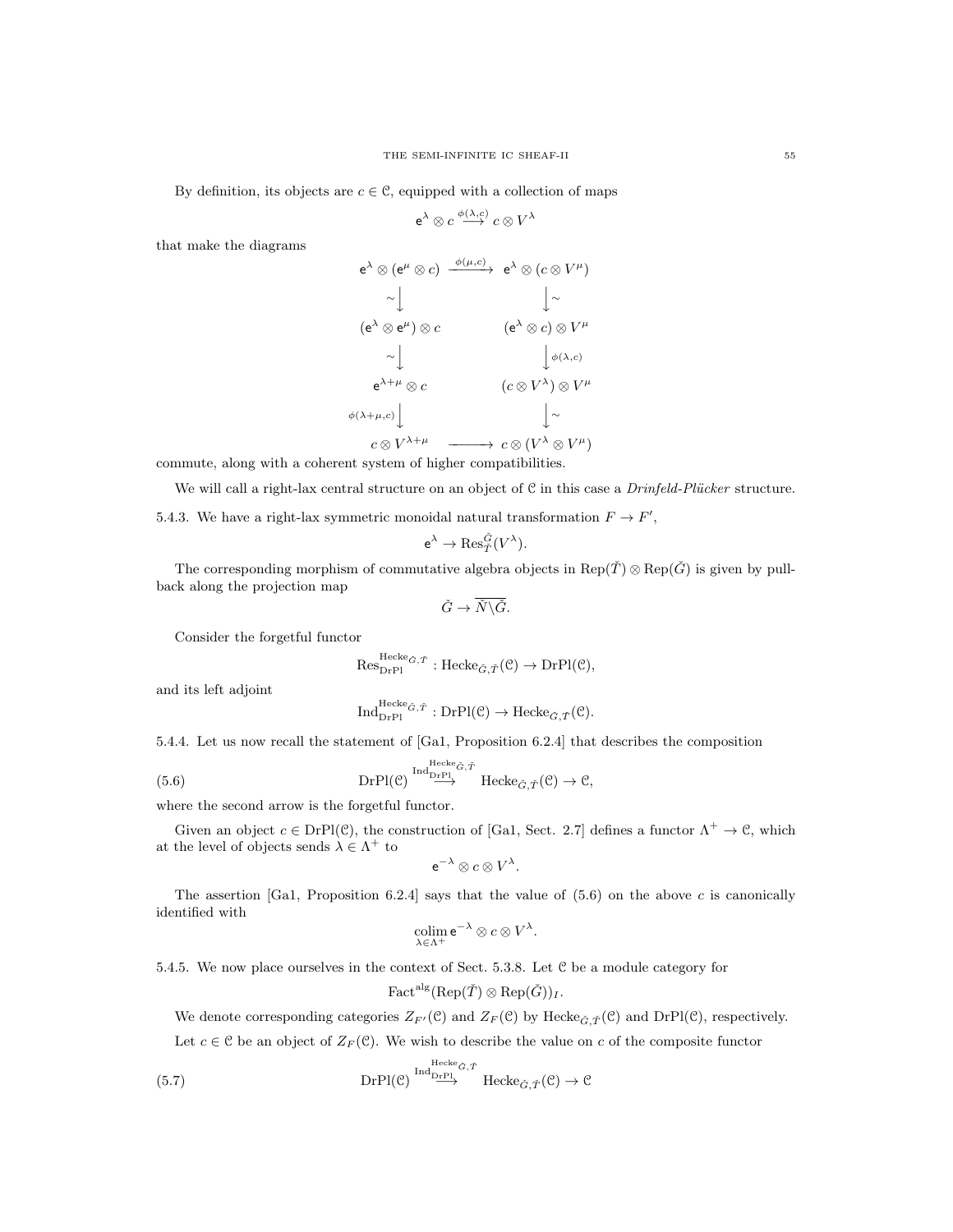5.4.6. For  $\underline{\lambda} \in \text{Maps}(I, \Lambda^+)$ , recall the object  $V^{\underline{\lambda}} \in \text{Fact}(\text{Rep}(\check{G}))_I$ , see Sect. 2.6.1. Similarly, we have the object

$$
e^{\underline{\lambda}} \in \text{Fact}(\text{Rep}(\check{T}))_I.
$$

The construction of [Ga1, Sect.2.7] defines on the assignment

$$
\underline{\lambda} \mapsto \mathrm{e}^{-\underline{\lambda}} \otimes c \otimes V^{\underline{\lambda}}
$$

a structure of a functor

 $\text{Maps}(I, \Lambda^+) \to \mathcal{C}.$ 

Generalizing [Ga1, Proposition 6.2.4] one shows:

**Proposition 5.4.7.** The value of the composite functor (5.7) on  $c \in \text{DrPl}(\mathcal{C})$  identifies canonically with

$$
\underset{\underline{\lambda} \in \mathrm{Maps}(I,\Lambda^{+})}{\text{colim}} \underline{\lambda} \mapsto e^{-\underline{\lambda}} \otimes c \otimes V^{\underline{\lambda}}.
$$

5.4.8. Let  $I \leadsto \mathfrak{C}_I$  be as in Sect. 5.3.9. Consider the corresponding categories  $DrP(C_{\text{Ran}})$  and Hecke $_{\check{G}, \check{T}}(\mathcal{C}_{\mathrm{Ran}})$ .

The compatibility of the functors  $Ind_{DrP1}^{Hecke\check{c},\check{\tau}}$  for surjections of finite sets gives rise to a well-defined functor

$$
\mathrm{Ind}_{\mathrm{DrPl}}^{\mathrm{Hecke}_{\check{G},\check{T}}}:\mathrm{DrPl}(\mathfrak{C}_{\mathrm{Ran}})\rightarrow\mathrm{Hecke}_{\check{G},\check{T}}(\mathfrak{C}_{\mathrm{Ran}}),
$$

left adjoint to the restriction functor.

For  $c \in DrP( $\mathcal{C}_{\text{Ran}}$ ), the value of the composite functor$ 

$$
\mathrm{DrPl}(\mathcal{C}) \overset{\mathrm{Ind}_{\mathrm{DrPl}_{\check{G}},\check{T}}}{\longrightarrow} \mathrm{Hecke}_{\check{G},\check{T}}(\mathcal{C}) \to \mathcal{C} \to \mathcal{C}_I
$$

is given by

$$
\underset{\underline{\lambda}\in\operatorname{Maps}(I,\Lambda^{+})}{\operatorname{colim}}\,\mathrm{e}^{-\underline{\lambda}}\otimes c_{I}\otimes V^{\underline{\lambda}},
$$

where  $c_I$  is the value of c in  $\mathfrak{C}_I$ .

#### 5.5. The Hecke property–enhanced statement.

5.5.1. The key property of the geometric Satake functor

$$
\mathrm{Sat}_{G,I}:\mathrm{Fact}^{\mathrm{alg}}(\mathrm{Rep}(\check{G}))_{I}\to \mathrm{Sph}_{G,I}
$$

is that it is has a natural monoidal structure.

The same applies to the modified geometric Satake functor  $\text{Sat}'_{T,I}$  for T.

Thus, we obtain that the category  $\text{Shv}(\mathcal{L}^+(T)_I \backslash \text{Gr}_{G,I})$  is as acted on by the monoidal category  $Fact<sup>alg</sup>(Rep( $\check{T}$ )  $\otimes$  Rep( $\check{G}$ ))<sub>I</sub>.$ 

These actions are compatible under surjective maps of finite sets  $I_1 \rightarrow I_2$ .

5.5.2. Consider the object

$$
\delta_{1_{\mathrm{Gr}},I} := (s_I)_! (\omega_{X^I}) \in \mathrm{Shv}(\mathfrak{L}^+(T)_I \backslash \mathrm{Gr}_{G,I}),
$$

where  $s_I : X^I \to \mathrm{Gr}_{G,I}$  is the unit section.

It follows from the construction of the functor  $\text{Sat}_{G,I}$  that  $\delta_{0,I}$  lifts canonically to an object of

 $DrPl(Shv(\mathfrak{L}^+(T)_I \backslash \mathrm{Gr}_{G,I})).$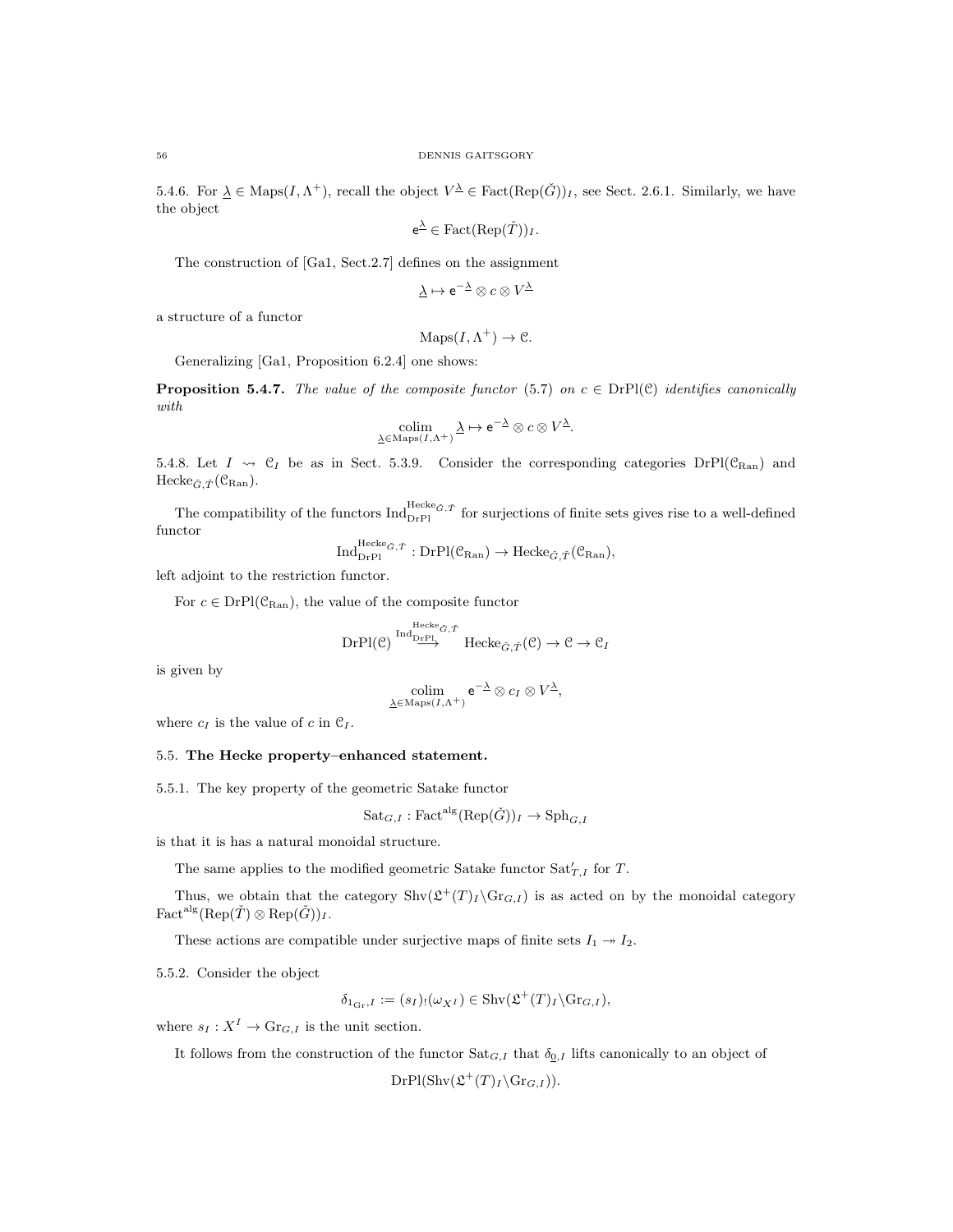5.5.3. Consider the corresponding object

$$
\text{Ind}_{\text{DrPl}}^{\text{Hecke}_{\check{G},\check{T}}}\left(\delta_{1_{\text{Gr}},I}\right) \in \text{Hecke}_{\check{G},\check{T}}(\text{Shv}(\mathfrak{L}^+(T)_I \backslash \text{Gr}_{G,I})).
$$

It follows from Proposition 5.4.7 that its image under the forgetful functor

$$
\text{Hecke}_{\check{G},\check{T}}(\text{Shv}(\mathfrak{L}^+(T)_I\backslash\text{Gr}_{G,I}))\to \text{Shv}(\mathfrak{L}^+(T)_I\backslash\text{Gr}_{G,I})\to \text{Shv}(\text{Gr}_{G,I})
$$

identifies canonically with the object  $\text{IC}_{I}^{\frac{\infty}{2}}$ , constructed in Sect. 2.6.5.

5.5.4. Consider now the object

 $\delta_{1_{\text{Gr}},\text{Ran}} := (s_{\text{Ran}})_{!}(\omega_{\text{Ran}}) \in \text{Shv}(\mathfrak{L}^+(T)_{\text{Ran}} \backslash \text{Gr}_{G,\text{Ran}}),$ 

where  $s_{\text{Ran}} : \text{Ran} \to \text{Gr}_{G,\text{Ran}}$  is the unit section.

It naturally lifts to an object of

$$
DrPl(Shv(\mathfrak{L}^+(T)_{\text{Ran}}\backslash \text{Gr}_{G,\text{Ran}})).
$$

Consider the corresponding object

$$
\operatorname{Ind}_{\operatorname{Dr} \operatorname{Pl}}^{\operatorname{Hecke}_{\check{G},\check{T}}}\left( \delta_{1_{\operatorname{Gr}},\operatorname{Ran}} \right) \in \operatorname{Hecke}_{\check{G},\check{T}}(\operatorname{Shv}(\mathfrak{L}^+(T)_{\operatorname{Ran}} \backslash \operatorname{Gr}_{G,\operatorname{Ran}})).
$$

By Sect. 5.4.8, the image of  $\text{Ind}_{\text{DrPI}}^{\text{Hecke}_{\tilde{G},\tilde{T}}}(\delta_{1_{\text{Gr}},\text{Ran}})$  under the forgetful functor

$$
\mathrm{Hecke}_{\check{G},\check{T}}(\mathrm{Shv}(\mathfrak{L}^+(T)_{\mathrm{Ran}}\backslash \mathrm{Gr}_{G,\mathrm{Ran}}))\rightarrow \mathrm{Shv}(\mathfrak{L}^+(T)_{\mathrm{Ran}}\backslash \mathrm{Gr}_{G,\mathrm{Ran}})\rightarrow \mathrm{Shv}(\mathrm{Gr}_{G,\mathrm{Ran}})
$$

identifies canonically with the object  $'IC_{\text{Ran}}^{\frac{\infty}{2}}$ , constructed in Sect. 2.6.7.

Remark 5.5.5. The latter could be used to define on the assignment

$$
I\leadsto \operatorname{IC}_I^{\frac{\infty}{2}}
$$

a homotopy-coherent system of compatibilities as  $I$  varies over  $\text{Fin}^{\text{surj}}$ .

5.5.6. Using the isomorphism

$$
{}^{\prime}IC_{\rm Ran}^{\frac{\infty}{2}}\simeq IC_{\rm Ran}^{\frac{\infty}{2}}
$$

of Theorem 2.7.2, we thus obtain a lift of  $IC_{\text{Ran}}^{\frac{\infty}{2}}$  to an object of  $\text{Hecke}_{\tilde{G},\tilde{T}}(\text{Shv}(\mathfrak{L}^+(T)_{\text{Ran}}\backslash \text{Gr}_{G,\text{Ran}})).$ Summarizing, we obtain:

**Theorem 5.5.7.** The object  $IC_{\text{Ran}}^{\frac{\infty}{2}} \in Shv(\mathcal{L}^+(T)_{\text{Ran}}\backslash \text{Gr}_{G,\text{Ran}}))$  naturally lifts to an object of  $\mathrm{Hecke}_{\check{G}, \check{T}}(\mathrm{Shv}(\mathfrak{L}^+(T)_{\mathrm{Ran}}\backslash \mathrm{Gr}_{G,\mathrm{Ran}})).$ 

5.6. Recovering the pointwise Hecke structure. In this subsection we will finally complete the proof of Theorem 5.1.8.

5.6.1. The constructions in Sects. 5.2-5.4 carry over to the situation when Ran is replaced by  $\text{Ran}_x$ . From Theorem 5.5.7 we obtain that the object

$$
\mathrm{IC}_{\mathrm{Ran}_x}^{\frac{\infty}{2}} \in \mathrm{Shv}(\mathfrak{L}^+(T)_{\mathrm{Ran}_x} \backslash \mathrm{Gr}_{G,\mathrm{Ran}_x})).
$$

5.6.2. Now, we have a symmetric monoidal functor

 $\operatorname{Rep}(\check{T}) \otimes \operatorname{Rep}(\check{G}) \to \operatorname{Fact}(\operatorname{Rep}(\check{T}) \otimes \operatorname{Rep}(\check{G}))_{\operatorname{Ran}_x}.$ 

Restricting, we obtain that  $IC_{\text{Ran}_x}^{\frac{\infty}{2}}$  lifts to an object of  $\text{Hecke}_{\check{G},\check{T}}(\text{Shv}(\mathfrak{L}^+(T)_{\text{Ran}_x}\backslash \text{Gr}_{G,\text{Ran}_x}))$ , as stated in Theorem 5.1.8.

6. Local vs global compatibility of the Hecke structure

In this section we will establish a compatibility between the Hecke structure on  $\text{IC}_{\text{Ran}}^{\frac{\infty}{2}}$  constructed in the previous section and the corresponding structure on  $IC_{\rm glob}^{\frac{\infty}{2}}$  established in [BG1].

6.1. The relative version of the Ran Grassmannian.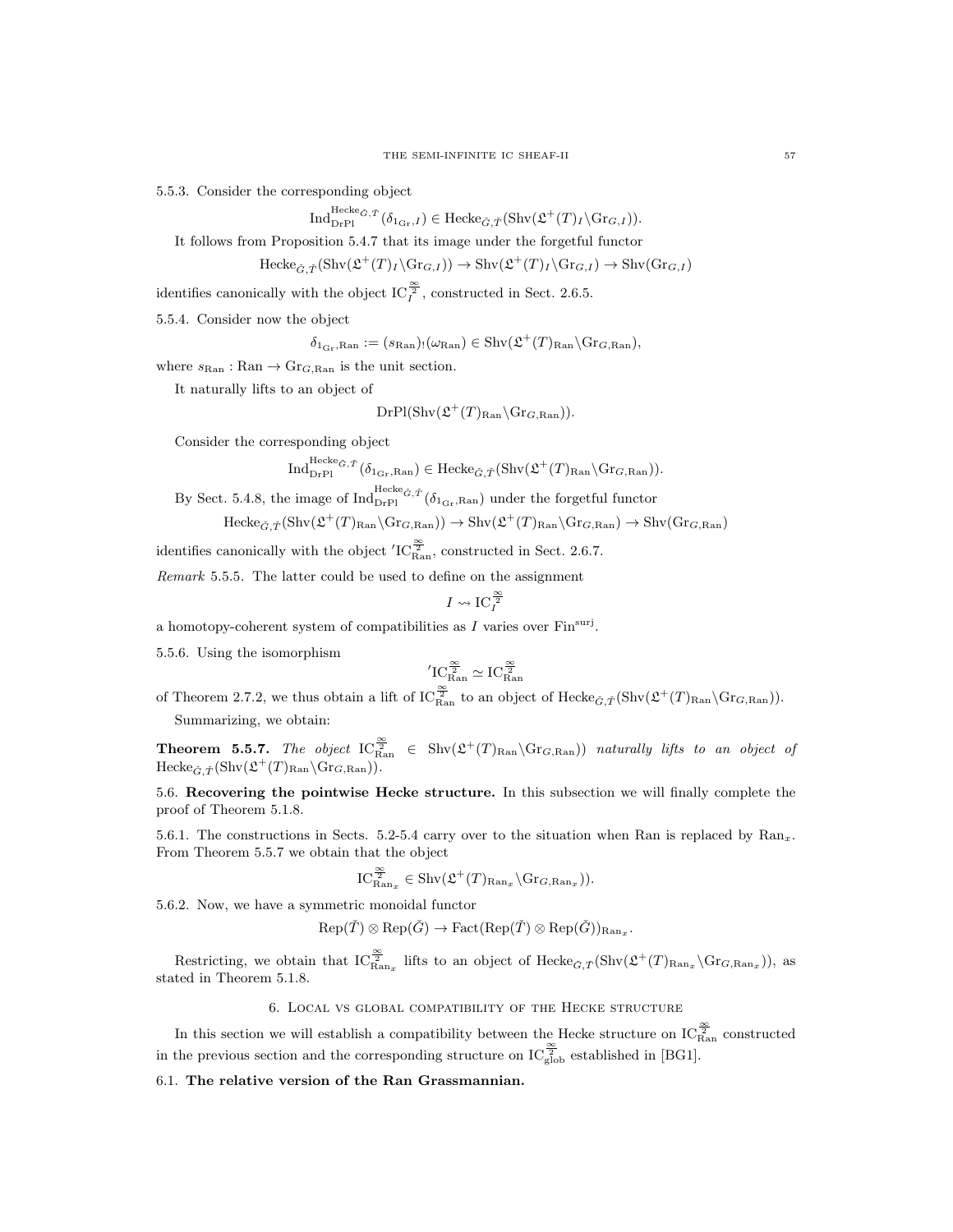6.1.1. We introduce a relative version of the prestack  $\text{Gr}_{G, \text{Ran}}$  over  $\text{Bun}_T$ , denoted  $\text{Gr}_{G, \text{Ran}} \tilde{\times} \text{Bun}_T$ , as follows.

Let  $(\text{Ran} \times \text{Bun}_T)^{\text{level}}$  be the prestack that classifies the data of  $(\mathcal{P}_T, \mathcal{I}, \beta)$ , where:

(i)  $\mathfrak I$  is a finite non-empty collection of points on  $X$ ;

(ii)  $\mathcal{P}_T$  is a T-bundle on X;

(iii)  $\beta$  is a trivialization of  $\mathcal{P}_T$  on the formal neighborhood of  $\Gamma_{\mathcal{I}}$ .

The prestack  $(\text{Ran} \times \text{Bun}_T)$ <sup>level</sup> is acted on by  $\mathfrak{L}(T)_{\text{Ran}}$ , and the map

 $(\text{Ran} \times \text{Bun}_T)^{\text{level}} \to \text{Bun}_T \times \text{Ran}$ 

is a  $\mathfrak{L}^+(T)_{\text{Ran}}$ -torsor, locally trivial in the étale (in fact, even Zariski, since T is a torus) topology.

We set

$$
\operatorname{Gr}_{G,\text{Ran}}\widetilde{\times}\operatorname{Bun}_T := \mathfrak{L}^+(T)_{\text{Ran}} \setminus \left(\operatorname{Gr}_{G,\text{Ran}}\underset{\text{Ran}}{\times} (\text{Ran} \times \operatorname{Bun}_T)^{\text{level}}\right).
$$

We have a tautological projection

$$
r: \mathrm{Gr}_{G,\mathrm{Ran}} \widetilde{\times} \mathrm{Bun}_T \to \mathfrak{L}^+(T)_{\mathrm{Ran}} \backslash \mathrm{Gr}_{G,\mathrm{Ran}}.
$$

6.1.2. The right action of the groupoid

(6.1) 
$$
\mathfrak{L}^+(G)_{\text{Ran}} \backslash \mathfrak{L}(G)_{\text{Ran}} / \mathfrak{L}^+(G)_{\text{Ran}}
$$

on Gr<sub>G,Ran</sub> naturally lifts to an action on Gr<sub>G,Ran</sub> $\widetilde{\times}$  Bun<sub>T</sub>, in a way compatible with the projection r.

In addition, by construction, we have an action of the groupoid

(6.2) 
$$
\mathfrak{L}^+(T)_{\text{Ran}} \backslash \mathfrak{L}(T)_{\text{Ran}} / \mathfrak{L}^+(T)_{\text{Ran}}
$$

on  $\text{Gr}_{G, \text{Ran}} \tilde{\times} \text{Bun}_T$ , also compatible with the projection r.

In particular, we obtain that  $\text{Shv}(Gr_{G, Ran} \tilde{\times} \text{Bun}_T)$  is a bimodule category for  $(\text{Sph}_{T, Ran}, \text{Sph}_{G, Ran})$ , and hence for  $(Fact(Rep(\check{T})_{\text{Ran}}, Fact(Rep(\check{G}))_{\text{Ran}})$ , via the Geometric Satake functor, where we use the functor  $\text{Sat}'_{T,\text{Ran}}$  to map

$$
\text{Fact}^{\text{alg}}(\text{Rep}(\check{T}))_{\text{Ran}} \to \text{Sph}_{T,\text{Ran}}.
$$

Base-changing along  $X^I \rightarrow \mathbb{R}$ an we obtain a compatible family of module categories for  $(\text{Fact}^{\text{alg}}(\text{Rep}(\check{T})_I, \text{Fact}^{\text{alg}}(\text{Rep}(\check{G}))_I), \text{ for } I \in \text{Fin}^{\text{surj}}.$ 

6.1.3. Denote:

$$
\mathrm{IC}_{\mathrm{Ran}, \mathrm{Bun}_T}^{\frac{\infty}{2}} := r^!(\mathrm{IC}_{\mathrm{Ran}}^{\frac{\infty}{2}}).
$$

From Theorem 5.5.7, we obtain that  $IC_{\text{Ran,Bun}_T}^{\frac{\infty}{2}}$  naturally lifts to an object of

$$
\text{Hecke}_{\check{G},\check{T}}(\text{Shv}(\text{Gr}_{G,\text{Ran}}\widetilde{\times}\text{Bun}_{T}));
$$

moreover we have:

(6.3) 
$$
IC_{\mathrm{Ran}, \mathrm{Bun}_T}^{\frac{\infty}{2}} \simeq \mathrm{Ind}_{\mathrm{DrPl}}^{\mathrm{Hecke}_{\tilde{G}, \tilde{T}}}(\delta_{1_{\mathrm{Gr}}, \mathrm{Ran}, \mathrm{Bun}_T}),
$$

where

$$
\delta_{1_{\text{Gr}}, \text{Ran}, \text{Bun}_T} = (s_{\text{Ran}, \text{Bun}_T})_! (\omega_{\text{Ran} \times \text{Bun}_T}),
$$

and where  $s_{\text{Ran}, \text{Bun}_T}$  is the unit section

 $\text{Ran} \times \text{Bun}_T \to \text{Gr}_{G, \text{Ran}} \widetilde{\times} \text{Bun}_T$ .

# 6.2. Hecke property in the global setting.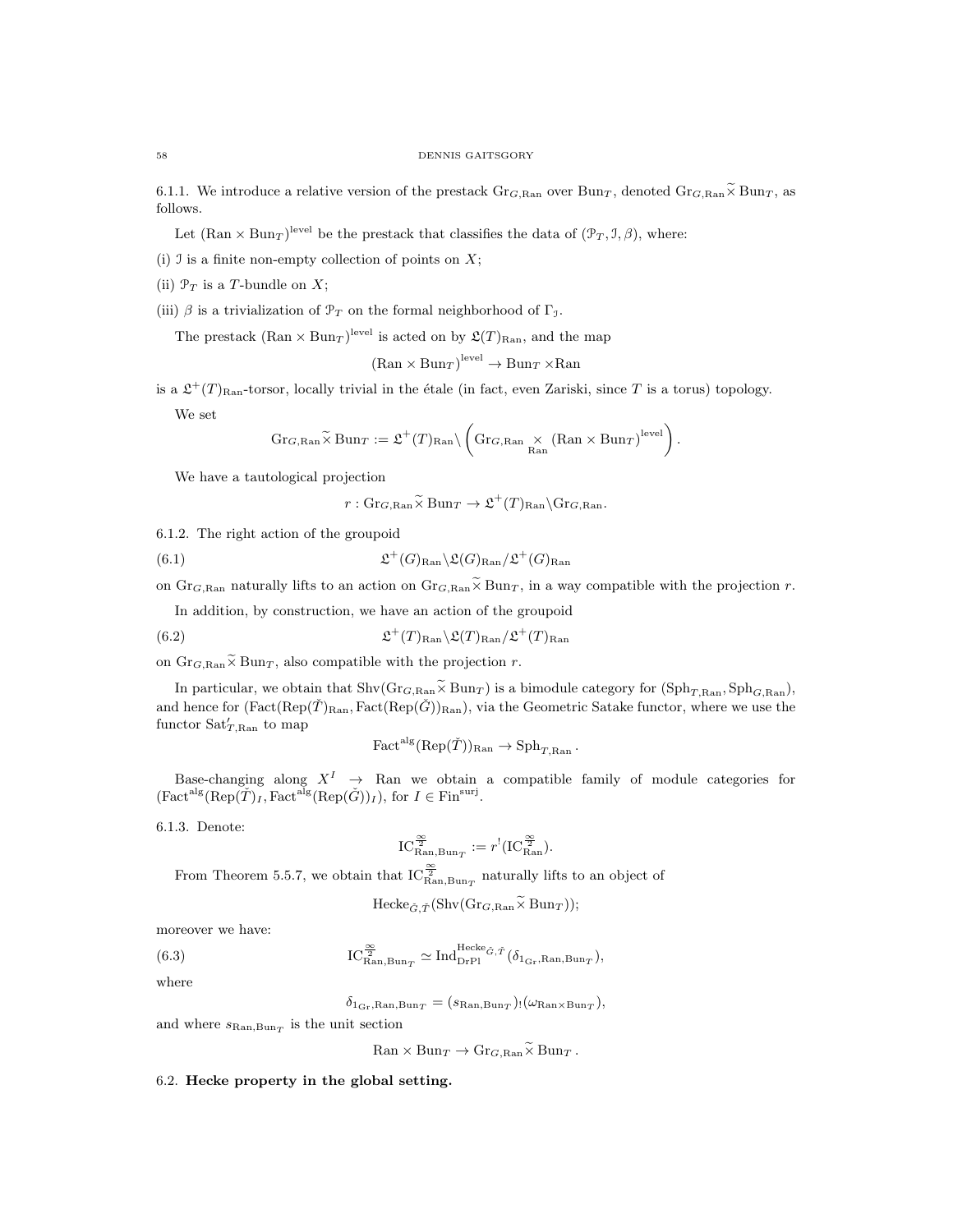6.2.1. Consider the stack  $\overline{\text{Bun}}_B$ , and consider its version

$$
(\overline{\text{Bun}}_B \times \text{Ran})_{\text{poles}}
$$

defined as follows:

A point of  $(\overline{\text{Bun}}_B \times \text{Ran})_{\text{poles}}$  is a quadruple  $(\mathcal{P}_G, \mathcal{P}_T, \kappa, \mathcal{I})$ , where

(i)  $\mathcal{P}_G$  is a G-bundle on X;

(ii)  $\mathcal{P}_T$  is a T-bundle on X;

(iii)  $\mathcal I$  is a finite non-empty collection of points on  $X$ ;

(iv)  $\kappa$  is a datum of maps

$$
\kappa^{\check\lambda}:\check\lambda({\mathcal P}_T)\to\mathcal{V}^{\check\lambda}_{{\mathcal P}_G}
$$

that are allowed to have poles on  $\Gamma_{\mathcal{I}}$ , and that satisfy the Plücker relations.

Note that we have a closed embedding

 $\overline{\text{Bun}}_B \times \text{Ran} \hookrightarrow (\overline{\text{Bun}}_B \times \text{Ran})_{\text{poles}},$ 

corresponding to the condition that the maps  $\kappa^{\tilde{\lambda}}$  have no poles.

6.2.2. Hecke modifications of the G-bundle (resp., T-bundle) define a right (resp., left) action of the groupoid (6.1) (resp., (6.2)) on  $(\overline{\text{Bun}}_B \times \text{Ran})_{\text{poles}}$ .

In particular, the category  $\text{Shv}((\overline{\text{Bun}}_B \times \text{Ran})_{\text{poles}})$  acquires a natural structure of bimodule category for  $(\mathrm{Sph}_{T,\mathrm{Ran}}, \mathrm{Sph}_{G,\mathrm{Ran}})$ , and hence for  $(\mathrm{Fact}^{\mathrm{alg}}(\mathrm{Rep}(\check{T}))_{\mathrm{Ran}}, \mathrm{Fact}^{\mathrm{alg}}(\mathrm{Rep}(\check{G}))_{\mathrm{Ran}})$ .

Base-changing along  $X^I \rightarrow \mathbb{R}$ an we obtain a compatible family of module categories for  $(\text{Fact}^{\text{alg}}(\text{Rep}(\check{T}))_I, \text{Fact}^{\text{alg}}(\text{Rep}(\check{G}))_I), \text{ for } I \in \text{Fin}^{\text{surj}}.$ 

6.2.3. Denote

 $\text{IC}_{\text{glob}, \text{Bun}_T}^{\frac{\infty}{2}} := \text{IC}_{\overline{\text{Bun}}_B} \boxtimes \omega_{\text{Ran}} \subset \text{Shv}((\overline{\text{Bun}}_B \times \text{Ran})_{\text{poles}}).$ 

The following assertion is (essentially) established in [BG1, Theorem 3.1.4]:

**Theorem 6.2.4.** The object  $\text{IC}_{\text{glob,Bun}_T}^{\frac{\infty}{2}}$  naturally lifts to an object of the category

 $\text{Hecke}_{\tilde{G}, \tilde{T}}(\text{Shv}((\overline{\text{Bun}}_B \times \text{Ran})_{\text{poles}})).$ 

# 6.3. Local vs global compatibility.

6.3.1. Note now that the map

$$
\pi_{\mathrm{Ran}} : \overline{S}_{\mathrm{Ran}}^0 \to \overline{\mathrm{Bun}}_N
$$

naturally extends to a map

$$
\pi_{\mathrm{Ran}, \mathrm{Bun}_T} : \mathrm{Gr}_{G, \mathrm{Ran}} \times \mathrm{Bun}_T \to (\mathrm{Bun}_B \times \mathrm{Ran})_{\mathrm{poles}}.
$$

We consider the functor

$$
(\pi_{\mathrm{Ran}, \mathrm{Bun}_T})'^! : \mathrm{Shv}((\overline{\mathrm{Bun}}_B \times \mathrm{Ran})_{\mathrm{poles}}) \to \mathrm{Shv}(\mathrm{Gr}_{G, \mathrm{Ran}} \widetilde{\times} \mathrm{Bun}_T)
$$

obtained from  $(\pi_{\text{Ran}, \text{Bun}_T})^!$  by applying the shift by  $[d - \langle \lambda, 2\rangle]$  over the connected component  $\text{Bun}_T^{\lambda}$ of Bun $\tau$ .

A relative version of the calculation performed in the proof of Theorem 3.3.3 shows:

**Theorem 6.3.2.** There exists a canonical isomorphism in  $\text{Shv}(Gr_{G, Ran} \tilde{\times} Bun_T)$ 

$$
\left(\pi_{\mathrm{Ran}, \mathrm{Bun}_T}\right)'\left({\mathrm{IC}}_{\mathrm{glob}, \mathrm{Bun}_T}^{\frac{\infty}{2}}\right) \simeq {\mathrm{IC}}_{\mathrm{Ran}, \mathrm{Bun}_T}^{\frac{\infty}{2}}\,.
$$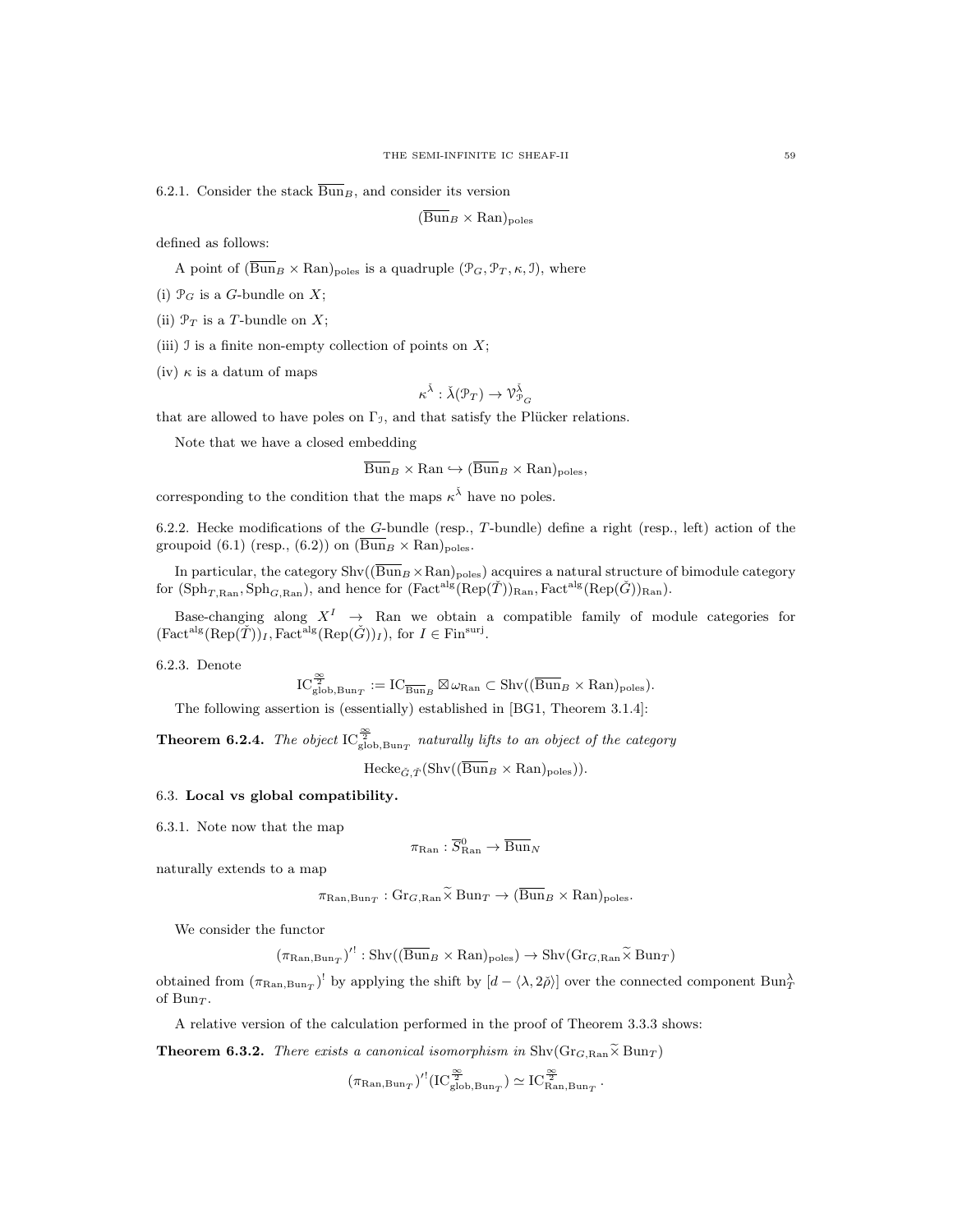6.3.3. The map r is compatible with the actions of the groupoids (6.1) and (6.2). In particular, the pullback functor

$$
(\pi_{\mathrm{Ran}, \mathrm{Bun}_T})^!: \mathrm{Shv}((\overline{\mathrm{Bun}}_B \times \mathrm{Ran})_{\mathrm{poles}}) \to \mathrm{Shv}(\mathrm{Gr}_{G, \mathrm{Ran}} \widetilde{\times} \mathrm{Bun}_T)
$$

is a map of bimodule categories for  $(\mathrm{Sph}_{T, Ran}, \mathrm{Sph}_{G, Ran})$ .

Hence, we obtain that the functor  $(\pi_{\text{Ran,Bun}_T})'$  can be thought of as a map of bimodule categories for  $(\text{Fact}^{\text{alg}}(\text{Rep}(\check{T}))_{\text{Ran}}, \text{Fact}^{\text{alg}}((\text{Rep}(\check{G}))_{\text{Ran}}).$ 

6.3.4. We are now ready to state the main result of this section:

**Theorem 6.3.5.** The isomorphism  $(\pi_{\text{Ran,Bun}_T})'$ <sup>[</sup> $[IC_{\text{glob,Bun}_T}^{\frac{\infty}{2}}) \simeq IC_{\text{Ran,Bun}_T}^{\frac{\infty}{2}}$  of Theorem 6.3.2 canonically lifts to an isomorphism of objects of Hecke<sub>G,  $\check{\tau}$ </sub>(Shv(Gr<sub>G,Ran</sub> $\widetilde{\times}$  Bun<sub>T</sub>)).

#### 6.4. Proof of Theorem 6.3.5.

6.4.1. Consider the tautological map

(6.4) 
$$
\delta_{1_{\text{Gr}}, \text{Ran}, \text{Bun}_T} \to \text{Ind}_{\text{DrPl}}^{\text{Hecke}_{\tilde{G}, \tilde{T}}}(\delta_{1_{\text{Gr}}, \text{Ran}, \text{Bun}_T}).
$$

Under the isomorphism

$$
\mathrm{Ind}_{\mathrm{DrPl}}^{\mathrm{Hecke}_{\check G},\check T}\big(\delta_{1_{\mathrm{Gr}},\mathrm{Ran}, \mathrm{Bun}_T}\big)\simeq \mathrm{IC}^{\frac{\infty}{2}}_{\mathrm{Ran},\mathrm{Bun}_T}
$$

,

of (6.3), this map corresponds to the map

(6.5) 
$$
\delta_{1_{\text{Gr}}, \text{Ran}, \text{Bun}_T} \to \text{IC}_{\text{Ran}, \text{Bun}_T}^{\frac{\infty}{2}}
$$

arising, by the  $((s_{\text{Ran}, \text{Bun}_T})$ ,  $(s_{\text{Ran}, \text{Bun}_T})$ <sup>'</sup>) adjunction, from the isomorphism

$$
\omega_{\mathrm{Ran}\times \mathrm{Bun}_T} \rightarrow (s_{\mathrm{Ran}, \mathrm{Bun}_T})^!(\mathrm{IC}^{\frac{\infty}{2}}_{\mathrm{Ran}, \mathrm{Bun}_T}).
$$

6.4.2. Consider the composite

$$
(6.6) \qquad \delta_{1_{\text{Gr}},\text{Ran},\text{Bun}_T} \to \text{Ind}_{\text{DrPl}}^{\text{Hecke}_{\check{G},\check{T}}}( \delta_{1_{\text{Gr}},\text{Ran},\text{Bun}_T}) \simeq \text{IC}_{\text{Ran},\text{Bun}_T}^{\frac{\infty}{2}} \to (\pi_{\text{Ran},\text{Bun}_T})'^!(\text{IC}_{\text{glob},\text{Bun}_T}^{\frac{\infty}{2}}).
$$

We obtain that the data on the morphism

$$
IC_{\text{Ran}, \text{Bun}_T}^{\frac{\infty}{2}} \to (\pi_{\text{Ran}, \text{Bun}_T})' (IC_{\text{glob}, \text{Bun}_T}^{\frac{\infty}{2}})
$$

of a map of objects of Hecke<sub>G, T</sub><sup>(Shv(Gr<sub>G,Ran</sub> $\widetilde{\times}$  Bun<sub>T</sub>)) is equivalent to the data on (6.6) of a map of</sup> objects of  $DrPl(Shv(Gr_{G, Ran} \tilde{\times} Bun_T)).$ 

6.4.3. The map (6.6) can be explicitly described as follows. By the  $((s_{\text{Ran,Bun}_T})_!,(s_{\text{Ran,Bun}_T})^!)$  adjunction, it corresponds to the (iso)mophism

(6.7) 
$$
\omega_{\text{Ran}\times\text{Bun}_T} \to (s_{\text{Ran},\text{Bun}_T})^! \circ (\pi_{\text{Ran},\text{Bun}_T})'^! (\text{IC}_{\text{glob},\text{Bun}_T}^{\frac{\infty}{2}})
$$

constructed as follows:

We note that the map

$$
\pi_{\text{Ran}, \text{Bun}_T} \circ s_{\text{Ran}, \text{Bun}_T} : \text{Ran} \times \text{Bun}_T \to (\text{Bun}_B \times \text{Ran})_{\text{poles}}
$$

factors as

 $\text{Ran} \times \text{Bun}_T \to \text{Ran} \times \text{Bun}_B \to \text{Ran} \times \overline{\text{Bun}}_B \to (\overline{\text{Bun}}_B \times \text{Ran})_{\text{poles}}.$ 

Now, the map (6.7) is the natural isomorphism coming from the identification

$$
\mathrm{IC}^{\frac{\infty}{2}}_{\mathrm{glob}, \mathrm{Bun}_T}|_{\mathrm{Ran} \times \mathrm{Bun}_B^{\lambda}}[d - \langle \lambda, 2\check{\rho} \rangle] \simeq \omega_{\mathrm{Ran} \times \mathrm{Bun}_B^{\lambda}}.
$$

6.4.4. Now, by unwinding the construction of the Hecke structure on  $IC_{\rm glob,Bun_{T}}^{\frac{\infty}{2}}$  in [BG1, Theorem 3.1.4], one shows that the map (6.6) indeed canonically lifts to a map in  $DrP(Shv(Gr_{G, Ran} \tilde{\times} Bun_T))$ .  $\Box$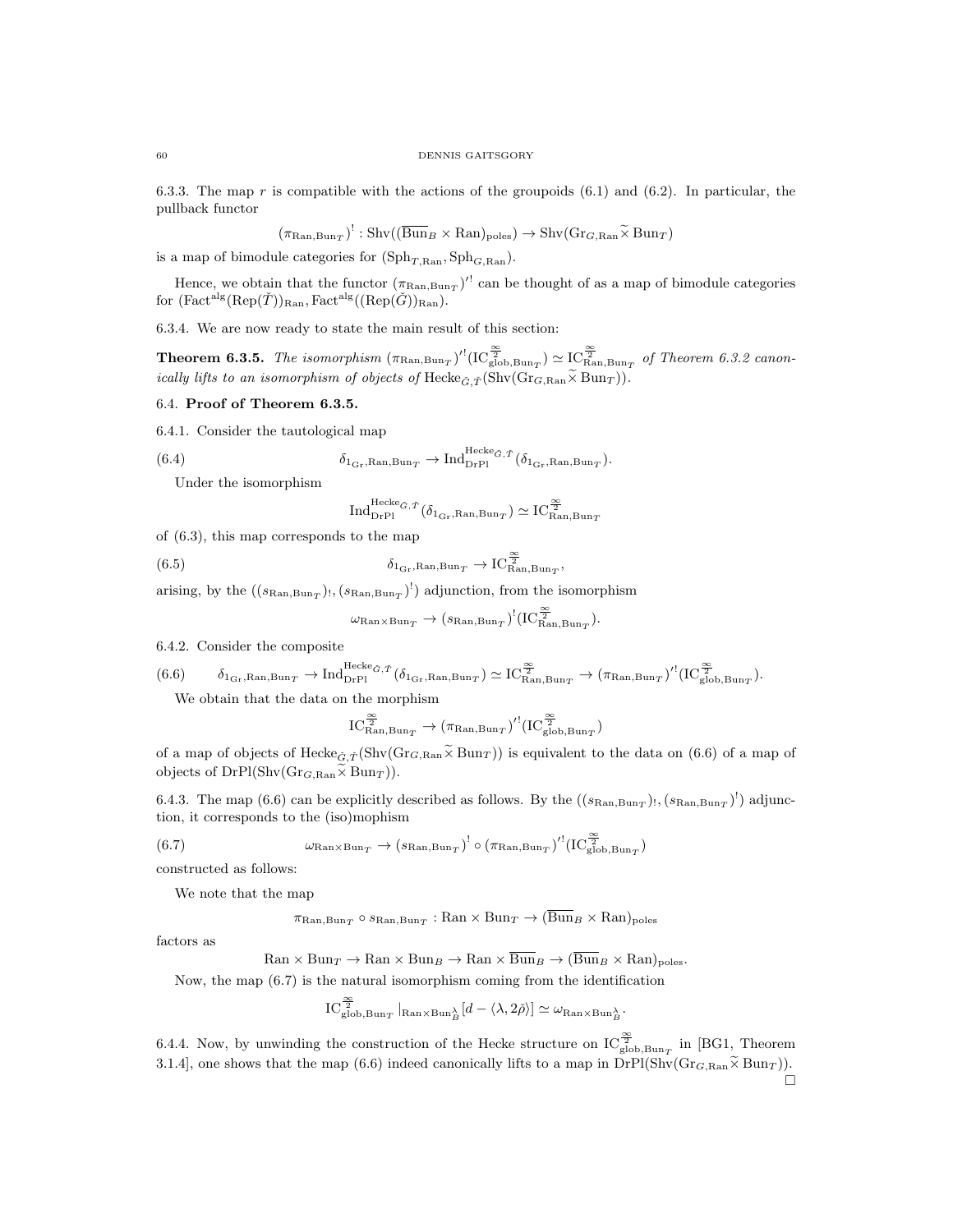Appendix A. Proof of Theorem 3.4.4

With future applications in mind, we will prove a generalization of Theorem 3.4.4. The proof is a paraphrase of the theory developed in [Bar].

Throughout this appendix, the curve  $X$  will be assumed proper.

# A.1. The space of G-bundles with a generic reduction.

A.1.1. Let Y be a test affine scheme. We shall say that an open subset of  $Y \times X$  is a *domain* if it is dense in every fiber of the projection  $Y \times X \to X$ . Note that the intersection of two domains is again a domain.

Observe that for  $\mathcal{I} \in \text{Maps}(Y, \text{Ran})$ , the subscheme  $Y \times X - \Gamma_{\mathcal{I}}$  is a domain.

A.1.2. Let Bun<sub>G-gen</sub> be the prestack that assigns to an affine test-scheme Y the groupoid, whose objects are pairs:

(i) A domain  $U \subset Y \times X$ ;

(ii) A G-bundle  $\mathcal{P}_G$  defined on  $U$ .

An (iso)morphism between two such points is by definition an isomorphism of G-bundles defined over a subdomain of the intersection of their respective domains of definition.

Remark A.1.3. In particular, given  $(\mathcal{P}_G, U)$ , if  $U' \subset U$  is a sub-domain, then the points  $(\mathcal{P}_G, U)$  and  $(\mathcal{P}_G|_{U'}, U')$  are canonically isomorphic. Hence, in the definition of Bun<sub>G-gen</sub> we can combine points (i) and (ii) into:

(i') A G-bundle  $\mathcal{P}_G$  defined over some domain in  $Y \times X$ .

A.1.4. Let  $H \to G$  be a homomorphism of algebraic groups. Consider the prestack

$$
Bun_{H\text{-gen}} \times_{Bun_{G\text{-gen}}} Bun_G.
$$

By definition, for a test affine scheme  $Y$ , its groupoid of  $Y$ -points has as objects triples:

- (i) A G-bundle  $\mathcal{P}_G$  on  $Y \times X$ ;
- (ii) A domain  $U \subset Y \times X$ ;
- (iii) A reduction  $\beta$  of  $\mathcal{P}_G$  to H defined over  $U \subset Y \times X$ ;

An (iso)morphism between two such points is by definition an isomorphism of G-bundles, compatible with the reductions over the intersection of the corresponding domains.

Remark A.1.5. As in Remark A.1.3 above, we can combine (ii) and (iii) into:

(ii) A reduction  $\beta$  of  $\mathcal{P}_G$  to H defined over some domain in  $Y \times X$ .

A.1.6. For  $H = \{1\}$ , we will use the notation

$$
\mathrm{Gr}_{G,\mathrm{gen}} := \mathrm{pt} \underset{\mathrm{Bun}_{G-\mathrm{gen}}}{\times} \mathrm{Bun}_G.
$$

By definition, for an affine test-scheme Y, the set Maps(Y, Gr<sub>G,gen</sub>) consists of pairs ( $\mathcal{P}_G, \alpha$ ), where  $\mathcal{P}_G$  is a G-bundle on  $Y \times X$ , and  $\alpha$  is a trivialization of  $\mathcal{P}_G$  defined on some domain in  $Y \times X$ .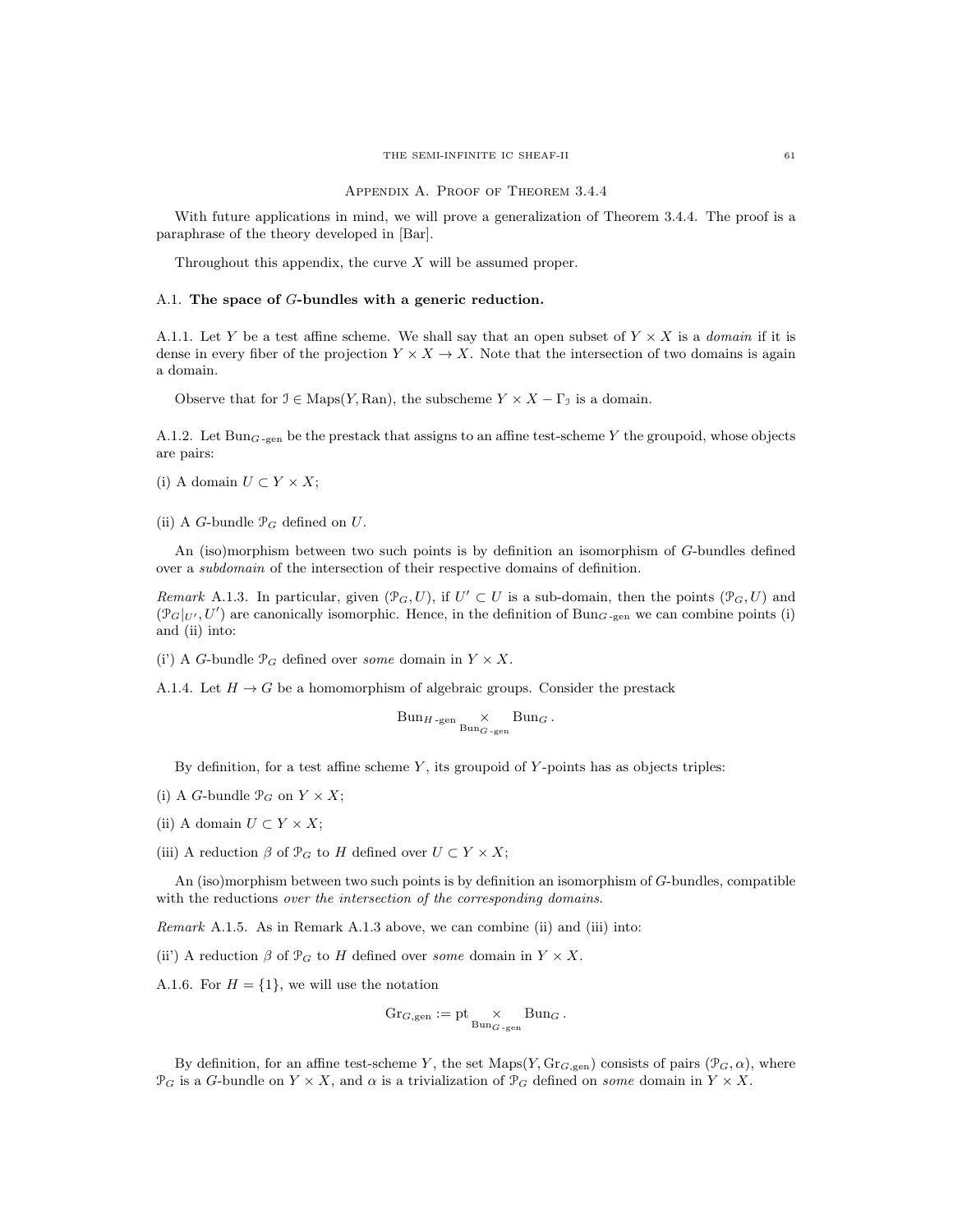A.1.7. We have a canonically defined map

$$
\mathrm{Gr}_{G,\mathrm{gen}} \to \mathrm{Bun}_{H\text{-gen}} \times \mathrm{Bun}_{G\text{-gen}} \mathrm{Bun}_{G},
$$

obtained by base change along  $Bun_G \to Bun_{G-gen}$  from the map

$$
pt \to Bun_{H\text{-gen}}
$$
.

In addition, we have a canonical map

$$
\mathrm{Gr}_{G,\mathrm{Ran}} \to \mathrm{Gr}_{G,\mathrm{gen}}.
$$

Composing, we obtain a map

$$
(A.1) \t\t\t Gr_{G, Ran} \to Bun_{H-\text{gen}} \underset{Bun_{G-\text{gen}}}{\times} \text{Bun}_{G}.
$$

A.1.8. We recall the following definition from [Ga2, Sect. 2.5.1]:

A map between prestacks  $\mathfrak{X}_1 \to \mathfrak{X}_2$  is said to be universally homologically contractible if for any affine test-scheme Y and a map  $Y \to \mathfrak{X}_2$ , the !-pullback functor

$$
Shv(Y) \to Shv(Y \underset{\mathfrak{X}_2}{\times} \mathfrak{X}_1)
$$

is fully faithful.

If this happens, a formal argument shows that for any prestack  $\mathcal{Y}$  and a map  $\mathcal{Y} \to \mathcal{X}_2$ , the !-pullback functor

$$
Shv(\mathcal{Y}) \to Shv(\mathcal{Y} \underset{\mathcal{X}_2}{\times} \mathcal{X}_1)
$$

is also fully faithful. In particular, the pullback functor

$$
f^!: \operatorname{Shv}(\mathfrak{X}_2) \to \operatorname{Shv}(\mathfrak{X}_1)
$$

is fully faithful.

We shall call a prestack X homologically contractible if the map  $\mathfrak{X} \to$  pt induces a fully faithful embedding

$$
Vect \to Shv(\mathcal{Y});
$$

this is equivalent to the trace map

$$
C_{\bullet}(\mathcal{Y}) := C_{c}^{\bullet}(\mathcal{Y}, \omega_{\mathcal{Y}}) \to e
$$

being an isomorphism. It is not difficult to see that this condition implies a stronger one, namely, that  $\mathfrak{X} \to \mathrm{pt}$  is universally homologically contractible.

A.1.9. The goal of this section is to prove:

**Theorem A.1.10.** Assume that H is connected. Then the map  $(A.1)$  is universally homologically contractible.

A.1.11. Let us show how Theorem A.1.10 implies Theorem 3.4.4. We take  $H = N$ . Note that there is a canonically defined map (in fact, a closed embedding)

$$
Bun_N \to Bun_{N\text{-gen}} \times_{\text{Bun}_{G\text{-gen}}} \text{Bun}_G.
$$

Indeed, a Y-point of Bun<sub>N-gen</sub>  $\times$  Bun<sub>G</sub> can be thought of as a data of  $(\mathcal{P}_G, \kappa)$ , where  $\mathcal{P}_G$  is a G-bundle on  $Y \times X$ , and  $\kappa$  is a system of bundle maps

$$
\kappa^{\check{\lambda}}: \mathcal{O}_X \to \mathcal{V}_{\mathcal{P}_G}^{\check{\lambda}}, \quad \check{\lambda} \in \check{\Lambda}^+
$$

defined over some domain  $U \subset T \times X$ , and satisfying the Plücker relations.

Such a point belongs to  $\text{Bun}_G^{N\text{-}\mathrm{gen}}$  if and only if the maps  $\kappa^{\check{\lambda}}$  extend to regular maps on all of  $Y\times X$ .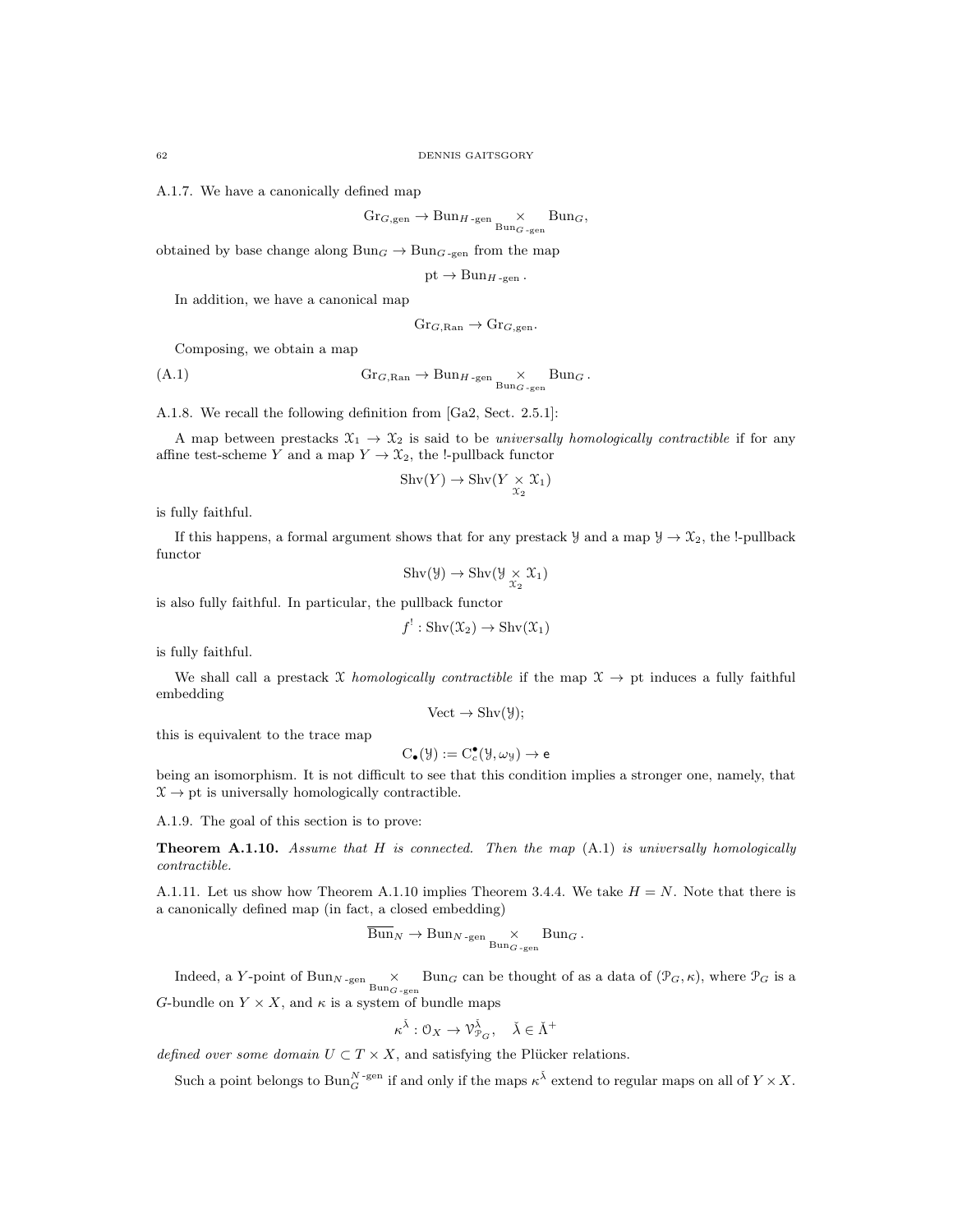Finally, we note that we have a Cartesian square:



 $\Box$ 

#### A.2. Towards the proof of Theorem A.1.10.

A.2.1. The assertion of Theorem A.1.10 is obtained as a combination of the following two statements:

**Proposition A.2.2.** The map  $\text{Gr}_{G, \text{Ran}} \to \text{Gr}_{G, \text{gen}}$  is universally homologically contractible.

**Theorem A.2.3.** Let H be connected. Then the map  $pt \rightarrow Bun_{H-gen}$  is universally homologically contractible.

A.2.4. Let us recall the notion of what it means for a map of prestacks  $\mathfrak{X}_1 \to \mathfrak{X}_2$  to be *pseudo-proper* (cf. [Ga2, Sect. 1.5]):

We shall say that a prestack  $X$  over an affine scheme Y is *pseudo-proper* if it can be represented as a colimit of schemes proper over Y .

We shall say that a map of prestacks  $f: \mathcal{Y}_1 \to \mathcal{Y}_2$  is pseudo-proper if for any affine test-scheme Y and a map  $Y \to \mathfrak{X}_2$ , the map

$$
Y \underset{\mathcal{X}_2}{\times} \mathcal{X}_1 \to Y
$$

is pseudo-proper.

In loc.cit. it is shown that if f is pseudo-proper, the functor f<sub>1</sub>, left adjoint to  $f^!$ , is defined, and satisfies base change against !-pullbacks and the projection formula with the  $\stackrel{!}{\otimes}$  tensor product.

From here we obtain:

**Lemma A.2.5.** Let  $\mathfrak{X}_1 \to \mathfrak{X}_2$  be pseudo-proper. Then it is universally homologically contractible if and only if its fibers over field-valued points (potentially, after extending the ground field) are homologically contractible.

A.2.6. Interlude: the relative Ran space. Let  $\mathcal{I}_0$  be a finite subset of k-points of X. We define the relative Ran space  $\text{Ran}^{\supset \mathcal{I}_0}$  as follows:

For an affine test-scheme Y, the set of Y-points of Ran<sup> $\supset I_0$ </sup> consists of finite non-empty subsets

$$
\mathcal{I} \subset \text{Hom}(Y, X),
$$

such that  $Y \times \mathcal{I}_0$  is set-theoretically contained in  $\Gamma_{\mathcal{I}}$ .

We claim:

**Proposition A.2.7.** The prestack  $\text{Ran}^{\supset J_0}$  is homologically contractible.

The proof repeats the proof of the homological contractibility of Ran, see [Ga4, Appendix].

A.2.8. Proof of Lemma 1.3.3 for X proper. If X is proper, Ran is is pseudo-proper. Hence, in this case, the map  $p_{\text{Ran}}^{\lambda}$  is pseudo-proper. Therefore, by Lemma A.2.5, it suffices to show that the fibers of  $p_{\text{Ran}}^{\lambda}$  (over field-valued points) are homolgically contractible.

For a given field-valued point  $D \in X^{\lambda}$ , let  $\mathfrak{I}_0 \subset X$  be its support. The fiber of  $p_{\text{Ran}}^{\lambda}$  identifies with Ran<sup>⊃J<sub>0</sub></sup>.

Now the assertion follows from Proposition A.2.7.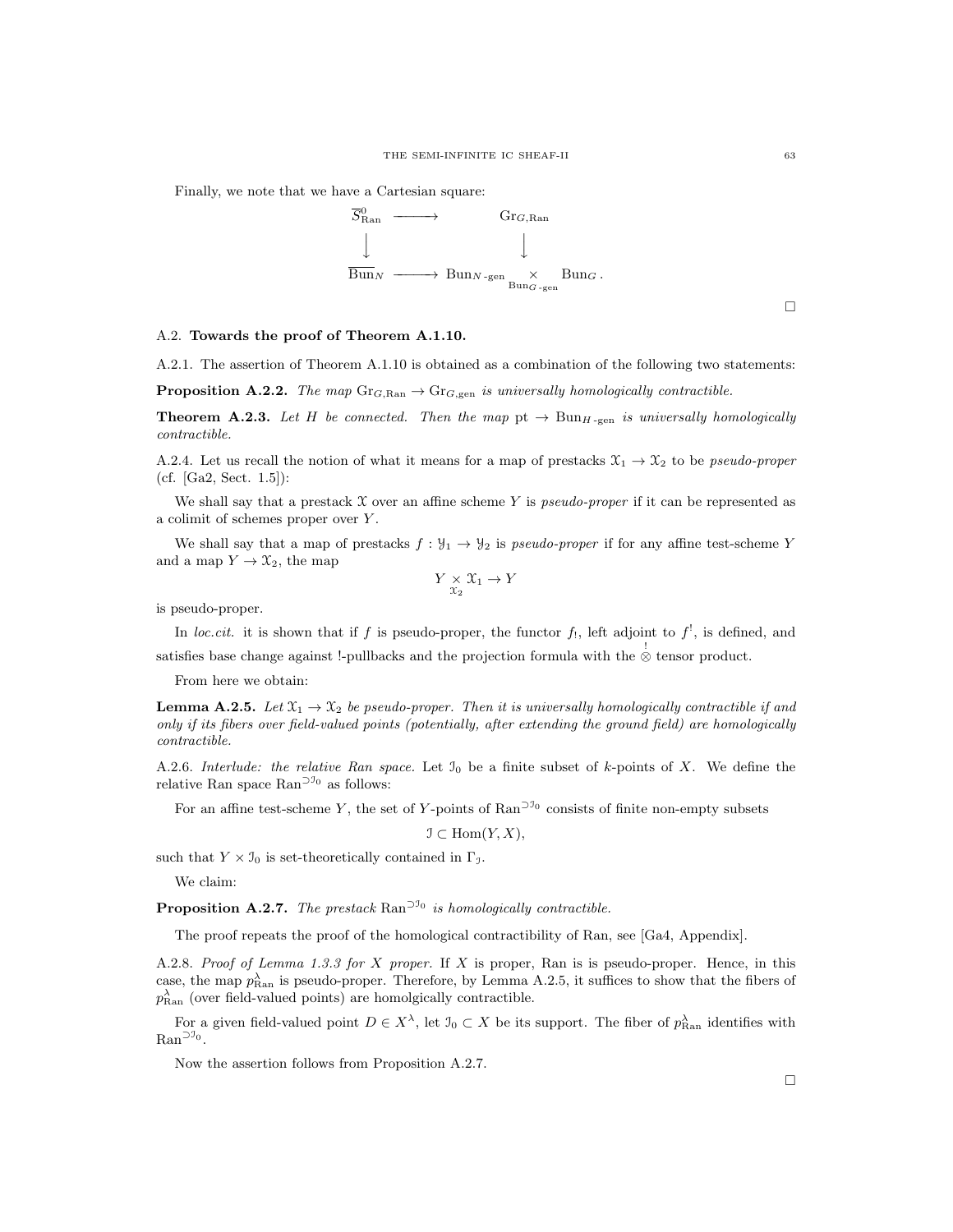A.2.9. Proof of Proposition A.2.2. It is easy to see that the map  $\text{Gr}_{G, \text{Ran}} \to \text{Gr}_{G, \text{gen}}$  is pseudo-proper. Hence, by Lemma A.2.5, it suffices to see that its fibers over field-valued points are homologically contractible.

For a given (field-valued) point of  $Gr_{G,gen}$ , let  $U \subset X$  be the maximal open subset over which  $\alpha$  is defined. Let  $\mathfrak{I}_0$  be its set-theoretic complement. Then

$$
\mathrm{pt} \mathop{\times}_{\mathrm{Gr}_{G,\mathrm{gen}}} \mathrm{Gr}_{G,\mathrm{Ran}}
$$

identifies with  $\text{Ran}^{\supset 0}$ .

Now the required assertion follows from Proposition A.2.7.

 $\Box$ 

#### A.3. Proof of Theorem A.2.3.

A.3.1. Let  $Bun_{H-gen,triv}$  be the prestack, whose value on an affine test-scheme Y is the full subgroupoid of  $\text{Maps}(Y, \text{Bun}_{H\text{-gen}})$  consisting of objects isomorphic to the trivial one. In other words, this is the essential image of the functor

$$
* = \text{Maps}(Y, \text{pt}) \to \text{Maps}(Y, \text{Bun}_{H\text{-gen}}).
$$

The assertion of Theorem A.2.3 is obtained as a combination of the following two statements:

**Theorem A.3.2.** For H connected, the map pt  $\rightarrow$  Bun<sub>H-gen,triv</sub> is universally homologically contractible.

**Theorem A.3.3.** The map  $\text{Bun}_{H-\text{gen},\text{triv}} \to \text{Bun}_{H-\text{gen}}$  is universally homologically contractible.

A.3.4. Proof of Theorem A.3.2. Let  $\text{Maps}(X, H)_{\text{gen}}$  be the group prestack that attaches to an affine test-scheme Y the group of maps from a domain in  $Y \times X$  to H. By definition

$$
Bun_{H\text{-gen,triv}} \simeq B(\text{Maps}(X, H)_{\text{gen}}).
$$

Hence, in order to prove Theorem A.3.2, it suffices to show that the prestack  $\text{Maps}(X, H)_{\text{gen}}$  is homologically contractible. However, this is essentially what is proved in [Ga4, Theorem 1.8.2]:

In order to formally deduce the homological contractibility of  $\text{Maps}(X, H)_{\text{gen}}$  from loc. cit., we argue as follows:

Let Maps $(X, H)_{\text{Ran}}$  be the prestack that assigns to an affine test-scheme Y the set of pairs  $(\mathcal{I}, h)$ , where  $\overline{\mathcal{I}}$  is a finite non-empty subset in  $\text{Hom}(Y, X)$  and h is a map

$$
(Y \times X - \Gamma_{\mathfrak{I}}) \to H.
$$

We have a tautologically defined map

$$
Maps(X, H)_{\text{Ran}} \to \text{Maps}(X, H)_{\text{gen}},
$$

and as in Proposition A.2.2 we show that this map is universally homologically contractible.

Now, the assertion of  $[Ga2, Theorem 1.8.2]$  is precisely that for H connected, the prestack  $\text{Maps}(X, H)_{\text{Ran}}$  is homologically contractible.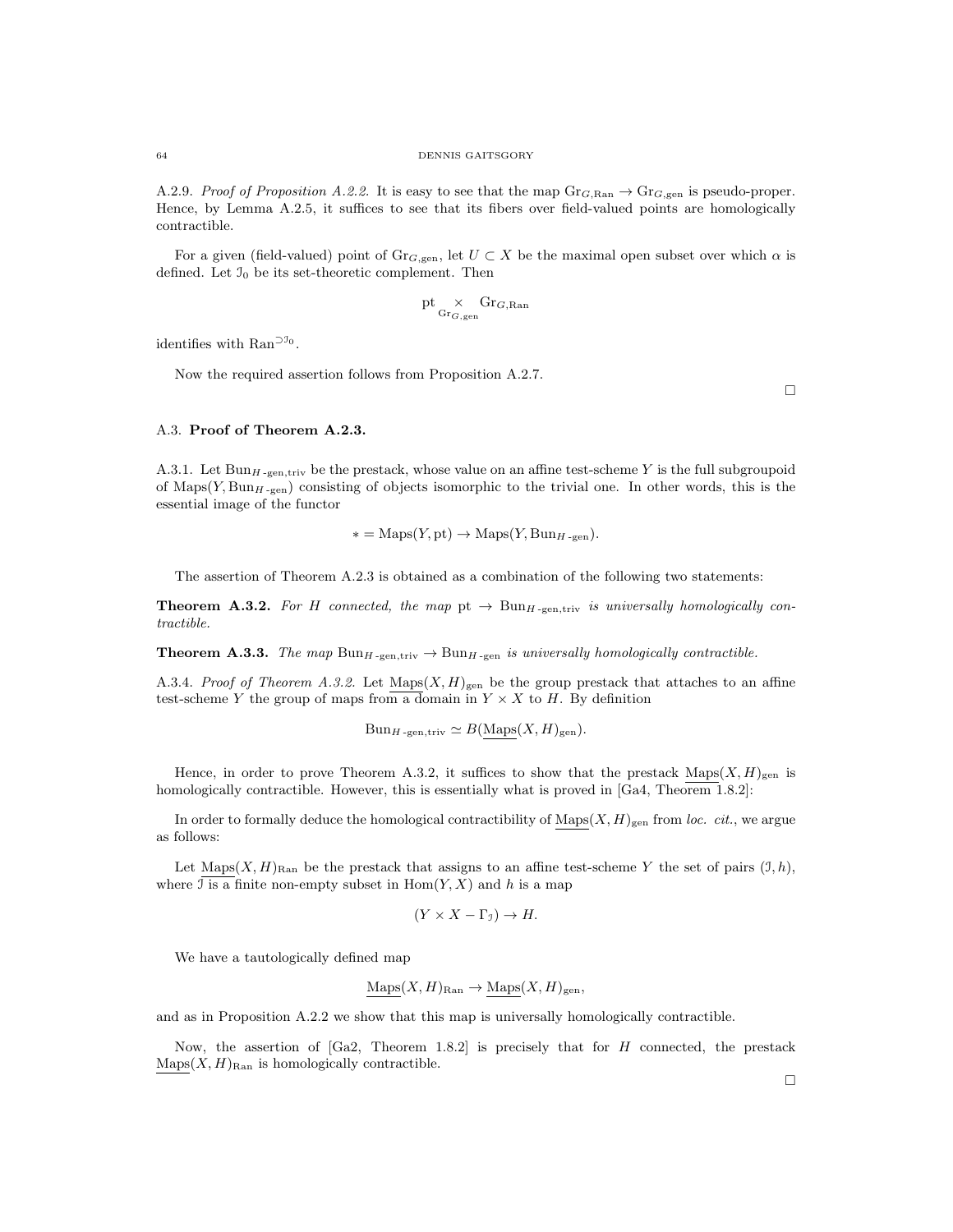A.3.5. The remainder of this section is devoted to the proof of Theorem A.3.3. Write

$$
1 \to H_u \to H \to H_r \to 1,
$$

where  $H_u$  is the unipotent radical of H and  $H_r$  is the reductive quotient.

We factor the map  $Bun_{H\text{-gen,triv}} \to Bun_{H\text{-gen}}$  as

$$
\text{Bun}_{H\text{-gen,triv}}\to\text{Bun}_{H_r\text{-gen,triv}}\underset{\text{Bun}_{H_r\text{-gen}}}{\times}\text{Bun}_{H\text{-gen}}\to\text{Bun}_{H\text{-gen}}.
$$

We will prove that the maps

$$
(A.2) \t\t\t Bun_{H-\text{gen},\text{triv}} \to Bun_{H_r-\text{gen},\text{triv}} \times \text{Bun}_{H_r-\text{gen}} Bun_{H-\text{gen}}
$$

and

(A.3) Bun<sup>H</sup><sup>r</sup> -gen,triv → Bun<sup>H</sup><sup>r</sup> -gen

are universally homologically contractible, which would imply the assertion of Theorem A.3.3.

Remark A.3.6. Note that in the applications for the present paper, we have  $H = N$ , so we do not actually need Theorem A.3.3.

A.3.7. In order to prove the universal homological contractibility property of (A.2), we can base change with respect to the (value-wise surjective) map pt  $\rightarrow$  Bun<sub>Hr</sub>-gen,triv. We obtain a map

 $Bun_{H_u\text{-gen,triv}} \to Bun_{H_u\text{-gen}}$ 

and the statement that (A.2) is universally homologically contractible amounts to the statement of Theorem A.3.3 for H unipotent.

However, we claim that for H unipotent, the map  $Bun_{H\text{-gen},\text{triv}} \to Bun_{H\text{-gen}}$  is actually an isomorphism. Indeed, every H-bundle is (non-canonically) trivial over a domain that is affine.

A.3.8. Let us observe that the statement that (A.3) is universally homologically contractible is equivalent to the statement of Theorem A.3.3 for  $H$  reductive. Hence, for the rest of the argument  $H$  will be assumed reductive.

#### A.4. Proof of Theorem A.3.3 for H reductive.

A.4.1. In order to prove that

 $Bun_{H\text{-gen,triv}} \to Bun_{H\text{-gen}}$ 

is universally homologically contractible, it suffices to show that it becomes an isomorphism after localization in the h-topology. (We recall that h-covers include fppf covers as well as maps that are proper and surjective at the level of k-points.)

Since (A.3) is a value-wise monomorphism, it suffices to show that it is a surjection in the h-topology.

A.4.2. Consider the Cartesian square



and



are h-surjections.